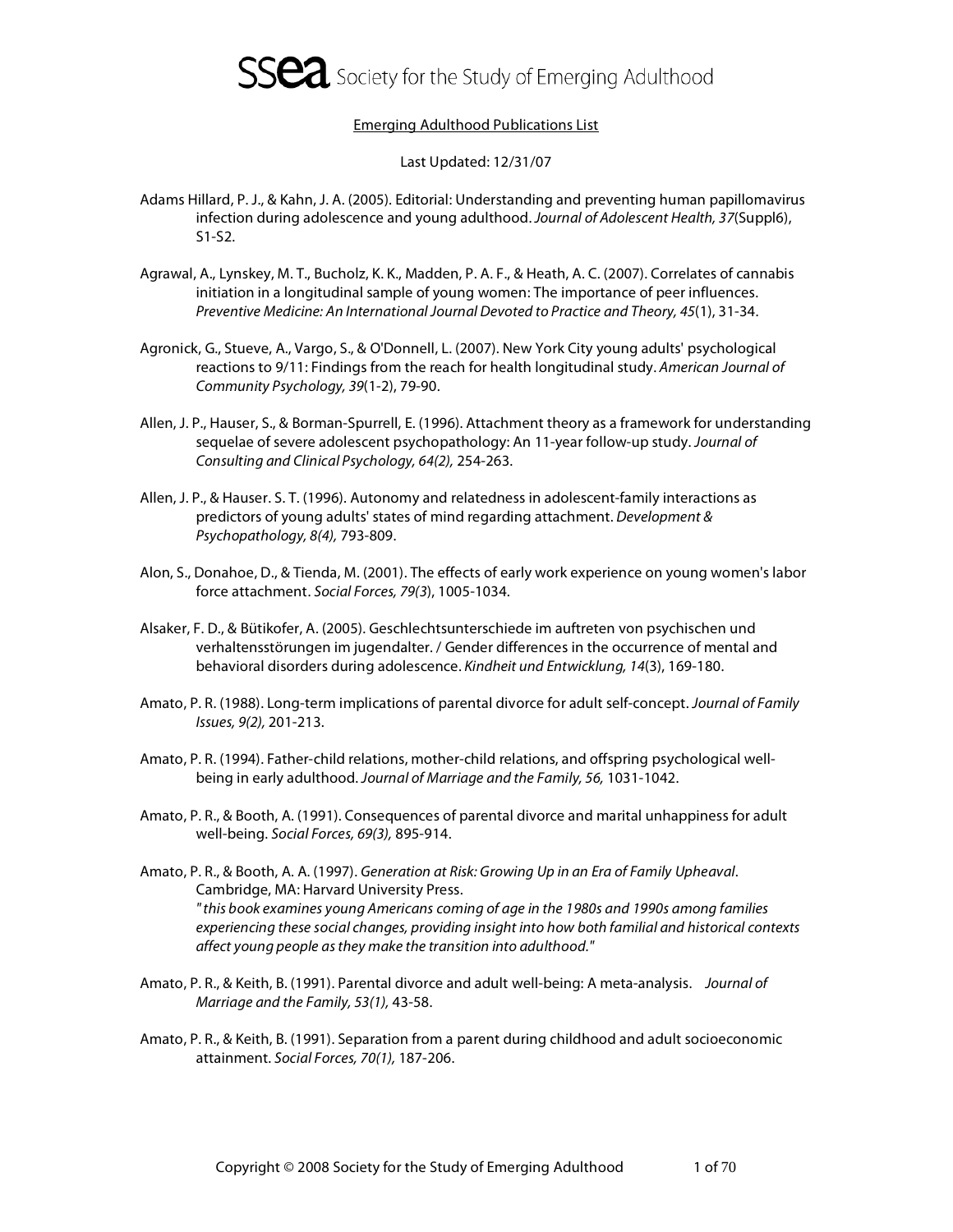

- Amato, P. R., Loomis, L., & Booth, A. (1995). Parental divorce, parental marital conflict, and offspring wellbeing during early adulthood. Social Forces, 73, 895-915.
- Amato, P., Rezac, S., & Booth, A. (1995). Helping between parents and young adult offspring: The role of parental marital quality, divorce, and remarriage. Journal of Marriage and the Family, 57, 363-374.
- Aquilino, W. S. (1990). The likelihood of parent-adult child coresidence: Effects of family structure and parental characteristics. Journal of Marriage and the Family, 52(2), 405-419.
- Aquilino, W. S. (1991). Family structure and home-leaving: A further specification of the relationship. Journal of Marriage and the Family, 53(4), 999-1010.
- Aquilino, W. S. (1991). Predicting parents' experiences with coresident adult children. Journal of Family Issues, 12(3), 323-42.
- Aquilino, W. S. (1994). Impact of childhood family disruption on young adults' relationships with parents. Journal of Marriage and the Family, 56(2), 295-313.
- Aquilino, W. S. (1994). Later-life parental divorce and widow-hood: Impact on young adults' assessment of parent-child relations. Journal of Marriage and the Family, 56, 908-922.
- Aquilino, W. S. (1996). The life course of children born to single mothers: Childhood transitions and outcomes in young adulthood. Journal of Marriage and the Family, 58, 293-310.
- Aquilino, W. (1996). The returning adult child and parental experience at midlife. In C. Ryff & M. Seltzer, (Eds.), The Parental Experience in Midlife. University of Chicago Press
- Aquilino, W. S. (1997). From adolescent to young adult: A prospective study of parent-child relations during the transition to adulthood. Journal of Marriage and the Family, 59(3), 670-686.
- Aquilino, W. S. (2005). Impact of family structure on parental attitudes toward the economic support of adult children over the transition to adulthood. Journal of Family Issues, 26(2), 143-167.
- Aquilino, W. S. (2006). The noncustodial father-child relationship from adolescence into young adulthood. Journal of Marriage and Family, 68(4), 929-946.
- Aquilino, W. S. (2006). Family relationships and support systems in emerging adulthood. In J. J. Arnett, & J. L. Tanner (Eds.), Emerging adults in America: Coming of age in the 21st century. Washington, DC: American Psychological Association
- Aquilino, W. S., & Supple, A. J. (2001). Long-term effects of parenting practices during adolescence on well-being outcomes in young adulthood. Journal of Family Issues, 22(3), 289-308.
- Aquilino, W. S., & Supple, K. R. (1991). Parent-child relations and parent's satisfaction with living arrangements when adult children live at home. Journal of Marriage and the Family, 53(1), 13-27.

[Also see William Aquilino's home page for additional references on young adulthood: http://www.ssc.wisc.edu/aging/aquilino.htm]

Arias, D. F., & Hernández, A. M. (2007). Emerging adulthood in Mexican and Spanish youth: Theories and realities. Journal of Adolescent Research, 22(5), 476-503.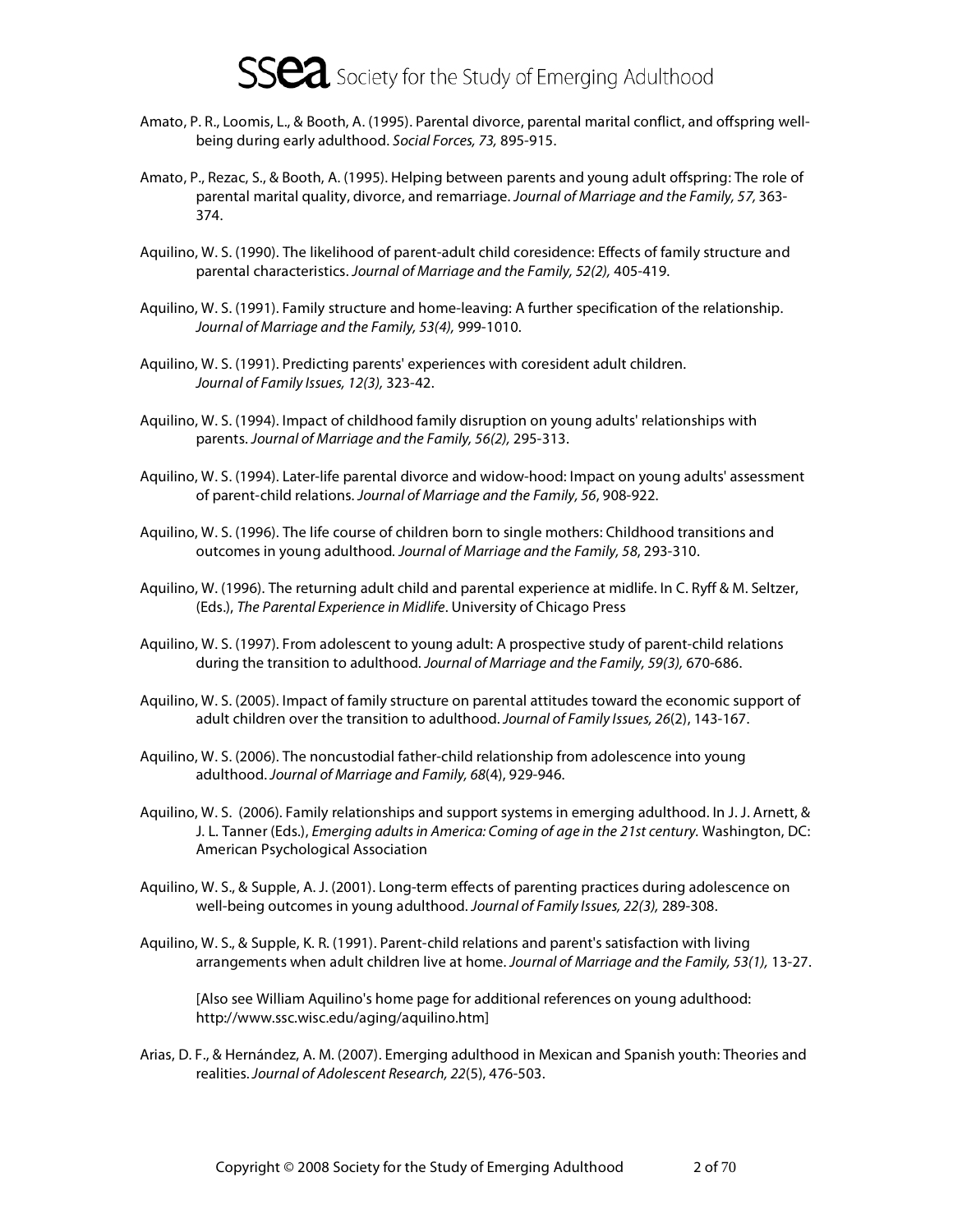- Armistead, L., Forehand, R., Beach, S. R. H., & Brody, G. H. (1995). Predicting interpersonal competence in young adulthood: The roles of family, self, and peer systems during adolescence. Journal of Child and Family Studies, 4(4), 445-460.
- Arnett, J. J. (1997). Young people's conceptions of the transition to adulthood. Youth & Society, 29(1), 3-23.
- Arnett, J. J. (1998). Learning to stand alone: The contemporary American transition to adulthood in cultural and historical context. Human Development, 6, 295-315.
- Arnett, J. J. (2000). Emerging adulthood: A theory of development from the late teens through the twenties. American Psychologist, 55, 469-480.
- Arnett, J. J. (2000). High hopes in a grim world: Emerging adults' views of their futures and of "Generation X." Youth & Society, 31, 267-286.
- Arnett, J. J. (2001). Conceptions of the transition to adulthood: Perspectives from adolescence through midlife. Journal of Adult Development, 8(2), 133-143.
- Arnett, J. J. (2002). The psychology of globalization. American Psychologist, 57(10), 774-783.
- Arnett, J. J. (2003). Conceptions of the transition to adulthood among emerging adults in American ethnic groups. New Directions for Child and Adolescent Development, 100, 63-75.
- Arnett, J. J. (2004). Emerging adulthood: The winding road from the late teens through the twenties. New York: Oxford University Press.
- Arnett, J. J. (2005). The developmental context of substance use in emerging adulthood. Journal of Drug Issues. Special Issue: Still At Risk for Substance Abuse: Transitions, Risks, and Opportunities for Prevention of Drug Abuse During Emerging Adulthood, 35(2), 235-254.
- Arnett, J. J. (2006). Emerging adulthood in Europe: A response to Bynner. Journal of Youth Studies, 9(1), 111-123.
- Arnett, J. J. (2006). Emerging adulthood: Understanding the new way of coming of age. In J. J. Arnett, & J. L. Tanner (Eds.), Emerging adults in America: Coming of age in the 21st century. Washington, DC: American Psychological Association
- Arnett, J. J. (2006). The psychology of emerging adulthood: What is known, and what remains to be known?. In J. J. Arnett, & J. L. Tanner (Eds.), Emerging adults in America: Coming of age in the 21st century. Washington, DC: American Psychological Association
- Arnett, J. J. (2007). Socialization in emerging adulthood: From the family to the wider world, from socialization to self-socialization. In J. E. Grusec & P. D. Hastings (Eds.), Handbook of socialization: Theory and research. (pp. 208-231). New York: Guilford Press.
- Arnett, J. J., & Jensen, L. A. (2002). A congregation of one: Individualized religious beliefs among emerging adults. Journal of Adolescent Research, 17, 451-467.
- Arnett, J. J., & Taber, S. (1994). Adolescence terminable and interminable: When does adolescence end? Journal of Youth and Adolescence, 23(5), 517-537.
- Arnett, J. J., & Tanner, J. L. (Eds.). (2006). Emerging adults in America: Coming of age in the 21st century. Washington, DC: American Psychological Association.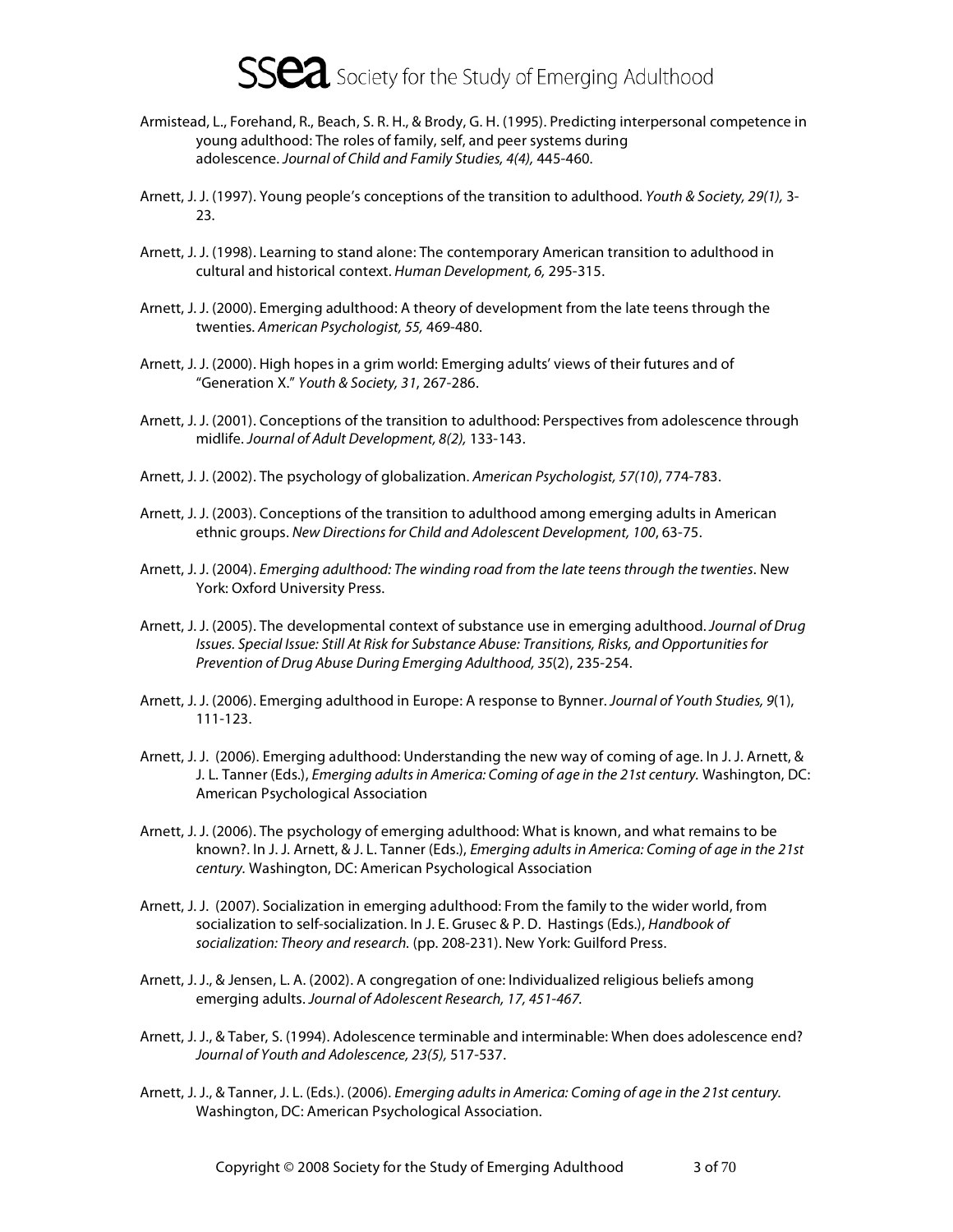

- Arnold, A., McEntagart, M., & Younger, D. S. (2005). Psychosocial issues that face patients with charcotmarie-tooth disease: The role of genetic counseling. Journal of Genetic Counseling, 14(4), 307- 318.
- Aro, H. M., & Palosaari, U. K. (1992). Parental divorce, adolescence, and transition to young adulthood: A follow-up study. American Journal of Orthopsychiatry, 62(3), 421-429.
- Aronson, P. J. (1999). The balancing act: Young women's expectations and experiences of work and family. In T. J. Parcel (Ed.), Research in the Sociology of Work, Vol. 7, (pp. 55-83). Greenwich, CT: JAI Press.
- Arum, R., & Hout, M. (1998). The early returns: The transition from school to work in the United States. In Y. Shavit & W. Muller, (Eds.) From school to work: A comparative study of educational qualifications and occupational destinations. Oxford: Clarendon Press.
- Aseltine, R. H., & Gore, S. (1993). Mental health and social adaptation following the transition from high school. Journal of Research on Adolescence, 3, 247-270.
- Aseltine, R. H., & Gore, S. L. (2000). The variable effects of stress on alcohol use from adolescence to early adulthood. Substance Use & Misuse, 35(5), 643-668.
- Aseltine, R. H., Gore, S. L., & Colton, M. E. (1998). The co-occurrence of depression and substance abuse in late adolescence. Development and Psychopathology, 10, 549-570.
- Auerbach, K. J., & Collins, L. M. (2006). A multidimensional developmental model of alcohol use during emerging adulthood. Journal of Studies on Alcohol, 67(6), 917-925.
- Aspinwall, L., & Taylor, S. (1992). Modeling cognitive adaptation: A longitudinal investigation of the impact of individual differences and coping on college adjustment and performance. Journal of Personality and Social Psychology, 63(6), 989-1003.
- Astin, A. W., Korn, W. S., Sax, L. J., & Mahoney, K. M. (1994). The American freshman: National norms for fall 1994. Los Angeles: Higher Education Research Institute Graduate School of Education.
- Avery, R., Goldscheider, F., & Speare, A. Jr., (1992). Feathered nest/gilded cage: The effects of parental income on young adults' leaving home. Demography, 29, 375-388.
- Bachman, J. G., Johnston, L. D., & O'Malley, P. M. (1990). Explaining the recent decline in cocaine use among young adults: Further evidence that perceived risks and disapproval lead to reduced drug use. Journal of Health & Social Behavior, 31(2), 173-184.
- Bachman, J. G., & O'Malley, P. M. (1977). Self-esteem in young men: A longitudinal analysis of the impact of educational and occupational attainment. Journal of Personality & Social Psychology, 35(6), 365-380.
- Bachman, J. G., O'Malley, P. M., Schulenberg, J. E., Johnston, L. D., Bryant, A. L., & Merline, A. (2002). The decline of substance use in young adulthood: Changes in social activities, roles, and beliefs. Research monographs in adolescence. Mahwah, NJ: Lawrence Erlbaum Associates.
- Bachman, J. G., Segal, D. R., Freedman-Doan, P., & O'Malley, P. M. (2000). Who chooses military service? Correlates of propensity and enlistment in the U.S. Armed Forces. Military Psychology, 12(1), 1- 30.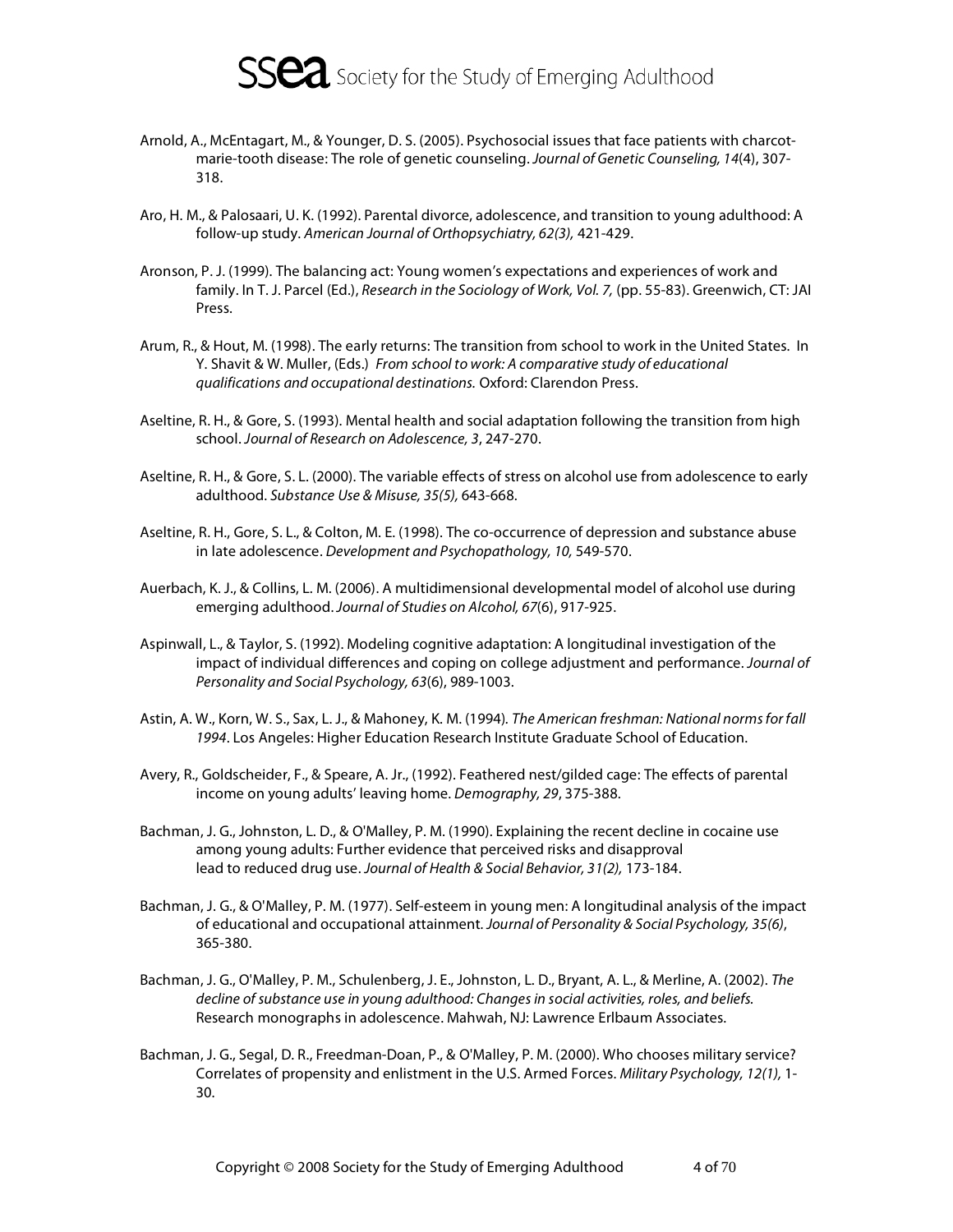- Bachman, J. G., Wadsworth, K. N., O'Malley, P. M., & Johnston, L. D. (1997). Smoking, drinking, and drug use in young adulthood: The impacts of new freedoms and new responsibilities. Research monographs in adolescence. Hillsdale, NJ: Lawrence Erlbaum Associates.
- Bachman, J. G., Wadsworth, K. N., O'Malley, P. M., Johnston, L. D., & Schulenberg, J. E. (1997). Smoking, drinking, and drug use in young adulthood. Mahwah, NJ: Erlbaum. (Follows up substance use among cohorts of the Monitoring the Future study through their twenties.)
- Bachman, J. G., Wadsworth, K. N., O'Malley, P. M., & Schulenberg, J. (1997). Marriage, divorce, and parenthood during the transition to young adulthood: Impacts on drug use and abuse. In J. Schulenberg, & J. Maggs (Eds.), Health risks and developmental transitions during adolescence (pp. 246-269). NY: Cambridge University Press.
- Bailey, S. L. (1999). The measurement of problem drinking in young adulthood. Journal of Studies on Alcohol, 60(2), 234-244.
- Balfe, M. (2007). Diets and discipline: The narratives of practice of university students with type 1 diabetes. Sociology of Health & Illness, 29(1), 136-153.
- Ballageer, T., Malla, A., Manchanda, R., Takhar, J., & Haricharan, R. (2005). Is adolescent-onset firstepisode psychosis different from adult onset? Journal of the American Academy of Child & Adolescent Psychiatry, 44(8), 782-789.
- Ballard, M. B., & Halbrook, B. M. (1992). Death anxiety in young adulthood: Ineffective ways of coping with the terror and the dread. Journal of Adult Development, Special Issue, 16-22.
- Barber, B. L., Eccles, J. S, & Stone, M. R. (2001). Whatever happened to the Jock, the Brain, and the Princess?: Young adult pathways linked to adolescent activity involvement and social identity. Journal of Adolescent Research, 16, 429-455.
- Barkley, R. A., Fischer, M., Smallish, L., & Fletcher, K. (2002). The persistence of attentiondeficit/hyperactivity disorder into young adulthood as a function of reporting source and definition of disorder. Journal of Abnormal Psychology, 111(2), 279-289.
- Barkley, R. A., Fischer, M., Smallish, L., & Fletcher, K. (2006). Young adult outcome of hyperactive children: Adaptive functioning in major life activities. Journal of the American Academy of Child & Adolescent Psychiatry, 45(2), 192-202.
- Barry, C. M., & Nelson, L. J. (2005). The role of religion in the transition to adulthood for young emerging adults. Journal of Youth and Adolescence, 34(3), 245-255.
- Barry, C. M., Nelson, L.J., & Badger, S. (2002, April). Distinguishing features of emerging adulthood: The role of self-classification as an adult. Poster presented at the biennial meeting of the Society for Research on Adolescence, New Orleans, LA.
- Bartle-Haring, S., Brucker, P., & Hock, E. (2002). The impact of parental separation anxiety on identity development in late adolescence and early adulthood. Journal of Adolescent Research, 17, 439-450.
- Baydar, N., Brooks-Gunn, J., & Furstenberg, F. F. (1993). Early warning signs of functional illiteracy: Predictors in childhood and adolescence. Child Development, 64(3), 815-829.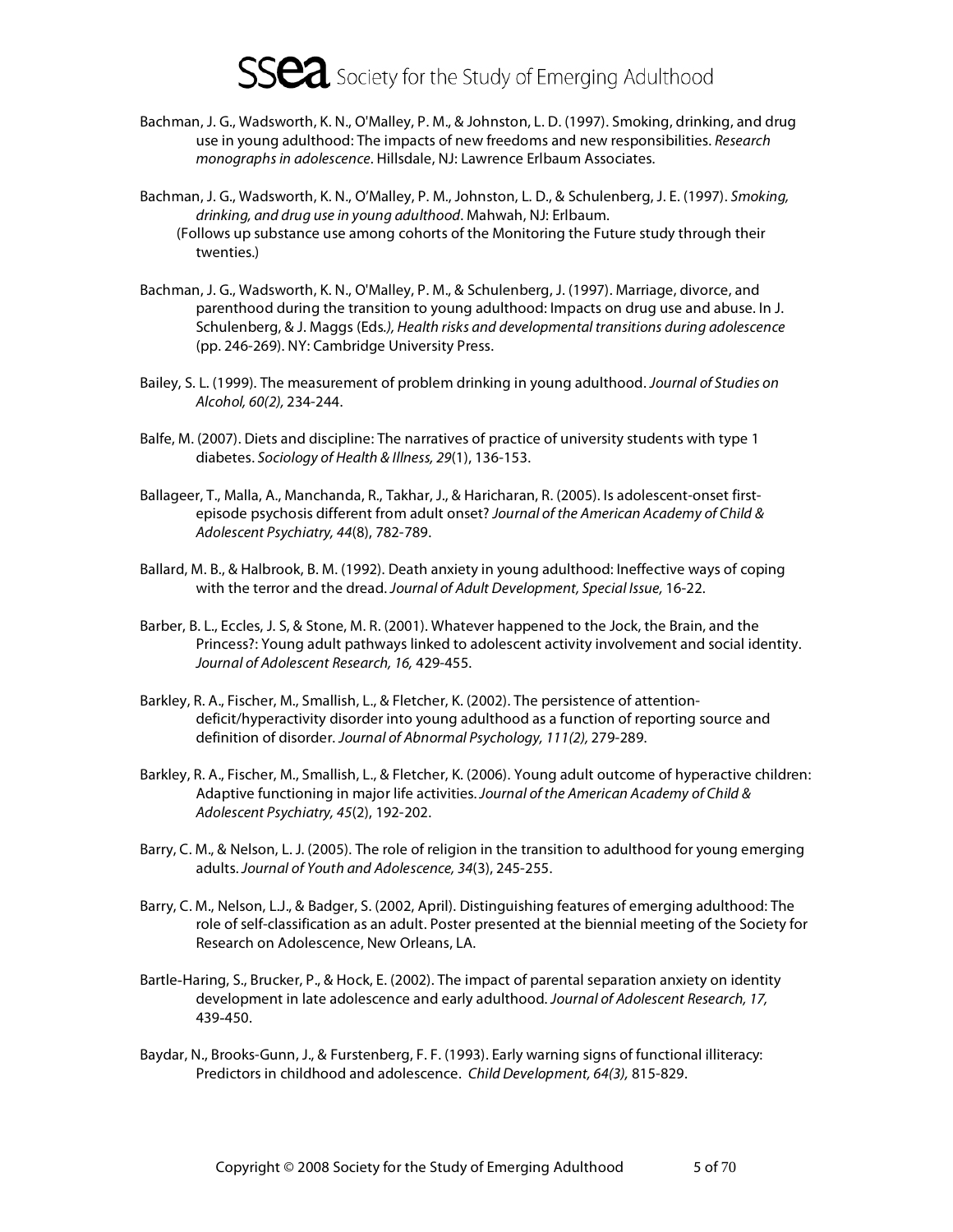

- Baxter Magolda, M. B. (1992). Knowing and reasoning in college: Gender related patterns in students' intellectual development. San Francisco: Jossey-Bass.
- Beckman, L. J., Harvey, S. M., & Tiersky, L. A. (1996). Attitudes about condoms and condom use among college students. Journal of American College Health, 44, 243-250.
- Bègue, L. (2005). When justice psychology meets developmental psychology. European Psychologist, 10(3), 254-255.
- Bell, K. L., Allen, J. P., Hauser, S. T., & O'Connor, T. G. (1996). Family factors and young adult transitions: Educational attainment and occupational prestige. In J. A. Graber & J. Brooks-Gunn (Eds.), Transitions through adolescence: Interpersonal domains and context (pp. 345-366). Hillsdale, NJ: Lawrence Erlbaum Associates.
- Bell, J., & Bromnick, R. (1998). Young people in transition: the relationship between homesickness and self-disclosure. Journal of Adolescence, 21(6), 745-748.
- Bell, N. J., Forthun, L. F., & Sun, S-W. (2000). Attachment, adolescent competencies, and substance use: Developmental considerations in the study of risk behaviors. Substance Use & Misuse, 35, 1177-1206.
- Bell, S., & Lee, C. (2005). Emerging adulthood and patterns of physical activity among young australian women. International Journal of Behavioral Medicine, 12(4), 227-235.
- Bell, S., & Lee, C. (2006). Does timing and sequencing of transitions to adulthood make a difference? stress, smoking, and physical activity among young Australian women. International Journal of Behavioral Medicine, 13(3), 265-274.
- Bellani, R., Luecken, L. J., & Conrad, C. D. (2006). Peripubertal anxiety profile can predict predisposition to spatial memory impairments following chronic stress. Behavioural Brain Research, 166(2), 263-270.
- Belsky, J., & Rovine, M. (1990). Patterns of marital change across the transition to parenthood: Pregnancy to three years postpartum. Journal of Marriage and the Family, 52, 5-19.
- Belsky, J., & Isabella, R. A. (1985). Marital and parent-child relationships in family of origin and marital change following the birth of a baby: A retrospective analysis. Child Development, 56, 342-349.
- Belsky, J., Jaffee, S., Hsieh, K., & Silva, P. A. (2001). Child-rearing antecedents of intergenerational relations in young adulthood: A prospective study, Developmental Psychology, 37(6), 801-813.
- Bennett, M. E., McCrady, B. S., Johnson, V., & Pandina, R. J. (1999). Problem drinking from young adulthood to adulthood: Patterns, predictors and outcomes. Journal of Studies on Alcohol, 60(5), 605-614.
- Bentler, P. M. (1987). Drug use and personality in adolescence and young adulthood: Structural models with nonnormal variables. Child Development, 58(1), 65-79.
- Bergen, S. E., Gardner, C. O., & Kendler, K. S. (2007). Age-related changes in heritability of behavioral phenotypes over adolescence and young adulthood: A meta-analysis. Twin Research and Human Genetics, 10(3), 423-433.
- Bernhardt, A., Morris, M., Handcock, M. S., & Scott, M. A. (). Trends in job instability and wages for young adult men (Chapter 4). ???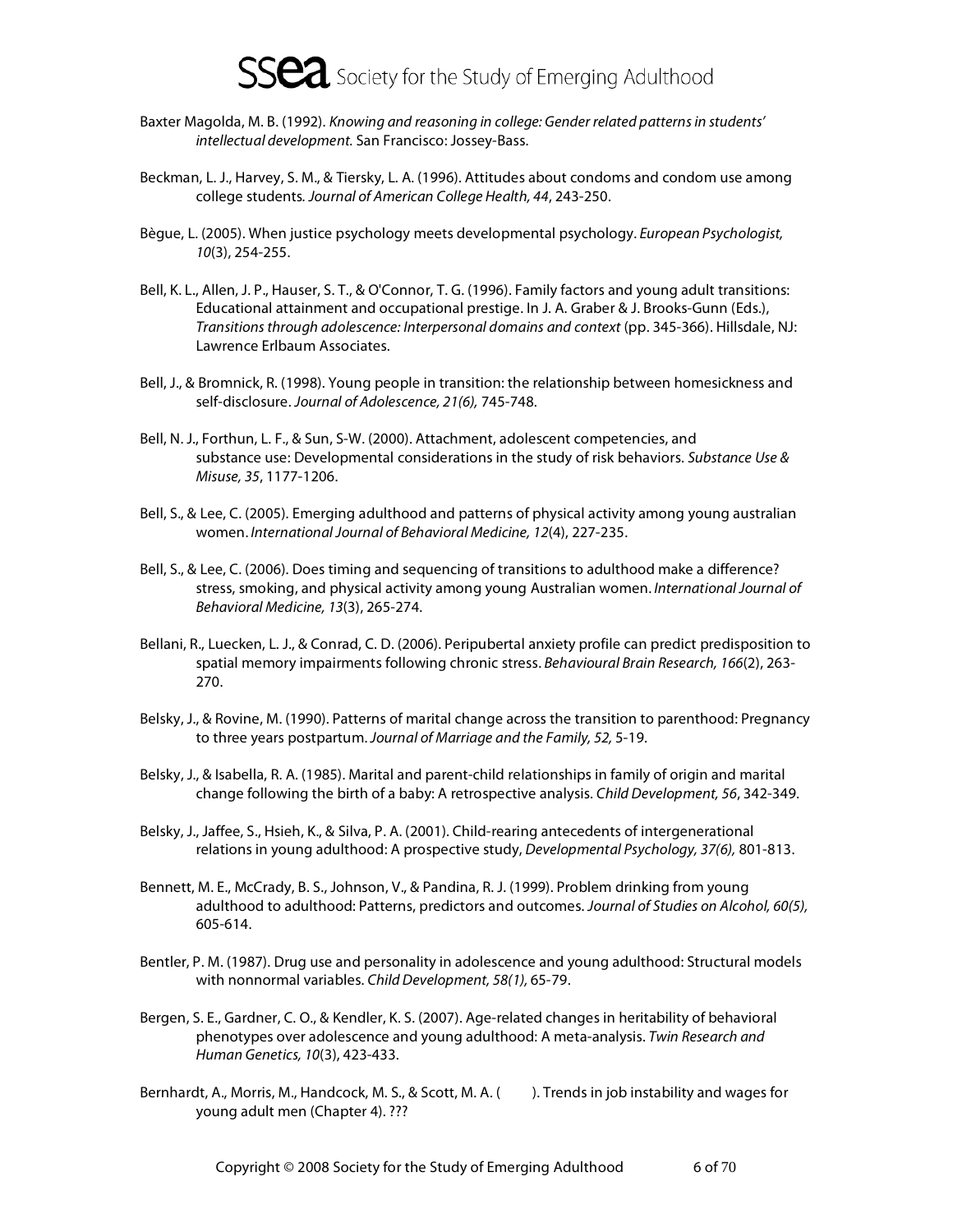

- Berle, J. O., Mykletun, A., Daltveit, A. K., Rasmussen, S., & Dahl, A. A. (2006). Outcomes in adulthood for children with foetal growth retardation. A linkage study from the nord-trondelag health study (HUNT) and the medical birth registry of Norway. Acta Psychiatrica Scandinavica, 113(6), 501- 509.
- Bernheimer, L. P., Keogh, B. K., & Guthrie, D. (2006). Young children with developmental delays as young adults: Predicting developmental and personal-social outcomes. American Journal on Mental Retardation, 111(4), 263-272.
- Best, K. M., Hauser, S. T., & Allen, J. P. (1997). Predicting young adult competencies: Adolescent era parent and individual influences. Journal of Adolescent Research, Special Issue, 12(1), 90-112.
- Beste, C., Hamm, J. P., & Hausmann, M. (2006). Developmental changes in visual line bisection in women throughout adulthood. Developmental Neuropsychology, 30(2), 753-767.
- Berzin, S. C., De Marco, A. C., Shaw, T. V., Unick, G. J., & Hogan, S. R. (2006). The effect of parental work history and public assistance use on the transition to adulthood. Journal of Sociology & Social Welfare, 33(1), 141-162.
- Biederman, J., Monuteaux, M. C., Mick, E., Spencer, T., Wilens, T. E., & Silva, J. M. et al. (2006). Young adult outcome of attention deficit hyperactivity disorder: A controlled 10-year follow-up study. Psychological Medicine, 36(2), 167-179.
- Biederman, J., Petty, C. R., Fried, R., Doyle, A. E., Spencer, T., & Seidman, L. J. et al. (2007). Stability of executive function deficits into young adult years: A prospective longitudinal follow-up study of grown up males with ADHD. Acta Psychiatrica Scandinavica, 116(2), 129-136.
- Bingham, C. R., Shope, J. T., & Raghunathan, T. (2006). Patterns of traffic offenses from adolescent licensure into early young adulthood. Journal of Adolescent Health, 39(1), 35-42.
- Birren, J. E., & Renner, V. J. (1981). Concepts and criteria of mental health and aging. American Journal of Orthopsychiatry, 51(2), 242-254.
- Blacher, J. (2001). Transition to adulthood: Mental retardation, families, and culture. American Journal on Mental Retardation, 106(2), 173-88.
- Blane, D., Bartley, M., Smith, G. D., Filakti, H., Bethune, A., & Harding, S. (1994). Social patterning of medical mortality in youth and early adulthood. Social Science and Medicine, 39(3), 361-366.
- Block, J., & Robins, R. (1993). A longitudinal study of consistency and change in self-esteem from early adolescence to early adulthood. Child Development, 64, 909-923.
- Blos, P. (1962). On adolescence: A psychoanalytic interpretation. NY, NY: The Free Press [pp. 128-158 2 chapter on late adolescence and postadolescence]
- Blos, P. (1967). The second individuation process of adolescence.
- Blumberg, H. P., Krystal, J. H., Bansal, R., Martin, A., Dziura, J., & Durkin, K. et al. (2006). Age, rapid-cycling, and pharmacotherapy effects on ventral prefrontal cortex in bipolar disorder: A cross-sectional study. Biological Psychiatry, 59(7), 611-618.
- Blustein, D. (1989). The role of goal instability and career self-efficacy in the career exploration process. Journal of Vocational Behavior, 35, 194-203.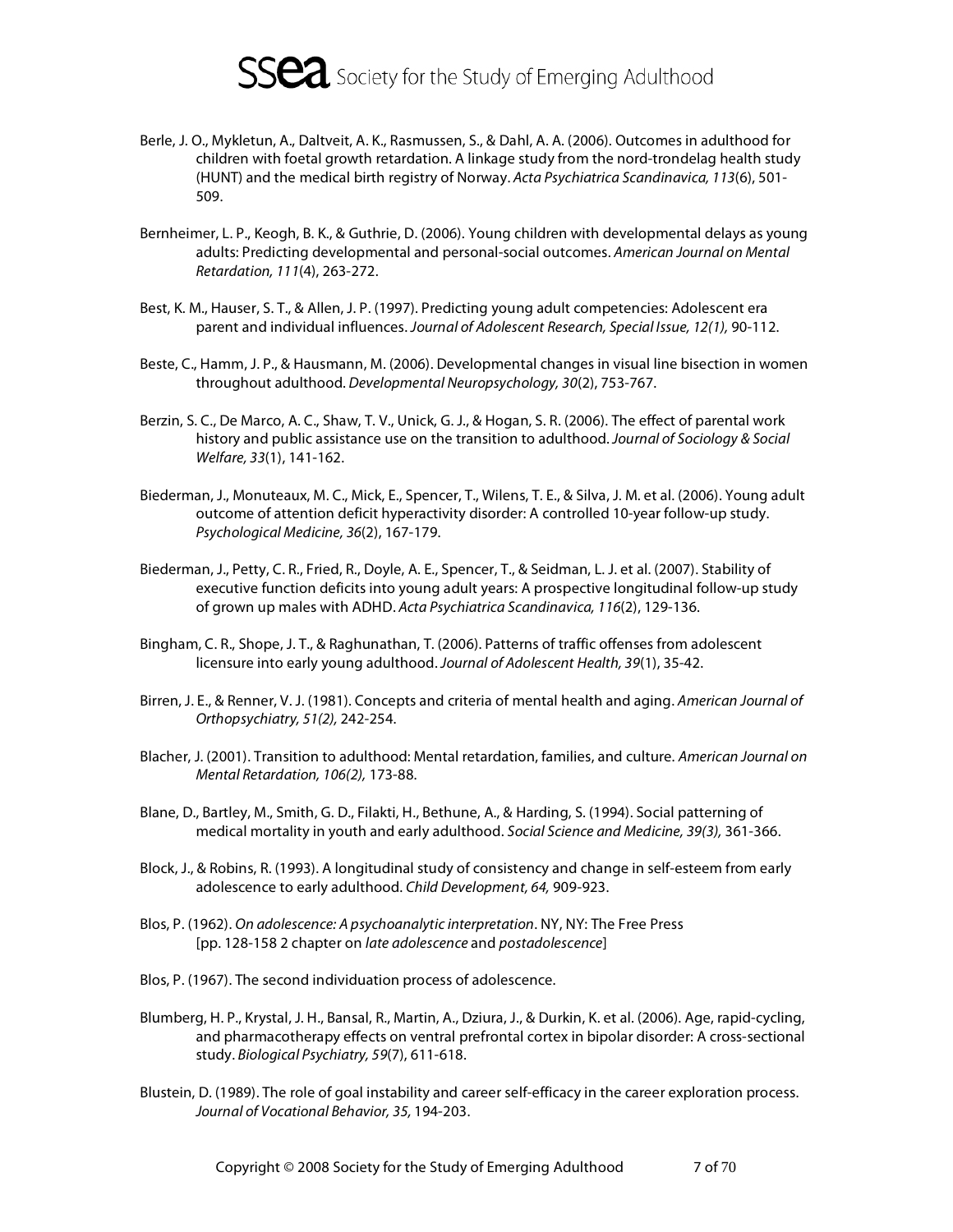

- Blustein, D. L., Juntunen, C. L., & Worthington, R. L. (2000). The school-to-work transition: Adjustment challenges for the forgotten half. In S. D. Brown & R. W. Lent (Eds.), Handbook of counseling psychology (pp. 435-470). New York: Wiley.
- Blustein, D. L., & Palladino, D. (1991). Self and identity in late adolescence: A theoretical and empirical integration. Journal of Adolescent Research, 6(4), 437-453.
- Blustein, D. L., Phillips, S. D., Jobin-Davis, K., Finkelberg, S. L., Roarke, A. E. (1997). A theory-building investigation of the school-to-work transition. The Counseling Psychologist, 25(3), 364-402.
- Boatwright, K. J., Gilbert, M. S., Forrest, L., & Ketzenberger, K. (1996). Impact of identity development upon career trajectory: Listening to the voices of lesbian women. Journal of Vocational Behavior, 48(2), 210-228.
- Bockneck, G. (1986). The young adult: Development after adolescence. New York: Gardner Press.
- Bogaert, A. F., & Fisher, W. A. (1995). Predictors of university men's number of sexual partners. The Journal of Sex Research, 32, 119-130.
- Bogart, L. M., Collins, R. L., Ellickson, P. L., & Klein, D. J. (2006). Adolescent predictors of generalized health risk in young adulthood: A 10-year longitudinal assessment. Journal of Drug Issues, 36(3), 571-596.
- Bogart, L. M., Collins, R. L., Ellickson, P. L., Martino, S. C., & Klein, D. J. (2005). Effects of early and later marriage on women's alcohol use in young adulthood: A prospective analysis. Journal of studies on alcohol, 66(6), 729-737.
- Boden, J. M., Fergusson, D. M., & Horwood, L. J. (2007). Anxiety disorders and suicidal behaviours in adolescence and young adulthood: Findings from a longitudinal study. Psychological Medicine, 37(3), 431-440.
- Boon, S. D., & Lomore, C. D. (2001). Admirer-celebrity relationships among young adults: Explaining perceptions of celebrity influence on identity. Human Communication Research, 27, 432-465.
- Booth, A., & Amato, P. R. (1994). Parental marital quality, parental divorce, and relations with parents. Journal of Marriage and the Family, 56(1), 21-34.
- Booth, A., Crouter, A. C., & Shanahan, M. J. (1998). Transitions to adulthood in a changing economy: No work, no family, no future. Westport, CT: Praeger.
- Borsari, B., Murphy, J. G., & Barnett, N. P. (2007). Predictors of alcohol use during the first year of college: Implications for prevention. Addictive Behaviors, 32(10), 2062-2086.
- Bowlby, G. (2000). The school-to-work transition. Perspectives (Statistics Canada Catalogue no. 75-001- XPE) Spring, 43-48.
- Bowman, R. E. (2005). Stress-induced changes in spatial memory are sexually differentiated and vary across the lifespan. Journal of Neuroendocrinology, 17(8), 526-535.
- Boyatzis, C. J., & McConnell, K. M. (2006). Quest orientation in young women: Age trends during emerging adulthood and relations to body image and disordered eating. International Journal for the Psychology of Religion, 16(3), 197-207.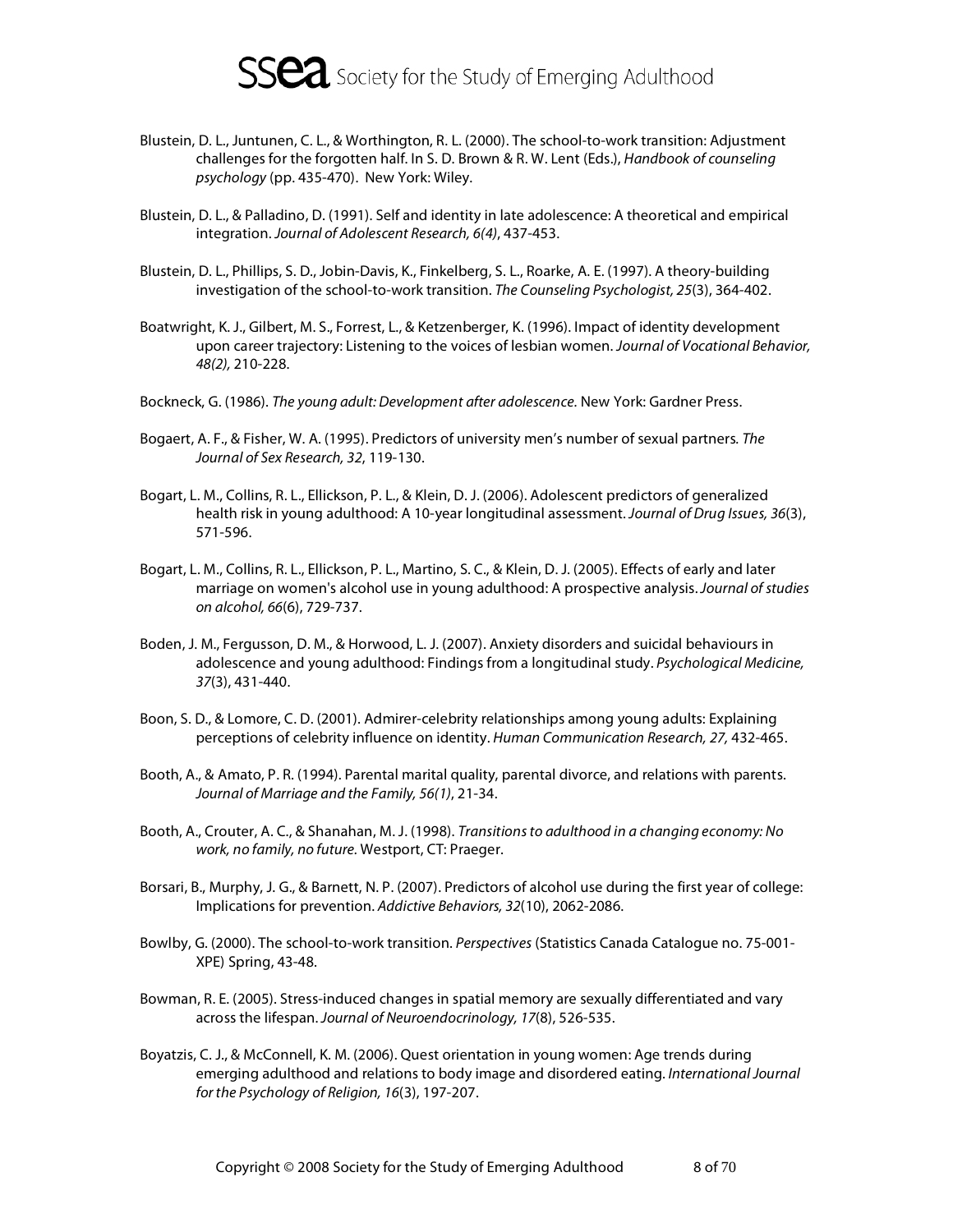- Bratko, D., & Butkovic, A. (2007). Stability of genetic and environmental effects from adolescence to young adulthood: Results of Croatian longitudinal twin study of personality. Twin Research and Human Genetics, 10(1), 151-157.
- Braun-Scharm, H., & Bilke, O. (2006). Differenzielle diagnostik und pharmakotherapie der juvenilen manie - eine übersicht. / Differential diagnosis and pharmacotherapy of juvenile mania - A review. Psychiatrische Praxis, 33(Suppl1), S40-S46.
- Breakwell, G. M. (1996). Risk estimation and sexual behaviour: A longitudinal study of 16-21 year olds. Journal of Health Psychology, 1, 79-91.
- Brendgen, M., Wanner, B., Vitaro, F., Bukowski, W. M., & Tremblay, R. E. (2007). Verbal abuse by the teacher during childhood and academic, behavioral, and emotional adjustment in young adulthood. Journal of Educational Psychology, 99(1), 26-38.
- Bricker, J. B., Rajan, K. B., Andersen, M. R., & Peterson, A. V., Jr. (2005). Does parental smoking cessation encourage their young adult children to quit smoking? A prospective study. Addiction, 100(3), 379-386.
- Brook, J. S., Balka, E. B., Ning, Y., & Brook, D. W. (2007). Trajectories of cigarette smoking among African Americans and Puerto Ricans from adolescence to young adulthood: Associations with dependence on alcohol and illegal drugs. The American Journal on Addictions, 16(3), 195-201.
- Brook, J. S., Balka, E. B., Ning, Y., Whiteman, M., & Finch, S. J. (2006). Smoking involvement during adolescence among African Americans and Puerto Ricans: Risks to psychological and physical well-being in young adulthood. Psychological Reports, 99(2), 421-438.
- Brook, J. S., Brook, D. W., Ning, Y., Whiteman, M., & Finch, S. J. (2006). The relationship of personality ad behavioral development from adolescence to young adulthood and subsequent parenting behavior. Psychological Reports, 99(1), 3-19.
- Brook, J. S., Pahl, K., & Ning, Y. (2006). Peer and parental influences on longitudinal trajectories of smoking among African Americans and Puerto Ricans. Nicotine & Tobacco Research, 8(5), 639- 651.
- Brotman, M. A., Schmajuk, M., Rich, B. A., Dickstein, D. P., Guyer, A. E., & Costello, E. J. et al. (2006). Prevalence, clinical correlates, and longitudinal course of severe mood dysregulation in children. Biological Psychiatry, 60(9), 991-997.
- Browning, C. (1987). Therapeutic issues and intervention strategies with young adult lesbian clients: A developmental approach. Journal of Homosexuality, 14(1-2), 45-52.
- Brown, J. D. (2006). Emerging adults in a media-saturated world. In J. J. Arnett, & J. L. Tanner (Eds.), Emerging adults in America: Coming of age in the 21st century. Washington, DC: American Psychological Association
- Brown, J. S., Meadows, S. O., & Elder, G. H., Jr. (2007). Race-ethnic inequality and psychological distress: Depressive symptoms from adolescence to young adulthood. Developmental Psychology, 43(6), 1295-1311.
- Brown, T. N., Schulenberg, J., Bachman, J. G., O'Malley, P. M., & Johnston, L. D. (2001). Are risk and protective factors for substance use consistent across historical time?: National data from the high school classes of 1976 through 1997. Prevention Science, 2(1), 29-43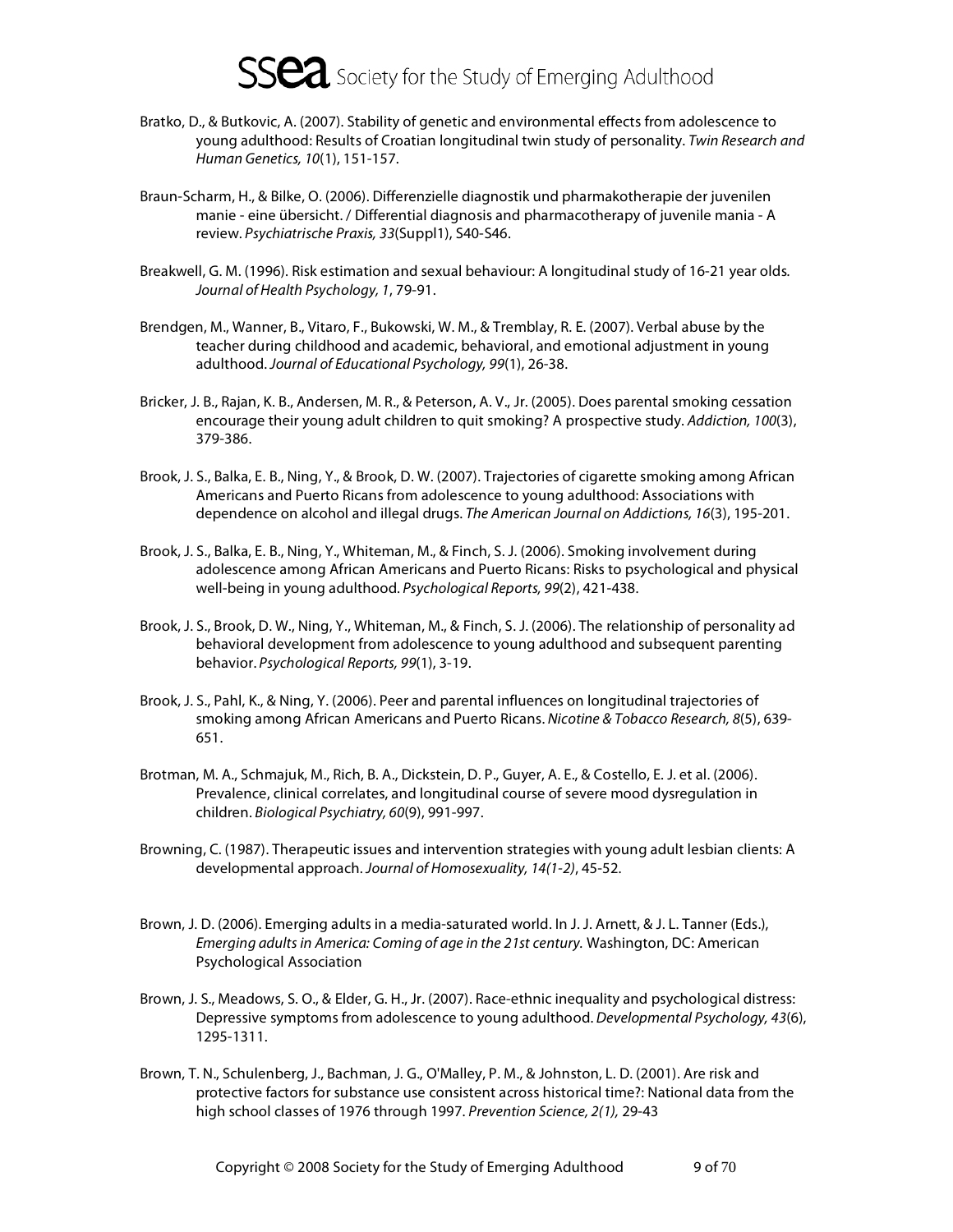

#### http://www.wkap.nl/article.pdf?294343

- Brunton, J. N., Lacey, J. H., & Waller, G. (2005). Eating psychopathology in young non-clinical adults: A pilot study of the impact of parental personality. European Eating Disorders Review, 13(6), 406- 410.
- Buchanan, C. M. (. (2005). Girls' adjustment to divorce and remarriage. New York, NY, US: Kluwer Academic/Plenum Publishers.
- Buechtemann, C. F., Schupp, J., & Soloff, D. (1993). Roads to work: School to work transition patterns in Germany and the United States. Industrial Relations Journal, 24(2), 97-111.
- Buhl, H. M., & Lanz, M. (2007). Emerging adulthood in Europe: Common traits and variability across five European countries. Journal of Adolescent Research, 22(5), 439-443.
- Burge, D., Hammen, C., Davila, J., Daley, S., Paley, B., Herzberg, D., & Lindberg, N. (1997). Attachment cognitions and college and work functioning two years later in late adolescent women. Journal of Youth and Adolescence, 26(3), 285-301.
- Burke, J. D., Loeber, R., White, H. R., Stouthamer-Loeber, M., & Pardini, D. A. (2007). Inattention as a key predictor of tobacco use in adolescence. Journal of Abnormal Psychology, 116(2), 249-259.
- Butlin, G. (1999). Determinants of postsecondary participation. Education Quarterly Review, 5(3), 9-35.
- Bynner, J. (2005). Rethinking the youth phase of the life-course: The case for emerging adulthood? Journal of Youth Studies, 8(4), 367-384..
- Callahan, S. T., Hickson, G. B., & Cooper, W. O. (2006). Health care access of Hispanic young adults in the united states. Journal of Adolescent Health, 39(5), 627-633.
- Campo, A., & Rohner, R. (1992). Relationships between perceived parental acceptance-rejection, psychological adjustment, and substance use among young adults. Child Abuse & Neglect, 16, 429-440.
- Capaldi, D. M., & Clark, S. (1998). Prospective family predictors of aggression toward female Partners for At-Risk Young Men. Developmental Psychology, 34(6), 1175-88.
- Capaldi, D. M., Stoolmiller, M., Clark, S., & Owen, L. D. (2002). Heterosexual risk behaviors in at-risk young men from early adolescence to young adulthood: Prevalence, prediction, and association with STD contraction. Developmental Psychology, 38(3), 394-406.
- Carbery, J., & Buhrmester, D. (1998). Friendship and need fulfillment during three phases of young adulthood. Journal of Social and Personal Relationships, 15(3), 393-409.
- Carbonell, D. M., Reinherz, H. Z., & Beardslee, W. R. (2005). Adaptation and coping in childhood and adolescence for those at risk for depression in emerging adulthood. Child & Adolescent Social Work Journal, 22(5-6), 395-416.
- Carli, L., Marcheggiani, N. S., & Traficante, D. (2007). L'attaccamento al partner come snodo evolutivo tra legame alia famiglia di origine e parental investment. / The couple's attachment as a developmental link between the bond to the family of origin and the parental investment. Età Evolutiva, 86, 85-91.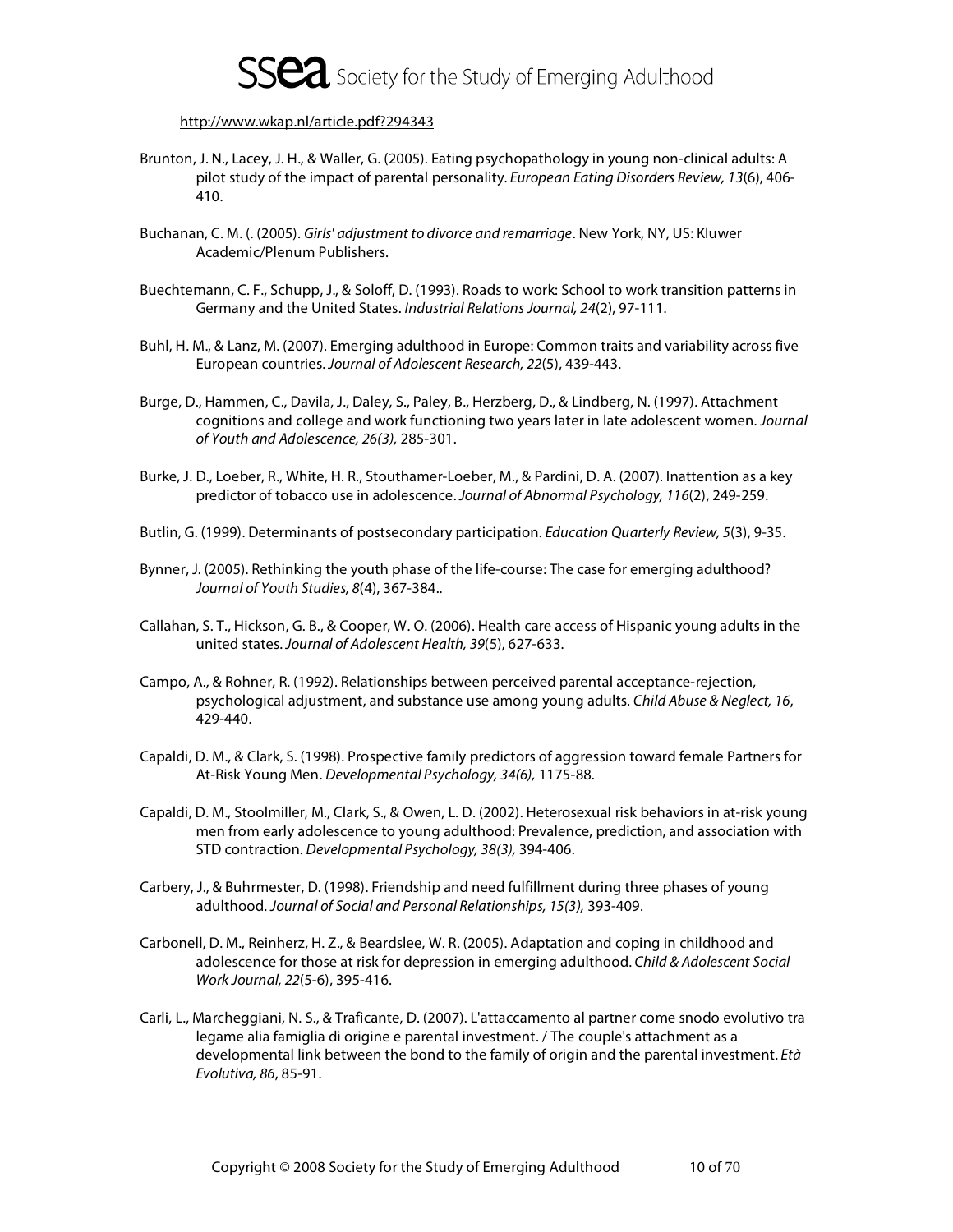- Carroll, J. S., Willoughby, B., Badger, S., Nelson, L. J., Barry, C. M., & Madsen, S. D. (2007). So close, yet so far away: The impact of varying marital horizons on emerging adulthood. Journal of Adolescent Research, 22(3), 219-247.
- Carson, R. R., Sitlington, P. L., & Frank, A. R., (1995). Young adulthood for individuals with behavioral disorders: What does it hold? Behavioral Disorders, 20(2), 127-35.
- Caspi, A. (2000). The child is father of the man: Personality continuities from childhood to adulthood. Journal of Personality and Social Psychology, 78, 158-172. [Adulthood in this article is at age 21]
- Caspi, A., Begg, D., Dickson, N., Harrington, H., Langley, J. Moffitt. T. E., & Silva, P. A. (1997). Personality differences predict health-risk behaviors in young adulthood evidence from a longitudinal study. Journal of Personality and Social Psychology, 73(5), 1052-1063.
- Caspi, A., & Silva, P. A. (1995). Temperamental qualities at age three predict personality traits in young adulthood: Longitudinal evidence from a birth cohort. Child Development, 66(2), 486-98.
- Caspi, A., Wright, B. R. E., Moffitt, T. E., & Silva, P. A. (1998). Early failure in the labor market: Childhood and adolescent predictors of unemployment in the transition to adulthood. American Sociological Review, 63(3), 424-451.
- Cass, W. A., Grondin, R., Andersen, A. H., Zhang, Z., Hardy, P. A., & Hussey-Andersen, L. K. et al. (2007). Iron accumulation in the striatum predicts aging-related decline in motor function in rhesus monkeys. Neurobiology of Aging, 28(2), 258-271.
- Cate, R. A., & John, O. P. (2007). Testing models of the structure and development of future time perspective: Maintaining a focus on opportunities in middle age. Psychology and Aging, 22(1), 186-201.
- Centers for Disease Control and Prevention (2000a). National Center for STD, HIV, and TB Prevention. Health, United States.
- Centers for Disease Control and Prevention (2000b). HIV/AIDS Surveillance Report, 12,(1).
- Chassin, L., Pitts, S.C., & DeLucia, C. (1999). The relation of adolescent substance use to young adult autonomy, positive activity involvement, and perceived competence. Development and Psychopathology: Special Issue: Developmental approaches to substance use and abuse, 11, 915- 932.
- Chassin, L., Pitts, S. C., & Prost, J. (2002). Binge drinking trajectories from adolescence to emerging adulthood in a high-risk sample: Predictors and substance use outcomes. Journal of Consulting and Clinical Psychology, 70(1), 67-78.
- Chassin, L., Presson, C. C., Rose, J. S., Sherman, S. J. (1996). The natural history of cigarette smoking from adolescence to adulthood: Demographic predictors of continuity and change. Health Psychology, 15(6), 478-484.
- Chassin, L., Presson, C. C., Sherman, S. J., Edwards, D. A (1992). The natural history of cigarette smoking and young adult social roles. Journal of Health and Social Behavior, 33(4), 328-347.
- Chassin, L., Ritter, J., Trim, R. S., & King, K. M. (2003). Adolescent substance use disorders. In E. J. Mash & R. A. Barkley (Eds.), Child psychopathology (2<sup>nd</sup> ed., pp. 199-230). New York: Guilford.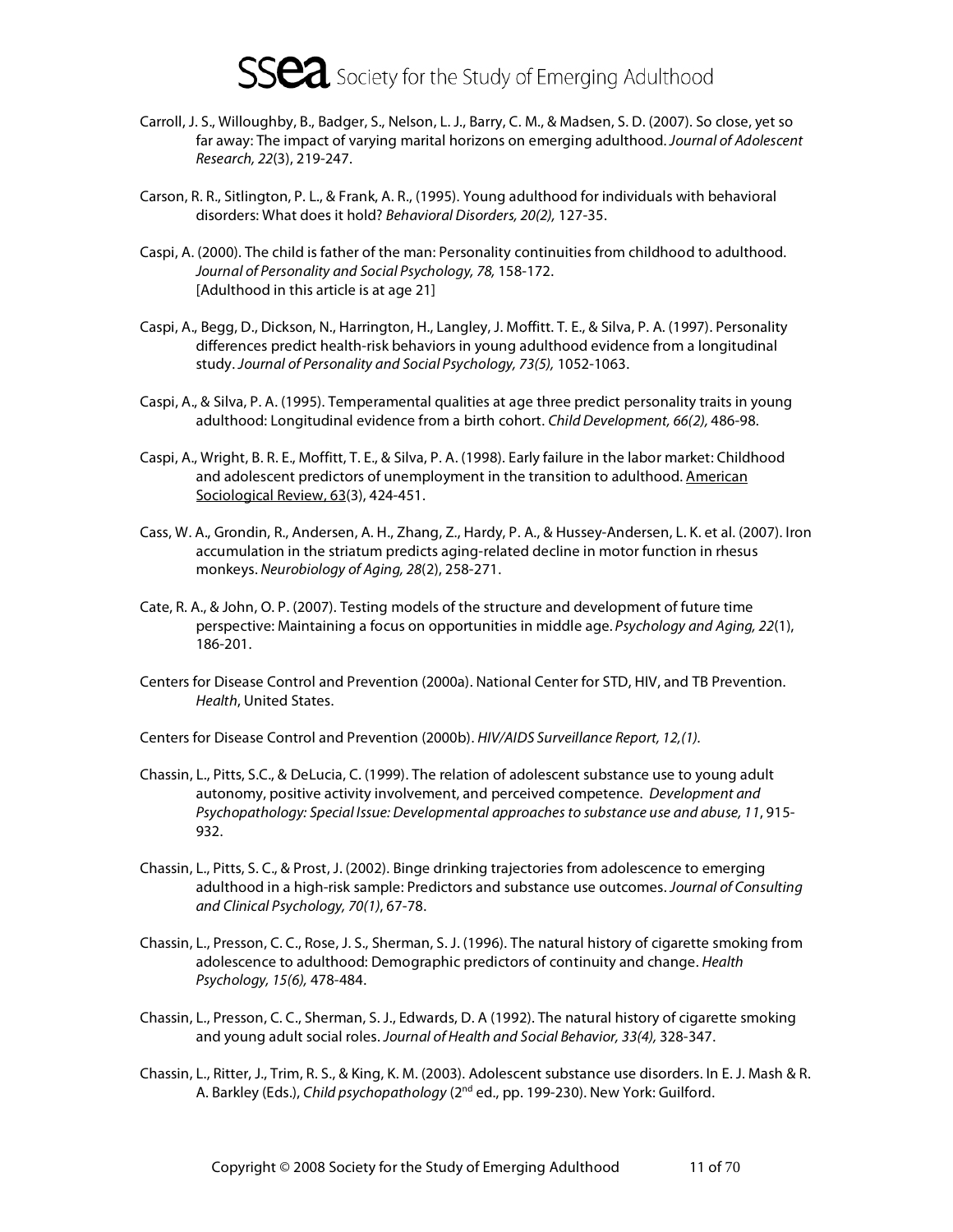

- Chen, K., & Kandel, D. B. (1995). The natural history of drug use from adolescence to the mid-thirties in a general population sample. American Journal of Public Health, 85, 41-47.
- Chen, C., Lawlor, J. P., Duggan, A. K., Hardy, J. B., & Eaton, W. W. (2006). Mild cognitive impairment in early life and mental health problems in adulthood. American Journal of Public Health, 96(10), 1772-1778.
- Chen, H., Cohen, P., Kasen, S., & Johnson, J. G. (2006). Adolescent axis I and personality disorders predict quality of life during young adulthood. Journal of Adolescent Health, 39(1), 14-19.
- Chrzastowski, S. (2007). Comparison of separation patterns between parents and offspring in psychiatric and nonclinical families. Psychological Reports, 101(1), 171-176..
- Clarke, M. C., Heaton, M. B., Israelsen, C. L., & Eggett, D. L. (2005). The acquisition of family financial roles and responsibilities. Family & Consumer Sciences Research Journal, 33(4), 321-340.
- Clingempeel, W. G., Henggeler, S. W., Pickrel, S. G., Brondino, M. J., & Randall, J. (2005). Beyond treatment effects: Predicting emerging adult alcohol and marijuana use among substance-abusing delinquents. American Journal of Orthopsychiatry, 75(4), 540-552.

Coetzer, R. (2007). Cognitive rehabilitation: A coming of age? Cognitive Neuropsychiatry, 12(5), 471-474. Collins, R. L., Ellickson, P. L., & Klein, D. J. (2007). The role of substance use in young adult divorce. Addiction, 102(5), 786-794.

- Collins, W. A., & van Dulmen, M. (2006). Friendships and romance in emerging adulthood: Assessing distinctiveness in close relationships. In J. J. Arnett, & J. L. Tanner (Eds.), Emerging adults in America: Coming of age in the 21st century. Washington, DC: American Psychological Association
- Cotter, R. B., Burke, J. D., Stouthamer-Loeber, M., & Loeber, R. (2005). Contacting participants for followup: How much effort is required to retain participants in longitudinal studies? Evaluation and program planning, 28(1), 15-21.
- Côté, J. E. (2006). Emerging adulthood as an institutionalized moratorium: Risks and benefits to identity formation. In J. J. Arnett, & J. L. Tanner (Eds.), Emerging adults in America: Coming of age in the 21st century. Washington, DC: American Psychological Association
- Craik, F. I. M., & Bialystok, E. (2006). Cognition through the lifespan: Mechanisms of change. Trends in Cognitive Sciences, 10(3), 131-138
- Crosnoe, R., & Riegle-Crumb, C. (2007). A life course model of education and alcohol use. Journal of Health and Social Behavior, 48(3), 267-282..
- Cheah, C., & Nelson, L. (in press). The role of acculturation in the emerging adulthood of aboriginal college students. International Journal of Adolescence and Youth.
- Cherlin, A., Kiernan, K. E., & Chase-Landsdale, P. L. Parental divorce in childhood and demographic outcomes in young adulthood. Unpublished manuscript. popctr.jhsph.edu/publications/wp/adobe/wp95-04.pdf
- Chilcoat, H. D., & Breslau, N. (1996). Alcohol Disorders in Young Adulthood: Effects of Transitions into Adult Roles. Journal of Health and Social Behavior, 37(4), 339-349.
- Chisholm, L. (1995). Conclusion: Europe, Europeanization and young people: A triad of confusing images. In A. Cavalli and O. Galland (Eds.), Youth in Europe. London: Pinter.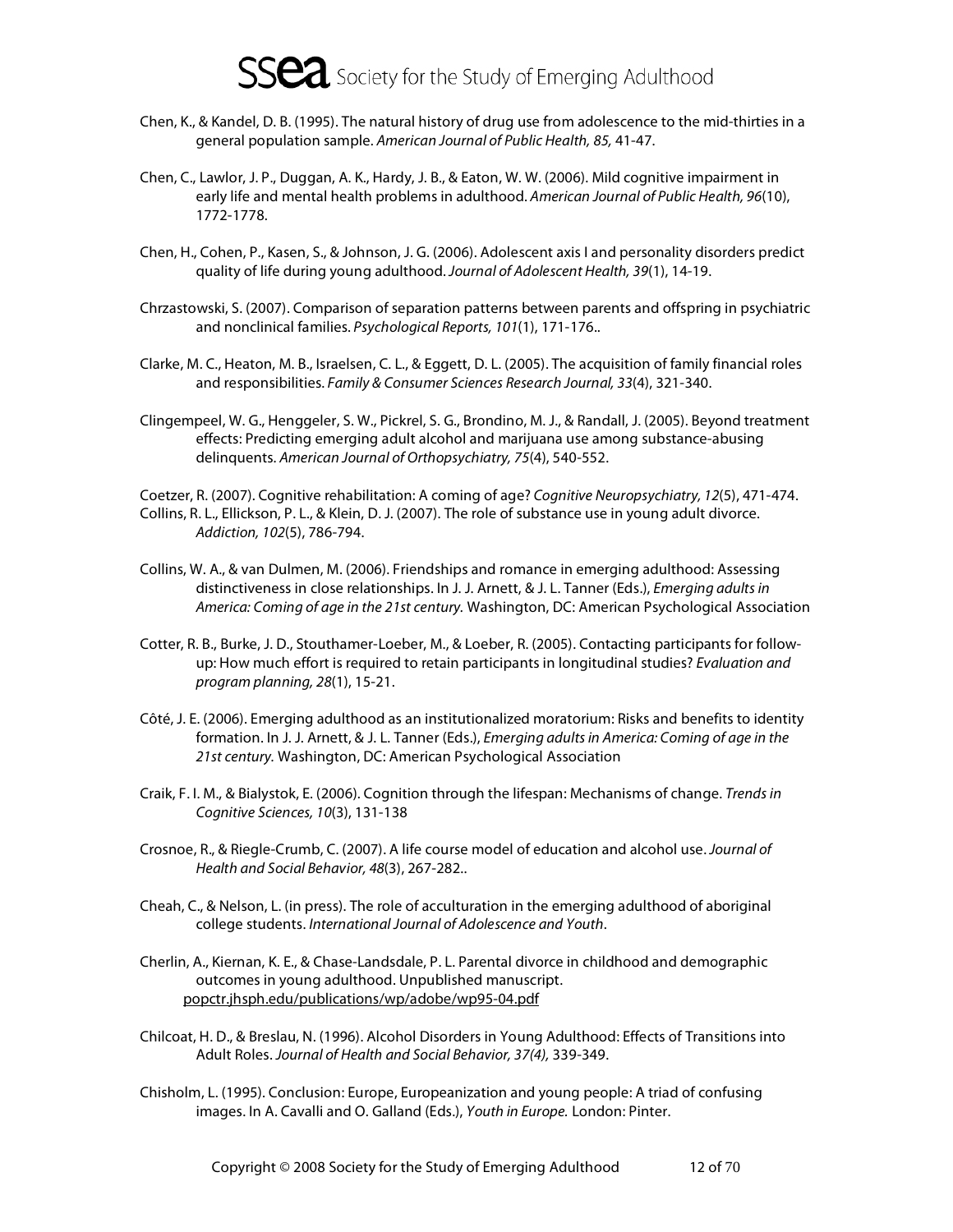

- Chisholm, L., & Hurrelmann, K. (1995). Adolescence in modern Europe: Pluralized transition patterns and their implications for personal and social risks. Journal of Adolescence, 18, 129-158. (Despite the title, this paper focuses on the EA age period, and contains interesting information and insights on EA in Europe.)
- Christopher, F. S., & Sprecher, S. (2000). Sexuality in marriage, dating, and other relationships: A decade review. Journal of Marriage and the Family, 62, 999-1017.
- Clausen, J. A. (1991). Adolescent competence and the shaping of the life course. American Journal of Sociology 96, 805-842.
- Clifford, G. & Odin, K. (1974). Young adulthood: A developmental phase. Smith College Studies in Social Work, 44(2), 125-142.
- Clingempeel, W. G., & Henggeler, S. W. (2003). Aggressive juvenile offenders transitioning into emerging adulthood: Factors discriminating persistors and desistors. American Journal of Orthopsychiatry, 73(3), 310-323.
- Chng, C. L., & Moore, A. (1994). AIDS: Its effects on sexual practices among homosexual and heterosexual college students. Journal of Health Education, 25, 154-160.
- Cicirelli, V. G. (1980). A comparison of college women's feelings toward their siblings and parents. Journal of Marriage and the Family, 42, 111-118.
- Cohen, P., Kasen, S., Chen, H., Hartmark, C., & Gordon, K. (2003). Variations in patterns of developmental transitions in the emerging adulthood period. Developmental Psychology, 39(4), 657-669.
- Cohler, B. J., & Taber, S. (1993). Residential college as milieu: Person and environment in the transition to young adulthood. Residential Treatment for Children & Youth, 10(3), 69-110.
- Cole, F. L., & Slocumb, E. M. (1995). Factors influencing safer sexual behaviors in heterosexual late adolescent and young adult collegiate males. Image - the Journal of Nursing Scholarship, 27, 217-223.
- Collins, N. L., & Read, S. J. (1990). Adult attachment, working models, and relationship quality in dating couples. Journal of Personality and Social Psychology, 58(4), 644-663.
- Conger, R., Cui, M., Bryant, C., & Elder, G. (2000). Competence in early adult romantic relationships: A developmental perspective on family influences. Journal of Personality and Social Psychology, 79, 224-237.
- Cook, T. D., & Furstenburg, F. (2001). Juggling school, work, and family: The transition adulthood in Italy, Sweden, Germany, and the United States. Unpublished manuscript. www.northwestern.edu/ipr/publications/papers/juggling.pdf
- Cooksey, E. C., & Rindfuss, R. (2001). Patterns of work and schooling in young adulthood. Sociological Forum, 16(4), 731-755.
- Cooney, T. M. (1988). Young adults and parental divorce: Exploring important issues. Human Relations, 41(11), 805-822.
- Cooney, T. M., & Kurz, J. (1996). Mental health outcomes following recent parental divorce: The case of young adult offspring. Journal of Family Issues, 17, 495-513.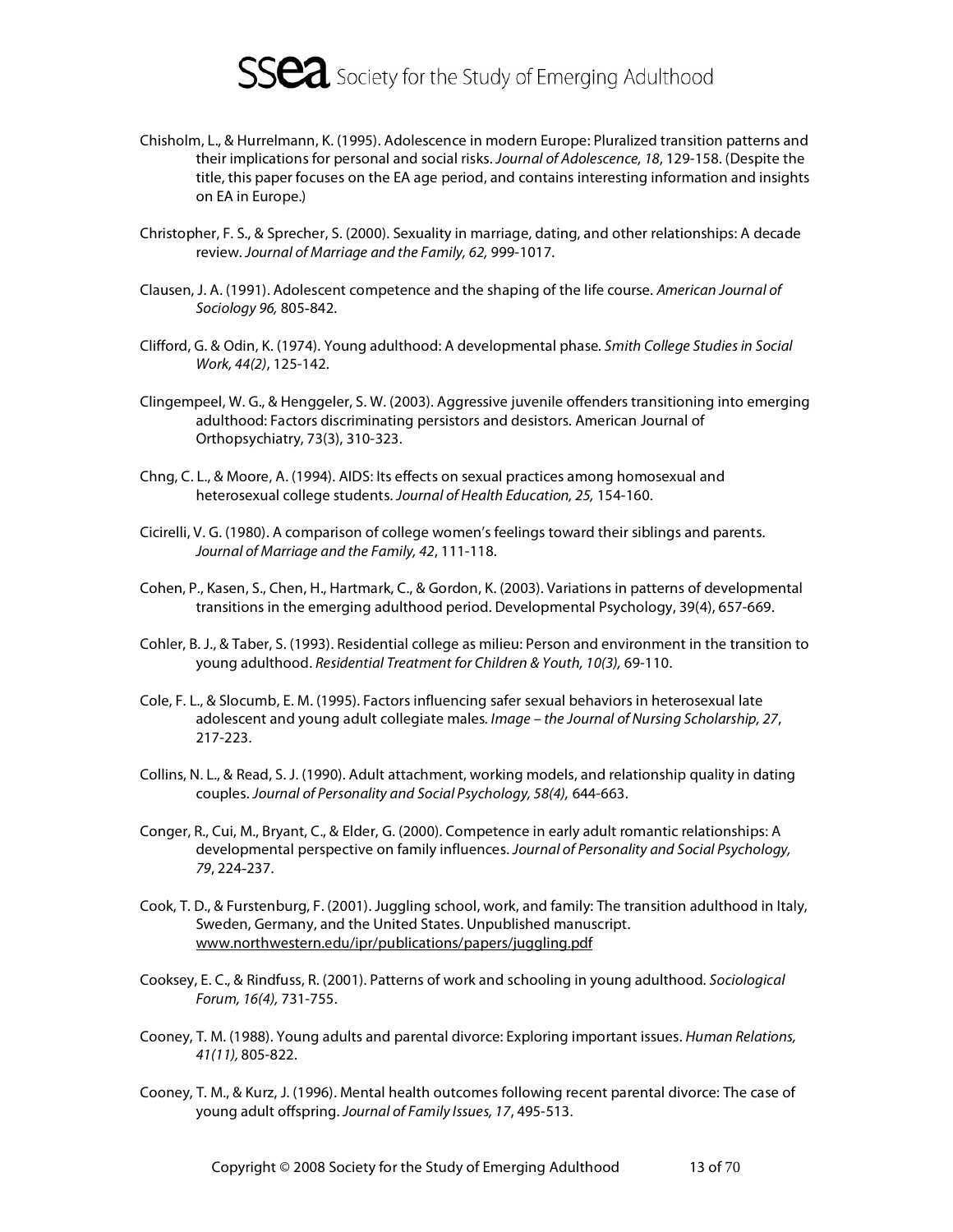

- Cooney, T. M., Smyer, M. A., Hagestad, G. O., & Klock, R. (1986). Parental divorce in young adulthood: Some preliminary findings. American Journal of Orthopsychiatry, 56(3), 470-477.
- Cooney, T., & Uhlenberg, P. (1992). Support from parents over the life course: The adult child's perspective. Social Forces, 71, 63-84.
- Cooper, C. (1996). Psychological counselling with young adults. In R. Woolfe, & W. Dreyden (Eds.), Handbook of Counselling Psychology. Thousand Oaks, CA: Sage.
- Cooper, M. L., Peirce, R. S., & Huselid, R. F. (1994). Substance use and sexual risk taking among Black adolescents and White adolescents. Health Psychology, 13, 251-262.
- Costa, P. T. McCrae, R. R. (1988). Personality in adulthood: A six-year longitudinal study of self-reports and spouse ratings on the NEO Personality Inventory. Journal of Personality & Social Psychology, 54(5), 853-863.
- Costos, D. (1986). Sex role identity in young adults: Its parental antecedents and relation to ego development. Journal of Personality and Social Psychology, 50(3), 602-611.
- Cotê, J. (2000). Arrested adulthood: The changing nature of maturity and identity. New York: New York University Press.
- Côté, J. E. (2002). The role of identity capital in the transition to adulthood: The individualization thesis examined. Journal of Youth Studies, 5(2), 117-134.
- Côté, J., & Allahar, A. (1994). Generation on hold: Coming of age in the late 20<sup>th</sup> century. New York: New York University Press.
- Crohan, S. E. (1996). Marital quality and conflict across the transition to parenthood in African American and White couples. Journal of Marriage and the Family, 58, 933-944.
- Cross, W., & Fhagen-Smith, P. (2001). Patterns of African American identity development: A life span perspective. In C. Wijeyesinghe & B. Jackson, III (Eds.), New perspectives on racial identity development: A theoretical and practical anthology (pp. 243-270). New York: New York University Press.
- Crossman, A., Sullivan, D. A., & Benin, M. (2006). The family environment and American adolescents' risk of obesity as young adults. Social Science & Medicine, 63(9), 2255-2267.
- Crum, R. M., Juon, H., Green, K. M., Robertson, J., Fothergill, K., & Ensminger, M. (2006). Educational achievement and early school behavior as predictors of alcohol-use disorders: 35-year followup of the Woodlawn study. Journal of Studies on Alcohol, 67(1), 75-85.
- Csikszentmihalyi, M., & Schneider, B. (2000). Becoming adult: How teenagers prepare for the world of work. New York: Basic Books.
- Cubbins, L. A., & Klepinger, D. H. (2007). Childhood family, ethnicity, and drug use over the life course. Journal of Marriage and Family, 69(3), 810-830.
- Cunningham, M., Beutel, A. M., Barber, J. S., & Thornton, A. (2005). Reciprocal relationships between attitudes about gender and social contexts during young adulthood. Social Science Research, 34(4), 862-892.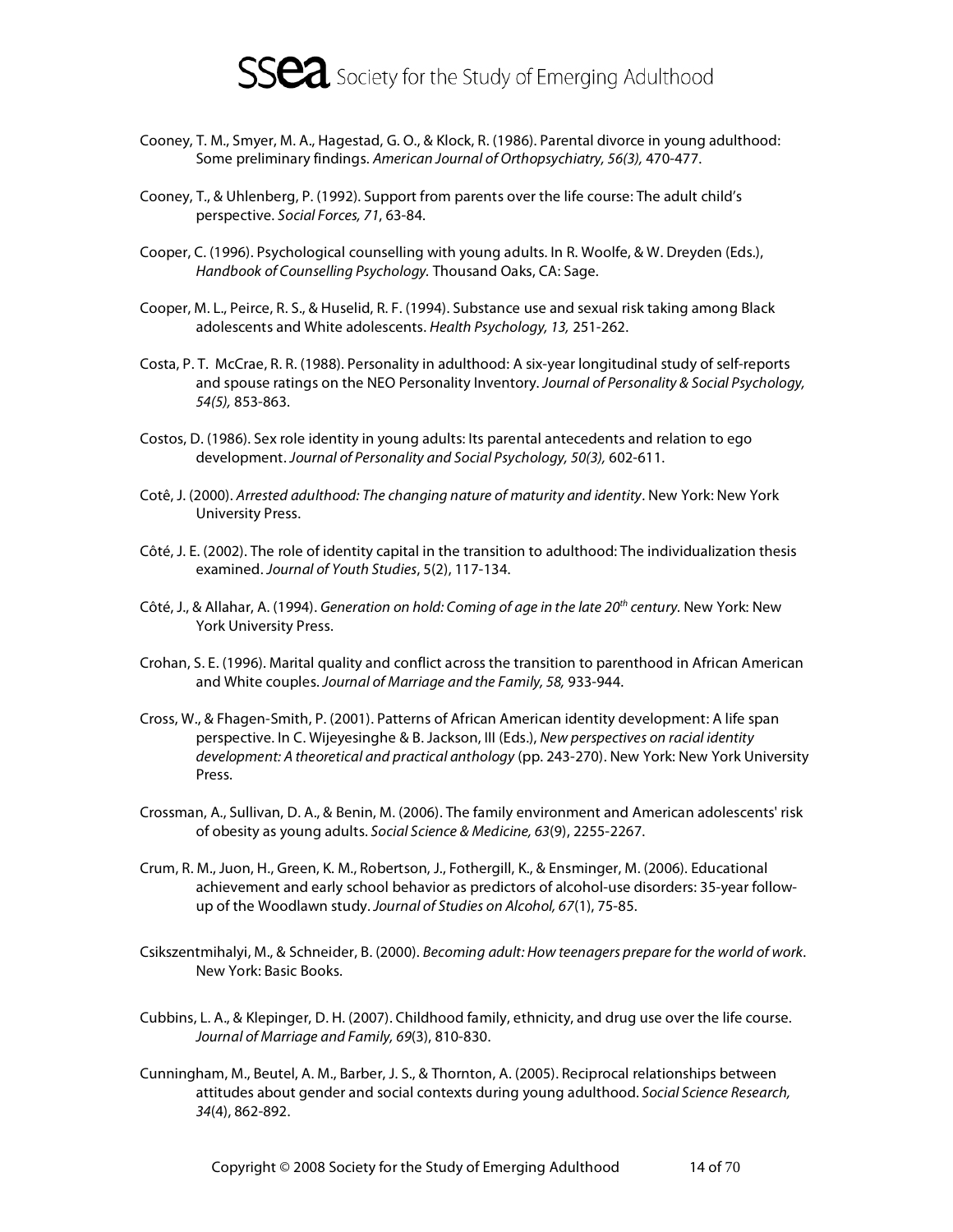

- Cunningham, R. M., Stiffman, A. R., Dore, P., & Erls, F. (1994). The association of physical and sexual abuse with HIV risk behaviors in adolescence and young adulthood: Implications for public health. Child Abuse and Neglect: The International Journal, 18(3), 233-245.
- Cunningham, M., & Thornton, A. (2005). The influences of parents' and offsprings' experience with cohabitation, marriage, and divorce on attitudes toward divorce in young adulthood. Journal of Divorce & Remarriage, 44(1-2), 119-144.
- Cunningham, M., & Thornton, A. (2007). Direct and indirect influences of parents' marital instability on children's attitudes toward cohabitation in young adulthood. Journal of Divorce & Remarriage, 46(3-4), 125-143.
- Daley, S. E., & Hammen, C. (2002). Depressive symptoms and close relationships during the transition to adulthood: Perspectives from dysphoric women, their best friends, and their romantic partners. Journal of Consulting & Clinical Psychology, 70(1), 129-141.
- Daley, S. E., Hammen, C., Davila, J., & Burge, D. (1998). Axis II symptomology, depression, and life stress during the transition from adolescence to adulthood. Journal of Consulting and Clinical Psychology, 66(4), 595-603.
- D'Amico, E. J., Ellickson, P. L., Collins, R. L., Martino, S., & Klein, D. J. (2005). Processes linking adolescent problems to substance-use problems in late young adulthood. Journal of Studies on Alcohol, 66(6), 766-775.
- Daniels, S. R. (2006). The consequences of childhood overweight and obesity. The Future of Children, 16(1), 47-67.
- Darlington, Y. (2001). "When all is said and done": The impact of parental divorce and contested custody in childhood on young adults' relationships with their parents and their attitudes to relationships and marriage. Journal of Divorce and Remarriage, 35, 23-42.
- Davidson, W. B., Beck, H. P., & Silver, N.C. (1999). Development and validation of scores on a measure of six academic orientations in college students. Educational and Psychological Measurement, 59, 678-693.
- Davila, J., Bradbury, T. N., & Karney, B. R. (1999). Attachment change processes in the early years of marriage. Journal of Personality and Social Psychology, 76(5), 783-802.
- Davis, J., & Werre, D. (2007). Agonistic stress in early adolescence and its effects on reproductive effort in young adulthood. Evolution and Human Behavior, 28(4), 228-233.
- Davis, S. N. (2007). Gender ideology construction from adolescence to young adulthood. Social Science Research, 36(3), 1021-1041.
- Deary, I. J., Taylor, M. D., Hart, C. L., Wilson, V., Smith, G. D., & Blane, D. et al. (2005). Intergenerational social mobility and mid-life status attainment: Influences of childhood intelligence, childhood social factors, and education. Intelligence, 33(5), 455-472.
- Degenhardt, L., Coffey, C., Carlin, J. B., Moran, P., & Patton, G. C. (2007). Who are the new amphetamine users? A 10-year prospective study of young Australians. Addiction, 102(8), 1269-1279..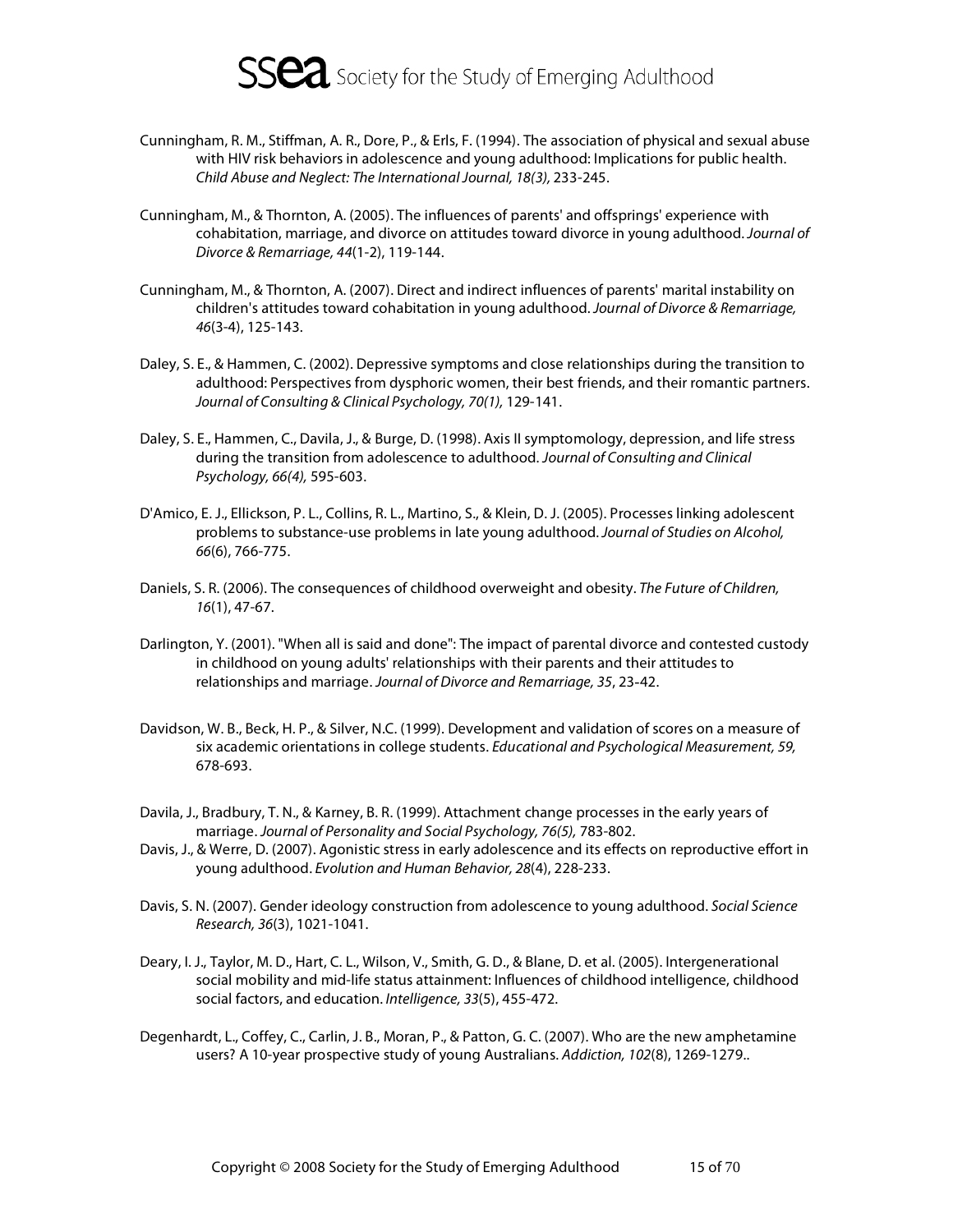- Degenhardt, L., Coffey, C., Moran, P., Carlin, J. B., & Patton, G. C. (2007). The predictors and consequences of adolescent amphetamine use: Findings from the Victoria adolescent health cohort study. Addiction, 102(7), 1076-1084.
- De Haan, L. G., & Schulenberg, J. (1997). The covariation of religion and politics during the transition to young adulthood: Challenging global identity assumptions. Journal of Adolescence, 20(5), 537- 52.
- Dekker, M. C., Ferdinand, R. F., van Lang, N. D. J., Bongers, I. L., van der Ende, J., & Verhulst, F. C. (2007). Developmental trajectories of depressive symptoms from early childhood to late adolescence: Gender differences and adult outcome. Journal of Child Psychology and Psychiatry, 48(7), 657- 666.
- Dellmann-Jenkins, M., Blankmeyer, M., & Pinkard, O. (2001). Incorporating the elder caregiving role into the developmental tasks of young adulthood. International Journal of Aging and Human Development, 52(1), 1-18.
- DeKeseredy, W. S. & Kelly, K. (1995). Sexual abuse in Canadian University and college dating relationships: The contribution of male support. Journal of Family Violence, 10, 41-53.
- Desiderato, L. L., & Crawford, H. J. (1995). Risky sexual behavior in college students: Relationships between number of sexual partners, disclosure of previous risky behavior, and alcohol use. Journal of Youth & Adolescence, 24, 55-68.
- Dierker, L. C., Vesel, F., Sledjeski, E. M., Costello, D., & Perrine, N. (2007). Testing the dual pathway hypothesis to substance use in adolescence and young adulthood. Drug and Alcohol Dependence, 87(1), 83-93.
- DiIorio, C., Dudley, W. N., & Soet, J. (1998). Predictors of HIV risk among college students. A CHAID analysis. Journal of Applied Biobehavioral Research, 3, 119-134.
- Dittmar, H. (2005). A new look at "compulsive buying": Self-discrepancies and materialistic values as predictors of compulsive buying tendency. Journal of Social & Clinical Psychology, 24(6), 832- 859.
- Dodge, T. L., & Jaccard, J. J. (2006). The effect of high school sports participation on the use of performance-enhancing substances in young adulthood. Journal of Adolescent Health, 39(3), 367-373.
- Dollinger, S. J., Dollinger, S. M. C., & Centeno, L. (2005). Identity and creativity. Identity, 5(4), 315-339.
- Donnellan, M. B., Conger, R. D., & Burzette, R. G. (2007). Personality development from late adolescence to young adulthood: Differential stability, normative maturity, and evidence for the maturitystability hypothesis. Journal of Personality, 75(2), 237-263.
- Donnellan, M. B., Trzesniewski, K. H., Conger, K. J., & Conger, R. D. (2007). A three-wave longitudinal study of self-evaluations during young adulthood. Journal of Research in Personality, 41(2), 453- 472.
- Donovan, J. E., & Jessor, R. (1985). Structure of problem behavior in adolescence and young adulthood. Journal of Consulting and Clinical Psychology, 53(6), 890-904.
- Dorius, G. L., Heaton, T. B., & Steffen, P. (1993). Adolescent life events and their association with the onset of sexual intercourse. Youth and Society, 25(1), 3-23.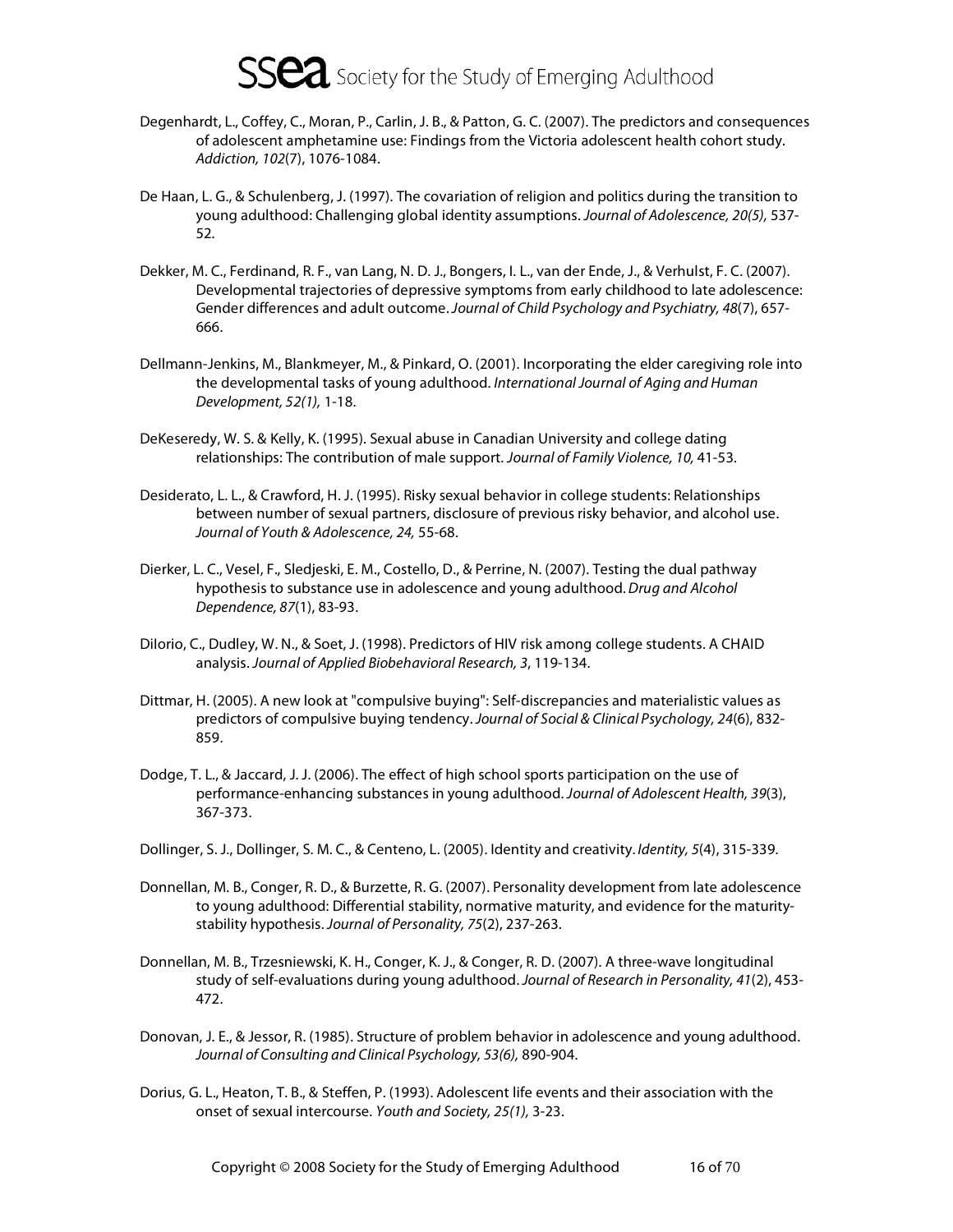

- Dubas, J. S., & Petersen, A. C. (1996). Geographical distance from parents and adjustment during adolescence and young adulthood. In J. A. Graber & J. S. Dubas (Eds.), Leaving home: Understanding the transition to adulthood (pp. 3-19). San Francisco, CA: Jossey-Bass.
- DuMont, K. A., Widom, C. S., & Czaja, S. J. (2007). Predictors of resilience in abused and neglected children grown-up: The role of individual and neighborhood characteristics. Child Abuse & Neglect, 31(3), 255-274.
- Duncan, S. C., Alpert, A., Duncan, T. E., & Hops, H. (1997). Adolescent alcohol use development and young adult outcomes. Drug and Alcohol Dependence, 49(1), 39-48.
- Dwinell, P., & Higbee, J. L. (199). The relationship between developmental tasks and academic success among high risk freshmen. College Student Affairs Journal, 11(1), 37-44.
- Edens, J. F., & Cahill, M. A. (2007). Psychopathy in adolescence and criminal recidivism in young adulthood: Longitudinal results from a multiethnic sample of youthful offenders. Assessment, 14(1), 57-64.
- Eccles, J., Templeton, J., Barber, B., & Stone, M., (2003). Adolescence and emerging adulthood: The critical passageways to adulthood. In M. H. Bornstein, L. Davidson, C. L. M. Keyes, & K. Moore (Eds.) Well-being: Positive development across the life course (pp.383-406). Mahweh, NJ: Lawrence Erlbaum
- Eigsti, I., Zayas, V., Mischel, W., Shoda, Y., Ayduk, O., & Dadlani, M. B. et al. (2006). Predicting cognitive control from preschool to late adolescence and young adulthood. Psychological Science, 17(6), 478-484.
- Einfeld, S. L., Piccinin, A. M., Mackinnon, A., Hofer, S. M., Taffe, J., & Gray, K. M. et al. (2006). Psychopathology in young people with intellectual disability. JAMA: Journal of the American Medical Association, 296(16), 1981-1989.
- Eisenberg, N., Guthrie, I. K., Cumberland, A., Murphy, B. C., Shepard, S. A., Zhou, Q., & Carlo, G. (2002). Prosocial development in early adulthood: A longitudinal study. Journal of Personality & Social Psychology, 82(6), 993-1006.
- Eisenberg, M. E., Neumark-Sztainer, D., Haines, J., & Wall, M. (2006). Weight-teasing and emotional wellbeing in adolescents: Longitudinal findings from project EAT. Journal of Adolescent Health, 38(6), 675-683.
- Ek, E., Sovio, U., Remes, J., & Järvelin, M. (2005). Social predictors of unsuccessful entrance into the labour market--A socialization process perspective. Journal of Vocational Behavior, 66(3), 471-486.
- Elkins, I. J., King, S. M., McGue, M., & Iacono, W. G. (2006). Personality traits and the development of nicotine, alcohol, and illicit drug disorders: Prospective links from adolescence to young adulthood. Journal of Abnormal Psychology, 115(1), 26-39.
- Ellgren, M., Spano, S. M., & Hurd, Y. L. (2007). Adolescent cannabis exposure alters opiate intake and opioid limbic neuronal populations in adults rats. Neuropsychopharmacology, 32(3), 607-615.
- Ellickson, P. L., McGigan, K. A., & Klein, D. J. (2001). Predictors of late-onset smoking and cessation over 10 Years. Journal of Adolescent Health, 29(2), 101-108.
- Elliott, M, (1996). Impact of work, family, and welfare receipt on women's self-esteem in young adulthood. Social Psychology Quarterly, 59(1), 80-95.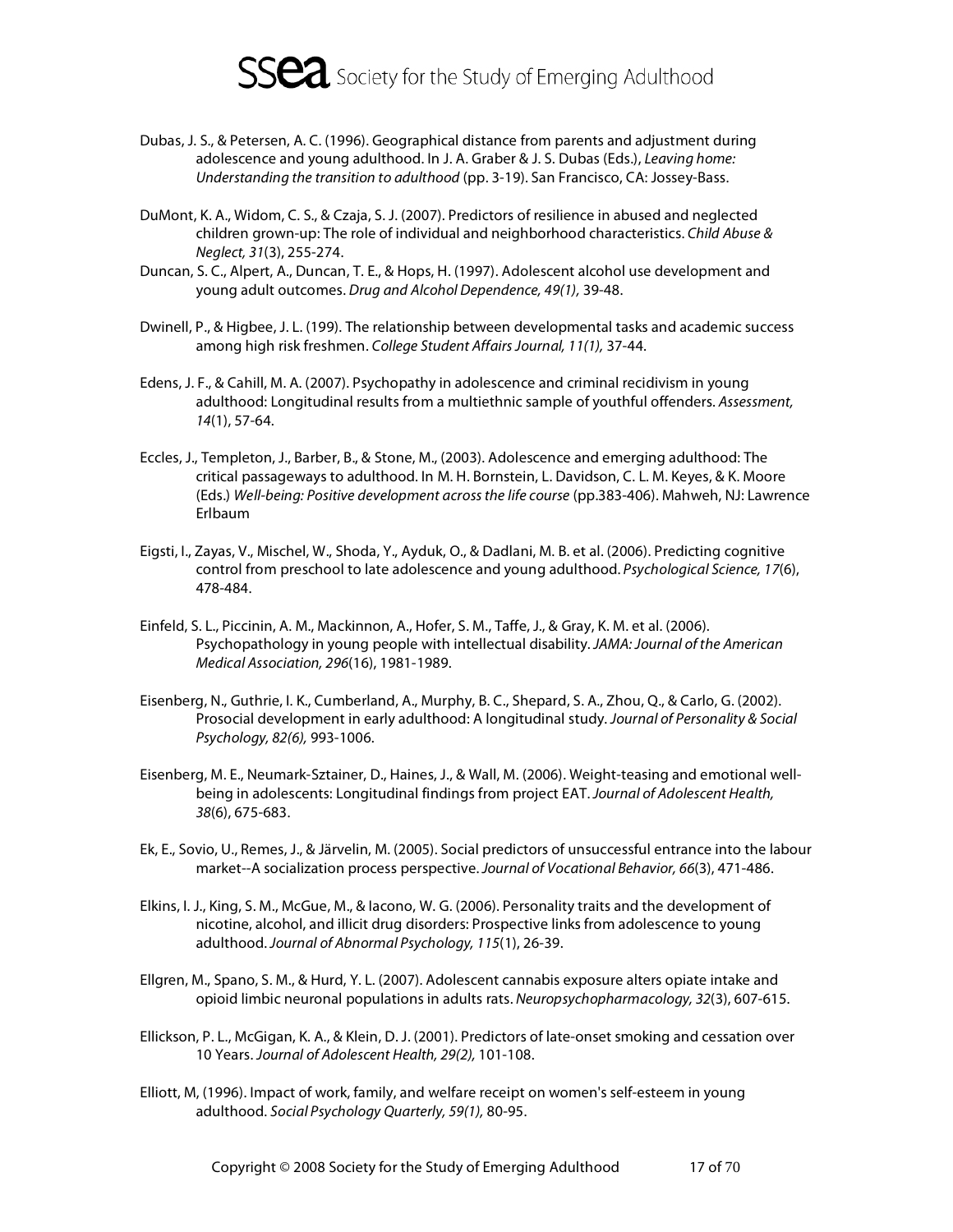

- Elo, I. T. (2001). New African American life tables from 1935-1940 to 1985-1990. Demography, 38(1), 97- 114.
- Engels, R. C. M. E., Vermulst, A. A., Dubas, J. S., Bot, S. M., & Gerris, J. (2005). Long-term effects of family functioning and child characteristics on problem drinking in young adulthood. European Addiction Research, 11(1), 32-37.
- Erikson, E. H. (1950). Childhood and society. NY, NY: Norton.
- Erikson, E. (1961). Youth, change and challenge. New York: Basic Books.
- Erikson, E. H. (1968). Identity, Youth, and Crisis. New York: Norton.
- Eronen, S., & Nurmi, J-E. (2001). Sociometric status of young adults: Behavioral correlates, and cognitivemotivational antecedents and consequences. International Journal of Behavioral Development, 25(3), 203-213.
- Estanislau, C., & Morato, S. (2006). Behavior ontogeny in the elevated plus-maze: Prenatal stress effects. International Journal of Developmental Neuroscience, 24(4), 255-262.
- Estaugh, V., & Power, C. (1991). Family disruption in early life and drinking in young adulthood. Alcohol and Alcoholism, 26(5-6), 639-644.
- Evans, N. J., Forney, D. S., & Guido-DiBrito, F. (1998). Student development in college: Theory, research, and practice. San Francisco: Jossey-Bass.
- Facio, A., & Micocci, F. (2003). Emerging adulthood in Argentina. New Directions for Child and Adolescent Development, 100, 21-31.
- Farris, M. C., et al., (1985). Longitudinal determinants of occupational plans of low-income rural young adults. Research in Rural Education, 3(2), 61-67.
- Fasick, F. (1988). Patterns of formal education in high school as rites de passage. Adolescence, 23(90), 457-468.
- Feeney, J. A. (1999). Romantic bonds in young adulthood: Links with family experiences. Journal of Family Studies, 5(1), 25-46.
- Feldman, S. S., & Cauffman, E. (1999). Sexual betrayal among late adolescents: Perspectives of the perpetrator and the aggrieved. Journal of Youth & Adolescence, 28, 235-258. (The "late adolescents" in this study are college students aged 18-24.)
- Feldman, S., Gowen, L., & Fisher, L. (1998). Family relationships and gender as predictors of romantic intimacy in young adults: A longitudinal study. Journal of Research on Adolescence, 8, 263-286.
- Feldman, A. F., & Matjasko, J. L. (2005). The role of school-based extracurricular activities in adolescent development: A comprehensive review and future directions. Review of Educational Research, 75(2), 159-210.
- Feldman, S. S., & Nash, S. C. (1978). Interest in babies during young adulthood. Child Development, 49(3), 617-622.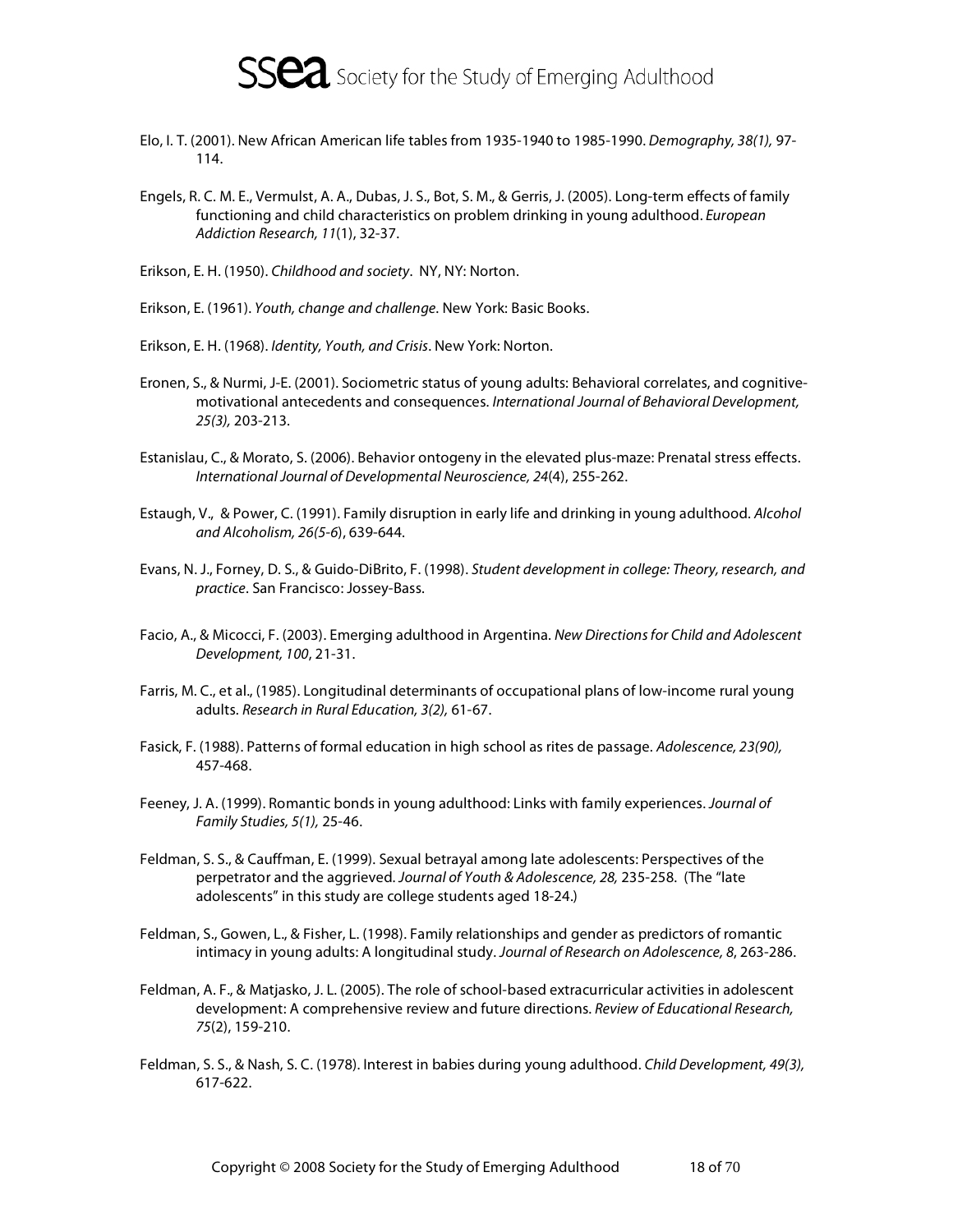- Ferdinand, R. F., Blum, M., & Verlust, F. C. (2001). Psychopathology in adolescence predicts substance use in young adulthood. Addiction, 96(6), 861-870.
- Ferdinand, R. F., & Verhulst, F. C. (1995). Psychopathology from adolescence into young adulthood: An 8-year follow-up study. American Journal of Psychiatry, 152(11), 1586-1594.
- Ferdinand, R. F., Verhulst, F. C., Wiznitzer, M. (1995). Continuity and change of self-reported problem behaviors from adolescence into young adulthood. Journal of the American Academy of Child and Adolescent Psychiatry, 34(5), 680-690.
- Fergusson, D. M., Boden, J. M., & Horwood, J. (2007). Exposure to single parenthood in childhood and later mental health, educational, economic, and criminal behavior outcomes. Archives of General Psychiatry, 64(9), 1089-1095.
- Fergusson, D. M., & Horwood, L. J. (1998). Exposure to interparental violence in childhood and psychosocial adjustment in young adulthood. Child Abuse & Neglect: The International Journal, 22(5), 339-57.
- Fergusson, D. M., Horwood, L. J., & Ridder, E. M. (2007). Conduct and attentional problems in childhood and adolescence and later substance use, abuse and dependence: Results of a 25-year longitudinal study. Drug and Alcohol Dependence, 88, S14-S26.
- Fergusson, D. M., Horwood, L. J., Ridder, E. M., & Beautrais, A. L. (2005). Suicidal behaviour in adolescence and subsequent mental health outcomes in young adulthood. Psychological Medicine, 35(7), 983-993.
- Fergusson, D. M., & Lynskey, M. T. (1997). Physical punishment/maltreatment during Fergusson, D. M., Horwood, L. J., & Ridder, E. M. (2005). Show me the child at seven II: Childhood intelligence and later outcomes in adolescence and young adulthood. Journal of Child Psychology and Psychiatry, 46(8), 850-858.
- Fergusson, D. M., & Lynskey, M. T. (1998). Conduct problems in childhood and psychosocial outcomes in young adulthood: A prospective study. Journal of Emotional and Behavioral Disorders, 6(1), 2-18.
- Fidler, D. J., Philofsky, A. D., & Hepburn, S. L. (2006). A case study of early development in Smith-Magenis syndrome. Focus on Autism and Other Developmental Disabilities, 21(3), 130-137.
- Fingerman, K. L. (2000). "We had a nice little chat": Age and generational differences in mothers' and daughters' descriptions of enjoyable visits. Journal of Gerontology, 55, 95-106.
- Fingerman, K. L., (2001). Aging mothers and their adult daughters: A study in mixed emotions. NY: Springer. (Offers some discussion of earlier stages of adulthood)
- Fingerman, K. L. & Hay, E. L. (in press). Intergenerational ambivalence in the context of the larger social network. In K. Luescher & K. Pillemer (Eds.), Intergenerational Ambivalence.
- Fingerman, K. L., & Griffiths, P. C. (1999). Season's greetings: Adults' social contact in the holiday season. Psychology & Aging, 14, 192-205.
- Fischer, J. L. (1981). Transitions in relationship style from adolescence to young adulthood. Journal of Youth & Adolescence, 10(1), 11-23.
- Fischer, M., & Barkley, R. (2006). Young adult outcomes of children with hyperactivity: Leisure, financial, and social activities. International Journal of Disability, Development and Education, 53(2), 229- 245.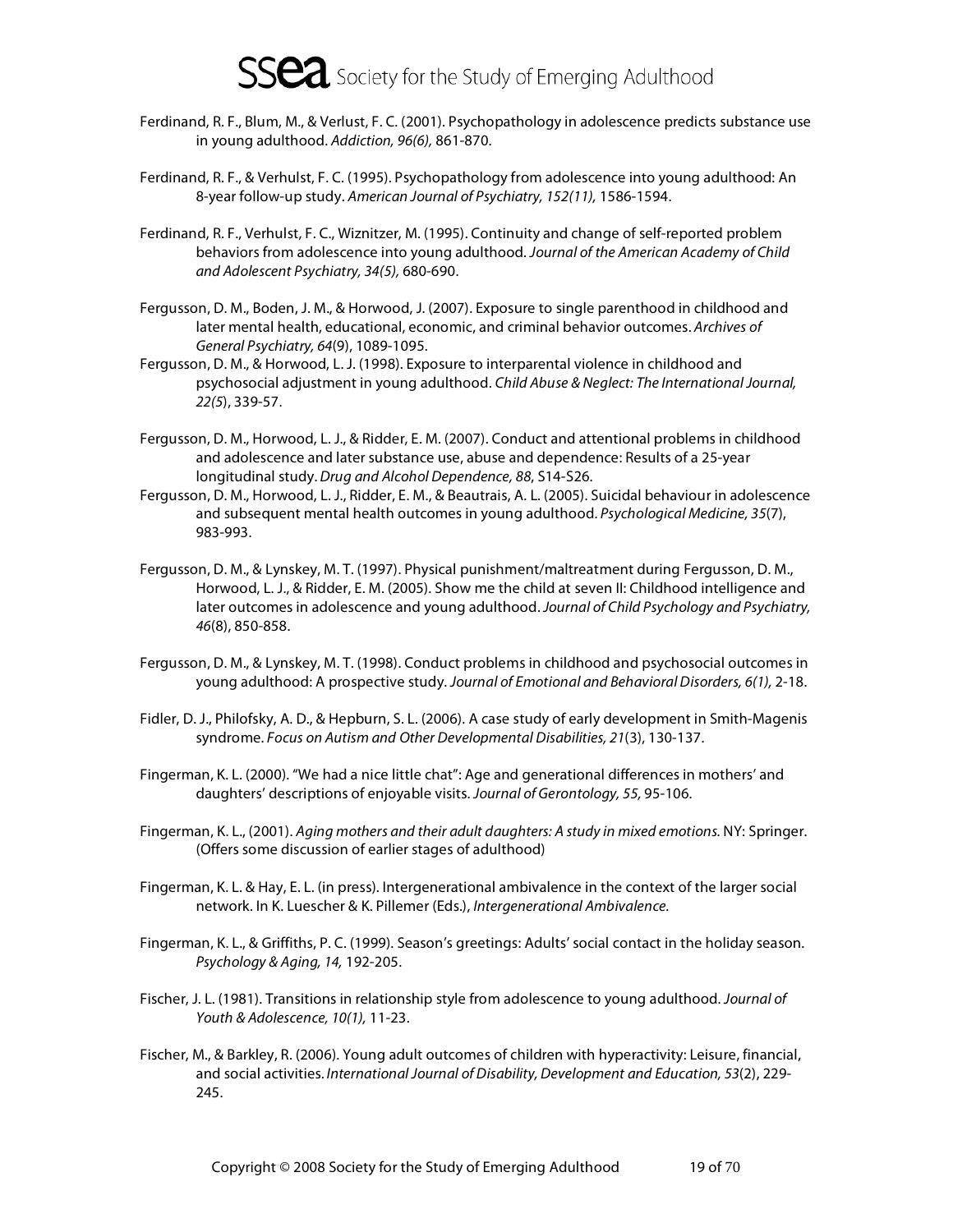- Fischer, J. L., Sollie, D. L., Sorell, G. T., & Green, S. K. (1989). Marital status and career stage influences on social networks of young adults. Journal of Marriage and the Family, 51(2), 521-34.
- Fleeson, W., & Heckhausen, J. (1997). More or less "me" in past, present, and future perceived lifetime personality during adulthood. Journal of Psychology and Aging, 12(1), 125- 136.
- Flom, P. L., Freidman, S. R., Kottiri, B. J., Neaigus, A., & Curtis, R. (2001). Recalled adolescent peer norms towards drug use in young adulthood in a low-income, minority urban neighborhood. Journal of Drug Issues, 31(2), 425-444.
- Flora, D. B., & Chassin, L. (2005). Changes in drug use during young adulthood: The effects of parent alcoholism and transition into marriage. Psychology of Addictive Behaviors, 19(4), 352-362.
- Flory, K., Molina, B. S. G., Pelham, W. E., Jr., Gnagy, E., & Smith, B. (2006). Childhood ADHD predicts risky sexual behavior in young adulthood. Journal of Clinical Child and Adolescent Psychology, 35(4), 571-577.
- Floyd, F. J., Stein, T. S., Harter, K. S. M., Allison, A., & Nye, C. L. (1999). Gay, lesbian, and bisexual youths: Separation-individuation, parental attitudes, identity consolidation, and well-being. Journal of Youth and Adolescence, 28(6), 719-739.
- Forbes, G., & Adam-Curtis, L. (2001). Experiences with sexual coercion in college males and females: Role of family conflict, sexist attitudes, acceptance of rape myths self esteem and the big-five personality factors. Journal of Interpersonal Violence, 16(9), 865-889.
- Forthun, L. F., Bell, N. J., Peek, C. W., & Sun, S-W. (1999). Religiosity, sensation seeking, and alcohol/drug use in denominational and gender contexts. Journal of Drug Issues, 29, 75-90.
- Fraley, R. C., & Davis, K. E. (1997). Attachment formation and transfer in young adults' close friendships and romantic relationships. Personal Relationships, 4, 131-144.
- Frank, S. J. Avery, C. B., & Laman, M. S. (1988). Young adults' perceptions of their relationships with their parents: Individual differences in connectedness, competence, and emotional autonomy. Developmental Psychology, 24(5), 729-37.
- Franko, D. L., Striegel-Moore, R. H., Bean, J., Barton, B. A., Biro, F., & Kraemer, H. C. et al. (2005). Selfreported symptoms of depression in late adolescence to early adulthood: A comparison of African-American and Caucasian females. Journal of Adolescent Health, 37(6), 526-529.
- Franko, D. L., Striegel-Moore, R. H., Bean, J., Tamer, R., Kraemer, H. C., & Dohm, F. et al. (2005). Psychosocial and health consequences of adolescent depression in black and white young adult women. Health Psychology, 24(6), 586-593.
- Franko, D. L., Striegel-Moore, R. H., Thompson, D., Schreiber, G. B., & Daniels, S. R. (2005). Does adolescent depression predict obesity in black and white young adult women? Psychological Medicine, 35(10), 1505-1513.
- Franzén, E. M., & Kassman, A. (2005). Longer-term labour-market consequences of economic inactivity during young adulthood: A Swedish national cohort study. Journal of Youth Studies, 8(4), 403- 424.
- Fraser, K. P., & Tucker, C. M. (1997). Individuation, stress, and problem-solving abilities of college students. Journal of College Student Development, 38(5), 461-468.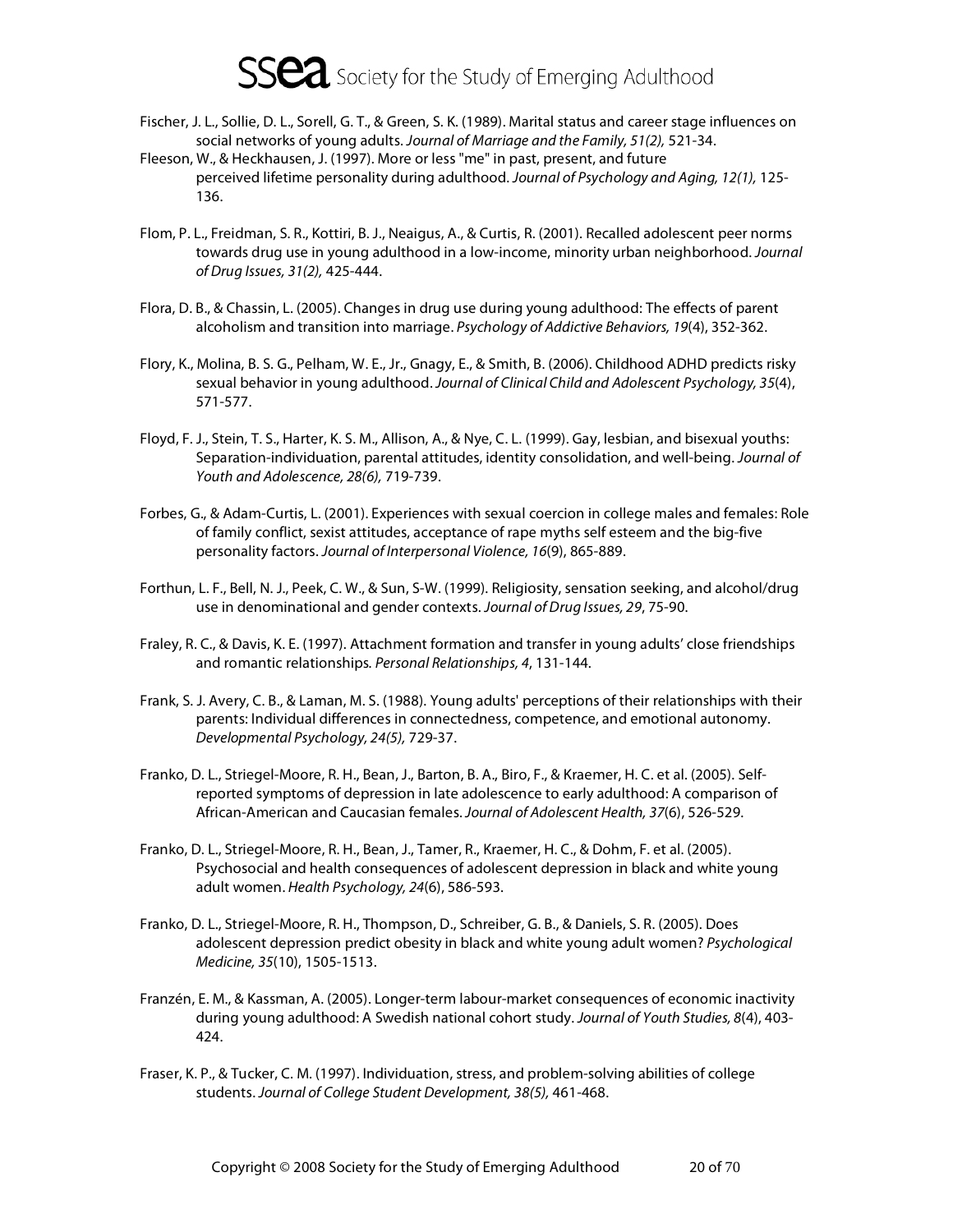

- Fredricks, J. A., & Eccles, J. S. (2006). Is extracurricular participation associated with beneficial outcomes? Concurrent and longitudinal relations. Developmental Psychology, 42(4), 698-713.
- Frenette, M. (2001). Overqualified? Recent graduates, employer needs. Perspectives, Spring, 45-53. Ottawa: Statistics Canada.
- Frensch, K. M., Pratt, M. W., & Norris, J. E. (2007). Foundations of generativity: Personal and family correlates of emerging adults' generative life-story themes. Journal of Research in Personality, 41(1), 45-62.
- Frome, P. M., Alfeld, C. J., Eccles, J. S., & Barber, B. L. (2006). Why don't they want a male-dominated job? An investigation of young women who changed their occupational aspirations. Educational Research and Evaluation, 12(4), 359-372..
- Fuligni, A., & Pedersen, S. (2002). Family obligation and the transition to young adulthood. Developmental Psychology, 38, 856-868.
- Fuligni, A., & Witkow, M. (2004). The postsecondary educational progress of youth from immigrant families. Journal of Research on Adolescence, 14, 159-183.
- Fulmer, R. (). Becoming an adult: Leaving home and staying connected (chapter 13).
- Fulmer, R. H. (2006). From law to love: Young adulthood in Milton's paradise lost. American Imago, 63(1), 25-56.
- Furlong, A., & Cartmel, F. (1997). Young people and social change: Individualization and risk in late modernity. Buckingham, UK: Open University Press.
- Furstenberg, F. F. (2000). The sociology of adolescence and youth in the 1990s: A critical commentary. Journal of Marriage and the Family, 62(4), 896-910.

This article provides a critical commentary…focusing on the lengthened period in which the transition to adulthood occurs.

- Furstenberg, F. F., (2002). Early adulthood in cross-national perspective. In A. W. Heston (Ed)., The annals of the American academy of political and social science. Thousand Oaks: Sage.
- Furstenberg, F., & Kmec, J. A. (2000). Racial differences in the transition to adulthood: A follow-up study of the Philadelphia Youth Study. Unpublished Manuscript. Philadeplphia, PA: University of Pennsylvania. www.ksg.harvard.edu/inequality/Summer/Summer00/papers/Furstenberg.PDF
- Galambos, N. L., Barker, E. T., & Krahn, H. J. (2006). Depression, self-esteem, and anger in emerging adulthood: Seven-year trajectories. Developmental Psychology, 42(2), 350-365.
- Galambos, N. L., Turner, P. K., & Tilton-Weaver, L. C. (2005). Chronological and subjective age in emerging adulthood: The crossover effect. Journal of Adolescent Research, 20(5), 538-556.
- Gaughan, M. (2002). The substitution hypothesis: The impact of premarital liaisons and human capital on marital timing. Journal of Marriage and the Family, 64, 407-419.
- Ge, X., Natsuaki, M. N., & Conger, R. D. (2006). Trajectories of depressive symptoms and stressful life events among male and female adolescents in divorced and nondivorced families. Development and Psychopathology, 18(1), 253-273.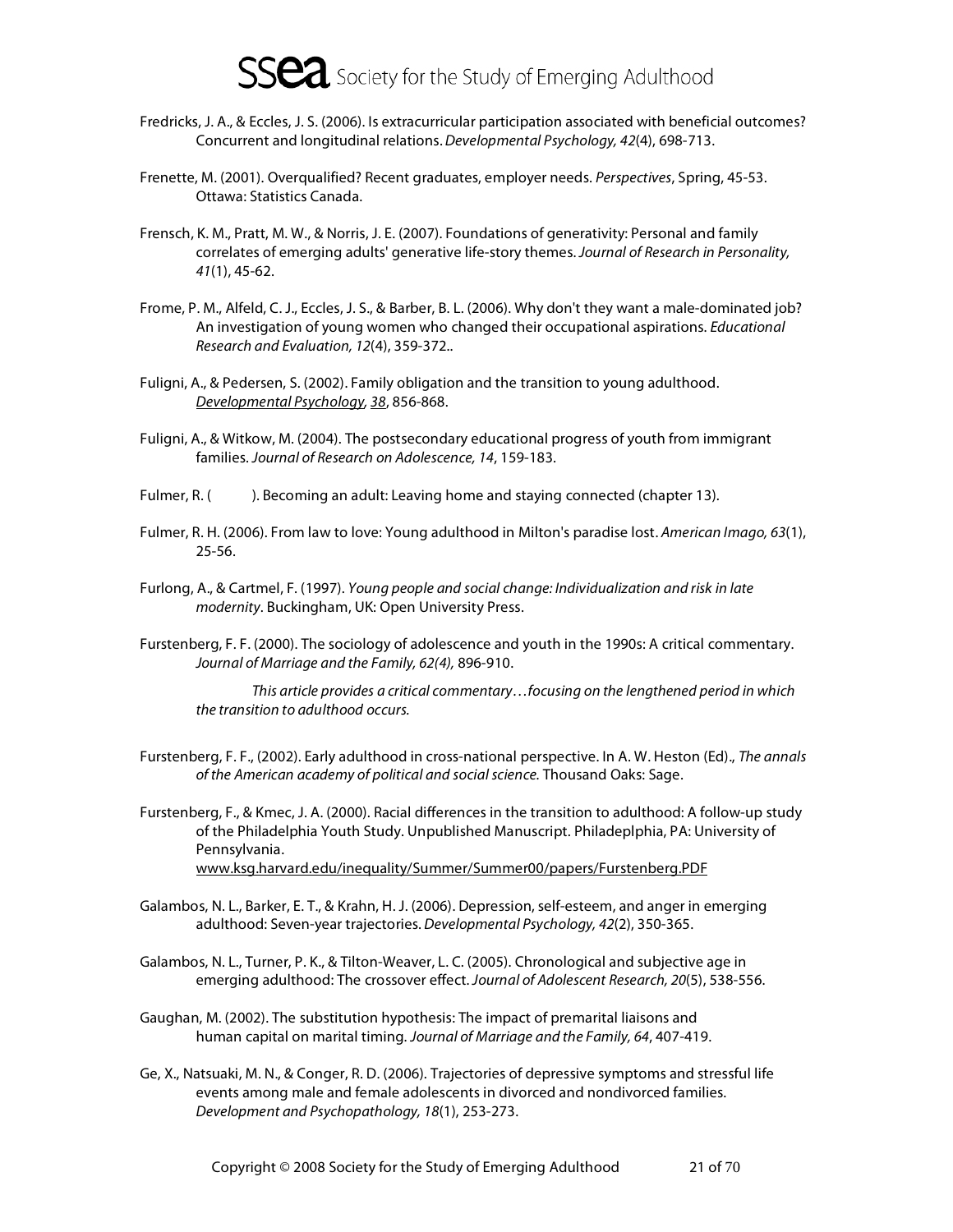

- Gerhardt, C. A., Vannatta, K., Valerius, K. S., Correll, J., & Noll, R. B. (2007). Social and romantic outcomes in emerging adulthood among survivors of childhood cancer. Journal of Adolescent Health, 40(5), e9-e15.
- Gerhardt, C. A., Yopp, J. M., Leininger, L., Valerius, K. S., Correll, J., & Vannatta, K. et al. (2007). Brief report: Post-traumatic stress during emerging adulthood in survivors of pediatric cancer. Journal of Pediatric Psychology, 32(8), 1018-1023.
- Geronimus, A. T. (1996). Black/White Differences in the relationship of maternal age to birthweight: A population-based test of the weathering hypothesis. Social Science and Medicine, 42(4), 589- 597.
- Gest, S. (1997). Behavioral inhibition stability and associations with adaptation from childhood to early adulthood. Journal of Personality and Social Psychology, 72(2), 467-475.
- Gilpin, E. A., White, V. M., & Pierce, J. P. (2005). What fraction of young adults are at risk for future smoking, and who are they? Nicotine & Tobacco Research, 7(5), 747-759.
- Glazer, J. P. (2006). Review of raising an emotionally healthy child when a parent is sick. Journal of the American Academy of Child & Adolescent Psychiatry, 45(7), 887-888.
- Goldscheider, F., & Davanzo, J. (1986). Semiautonomy and leaving home during early adulthood. Social Forces, 65, 187-201.
- Goldscheider, F., & Goldscheider, C. (1993). Whose nest? A two-generational view of leaving home during the 1980s. Journal of Marriage & the Family, 55, 851-862.
- Goldscheider, F., & Goldscheider, C. (1999). The changing transition to adulthood: Leaving and returning home. Thousand Oaks, CA: Sage.
- Goldscheider, F., Goldscheider, C., St. Clair, P. & Hodges, J. (1999). Changes in returning home in the United States, 1925-1985. Social Forces, 1999, 78(2), 695-720
- Goldscheider, F. K., Thornton, A., & Yang, L. (2001). Helping out the kids: Expectations about parental support in young adulthood. Journal of Marriage and the Family, 63(3), 727-40.
- Goldscheider, F. K., & Waite, L. J. (1987). Nest-leaving patterns and the transition to marriage for young men and women. Journal of Marriage and the Family, 49(3), 507-516.
- Goodwin, R. D., Brook, J. S., & Cohen, P. (2005). Panic attacks and the risk of personality disorder. Psychological Medicine, 35(2), 227-235.
- Goodwin, R. D., Fergusson, D. M., & Horwood, L. J. (2005). Childhood abuse and familial violence and the risk of panic attacks and panic disorder in young adulthood. Psychological Medicine, 35(6), 881- 890.
- Goodwin, R. D., Lewinsohn, P. M., & Seeley, J. R. (2005). Cigarette smoking and panic attacks among young adults in the community: The role of parental smoking and anxiety disorders. Biological Psychiatry, 58(9), 686-693.
- Gordon, C. F., Juang, L. P., & Syed, M. (2007). College students' Internet use and well-being: Beyond frequency of use. Journal of College Student Development, 48(6), 674-688.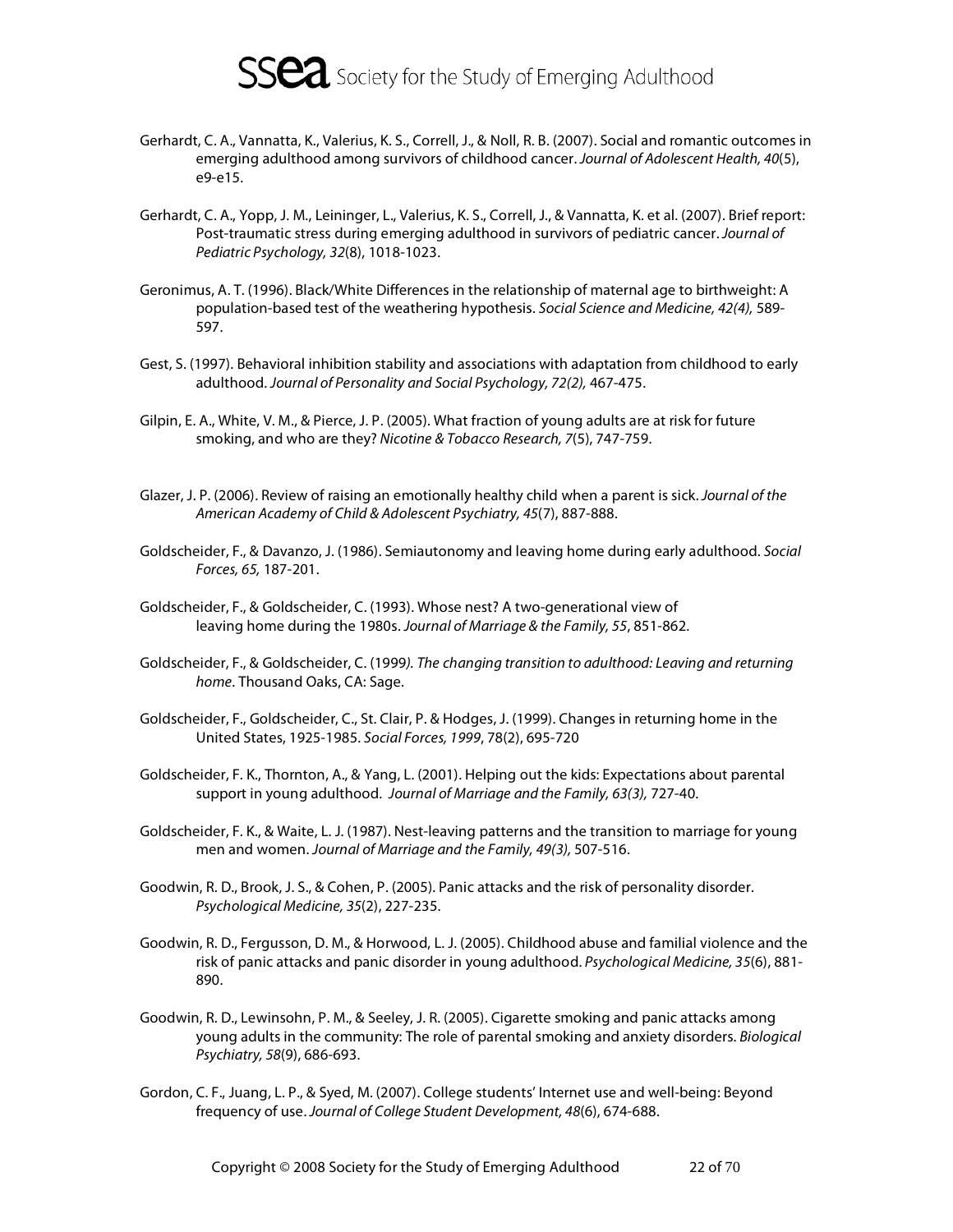

- Gore, S., Aseltine, R., Colton, M.E., & Lin, B. (1997). Life after high school: Development, stress, and wellbeing. In I. Gotlib & B. Wheaton (Eds.), Stress and adversity over the life course (pp. 197-214). NY, NY: Cambridge University Press.
- Gotlib, I. H., Lewinsohn, P. M., & Seeley, J. R. (1997). Consequences of depression during adolescence: Marital status and marital functioning. Journal of Abnormal Psychology, 107(4), 686-690.
- Gottlieb, B. H., Still, E., & Newby-Clark, I. R. (2007). Types and precipitants of growth and decline in emerging adulthood. Journal of Adolescent Research, 22(2), 132-155.
- Goudriaan, A. E., Grekin, E. R., & Sher, K. J. (2007). Decision making and binge drinking: A longitudinal study. Alcoholism: Clinical and Experimental Research, 31(6), 928-938.
- Graber, J. (1999). Sequence and timing among young adult transitions: The impact of poverty on developmental course. In A. C. Crouter, A. Booth, & M. J. Shanahan (Ed.), Transitions to adulthood in a changing economy: No work? No family? No future?. Westport, CT: Praeger.
- Graber, J. A., & Brooks-Gunn, J. (1996). Expectations for and precursors to leaving home in young women. In J. A. Graber & J. S. Dubas (Eds.), Leaving home: Understanding the transition to adulthood. New Directions for Child Development, 71.
- Graber, J. A., & Dubas, J. S. (1996). Leaving home: Understanding the transition to adulthood. New Directions for Child Development, 71. (This issue of New Directions contains several articles related to family relationships during the EA age period.)
- Green, K. M., & Ensminger, M. E. (2006). Adult social behavioral effects of heavy adolescent marijuana use among African Americans. Developmental Psychology, 42(6), 1168-1178.
- Greene, A. L., & Boxer, A. M. (1986). Daughters and sons as young adults: Restructuring the ties that bind. In N. Datan & A. L. Greene (Eds.), Life-span developmental psychology: Intergenerational relations (pp. 125-149). Hillsdale, NJ: Lawrence Erlbaum.
- Greene, A. L., Wheatley, S. M., & Aldava, J. F. (1992). Stages on life's way: Adolescents' implicit theories of the life course. Journal of Adolescent Research, 7, 364-381.
- Griffin, K. W., Botvin, G. J., & Nichols, T. R. (2006). Effects of a school-based drug abuse prevention program for adolescents on HIV risk behavior in young adulthood. Prevention Science, 7(1), 103-112.
- Grotevant, H. D., van Dulmen, M. H. M., Dunbar, N., Nelson-Christinedaughter, J., Christensen, M., & Fan, X. et al. (2006). Antisocial behavior of adoptees and nonadoptees: Prediction from early history and adolescent relationships. Journal of Research on Adolescence, 16(1), 105-131.
- Guo, J., Chung, I., Hill, K. G., Hawkins, J. D., Catalano, R. F., & Abbott, R. D. (2002). Developmental relationships between adolescent substance use and risky sexual behavior in young adulthood. Journal of Adolescent Health, 31(4), 354-362.
- Guo, J, Hill, KG, Collins, LM, Hawkins, J. D. (2000). Developmental pathways to alcohol abuse and dependence in young adulthood. Journal of Studies on Alcohol, 61(6), 799-808.
- Gustafson, S. B. (1994). Female underachievment and overachievement: Parental contributions and long-term consequences. International Journal of Behavioral Development, 17(3), 469-484.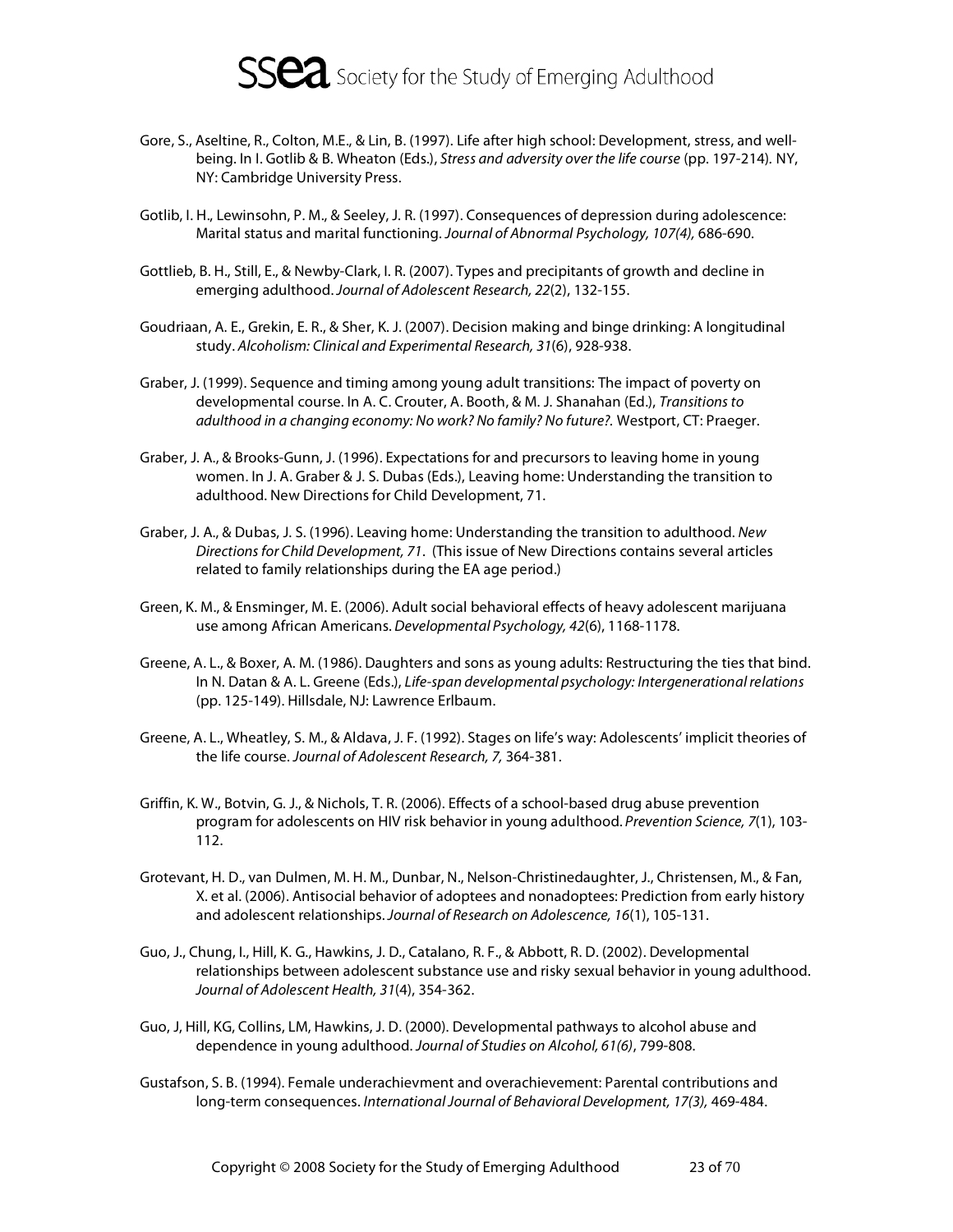

- Haberstick, B. C., Timberlake, D., Ehringer, M. A., Lessem, J. M., Hopfer, C. J., & Smolen, A. et al. (2007). Genes, time to first cigarette and nicotine dependence in a general population sample of young adults. Addiction, 102(4), 655-665.
- Habeych, M. E., Charles, P. J., Sclabassi, R. J., Kirisci, L., & Tarter, R. E. (2005). Direct and mediated associations between P300 amplitude in childhood and substance use disorders outcome in young adulthood. Biological Psychiatry, 57(1), 76-82.
- Hagan, J., & Blair, W. (1993). The search for adolescent role exits and the transition to adulthood. Social Forces, 71(4), 955-980.
- Hagan, J. & Foster, H. (2003). S/he's a rebel: Toward a sequential stress theory of delinquency and gendered pathways to disadvantage in emerging adulthood. Social Forces, 82(1), 53-86.
- Hajal, F., & Rosenberg, E. B. (1991). The family life cycle in adoptive families. American Journal of Orthopsychiatry, 61(1), 78-85.
- Hall, D. A., Leehey, M. A., Filley, C. M., Steinbart, E., Montine, T., & Schellenberg, G. D. et al. (2005). PRNP H187R mutation associated with neuropsychiatric disorders in childhood and dementia. Neurology, 64(7), 1304-1306.
- Halpern, C. T., Waller, M. W., Spriggs, A., & Hallfors, D. D. (2006). Adolescent predictors of emerging adult sexual patterns. Journal of Adolescent Health, 39(6), e1-e10.
- Halpern, S. (1998). The forgotten half revisited: American youth and young families, 1988-2008. Washington, DC: American Youth Policy Forum. (Analyzes current prospects for EA who enter the workplace after high school rather than attending college.)
- Halvorsen, I., & Heyerdahl, S. (2006). Girls with anorexia nervosa as young adults: Personality, selfesteem, and life satisfaction. International Journal of Eating Disorders, 39(4), 285-293.
- Hamilton, S. F. (1987). Apprenticeship as a transition to adulthood in West Germany. American Journal of Education, 95(2), 315-345.
- Hamilton, S. F. (1994). Employment prospects as motivation for school achievement: Links and gaps between school and work in seven countries. In R. K. Silbereisen & E. Todt (Eds.), Adolescence in context: The interplay of family, school, peers, and work in adjustment (pp. 267-283). New York: Springer-Verlag.
- Hamilton, S. F., & Hamilton, M. A. (1999). Creating new pathways to adulthood by adapting German apprenticeship in the United States. In W. R. Heinz (Ed.), From Education to Work: Cross-National Perspectives (pp.194-213). New York: Cambridge University Press.
- Hamilton, S. F., & Hamilton, M. A. (Eds.) (2004). The youth development handbook: Coming of age in American communities. Thousand Oaks, CA: Sage.
- Hamilton, S. F., & Hamilton, M. A. (2006). School, work, and emerging adulthood. In J. J. Arnett, & J. L. Tanner (Eds.), Emerging adults in America: Coming of age in the 21st century. Washington, DC: American Psychological Association
- Hamilton, S. F., & Lempert, W. (1996). The impact of apprenticeship on youth: A prospective analysis. Journal of Research on Adolescence, 6, 427-455.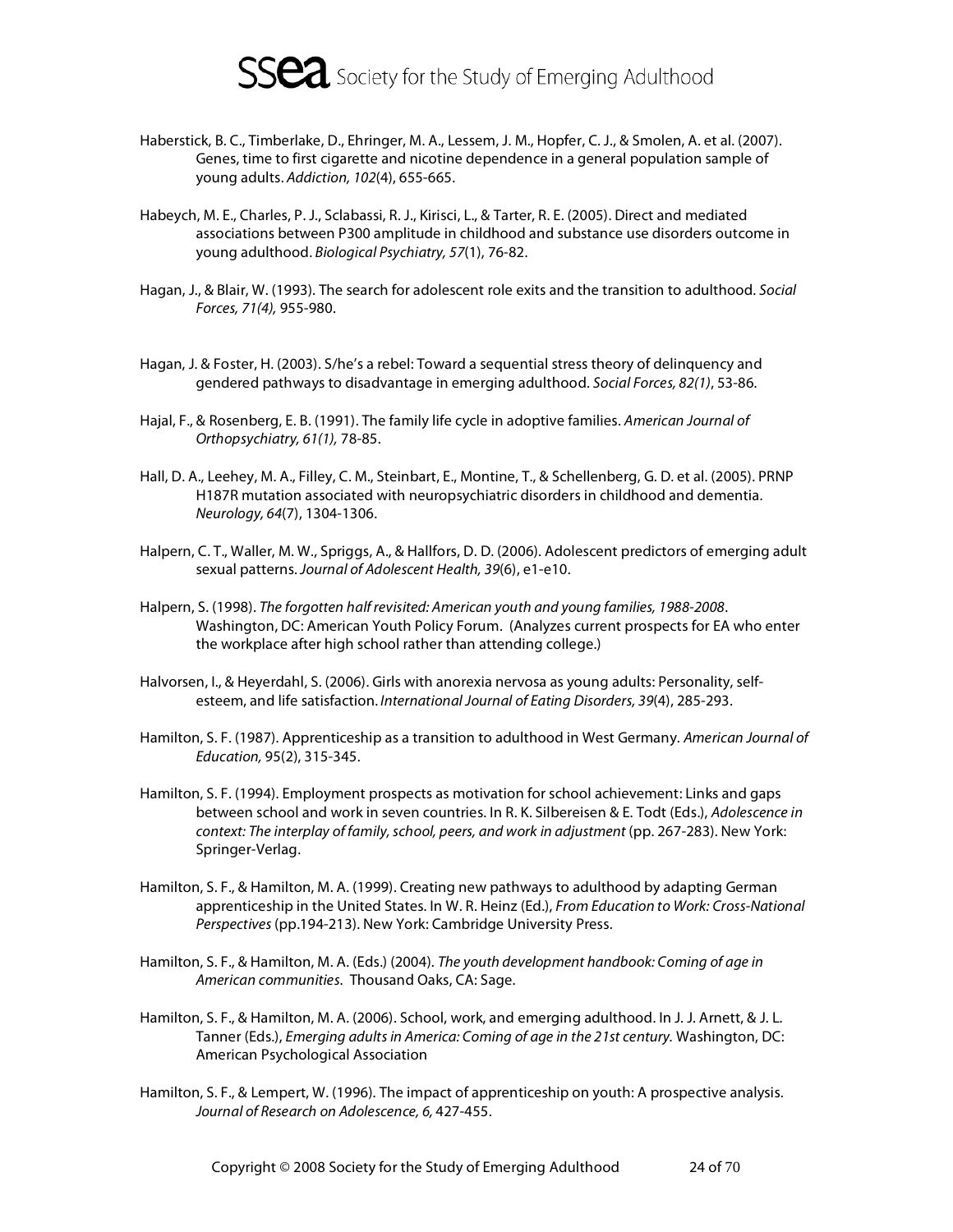

- Hammer, T., & Vaglum, P. (1990). Use of alcohol and drugs in the transitional phase from adolescence to young adulthood. Journal of Adolescence, 13(2), 129-142.
- Handel, A. (1990). Formative encounters in early adulthood: Mentoring relationships in a writer's autobiographical reconstruction of his past self. Human Development, 33(4-5), 289-303.
- Hankin, B. L. (2005). Childhood maltreatment and psychopathology: Prospective tests of attachment, cognitive vulnerability, and stress as mediating processes. Cognitive Therapy and Research, 29(6), 645-671.
- Hankin, B. L., Abramson, L. Y., Moffitt, T. E., Silva, P. A., McGee, R., & Angell, K. E. (1998). Development of depression from preadolescence to young adulthood: Gender differences in a 10-Year longitudinal study. Journal of Abnormal Psychology, 107(1), 128-140.
- Hansen, W. B., Miller, T. W., & Leukefeld, C. G. (1995). Prevention research recommendations. Scientific Integration for the 90s. Drugs & Society, 8(3-4), 161-167.
- Hanson, S. L. (1994). Lost talent: Unrealized educational aspirations and expectations among U. S. youths. Sociology of Education, 67, 159-183.
- Hardy, S. A., & Kisling, J. W. (2006). Identity statuses and prosocial behaviors in young adulthood: A brief report. Identity, 6(4), 363-369.
- Harnish, J. D., Aseltine, R. H., & Gore, S. (2000). Resolution of stressful experiences as an indicator of coping effectiveness in young adults: An event history analysis. Journal of Health and Social Behavior, 41(2), 121-136.
- Harold, R. (2000). Becoming a Family: Parents' Stories and Their Implications for Practice, Policy, and Research. Mahwah, NJ: Lawrence Erlbaum.
- Harris, K. M., Halpern, C. T., Smolen, A., & Haberstick, B. C. (2006). The national longitudinal study of adolescent health (Add Health) twin data. Twin Research and Human Genetics, 9(6), 988-997.
- Harrist, S. (2006). A phenomenological investigation of the experience of ambivalence. Journal of Phenomenological Psychology, 37(1), 85-114.
- Hartnagel, T. F. (1996). Cannabis use and the transition to young adulthood. Journal of Youth and Adolescence, 25(2), 241-258.
- Hasler, G., Pine, D. S., Kleinbaum, D. G., Gamma, A., Luckenbaugh, D., & Ajdacic, V. et al. (2005). Depressive symptoms during childhood and adult obesity: The zurich cohort study. Molecular Psychiatry, 10(9), 842-850.
- Haurin, R. J., Haurin, D. R., & Garasky, S. (2001). Group living decisions as youths transition to adulthood. Journal of Population Economics, 14, 329-349.
- Hauser, S. T. (1999). Understanding resilient outcomes: Adolescent lives across time and generations. Journal of Research on Adolescence, 9(1), 1-24.
- Hauser, S. T., & Greene, W. M. (1991). Passages from late adolescence to early adulthood. In S. I. Greenspan & G. H. Pollock (Eds.) Course of life (Vol. 4, pp. 377-405). Madison, CT: International University Press.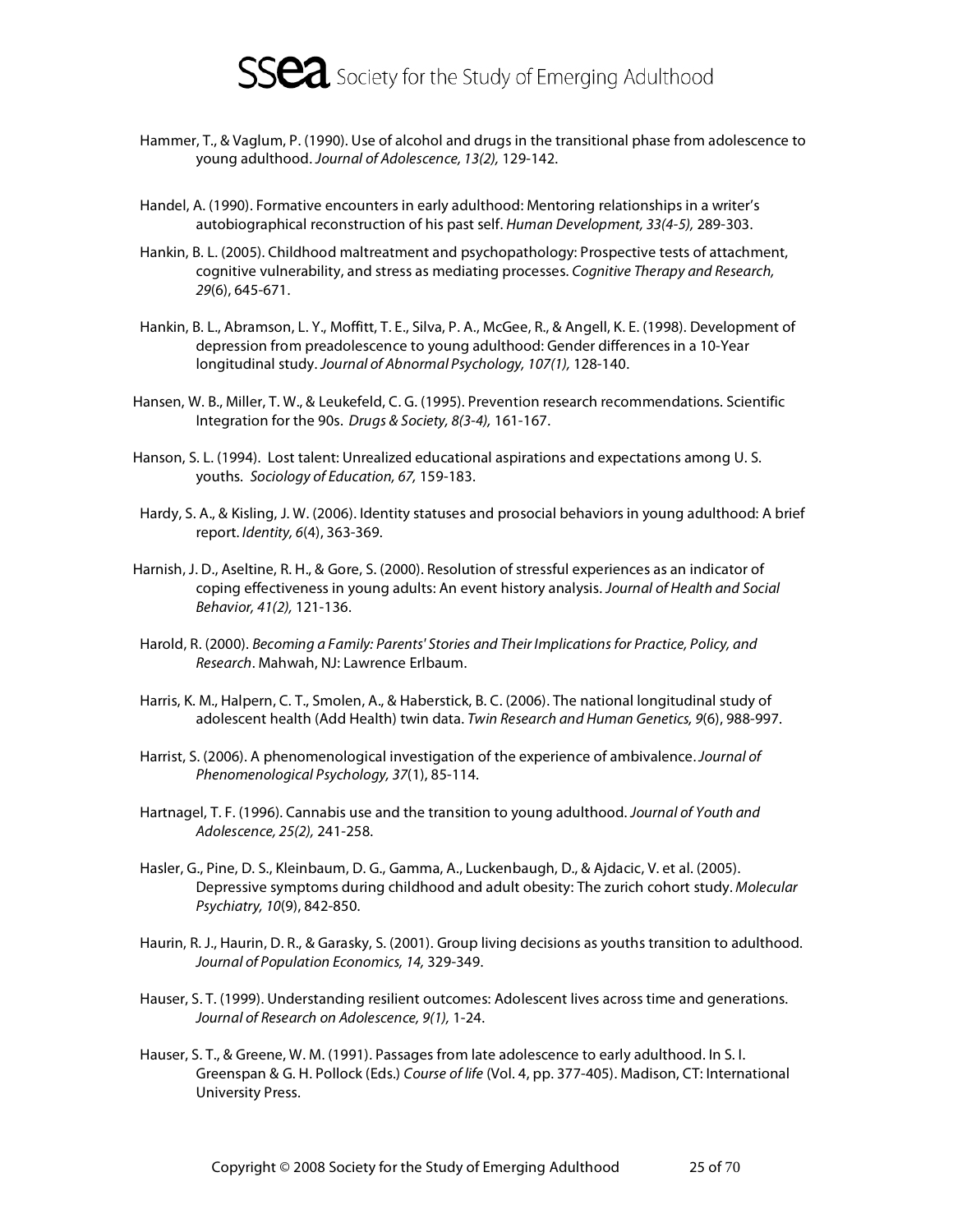Havighurst, R. J. (1948). Developmental tasks and education (3rd ed.). New York: McKay.

- Hawkins, J. D., Catalano, R. F., & Miller, J. Y. (1992). Risk and protective factors for alcohol and other drug problems in adolescence and early adulthood: Implications for substance abuse prevention. Psychological Bulletin, Vol 112(1), 64-105.
- Heatherton, T. F., Mahamedi, F., Striepe, M., & Field, A. E. (1997). A 10-year longitudinal study of body weight, dieting, and eating disorder symptoms, Journal of Abnormal Psychology, 106(1), 117- 125.
- Heckhausen, J. (1997). Developmental regulation across adulthood primary and secondary control of age-related challenges. Developmental Psychology, 33(1), 176-187.
- Heckhausen, J. & Brim, O. G. (1997). Perceived problems for self and others: Self-protection by social downgrading throughout adulthood. Journal of Psychology and Aging, 12(4), 610-619.
- Heckhausen, J., Dixon, R. A., Baltes, P. B. (1989). Gains and losses in development throughout adulthood as perceived by different adult age groups. Developmental Psychology, 25(1), 109-121.
- Heinz, W., Kelle, U., Witzel, A., & Zinn, J. (1998). Vocational training and career development in Germany: Results from a longitudinal study. International Journal of Behavioral Development, 22(1), 77-101.
- Helson, R., & Roberts, B. (1992). The personality of young adult couples and wives' work patterns. Journal of Personality, 60(3), 575-597.
- Helson, R., & Roberts, B. (1994). Ego development and personality change in adulthood. Journal of Personality and Social Psychology, 66(5), 911-920.
- Helson, R., & Soto, C. J. (2005). Up and down in middle age: Monotonic and nonmonotonic changes in roles, status, and personality. Journal of Personality and Social Psychology, 89(2), 194-204.
- Hennighausen, K. H., Hauser; S. T., Billings, R. L., Schultz, L. H., & Allen, J. P. (2004). Adolescent egodevelopment trajectories and young adult relationship outcomes. Journal of Early Adolescence, 24(1), 29-44.
- Herrenkohl, T. I., Kosterman, R., Mason, W. A., & Hawkins, J. D. (2007). Youth violence trajectories and proximal characteristics of intimate partner violence. Violence and Victims, 22(3), 259-274.
- Herring, S., Gray, K., Taffe, J., Tonge, B., Sweeney, D., & Einfeld, S. (2006). Behaviour and emotional problems in toddlers with pervasive developmental disorders and developmental delay: Associations with parental mental health and family functioning. Journal of Intellectual Disability Research, 50(12), 874-882.
- Herva, A., Laitinen, J., Miettunen, J., Veijola, J., Karvonen, J. T., & Läksy, K. et al. (2006). Obesity and depression: Results from the longitudinal northern Finland 1966 birth cohort study. International Journal of Obesity, 30(3), 520-527.
- Heyeres, U. (2006). Adult sibling relationship questionnaire: Ein instrument zur erfassung von geschwisterbeziehungen im erwachsenenalter. / Adult sibling relationship questionnaire: An instrument for the collection of brothers and sisters relations at the adult age. Gruppendynamik und Organisationsberatung, 37(2), 215-255.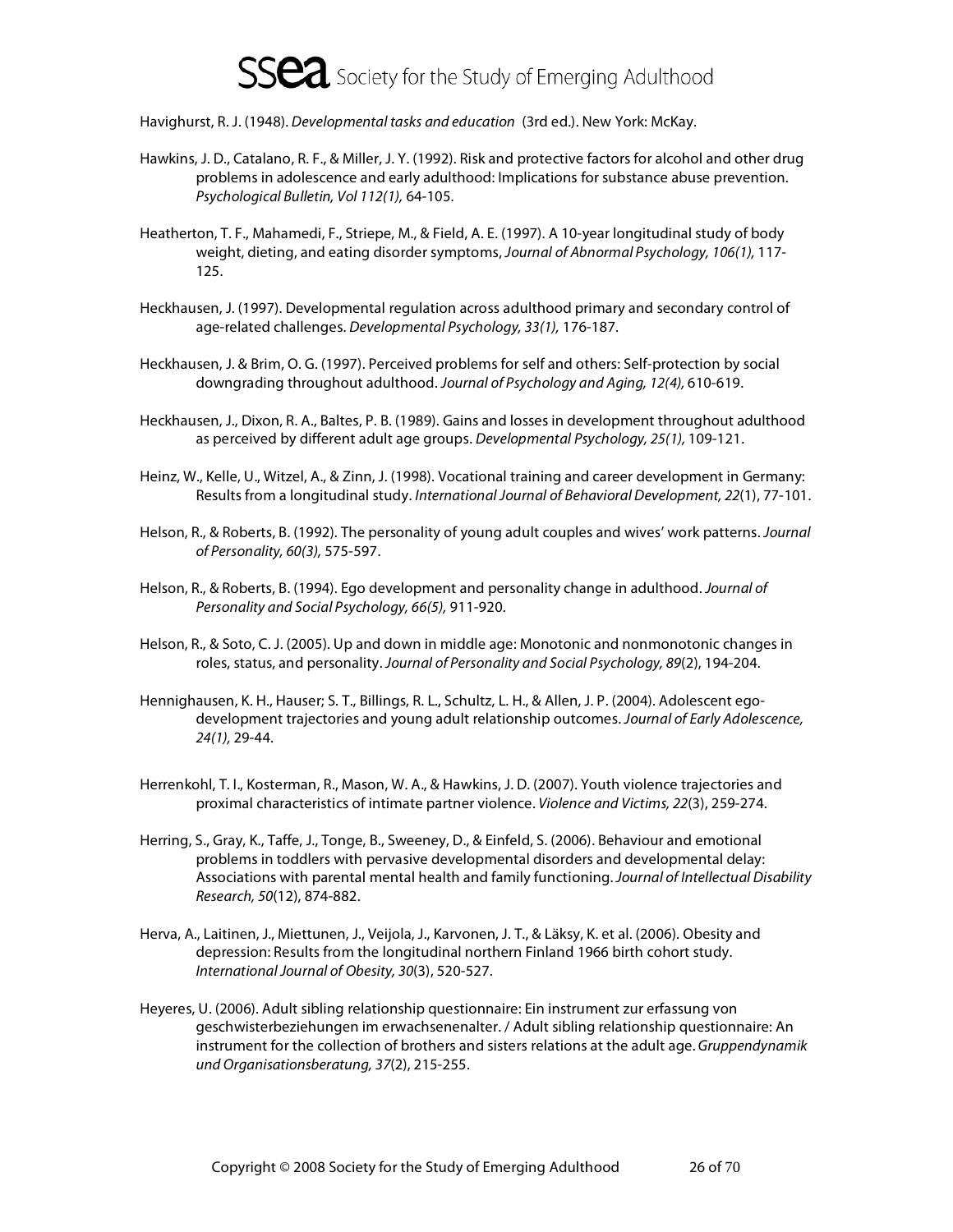- Hill, K. G., Hawkins, J. D., Catalano, R. F., Abbott, R. D., & Guo, J. (2005). Family influences on the risk of daily smoking initiation. Journal of Adolescent Health, 37(3), 202-210.
- Hill, K. G., White, H. R., Chung, I., Hawkins, J. D., & Catalano, R. `F. (2000). Early adult outcomes of adolescent binge-drinking: Person- and variable-centered analyses of binge drinking trajectories. Alcoholism: Clinical and Experimental Research, 24(6), 892-901.
- Hill, M., & Yeung, W. (1999). How has the changing structure of opportunities affected transitions to adulthood? In A. Booth, A. Crouter, & M. Shanahan (Eds.), Transitions to adulthood in a changing economy: No work, no family, no future? (pp. 3-39). Westport, CT: Praeger.
- Hines, A. M., Merdinger, J., & Wyatt, P. (2005). Former foster youth attending college: Resilience and the transition to young adulthood. American Journal of Orthopsychiatry, 75(3), 381-394.
- Hopfer, C. J., Timberlake, D., Haberstick, B., Lessem, J. M., Ehringer, M. A., & Smolen, A. et al. (2005). Genetic influences on quantity of alcohol consumed by adolescents and young adults. Drug and Alcohol Dependence, 78(2), 187-193.
- Hoekstra, R. A., Bartels, M., & Boomsma, D. I. (2007). Longitudinal genetic study of verbal and nonverbal IQ from early childhood to young adulthood. Learning and Individual Differences, 17(2), 97-114.
- Hofferth, S. L., Boisjoly, J., & Duncan, G. J. (1998). Parents' extrafamilial resources and children's school attainment. Sociology of Education, 71(3), 246-68.
- Hoffman, J. A. (1984). Psychological separation of late adolescents from their parents. Journal of Counseling Psychology, 31(2), 170-178.
- Hofstra, M. B., & van der Ende, J., & Verhulst, F. (2002). Pathways of self-reported problem behaviors from adolescence into adulthood. The American Journal of Psychiatry, 159(3), 401-407.
- Hogan, D. P. (1985). Parental influences on the timing of early life transitions. Current Perspectives on Aging and the Life Cycle, 1, 1-59.
- Hogan, D. P., & Astone, N. M. (1986). The transition to adulthood. American Review of Sociology, 12, 109- 130.
- Hoge, D. R., Johnson, B., & Luidens, D. A. (1993). Determinants of church involvement of young adults who grew up in Presbyterian churches. Journal for the Scientific Study of Religion, 32, 242-255.
- Holahan, C. J., Valentiner, D. P., Moos, R. H. (1994). Parental support and psychological adjustment during the transition to young adulthood in a college sample. Journal of Family Psychology, 8(2), 215-223.
- Holland. A. S. (XX). Who is happy in young adulthood? Unpublished manuscript: University of Minnesota-Twin Cities. www.grad.umn.edu/oeo/pdf/ASHReport.pdf
- Holmbeck, G. N., & Bale, P. (1988). Relations between instrumental and expressive personality characteristics and behaviors: A test of Spence and Helmreich's theory. Journal of Research in Personality, 22, 37-59.
- Holmstrom, L. L., Karp, D. A. & Gray, P. S. (2002). Why laundry, not Hegel? Social class, transition to college, and pathways to adulthood. Symbolic Interation, 25(4), 437-462.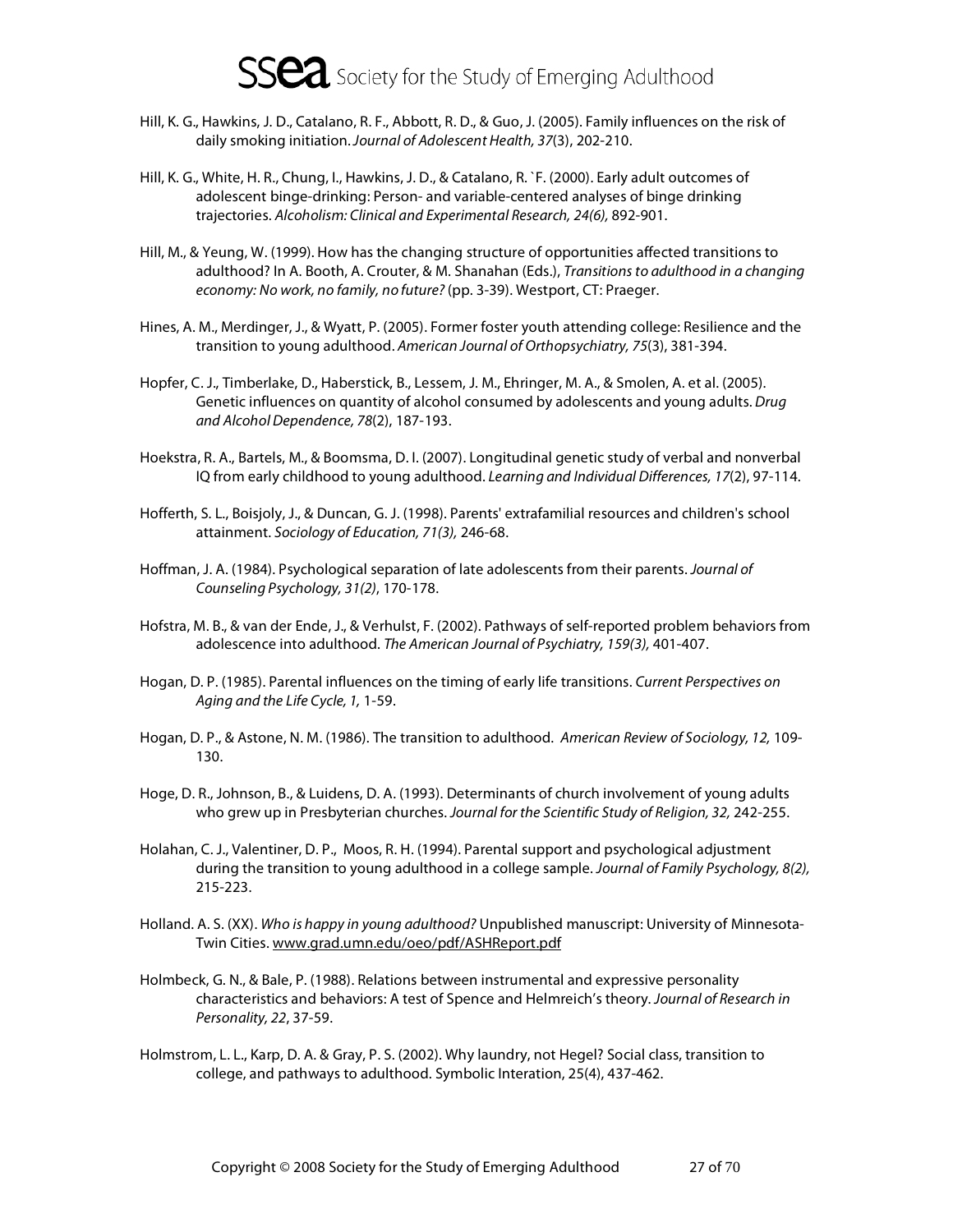- Hood, A. B., Riahinejad, A. R., & White, D. B. (1986). Changes in ego identity during the college years. Journal of College Student Personnel, 27, 107-113.
- Hooker, K., & Kaus, C. R. (1994). Health-related possible selves in young and middle adulthood. Psychology & Aging, 9(1), 126-133.
- Hoppmann, C., & Smith, J. (2007). Life-history related differences in possible selves in very old age. International Journal of Aging & Human Development, 64(2), 109- Horney, J., Osgood, D. W, & Marshall, I. H. (1995). Criminal Careers in the Short-Term: Intra-Individual Variability in Crime and Its Relation to Local Life Circumstances. American Sociological Review, 60, 655-73.
- Horton, E. G. (2007). Racial differences in the effects of age of onset on alcohol consumption and development of alcohol-related problems among males from mid-adolescence to young adulthood. Journal of Ethnicity in Substance Abuse, 6(1), 1-13.
- Horwitz, A. V., Raskin-White, H., & Howell-White, S. (1996). Becoming married and mental health: A longitudinal study of a cohort of young adults. Journal of Marriage and the Family, 58, 895-907.
- Hosser, D., Raddatz, S., & Windzio, M. (2007). Child maltreatment, revictimization, and violent behavior. Violence and Victims, 22(3), 318-333.
- Houston, S. (2007). Foreword. Child Care in Practice, 13(3), 163-165.
- Houston, T. K., Person, S. D., Pletcher, M. J., Liu, K., Iribarren, C., & Kiefe, C. I. (2006). Active and passive smoking and development of glucose intolerance among young adults in a prospective cohort: CARDIA study. BMJ: British Medical Journal, 332(7549).
- Hu, X., Oroszi, G., Chun, J., Smith, T. L., Goldman, D., & Schuckit, M. A. (2005). An expanded evaluation of the relationship of four alleles to the level of response to alcohol and the alcoholism risk. Alcoholism: Clinical and Experimental Research, 29(1), 8-16.
- Hudson, B. (2006). Making and missing connections: Learning disability services and the transition from adolescence to adulthood. Disability & Society, 21(1), 47-60.
- Huizinga, M., Dolan, C. V., & van der Molen,Maurits W. (2006). Age-related change in executive function: Developmental trends and a latent variable analysis. Neuropsychologia, 44(11), 2017-2036.
- Humphrey, J. A., & White, J. A. (2000). Women's vulnerability to sexual assault from adolescence to young adulthood. Journal of Adolescent Health, 27(6), 419-424.
- Hur, Y. (2007). Stability of genetic influence on morningness--eveningness: A cross-sectional examination of south korean twins from preadolescence to young adulthood. Journal of Sleep Research, 16(1), 17-23.
- Husen, T. (1987). Young adults in modern society: Changing status and values. Oxford Review of Education, 13(2), p165-76.
- Irhammar, M., & Cederblad, M. (2005). Desarrollo de la identidad y salud mental en un grupo de adoptados internacionales en Suecia. un estudio de seguimiento desde la adolescencia hasta la madurez. / Identity development and mental health in a group of international adoptees in Sweden. follow up from adolescence into young adulthood. Infancia y Aprendizaje, 28(2), 191- 207.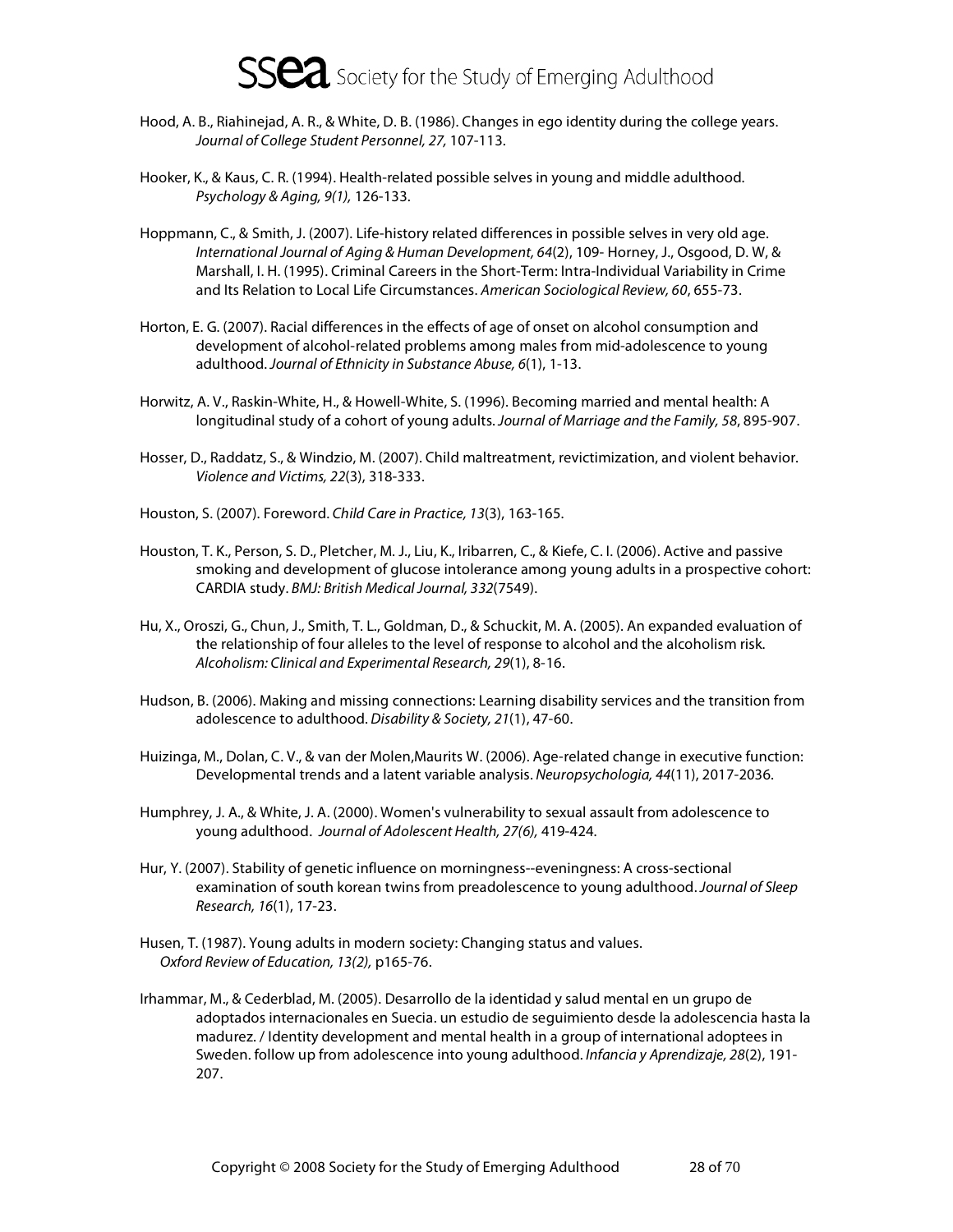

- Irwin, C. E., Jr. (2006). Beyond abstinence: What we need to do to decrease the risks of sexual behavior during adolescence. Journal of Adolescent Health, 38(3), 165-168.
- Irwin, C. E., Jr.(Ed), & Rickert, V. I. (2005). Editorial: Coercive sexual experiences during adolescence and young adulthood: A public health problem. Journal of Adolescent Health, 36(5), 359-361.
- Jackson, K. M., Sher, K. J., Gotham, H. J., Wood, P. K. (2001). Transitioning into and out of large-effect drinking in young adulthood. Journal of Abnormal Psychology, 110(3), 378-391.
- Jacobs, J. A., Karen, D., & McClelland, K. (1991). The Dynamics of Young Men's Career Aspirations. Sociological Forum, 6, 609-39.
- Jaffee, S. R. (2002). Pathways to adversity in young adulthood among early childbearers, Journal of Family Psychology, 16(1), 38-49.
- Jaffee, S., Caspi, A., Moffit, T., Belsky, J., & Silva, P. (2001). Why are children born to teen mothers at risk for adverse outcomes in young adulthood?: Results from a 20-year longitudinal study. Development and Psychopathology, 13(2), 377-397.
- Janes, C. L., Hesselbrock, V. M., Myers, D. G., & Penniman, J. H. (1979). Problem boys in young adulthood: Teachers' ratings and twelve-year follow-up. Journal of Youth and Adolescence, 8(4), 453-472.
- Janssen, I., Katzmarzyk, P. T., Srinivasan, S. R., Chen, W., Malina, R. M., & Bouchard, C. et al. (2005). Utility of childhood BMI in the prediction of adulthood disease: Comparison of national and international references. Obesity Research, 13(6), 1106-1115.
- Jantzer, A. M., Hoover, J. H., & Narloch, R. (2006). The relationship between school-aged bullying and trust, shyness and quality of friendships in young adulthood: A preliminary research note. School Psychology International, 27(2), 146-156.
- Jessor, R., & Jessor, S. (1977). Problem behavior and psychosocial development: A longitudinal study of youth. New York: Academic Press.
- Jessor, R., Turbin, M. S., & Costa, F. M. (1997). Predicting developmental change in risky driving: The transition to young adulthood. Applied Developmental Science, 1(1), 4-16.
- Jessor, S., & Jessor, R. (1975). Transition from virginity to nonvirginity among youth: A socialpsychological study over time. Developmental Psychology, 11, 473-484.
- Johnson, J. G., Cohen, P., Chen, H., Kasen, S., & Brook, J. S. (2006). Parenting behaviors associated with risk for offspring personality disorder during adulthood. Archives of General Psychiatry, 63(5), 579-587.
- Johnson, F. W., Gruenewald, P. J., Treno, A. J., & Taff, G. A. (1998). Drinking over the life course within gender and ethnic groups: A hyperparametric analysis. Journal of Studies on Alcohol, 59(5), 568- 580.
- Johnson, J. G., Cohen P., Pine D. S., Klein, D. F., Kasen, S., & Brook, J. S. (2000). Association between cigarette smoking and anxiety disorders during adolescence and early adulthood. Journal of the American Medical Association, 284, 2348-2351.
- Johnson, M. K. (2001). Change in job values during the transition to adulthood. Work and Occupations 28, 315-45.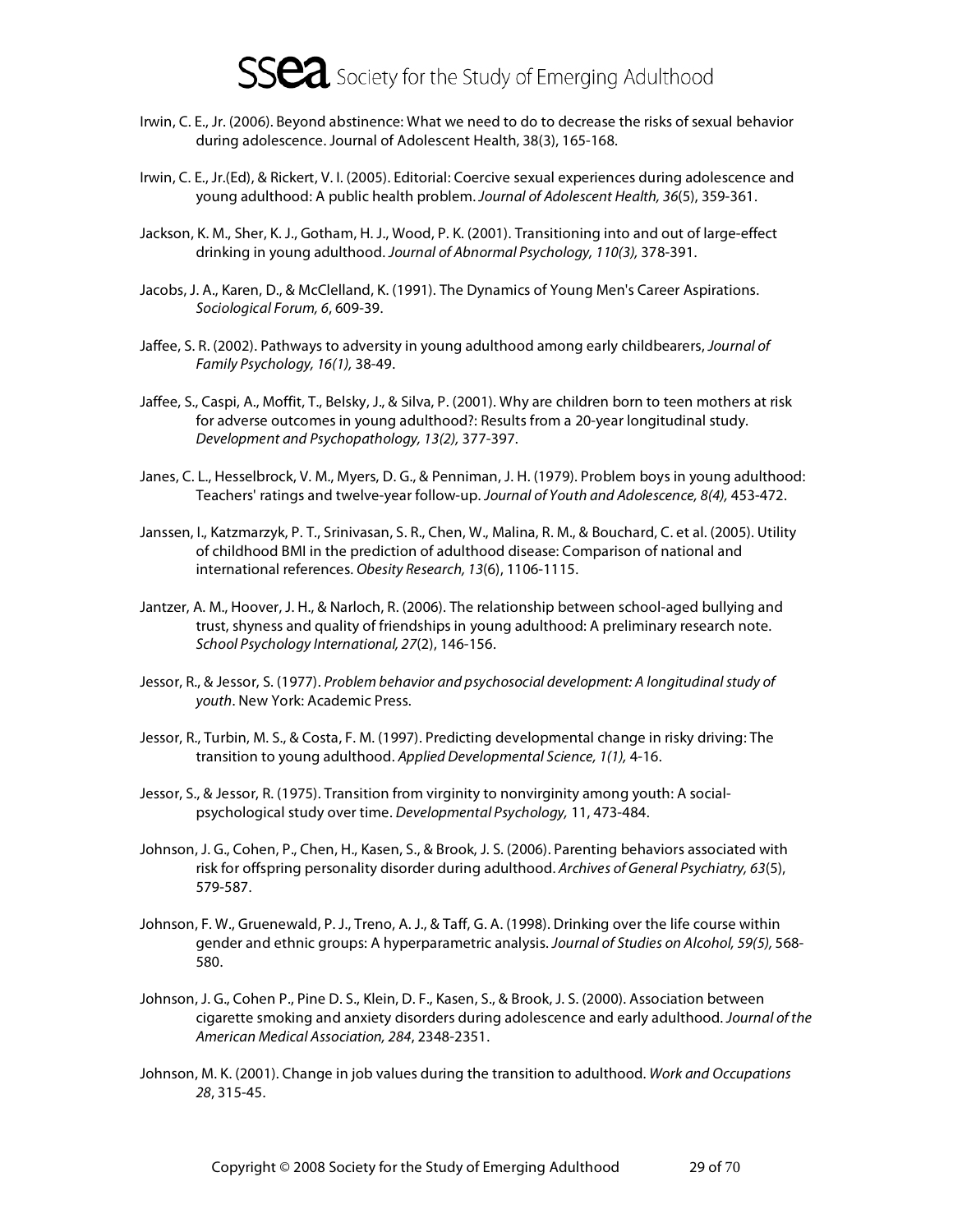- Johnson, M. K. (2001). Job values in the young adult transition: Change and stability with age. Social Psychology Quarterly, 64, 297-317.
- Johnson, M. K. (2002). Social origins, adolescent experiences, and work value trajectories during the transition to adulthood. Social Forces, 80, 1307-1341.
- Johnson, M. K. & Elder, G. H. (2002). Educational pathways and work value trajectories. Sociological Perspectives, 45, 113-38.
- Johnson, M., Huston, T., Gaines, S. O., & Levinger, G. (1992). Patterns of married life among young couples. Journal of Social and Personal Relationships, 9, 343-364.
- Johnson, M. K. & Mortimer, J. T. (2000). Work-family orientations and attainments in the early life course (pp. 215-248). In T. L. Parcel and D. B. Cornfield (Eds.), Work and Family: Research Informing Policy. Thousand Oaks, CA: Sage.
- Johnson, R. J., & Herring, C. (1989). Labor market participation among young adults: An event history analysis. Youth and Society, 21(1), 3-31.
- Johnson, R. J. & Kaplan, H. B. (1990). Stability of psychological symptoms: Drug use consequences and intervening processes. Journal of Health and Social Behavior, 31(3), 277-291.
- Johnson, V. & Pandina, R. J. (2000). Alcohol problems among a community sample: Longitudinal influences of stress, coping, and gender. Substance Use & Misuse, 35(5), 669-686.
- Johnston, L. D., O'Malley, P. M., & Bachman, J. G. (1987). National trends in drug use and related factors among American high school students and young adults, 1975-1986. Rockville, MD: National Institute on Drug Abuse.
- Johnston, L. D., O'Malley, P. M., & Bachman, J. G. (2001). Monitoring the future: National survey results on drug use, 1975-2000. Bethesda, MD: National Institute on Drug Abuse.
- Jones, C. J. & Meredith, W. (2000). Developmental paths of psychological health from early adolescence to later adulthood. Psychology & Aging, 15(2), 351-360.
- Jones, D. C., Bloys, N., & Wood, M. (1990). Sex roles and friendship patterns. Sex Roles: A Journal of Research; 23(3-4), 133-145.
- Jones, G., O'Sullivan, A., & Rouse, J. (2006). Young adults, partners and parents: Individual agency and the problems of support. Journal of Youth Studies, 9(4), 375-392.
- Jonkman, L. M. (2006). The development of preparation, conflict monitoring and inhibition from early childhood to young adulthood; A Go/Nogo ERP study. Brain Research, 1097(1), 181-193.
- Jonkman, L. M., Sniedt, F. L. F., & Kemner, C. (2007). Source localization of the nogo-N2: A developmental study. Clinical Neurophysiology, 118(5), 1069-1077.
- Joyner, K., & Kao, G. (2005). Interracial relationships and the transition to adulthood. American Sociological Review, 70(4), 563-581.
- Judge, T. A., & Hurst, C. (2007). Capitalizing on one's advantages: Role of core self-evaluations. Journal of Applied Psychology, 92(5), 1212-1227.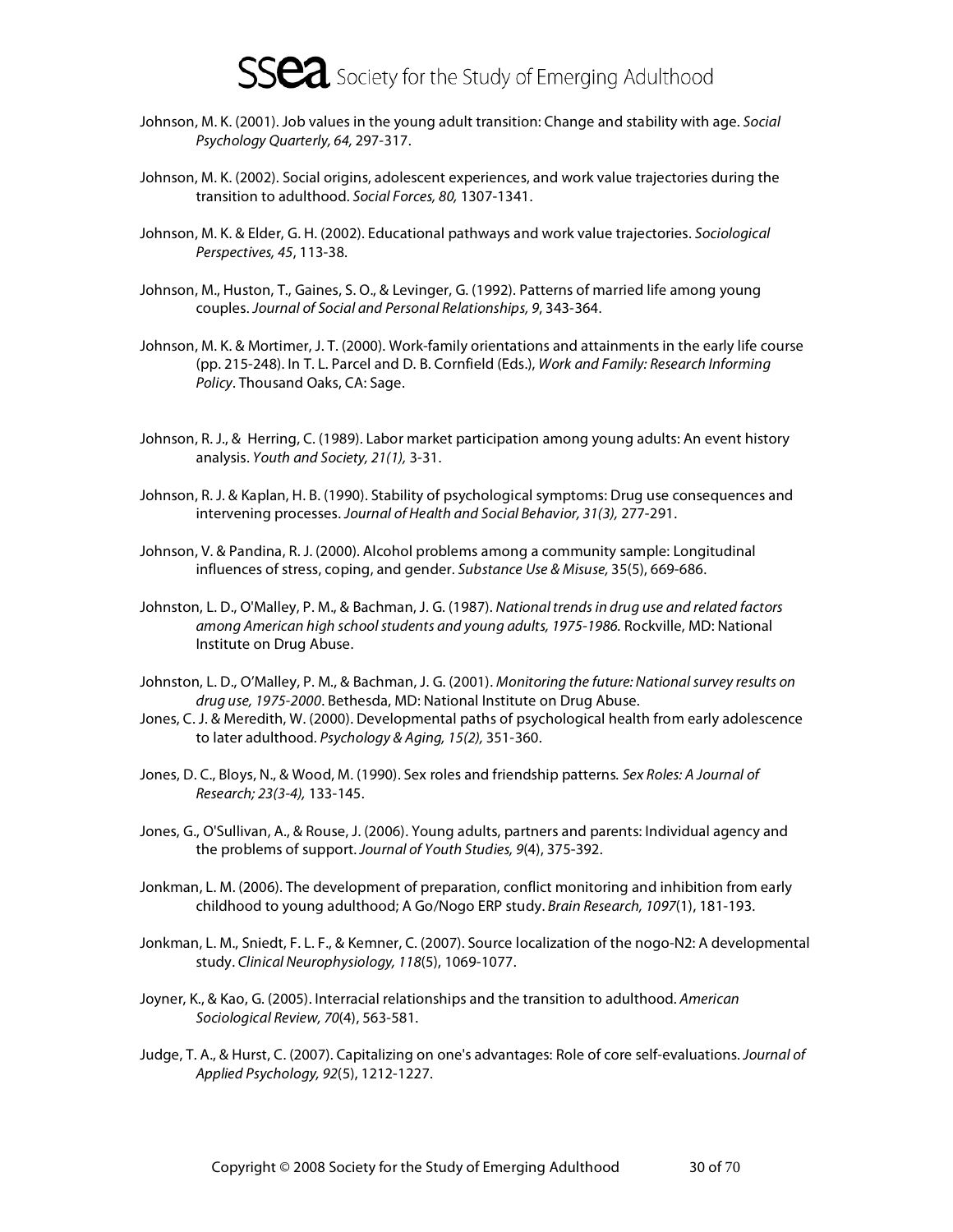

- Jurkovic, G. J., Thirkield, A., & Morrell, R. (2001). Parentification of adult children of divorce: A multidimensional analysis. Journal of Youth and Adolescence, 30(2), 245-57.
- Kahn, S., Zimmerman, G., Csikszentmihalyi, M., & Getzels, J. W. (1985). Relations between identity in young adulthood and intimacy at midlife. Journal of Personality and Social Psychology, 49(5), 1316-1322.
- Kandel, D. B., et al., (1984). Continuity in discontinuities: Adjustment in young adulthood of former school absentees. Youth and Society, 15(3), 325-352.
- Kandel, D., & Davies, M. (1991). Friendship networks, intimacy, and illicit drug use in young adulthood: A comparison of two competing theories. Criminology, 29(3), 441-469.
- Kapfhammer, H. -. (2005). Spätadoleszenz und junges erwachsenenalter ätiopathogenetische bedeutung für schizophrene psychosen. / Late adolescence and young adulthood - their etiopathogenetic significance for schizophrenia. Fortschritte der Neurologie, Psychiatrie, 73(S1), S96-S102.
- Kaplan, H., & Halim, S. (2000). Aggression and self-derogation: Moderating influences of gender, race/ethnicity, and stage in the life course. Advances in Life Course Research, 5, 1-32.
- Kaplan, H. B., & Liu, X. (1994). A longitudinal analysis of mediating variables in the drug use-dropping out relationship. Criminology, 32(3), 415-439.
- Kaplan, H. B., & Liu, X. (2000). Social protest and self-enhancement: A conditional relationship. Sociological Forum, 15(4), Dec, 595-616.
- Kaplan, D. S., Damphousse, K. R., & Kaplan, H. (1994). Mental health implications of not graduating from high school. Journal of Experimental Education, 62(2), 105-23.
- Kaplan, D. S., Damphousse, K. R., Kaplan, H. B. (1996). Moderating effects of gender on the relationship between not graduating from high school and psychological dysfunction in young adulthood. Journal of Educational Psychology, 88(4), 760-774.
- Kassubek, J., Juengling, F. D., & Ludolph, A. G. (2006). Heterogeneity of voxel-based morphometry findings in Tourette's syndrome: An effect of age? Annals of Neurology, 59(5), 872-873.
- Kaufman, A. S. (2001). WAIS-III IQs, Horn's theory, and generational changes from young adulthood to old age. Intelligence, 29(2), 131-67.
- Kawash, G. F. (1982). A structural analysis of self-esteem from pre-adolescence through young adulthood: Anxiety and extraversion as agents in the development of self-esteem. Journal of Clinical Psychology, 38(2), 301-311.
- Keenan-Miller, D., Hammen, C. L., & Brennan, P. A. (2007). Health outcomes related to early adolescent depression. Journal of Adolescent Health, 41(3), 256-262.
- Keenan-Miller, D., Hammen, C., & Brennan, P. (2007). Adolescent psychosocial risk factors for severe intimate partner violence in young adulthood. Journal of Consulting and Clinical Psychology, 75(3), 456-463.
- Kelley, S. D. M., English, W., Schwallie-Giddis, P., & Jones, L. M. (2007). Exemplary counseling strategies for developmental transitions of young women with attention deficit/hyperactivity disorder. Journal of Counseling & Development, 85(2), 173-181.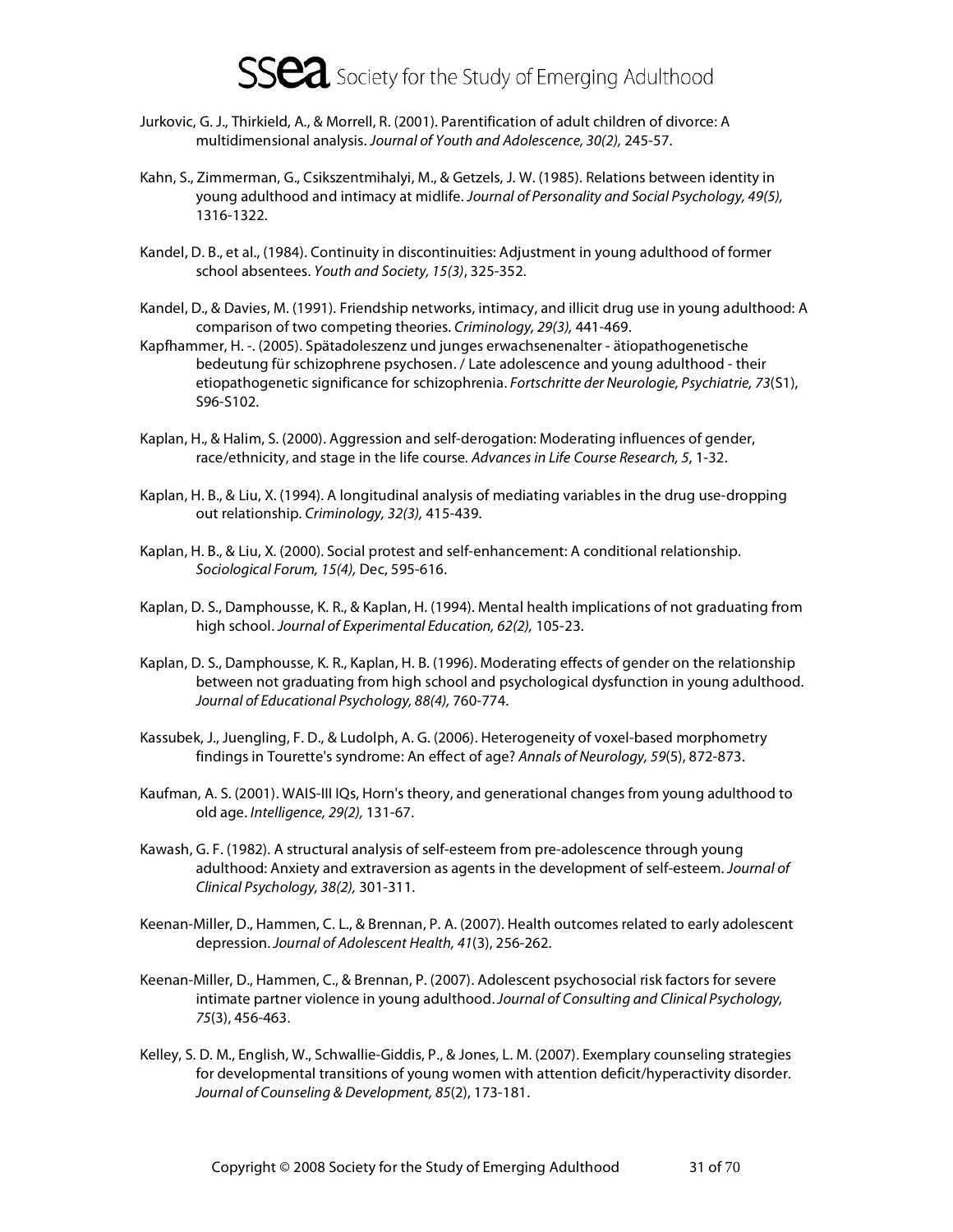

- Kelly, F. D. (2007). Review of on your own without A net: The transition to adulthood for vulnerable populations. Journal of Nervous and Mental Disease, 195(2), 184-185.
- Kiecolt, K. J., & Mabry, J. B. (2000). Agency in young adulthood: Intentional self-change among college students. Advances in Life Course Research, 5, 181-205
- Kim, H., & Clark, P. I. (2006). Cigarette smoking transition in females of low socioeconomic status: Impact of state, school, and individual factors. Journal of Epidemiology & Community Health, 60(Suppl 2), 13-19.
- Kim, K. J. (2006). Parent-adolescent conflict, negative emotion, and estrangement from the family of origin. Research in Human Development, 3(1), 45-58.
- King, S. (1990). High risk for schizophrenia from conception to young adulthood. Journal of Counseling and Development, 69(1), 81-84.
- King, S. M., Burt, S. A., Malone, S. M., McGue, M., & Iacono, W. G. (2005). Etiological contributions to heavy drinking from late adolescence to young adulthood. Journal of Abnormal Psychology, 114(4), 587-598.
- King, K. M., & Chassin, L. (2007). A prospective study of the effects of age of initiation of alcohol and drug use on young adult substance dependence. Journal of Studies on Alcohol and Drugs, 68(2), 256-265..
- King, K. M., Meehan, B. T., Trim, R. S., & Chassin, L. (2006). Marker or mediator? The effects of adolescent substance use on young adult educational attainment. Addiction, 101(12), 1730-1740. se.
- King, P. M., & Kitchener, K. S. (1994). Developing reflective judgment: Understanding and promoting intellectual growth and critical thinking in adolescents and adults. San Francisco: Jossey-Bass. (This book is based mostly on studies of undergraduate and graduate college students.)
- Kirisci, L., Tarter, R., Mezzich, A., & Vanyukov, M. (2007). Developmental trajectory classes in substance use disorder etiology. Psychology of Addictive Behaviors, 21(3), 287-296.
- Kirisci, L., Tarter, R. E., Reynolds, M., & Vanyukov, M. (2006). Individual differences in childhood neurobehavior disinhibition predict decision to desist substance use during adolescence and substance use disorder in young adulthood: A prospective study. Addictive Behaviors, 31(4), 686-696.
- Kirisci, L., Vanyukov, M., & Tarter, R. (2005). Detection of youth at high risk for substance use disorders: A longitudinal study. Psychology of Addictive Behaviors, 19(3), 243-252.
- Kitchener, K. S., King, P. M., Davison, M. L., Parker, C. A., & Wood, P. K. (1984). A longitudinal study of moral and ego development in young adults. Journal of Youth & Adolescence, 13(3), 197-210.
- Klaczynski, P. A., & Gordon, D. H. (1996). Everyday statistical reasoning during adolescence and young adulthood: Motivational, general ability, and developmental influences. Child Development, 67(6), 2873-91.
- Klein, H. (1990). Adolescence, youth, and young adulthood: Rethinking current conceptualizations of life stage. Youth and Society, 21(4), 446-71.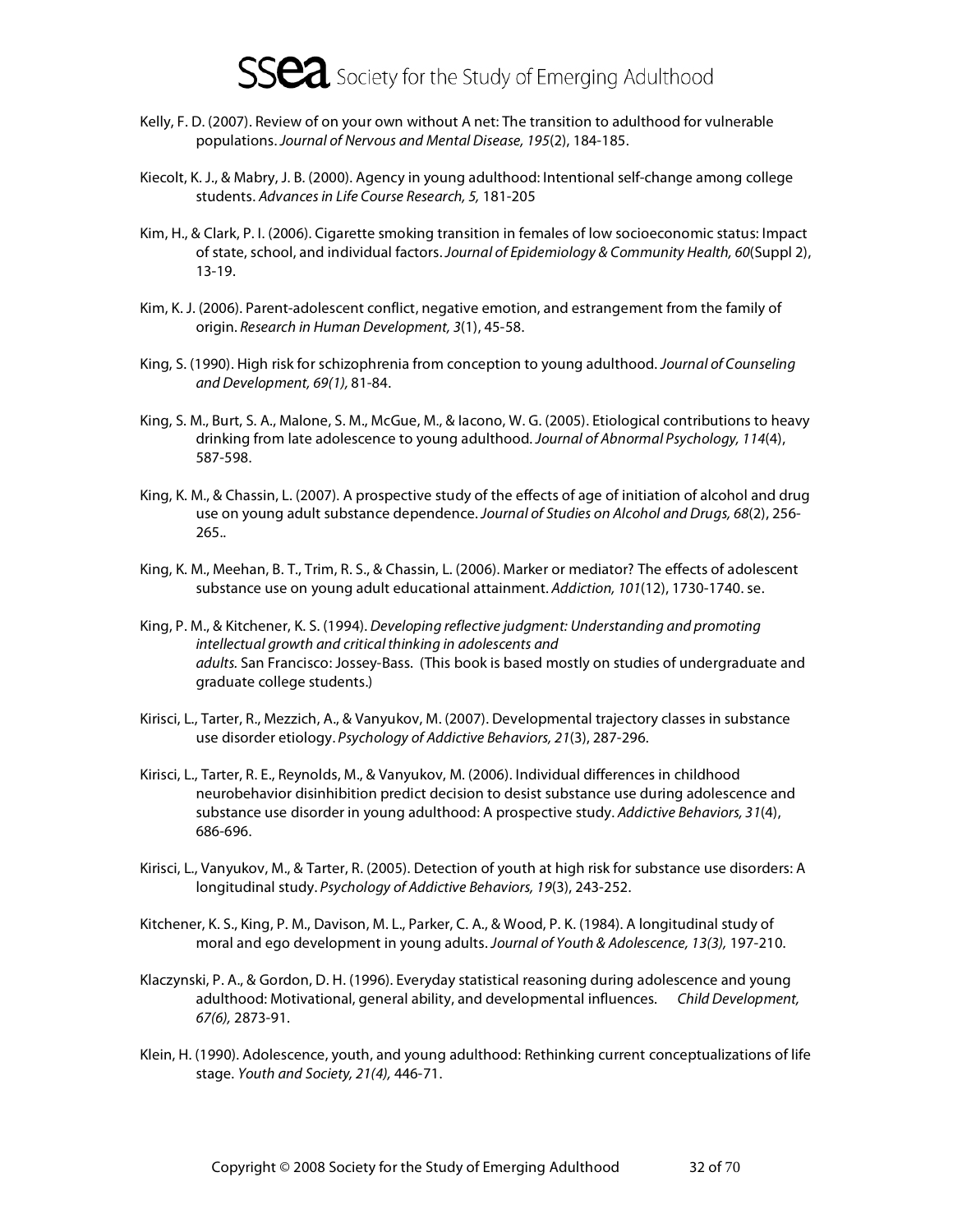- Klerman, J. A., & Karoly, L. A. (1994). Young men and the transition to stable employment. Monthly Labor Review, 117, 31-48.
- Klohnen, E. C., & Bera, S. (1998). Behavioral and experiential patterns of avoidantly and securely attached women across adulthood: A 31-year longitudinal perspective. Journal of Personality and Social Psychology, 74(1), 211-223.
- Klump, K. L., & Burt, S. A. (2006). The michigan state university twin registry (MSUTR): Genetic, environmental and neurobiological influences on behavior across development. Twin Research and Human Genetics, 9(6), 971-977.
- Kobak, R. R., & Sceery, A. (1988). Attachment in late adolescence: Working models, affect regulation, and representations of self and others. Child Development, 59, 135-146.
- Kochanowski, S. M. (2005). Review of the career mystique: Cracks in the American dream. Human Resource Management, 44(4), 513-515.
- Koestner, R., Zuroff, D. C., Powers, T. A. (1991). Family origins of adolescent self-criticism and its continuity into adulthood, Journal of Abnormal Psychology, 100(2), 191-197.
- Kooij, J. J. S., Buitelaar, J. K., van den Oord,Edwin J., Furer, J. W., Rijnders, C. A. T., & Hodiamont, P. P. G. (2005). Internal and external validity of attention-deficit hyperactivity disorder in a populationbased sample of adults. Psychological Medicine, 35(6), 817-827.
- Kot, L. & Shoemaker, H. M. (1999). Children of divorce: An investigation of the developmental effects from infancy through adulthood. Journal of Divorce and Remarriage, 31(1-2), 161-178.
- Krakovsky, G., Huth, M. M., Lin, L., & Levin, R. S. (2007). Functional changes in children, adolescents, and young adults with cerebral palsy. Research in Developmental Disabilities, 28(4), 331-340.
- Kremen, A. M., & Block, J. (1998). The roots of ego control in young adulthood: Links with parenting in early childhood. Journal of Personality and Social Psychology, 75(4), 1062-1075.
- Krohn, M. D., Lizotte, A. J., & Perez, C. M. (1997). The interrelationship between substance Use and precocious transitions to adult statuses. Journal of Health and Social Behavior, 38(1), 87-103.
- Kujala, U. M., Kaprio, J., & Rose, R. J. (2007). Physical activity in adolescence and smoking in young adulthood: A prospective twin cohort study. Addiction, 102(7), 1151-1157.
- Kuo, P., Gardner, C. O., Jr., Kendler, K. S., & Prescott, C. A. (2006). The temporal relationship of the onsets of alcohol dependence and major depression: Using a genetically informative study design. Psychological Medicine, 36(8), 1153-1162.
- Kuwabara, S. A., Van Voorhees, B. W., Gollan, J. K., & Alexander, G. C. (2007). A qualitative exploration of depression in emerging adulthood: Disorder, development, and social context. General Hospital Psychiatry, 29(4), 317-324.
- Labouvie-Vief, G. (2006). Emerging structures of adult thought. In J. J. Arnett, & J. L. Tanner (Eds.), Emerging adults in America: Coming of age in the 21st century. Washington, DC: American Psychological Association
- Lam, C. B., & McBride-Chang, C. A. (2007). Resilience in young adulthood: The moderating influences of gender-related personality traits and coping flexibility. Sex Roles, 56(3-4), 159-172.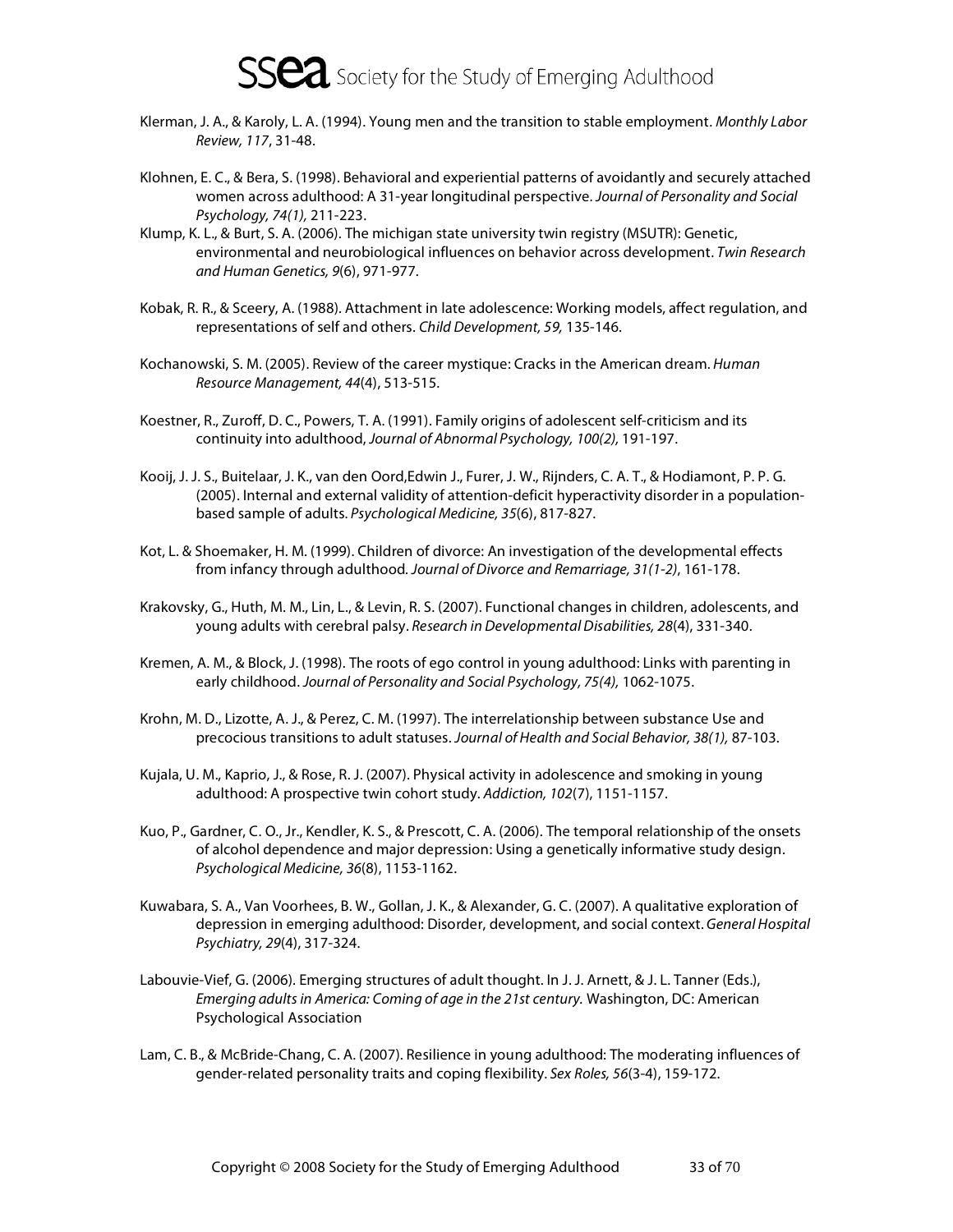- Lanz, M., & Tagliabue, S. (2007). Do I really need someone in order to become an adult? romantic relationships during emerging adulthood in Italy. Journal of Adolescent Research, 22(5), 531-549.
- Lanza, S. T., & Collins, L. M. (2006). A mixture model of discontinuous development in heavy drinking from ages 18 to 30: The role of college enrollment. Journal of Studies on Alcohol, 67(4), 552-561.
- Lapsley, D. K., & Edgerton, J. (2002). Separation-individuation, adult attachment style, and college adjustment. Journal of Counseling and Development, 80(4), 484-493.
- Lapsley, D. K., Rice, K. G., & Shadid, G. (1989). Psychological separation and adjustment to college. Journal of Counseling Psychology, 36, 286-294.
- Larkins, J. M., & Sher, K. J. (2006). Family history of alcoholism and the stability of personality in young adulthood. Psychology of Addictive Behaviors, 20(4), 471-477.
- Lasser, V. & Snarey, J. (1989). Ego development and perceptions of parent behavior in adolescent girls: A qualitative study of the transition from high school to college. Journal of Adolescent Research, 4(3), 319-355.
- Lau, J. Y. F., & Eley, T. C. (2006). Changes in genetic and environmental influences on depressive symptoms across adolescence and young adulthood. British Journal of Psychiatry, 189, 422-427.
- Laumann-Billings, L., & Emery, R. (2000). Distress among young adults from divorced families. Journal of Family Psychology, 14, 671-687.
- Laurson, K. R., & Eisenmann, J. C. (2007). Prevalence of overweight among high school football linemen. JAMA: Journal of the American Medical Association, 297(4), 363-364.
- Leadbeater, B., & Way, N. (2001). Growing up Fast: Transitions to early adulthood for inner-city adolescent mothers. Mahwah, NJ: Lawrence Erlbaum Associates.
- Leavey, J. E. (2005). Youth experiences of living with mental health problems: Emergence, loss, adaptation and recovery (ELAR). Canadian Journal of Community Mental Health, 24(2), 109-126.
- Lee, C., & Gramotnev, H. (2007). Life transitions and mental health in a national cohort of young Australian women. Developmental Psychology, 43(4), 877-888.
- Lefkowitz, E. S. (2005). "Things have gotten better": Developmental changes among emerging adults after the transition to university. Journal of Adolescent Research, 20(1), 40-63.
- Lefkowitz, E. S.., & Gillen, M. M. (2006). "Sex is just a normal part of life": Sexuality in emerging adulthood. In J. J. Arnett, & J. L. Tanner (Eds.), Emerging adults in America: Coming of age in the 21st century. Washington, DC: American Psychological Association
- Lego, S. & Spray, L. (1993). Gratification and the failure to separate. Perspectives in Psychiatric Care, 29(4), 25-30.
- Leitenberg, H., Detzer, M. J., & Srebnik, D. (1993). Gender differences in masturbation and the relation of masturbation experience in preadolescence and/or early adolescence to sexual behavior and sexual adjustment in young adulthood. Archives of Sexual Behavior, 22(2), 87-98.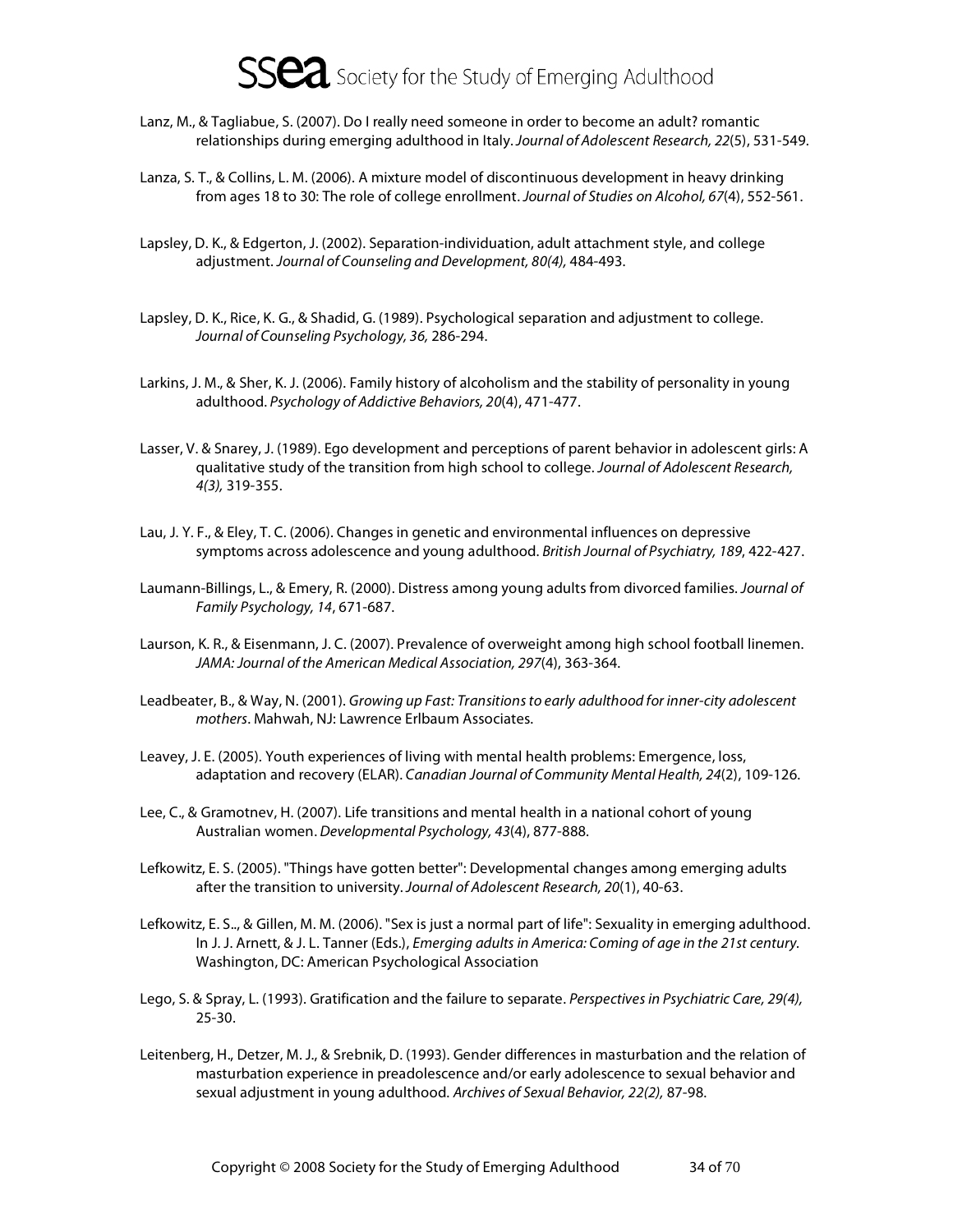

- Leitenberg, H., Greenwald, E., & Tarran, M. J. (1989). The relation between sexual activity among children during preadolescence and/or early adolescence and sexual behavior and sexual adjustment in young adulthood. Archives of Sexual Behavior, 18(4), 299-313.
- Lemon, K., Hines, A. M., & Merdinger, J. (2005). From foster care to young adulthood: The role of independent living programs in supporting successful transitions. Children and Youth Services Review, 27(3), 251-270.
- Lento, J. (2006). Relational and physical victimization by peers and romantic partners in college students. Journal of Social and Personal Relationships, 23(3), 331-348.
- Leonard, K. E., & Homish, G. G. (2005). Changes in marijuana use over the transition into marriage. Journal of Drug Issues, 35(2), 409-430.
- Leondari, A., & Kiosseoglou, G. (2000). The relationship of parental attachment and psychological separation to the psychological functioning of young adults. Journal of Social Psychology, 140, 451-464.
- Leventhal, T., Graber, J. A., & Brooks-Gunn, J. (2001). Adolescent transitions to young adulthood: Antecedents, correlates, and consequences of adolescent employment. Journal of Research on Adolescence, 11(3), 297-323.
- Levin, E. D., Lawrence, S. S., Petro, A., Horton, K., Rezvani, A. H., & Seidler, F. J. et al. (2007). Adolescent vs. adult-onset nicotine self-administration in male rats: Duration of effect and differential nicotinic receptor correlates. Neurotoxicology and Teratology, 29(4), 458-465.
- Levinson, D. (1978). Seasons of a Man's Life. NY, NY: Knopf. [readings on early adulthood]
- Levinson, D. (1996). Season's of a Woman's Life. NY, NY: Knopf. [readings on early adulthood]
- Levinson, D., Haklai, Z., Stein, N., & Gordon, E. (2006). Suicide attempts in Israel: Age by gender analysis of a national emergency departments database. Suicide and Life-Threatening Behavior, 36(1), 97- 102.
- Lewinsohn, P. M., Olino, T. M., & Klein, D. N. (2005). Psychosocial impairment in offspring of depressed parents. Psychological Medicine, 35(10), 1493-1503.
- Lewinsohn, P. M., Rhode, P., & Brown, R. A. (1999). Level of current and past adolescent cigarette smoking as predictors of future substance use disorders in young adulthood. Addiction, 94(6), 913-921.
- Lewis, P., Abbeduto, L., Murphy, M., Richmond, E., Giles, N., & Bruno, L. et al. (2006). Cognitive, language and social-cognitive skills of individuals with fragile X syndrome with and without autism. Journal of Intellectual Disability Research, 50(7), 532-545.
- Lewis, S. K., Ross, C. E. & Mirowsky, J. (1999). Establishing a sense of control in the transition to adulthood. Social Forces, 77, 1573-99.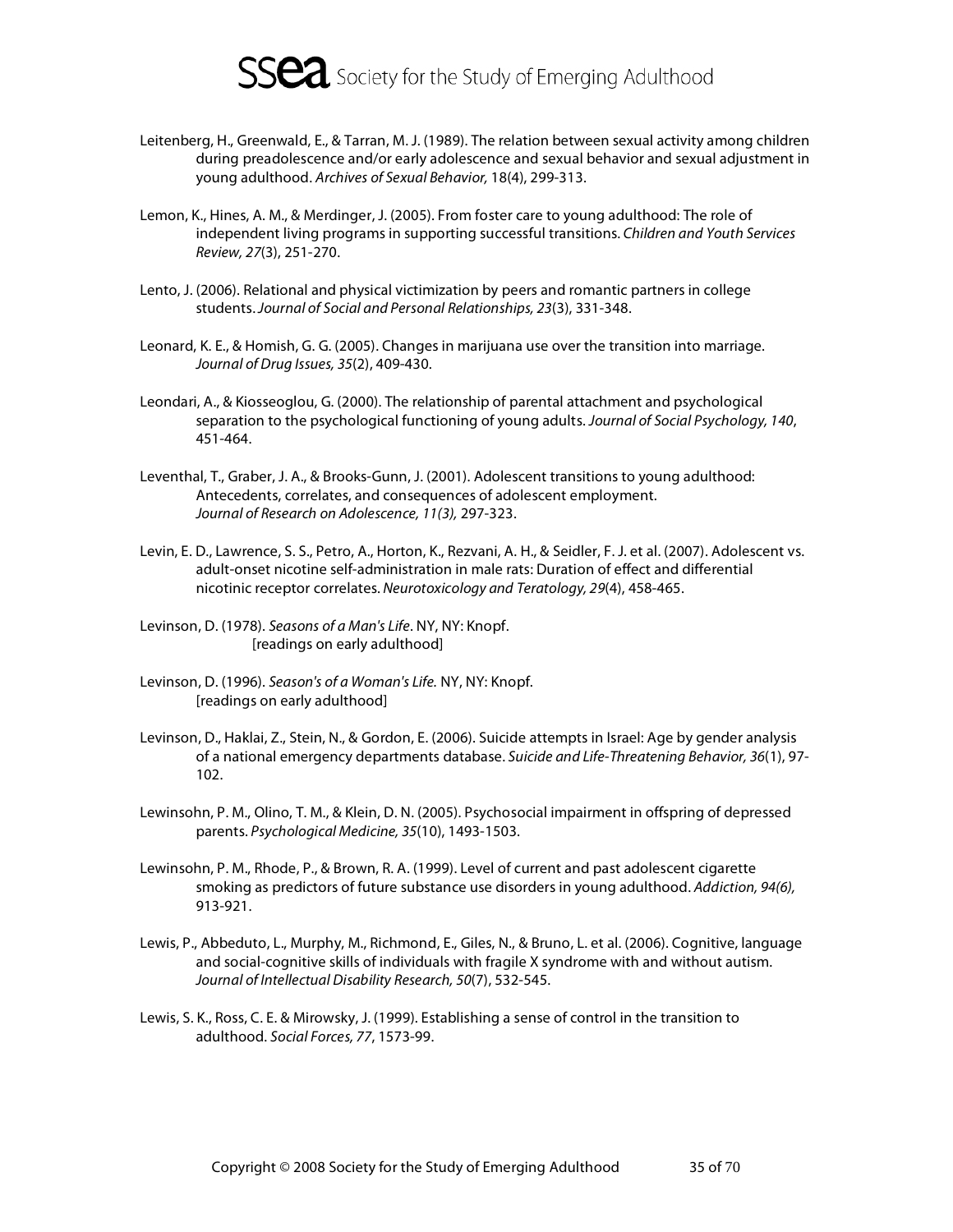- Liefbroer, A. C., & Corijn, M. (1999). What, where, and when? Specifying the impact of educational attainment and labour force participation on family formation. European Journal of Population/Revue, 15(1), 45-75.
- Lipkus, I. M., & Siegler, I. C. (1995). Do comparative self-appraisals during young adulthood predict adult personality? Psychology & Aging, 10(2), 229-237.
- Lippman, L. (2002). Cross-national variation in educational preparation for adulthood: From early adolescence to young adulthood. The Annals of the American Academy of Political and Social Science, 580(Mar), 70-102.
- Lindenberger, U., Marsiske, M., & Baltes, P. B. (2000). Memorizing while walking: Increase in dual-task costs from young adulthood to old age. Psychology & Aging, 15(3), 417-436.
- Liu, X., & Kaplan, H. B. (1994). Marital dissatisfaction, psychological vulnerability and subsequent marital disruption. Applied Behavioral Science Review, 1994, 2(2), 157-170. [Sample is young adult.]
- Loney, B. R., Taylor, J., Butler, M. A., & Iacono, W. G. (2007). Adolescent psychopathy features: 6-year temporal stability and the prediction of externalizing symptoms during the transition to adulthood. Aggressive Behavior, 33(3), 242-252.
- Loney, J., Ledolter, J., Kramer, J. R., & Volpe, R. J. (2007). Retrospective ratings of ADHD symptoms made at young adulthood by clinic-referred boys with ADHD-related problems, their brothers without ADHD, and control participants. Psychological Assessment, 19(3), 269-280.
- Lopez, F. G., Campbell, V. L., & Watkins, C. E. (1989). Effects of marital conflict and family coalition patterns on college student adjustment. Journal of College Student Development, 30, 46-52.
- Loprest, P., & Maag, E. (2007). The relationship between early disability onset and education and employment. Journal of Vocational Rehabilitation, 26(1), 49-62.
- Lorence, J. & Mortimer, J. T. (1985). Job involvement through the life course: A panel study of three age groups. American Sociological Review, 50(5), 618-638.
- Lubinski, D., Benbow, C. P., & Ryan, J. (1995). Stability of vocational interests among the intellectually gifted from adolescence to adulthood: A 15-year longitudinal study. Journal of Applied Psychology, 80(1), 196-200.
- Lubinski, D., Schmidt, D. B., & Benbow, C. P. (1996). A 20-year stability analysis of the study of values for intellectually gifted individuals from adolescence to adulthood. Journal of Applied Psychology, 81(4), 443-451.
- Lubman, D. I., Allen, N. B., Rogers, N., Cementon, E., & Bonomo, Y. (2007). The impact of co-occurring mood and anxiety disorders among substance-abusing youth. Journal of Affective Disorders, 103(1-3), 105-112.
- Luecken, L. J., & Appelhans, B. M. (2006). Early parental loss and salivary cortisol in young adulthood: The moderating role of family environment. Development and Psychopathology, 18(1), 295-308.
- Luecken, L. J., Rodriguez, A. P., & Appelhans, B. M. (2005). Cardiovascular stress responses in young adulthood associated with family-of-origin relationship experiences. Psychosomatic Medicine, 67(4), 514-521.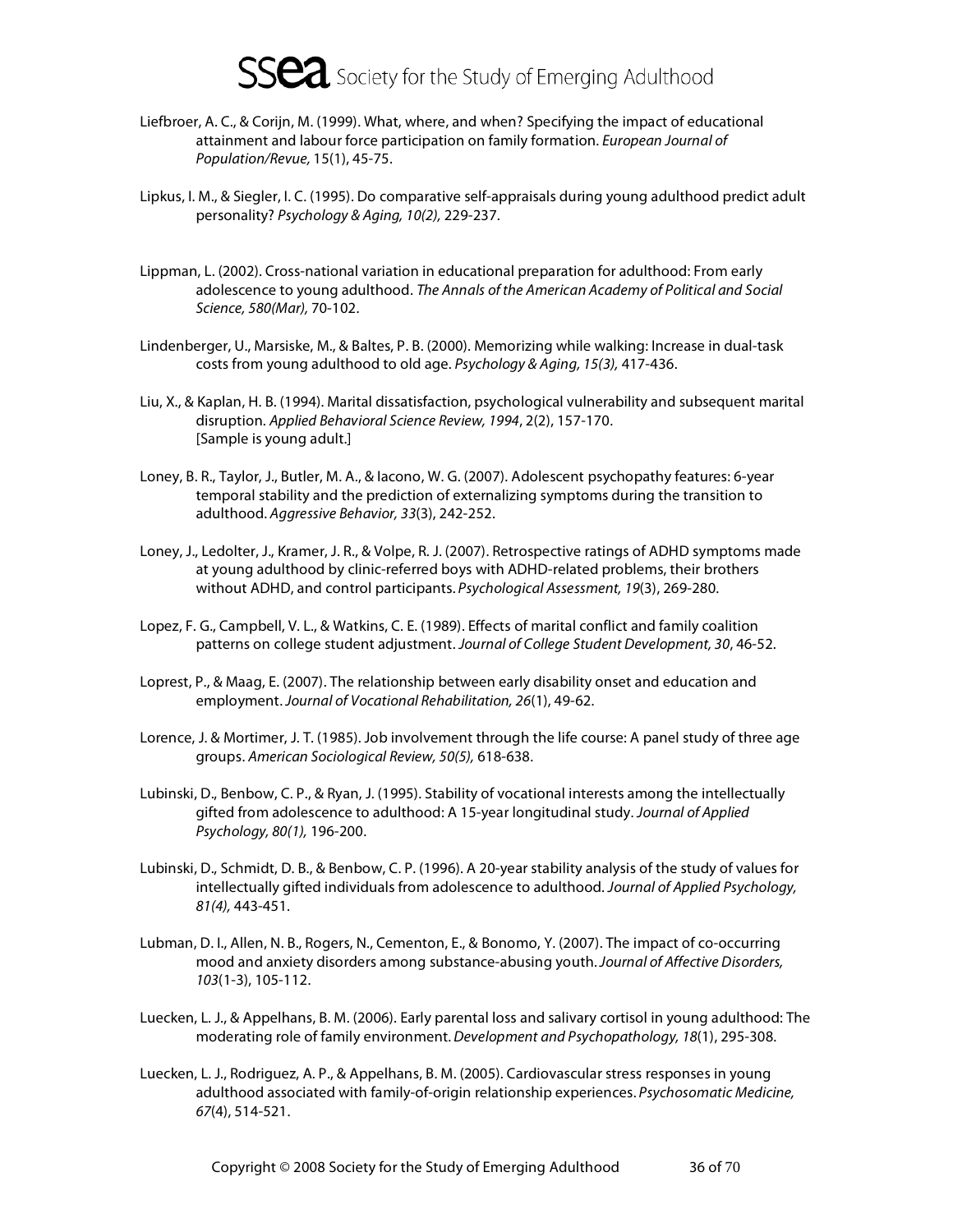

- Luyckx, K., Goossens, L., & Soenens, B. (2006). A developmental contextual perspective on identity construction in emerging adulthood: Change dynamics in commitment formation and commitment evaluation. Developmental Psychology, 42(2), 366-380.
- Luyckx, K., Soenens, B., & Goossens, L. (2006). The personality-identity interplay in emerging adult women: Convergent findings from complementary analyses. European Journal of Personality, 20(3), 195-215.
- Luyckx, K., Soenens, B., Vansteenkiste, M., Goossens, L., & Berzonsky, M. D. (2007). Parental psychological control and dimensions of identity formation in emerging adulthood. Journal of Family Psychology, 21(3), 546-550.
- Luzzo, D. A. (1995). Gender differences in college students' career maturity and perceived barriers in career development. Journal of Counseling & Development, 73(3), 319-322.
- Lynam, D. R., Caspi, A., Moffitt, T. E., Loeber, R., & Stouthamer-Loeber, M. (2007). Longitudinal evidence that psychopathy scores in early adolescence predict adult psychopathy. Journal of Abnormal Psychology, 116(1), 155-165.
- Lyons-Ruth, K. (2005). L'interface entre attachement et intersubjectivité: Perspectives issues de l'étude longitudinale de l'attachement désorganisé. / Interfacing attachment and intersubjectivity. Psychotherapies, 25(4), 223-234.
- Lyons-Ruth, K., Holmes, B. M., Sasvari-Szekely, M., Ronai, Z., Nemoda, Z., & Pauls, D. (2007). Serotonin transporter polymorphism and borderline or antisocial traits among low-income young adults. Psychiatric Genetics, 17(6), 339-343.
- Macek, P., Bejcek, J., & Vanícková, J. (2007). Contemporary Czech emerging adults: Generation growing up in the period of social changes. Journal of Adolescent Research, 22(5), 444-475.
- Maggs, J. L. (1999). Alcohol use and binge drinking as goal-directed action during the transition to postsecondary education. In J. Schulenberg, J. L. Maggs, & K. Hurrelmann (Eds.), Health risks and developmental transitions during adolescence (pp. 345-371). New York, NY: Cambridge University Press.
- Maggs, J. L., Frome, P. M., Eccles, J. S., & Barber, B. L. (1997). Psychosocial resources, adolescent risk behaviour and young adult adjustment: Is risk taking more dangerous for some than others? Journal of Adolescence, 20, 103-119.
- Maggs, J. L., & Schulenberg, J. E. (2004-2005). Trajectories of alcohol use during the transition to adulthood. Alcohol Research & Health, 28(4), 195-201.
- Mahl, D. (2001). The influence of parental divorce on the romantic relationship beliefs of young adults. Journal of Divorce and Remarriage, 34, 89-118.
- Malykh, S. B., Iskoldsky, N. V., & Gindina, E. D. (2005). Genetic analysis of IQ in young adulthood: A Russian twin study. Personality and Individual Differences, 38(6), 1475-1485.
- Manen, K. J., & Whitbourne, S. K. (1997). Psychosocial development and life experiences in adulthood: A 22-year sequential study. Journal of Psychology and Aging, 12(2), 239-246.
- Marín, B. V., Gomez, C. A., Tschann, J. M., & Gregorich, S. E. (1997). Condom use in unmarried Latino men: A test of cultural constructs. Health Psychology, 16, 458-467.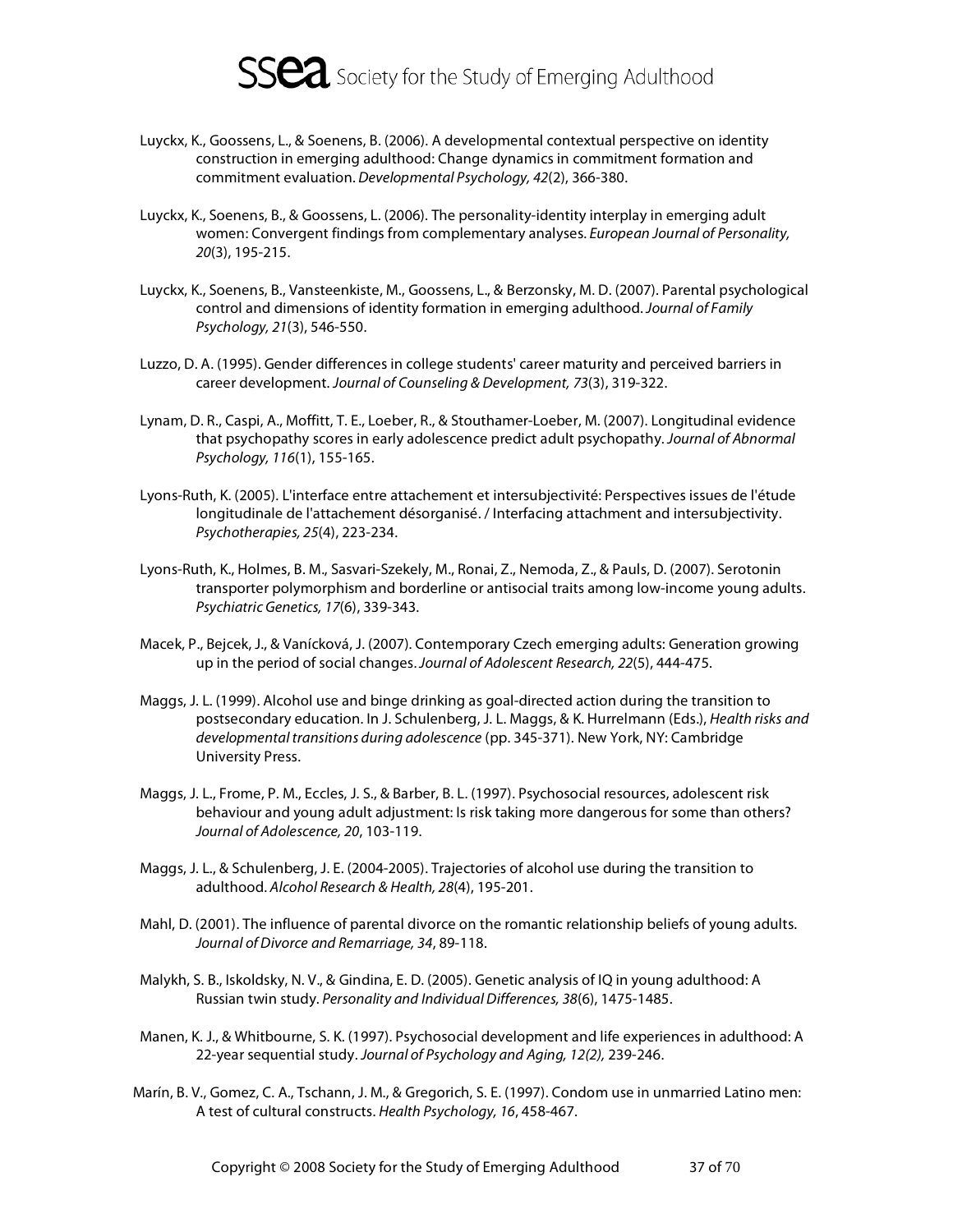

- Marini, M. M. (1978). The transition to adulthood: Sex differences in educational attainment and age at marriage. American Sociological Review, 43, 483-507.
- Marini, M. M. (1981). Effects of the timing of marriage and first birth on fertility. Journal of Marriage and the Family, 43, 27-46.
- Marini, M. M. (1984). Age sequencing norms in the transition to adulthood. Social Forces, 63(1), 229-244.
- Marini, M. M. (1984). The order of events in the transition to adulthood. Sociology of Education, 57, 63-84.
- Marini, M. M. (1984). Women's educational attainment and the timing of entry into parenthood. American Sociological Review, 49, 491-511
- Marini, M. M. (1985). Determinants of the timing of adult role entry. Social Science Research, 14, 309-350.
- Marini, M. M. (1987). Measuring the process of role change during the transition to adulthood. Social Science Research, 16, 1-38.
- Marini, M. M., Chan, W., & Raymond, J. (1987). Consequences of the process of transition to adulthood for adult economic well-being. Research in Sociology of Education and Socialization, 7, 87-127.
- Marini, M. M. & Hodson, P. J. (1981). Effects of the timing of marriage and first birth on the spacing of subsequent births. Demography, 18, 329-348.
- Marini, M., Shin, H-C., & Raymond, J. (1989). Socioeconomic consequences of the process of transition to adulthood. Social Science Research, 18, 89-135.

[Also see Margaret Mooney Marini's website for additional references on the transition to adulthood: http://www.pop.umn.edu/bios/Margaret\_Mooney\_Marini.html]

- Marriott, S. (2007). Applying a psychodynamic treatment model to support an adolescent sentenced for murder to confront and manage feelings of shame and remorse. Journal of Forensic Psychiatry & Psychology, 18(2), 248-260.
- Martin, S. E., & White, H. R. (2005). Introduction. Journal of Drug Issues,, 35(2), 229-234.
- Marsh, H. W. (1989). Age and sex effects in multiple dimensions of self-concept: Preadolescence to early adulthood. Journal of Educational Psychology, 81(3), 417-430.
- Marshall, R. (1997). School to work processes in the United States. In R. Takanashi & D. A. Hamburg (Eds.), Preparing adolescents for the 21st century: Challenges facing Europe and the United States (pp. 195-226). Cambridge: Cambridge University Press.
- Massoglia, M. (2006). Desistance or displacement? the changing patterns of offending from adolescence to young adulthood. Journal of Quantitative Criminology, 22(3), 215-239.
- Masten, A. S., Obradovic, J.., & Burt, K. B. (2006). Resilience in emerging adulthood: Developmental perspectives on continuity and transformation. In J. J. Arnett, & J. L. Tanner (Eds.), Emerging adults in America: Coming of age in the 21st century. Washington, DC: American Psychological Association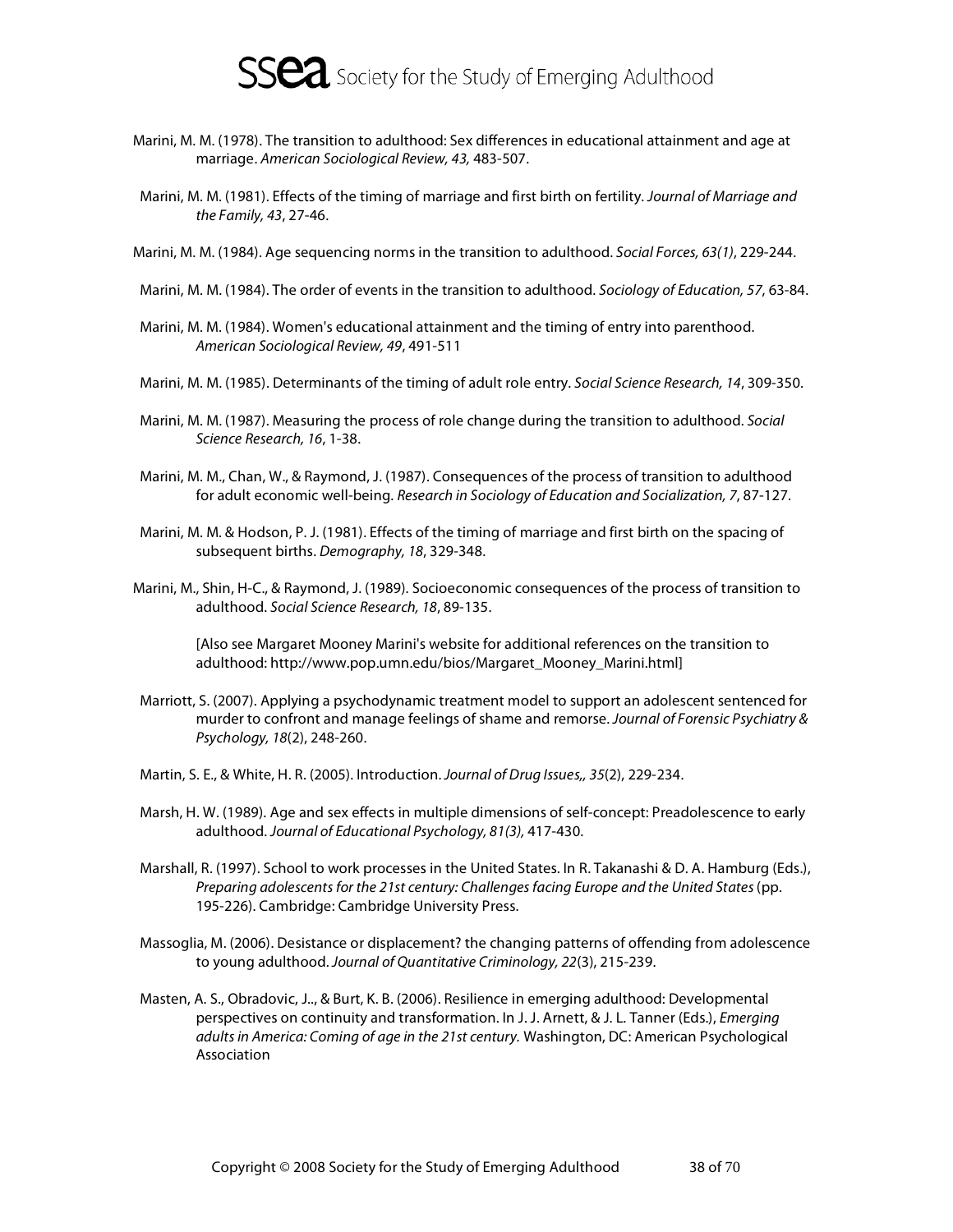- Masten, A. S., Roisman, G. I., Long, J. D., Burt, K. B., Obradovic, J., & Riley, J. R. et al. (2005). Developmental cascades: Linking academic achievement and externalizing and internalizing symptoms over 20 years. Developmental Psychology, 41(5), 733-746.
- Masten, A. S., Burt, K. B., Roisman, G. I., & Obradović, J. (in press). Resources and resilience in the transition to adulthood: Continuity and change. Development and Psychopathology.
- Masten, A. S., Hubbard, J. J., Gest, S. D., Tellegen, A., Garmezy, N., & Ramirez, M. L. (1999). Competence in the context of adversity: Pathways to resilience and maladaptation from childhood to late adolescence. Development and Psychopathology, 11, 143-169.
- Masters, J. L., & Holley, L. M. (2006). A glimpse of life at 67: The modified future-self worksheet. Educational Gerontology, 32(4), 261-269.
- Maton, K. I., Teti, D. M., Corns, K. M., Vieira-Baker, C. C., Lavine, J. R., Gouze, K. R., & Keating, D. P. (1996). Cultural specificity of support sources, correlates and contexts: Three studies of African-American and Caucasian youth. American Journal of Community Psychology, 24(4), 551-587.
- Maughan, B., & Champion, L. (1990). Risk and protective factors in the transition to young adulthood. In P. B. Baltes & M. M. Baltes (Eds.), Successful aging: Perspectives from the behavioral sciences (pp. 296-331). New York: Cambridge University Press.
- Maurice-Stam, H., Grootenhuis, M. A., Caron, H. N., & Last, B. F. (2007). Course of life of survivors of childhood cancer is related to quality of life in young adulthood. Journal of Psychosocial Oncology, 25(3), 43-58.
- Mayseless, O., & Hai, I. (1998). Leaving home transition in Israel: Changes in parent-adolescent relationships and adolescents' adaptation to military service. International Journal of Behavioral Development, 22, 589-609.
- Mayseless, O., & Scharf, M. (2003). What does it mean to be an adult? The Israeli experience. New Directions for Child and Adolescent Development, 100, 5-20.
- McAdams, D. P., Bauer, J. J., Sakaeda, A. R., Anyidoho, N. A., Machado, M. A., & Magrino-Failla, K. et al. (2006). Continuity and change in the life story: A longitudinal study of autobiographical memories in emerging adulthood. Journal of Personality, 74(5), 1371-1400.
- McCabe, K. M. (1997). Sex differences in the long term effects of divorce on children: Depression and heterosexual relationship difficulties in the young adult years. Journal of Divorce and Remarriage, 27(1-2), 123-135.
- McCarthy, C., Moller, N., & Fouladi, R. (2001). Continued attachment to parents: Its relationship to affect regulation and perceived stress among college students. Measurement and Evaluation in Counseling and Development, 33, 198-213.
- McCormack, A. S., Anderton, J., & Barbieri, T. (1993). Gender, HIV awareness and prevention among college students. College Student Journal, 27, 514-522.
- McGee, L., & Newcomb, M. D. (1992). General deviance syndrome: Expanded hierarchical evaluations at four ages from early adolescence to adulthood. Journal of Consulting and Clinical Psychology, 60(5), 766-776.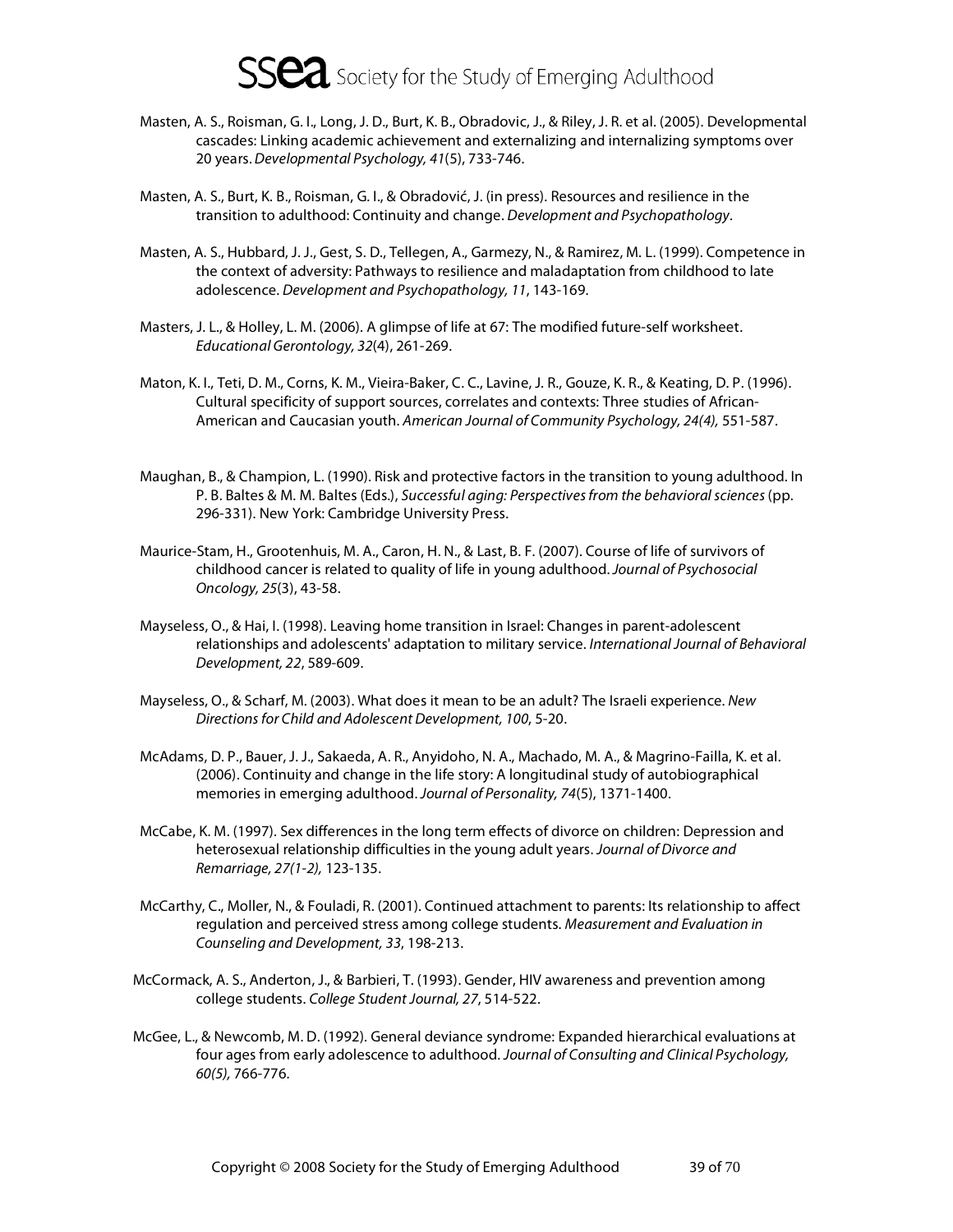- McGue, M., Bacon, S., & Lykken, D. T. (1993). Personality stability and change in early adulthood: A behavioral genetic analysis. Developmental Psychology, 29(1), 96-109.
- McLaughlin, C. S., Chen, C., Greenberger, E., & Biermeier, C. (1997). Family, peer, and individual correlates of sexual experience among Caucasian and Asian American late adolescents. Journal of Research on Adolescence, 7, 33-53.
- McLaughlin, D. K., Lichter, D. T., & Johnston, G. M. (1993). Some women marry young: Transitions to first marriage in metropolitan and non-metropolitan areas. Journal of Marriage and the Family, 55, 827-838.
- McLaughlin, N. C. R., Paul, R. H., Grieve, S. M., Williams, L. M., Laidlaw, D., & DiCarlo, M. et al. (2007). Diffusion tensor imaging of the corpus callosum: A cross-sectional study across the lifespan. International Journal of Developmental Neuroscience, 25(4), 215-221.
- McLean, K. C., & Pratt, M. W. (2006). Life's little (and big) lessons: Identity statuses and meaning-making in the turning point narratives of emerging adults. Developmental Psychology, 42(4), 714-722.
- McMorris, B., & Uggen, C. (2000). Alcohol and employment in the transition to adulthood. Journal of Health and Social Behavior, 41, 276-94.
- Mead, M. (1961). The young adult. In E. Ginzberg (Ed.), Values and Ideals of American Youth (pp. 37-51). NY, NY: Columbia University Press.
- Meadows, S. O., Brown, J. S., & Elder, G. H., Jr. (2006). Depressive symptoms, stress, and support: Gendered trajectories from adolescence to young adulthood. Journal of Youth and Adolescence, 35(1), 93-103.
- Meeus, W., Iedema, J., Helsen, M., & Volleberg, W. (1999). Patterns of adolescent identity development: Review of literature and longitudinal analysis. Developmental Review, 19, 419-461.
- Merriam, S. B. (1984). Developmental issues and tasks of young adulthood. New Directions for Continuing Education: Meeting Educational Needs of Young Adults, 21, 3-13.
- Merriam, S. B., & Hyer, P. (1984). Changing attitudes of women towards family-related tasks in young adulthood. Sex Roles, 10(9-10), 825-835.
- Merriam, S., & Mullins, L. C. (1981). Havighurst's adult development tasks: A factor analysis. Activities. Adaptation and Aging, 1(3), 9-22.
- Messinis, L., Tsakona, I., Malefaki, S., & Papathanasopoulos, P. (2007). Normative data and discriminant validity of Rey's verbal learning test for the Greek adult population. Archives of Clinical Neuropsychology, 22(6), 739-752.
- Meulemann, H. (1992). Career satisfaction and career success during the transition from youth to adulthood: A panel study of former German high-school students between the ages of 16 and 30. In W. Meeus, M. deGoede, W. Kox, K. Hurrelmann, (Eds.), Adolescence, careers, and cultures. Berlin: Walter de Gruyter.
- Meyer, S. E., Carlson, G. A., Wiggs, E. A., Ronsaville, D. S., Martinez, P. E., & Klimes-Dougan, B. et al. (2006). A prospective high-risk study of the association among maternal negativity, apparent frontal lobe dysfunction, and the development of bipolar disorder. Development and Psychopathology, 18(2), 573-589.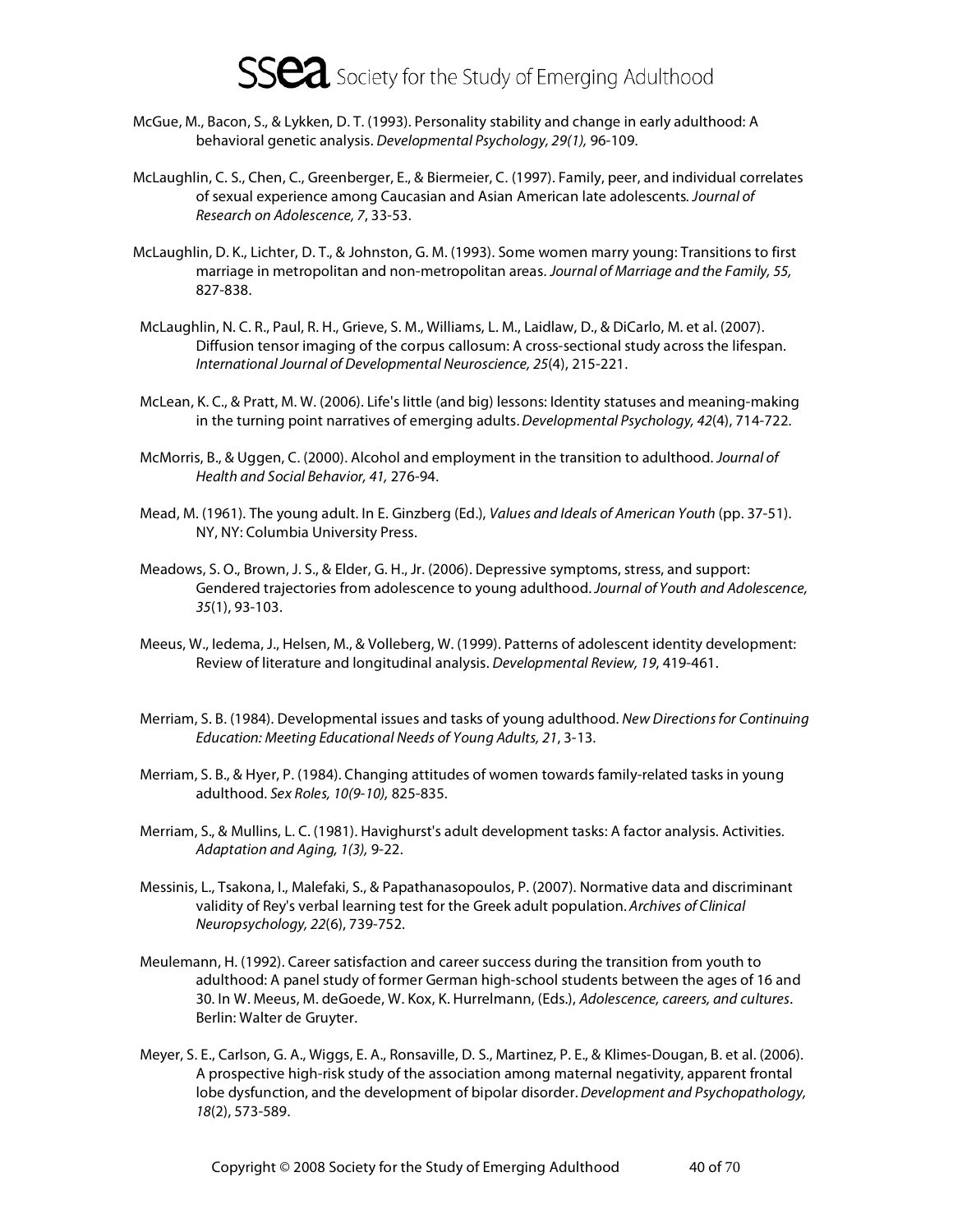- Miech, R. A., Caspi, A., Moffitt, T., Wright, B. R. E., & Silva, P. A. (1999). Low socioeconomic status and mental disorders: A longitudinal study of selection and causation during young adulthood. American Journal of Sociology, 104(4), 1096-1131.
- Milem, J. F., & Berger, J. B. (1997). A modified model of college student persistence: Exploring the relationship between Astin's theory of involvement and Tinto's theory of student departure. Journal of College Student Development, 38, 287-400.
- Milevsky, A. (2005). Compensatory patterns of sibling support in emerging adulthood: Variations in loneliness, self-esteem, depression and life satisfaction. Journal of Social and Personal Relationships, 22(6), 743-755.
- Milevsky, A., Smoot, K., Leh, M., & Ruppe, A. (2005). Familial and contextual variables and the nature of sibling relationships in emerging adulthood. Marriage & Family Review, 37(4), 123-141.
- Miller, B., & Moore, K. (1990). Adolescent sexual behavior, pregnancy, and parenting: Research through the 1980s. Journal of Marriage and the Family, 52, 1025-1044.
- Miller, J., & Bukva, K. (2001). Intimate violence perceptions: Young adults' judgments of abuse escalating from verbal arguments. Journal of Interpersonal Violence, 16, 133-150.
- Miller-Lewis, L. R., Wade, T. D., & Lee, C. (2005). Risk factors for pregnancy and childbearing in single young women: Evidence from the Australian longitudinal study on women's health. International Journal of Behavioral Development, 29(4), 292-303.
- Miller-Lewis, L., Wade, T., & Lee, C. (2006). Psychosocial risk factors for pregnancy risk-taking in young women in emerging adulthood: Evidence from the Australian longitudinal study on women's health. Australian Journal of Psychology, 58(1), 17-30.
- Mink, E. M., Mareth, L., Russell, J., & Young, M. (1991). Correlates of condom use among fraternity men. Psychological Reports, 68, 255-258.
- Misovich, S. J., Fisher, J. D., & Fisher, W. A. (1997). Close relationships and elevated HIV risk behavior: Evidence and possible underlying psychological processes. Review of General Psychology, 1, 72- 107.
- Mitchell, C. M., Novins, D., Holmes, T. (1999). Marijuana use among America Indian adolescents: A growth curve analysis from ages 14 to 20 years. Journal of the American Academy of Child and Adolescent Psychiatry, 38(1), 72-78.
- Mizell, C. A. (1999). Rising above poverty: The consequences of poverty status and individual characteristics on earnings. Unpublished Manuscript. Joint Center for Poverty Research: Northwestern University/University of Chicago. The focus of this paper is on the association between poverty during early adulthood and future earnings. http://www.jcpr.org/wp/WPprofile.cfm?ID=106.0
- Modell, J. (1989). Into one's own: From youth to adulthood in the United States, 1920-1975. Berkeley, CA: University of California Press.
- Moffitt, T. E., & Caspi, A. (2001). Childhood predictors differentiate life-course persistent and adolescentlimited antisocial pathways among males and females. Development and Psychopathology, 13, 355-375.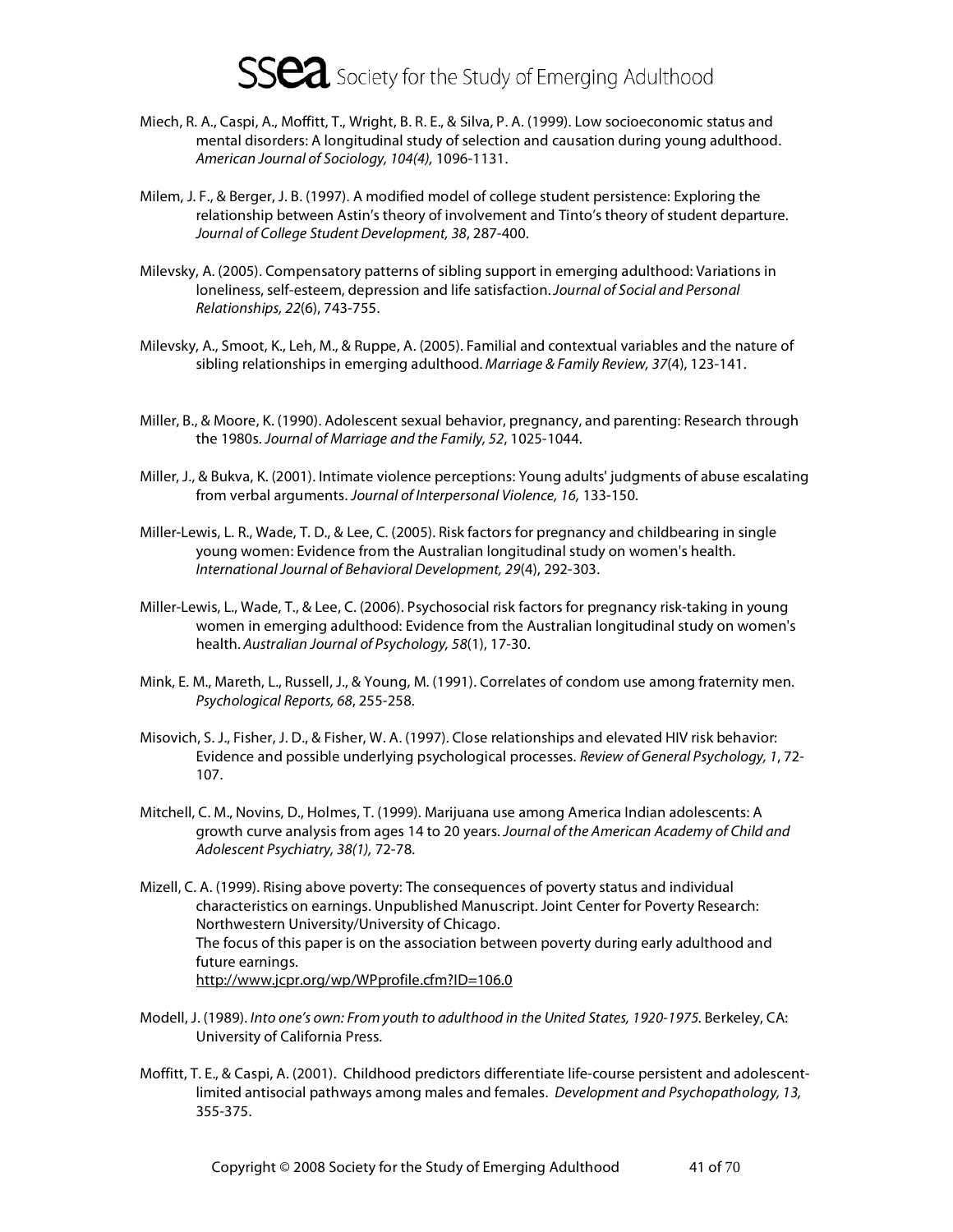

- Moffitt, T. E., Caspi, A., Harrington, H., & Milne, B. J. (2002). Males on the life-course-persistent and adolescence-limited antisocial pathways: Follow-up at age 26 years. Development and Psychopathology, 14, 179-207.
- Moné, J. G., & Biringen, Z. (2006). Perceived parent-child alienation: Empirical assessment of parent-child relationships within divorced and intact families. Journal of Divorce & Remarriage, 45(3-4), 131- 156.
- Montgomery, M. J. (2005). Psychosocial intimacy and identity: From early adolescence to emerging adulthood. Journal of Adolescent Research, 20(3), 346-374.
- Montgomery, M., & Côté, J. E. (2003). The transition to university: Outcomes and adjustments. In G. Adams & M. Berzonsky (Eds.), The Blackwell Handbook of Adolescence. Oxford: Blackwell.
- Moore, C., & Freestone, M. (2006). Traumas of forming: The introduction of community meetings in the dangerous and severe personality disorder (DSPD) environment. Therapeutic Communities: International Journal for Therapeutic and Supportive Organizations, 27(2), 193-209.
- Mortensen, L. H., Sorensen, T. I. A., & Gronbæk, M. (2005). Intelligence in relation to later beverage preference and alcohol intake. Addiction, 100(10), 1445-1452.
- Moore, D. (1987). Parent-adolescent separation: The construction of adulthood by late adolescents. Developmental Psychology, 23(2), 298-307.
- Morrill, A. C., Ickovics, J. R., Golubchikov, V. V., Beren, S. E., & Rodin, J. (1996). Safer sex: Social and psychological predictors of behavioral maintenance and change among heterosexual women. Journal of Consulting & Clinical Psychology, 64, 819-828.
- Mortimer, J. T., & Krueger, H. (1999). Transition from school to work in the United States and Germany: Formal pathways matter. In M. Hallinan (Ed.), Handbook of the Sociology of Education (pp. 475- 497). New York: Plenum Publishing Company.
- Mortimer, J. T., & Kruger, H. (2000). Pathways from school to work in Germany and the United States. In H. Hallinan (Ed.), Handbook of the Sociology of Education (pp. 475-497). New York: Kluwer Academic/Plenum Publishers.
- Mortimer, J. T., & Johnson, M. K. (1998). New perspectives on adolescent work and the transition to adulthood. In R. Jessor (Ed.), New perspectives on adolescent risk behavior (pp. 425-496). NY: Cambridge University Press.
- Mortimer, J. T., & Johnson, M. K. (1999). Adolescent part-time work and postsecondary transition pathways in the United States. In W. R. Heinz (Ed.), From Education to Work: Cross-National Perspectives (pp. 111-148). Cambridge: Cambridge University Press.
- Mortimer, J. T., Zimmer-Gembeck, M. J., Holmes, M., & Shanahan, M. J. (2002). The process of occupational decision making: Patterns during the transition to adulthood. Journal of Vocational Behavior, 61, 439-465. [Also see the following website for additional publications by Jeylan Mortimer: http://www.soc.umn.edu/lcc/jeylan.shtml]
- Mowbray, C. T., Collins, M., & Bybee, D. (1999). Supported education for individuals with psychiatric disabilities: Long-term outcomes from an experimental study. Social Work Research, 23(2), 89- 102.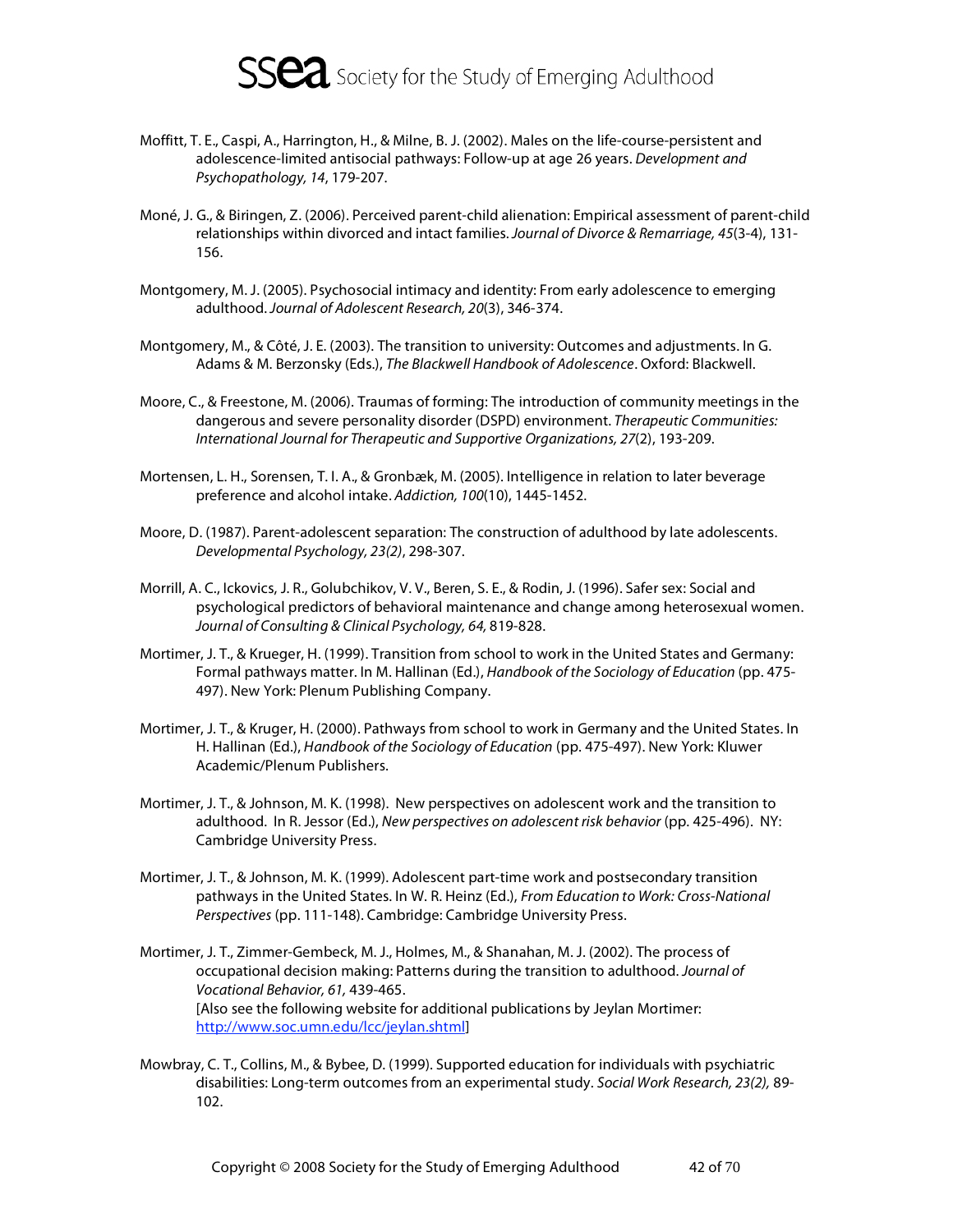

- Mumford, M. D. (1984). Age and outstanding occupational Achievement: Lehman revisited. Journal of Vocational Behavior, 25(2), 225-244.
- Murphy, J. G., Hoyme, C. K., Colby, S. M., & Borsari, B. (2006). Alcohol consumption, alcohol-related problems, and quality of life among college students. Journal of College Student Development, 47(1), 110-121.
- Mustanski, B., Viken, R. J., Kaprio, J., Winter, T., & Rose, R. J. (2007). Sexual behavior in young adulthood: A population-based twin study. Health Psychology, 26(5), 610-617.
- Neiderhiser, J. M., Reiss, D., & Hetherington, E. M. (2007). The nonshared environment in adolescent development (NEAD) project: A longitudinal family study of twins and siblings from adolescence to young adulthood. Twin Research and Human Genetics, 10(1), 74-83.
- Neighbors, B. D., Forehand, R., & Bau, J. (1997). Interparental conflict and relations with parents as predictors of young adult functioning. Development and Psychopathology, 9, 169-187.
- Nelson, L. J. (2003). Rites of passage in emerging adulthood: Perspectives of young Mormons. New Directions in Child and Adolescent Development, 100, 33-49.
- Nelson, L. J., Badger, S., & Wu, B. (2004). The influence of culture in emerging adulthood: Perspectives of Chinese college students. International Journal of Behavioral Development, 28(1), 26-36.
- Nelson, L. J., & Barry, C. M. (2005). "Distinguishing features of emerging adulthood: The role of selfclassification as an adult": Erratum. Journal of Adolescent Research, 20(3), 417.
- Nelson, L. J., & Barry, C. M. (2005). Distinguishing features of emerging adulthood: The role of selfclassification as an adult. Journal of Adolescent Research, 20(2), 242-262.
- Nelson, M. C., Gordon-Larsen, P., Adair, L. S., & Popkin, B. M. (2005). Adolescent physical activity and sedentary behavior: Patterning and long-term maintenance. American Journal of Preventive Medicine, 28(3), 259-266.
- Nelson, M. C., Gordon-Larsen, P., North, K. E., & Adair, L. S. (2006). Body mass index gain, fast food, and physical activity: Effects of shared environments over time. Obesity, 14(4), 701-709.
- Newcomb, M. D. (1997). Psychosocial predictors and consequences of drug use: A developmental perspective. Journal of Addictive Diseases, 16(1), 51-89.
- Newcomb, M. D., & Bentler, P. M. (1986). Frequency and sequence of drug use: A longitudinal study from early adolescence to young adulthood. Journal of Drug Education, 16(2), 101-20.
- Newcomb, M. D., & Bentler, P. M. (1987). Changes in drug use from high school to young adulthood: Effects of living arrangement and current life pursuit. Journal of Applied Developmental Psychology, 8(3), 221-246.
- Newcomb, M. D., & Bentler, P. M. (1988). Consequences of adolescent drug use: Impact on the lives of young adults. Newbury Park, CA: Sage.
- Newcomb, M. D., & McGee, L. (1991). Influences of sensation seeking on general deviance and specific problem behaviors from adolescence to young adulthood, Journal of Personality & Social Psychology, 61(4), 614-628.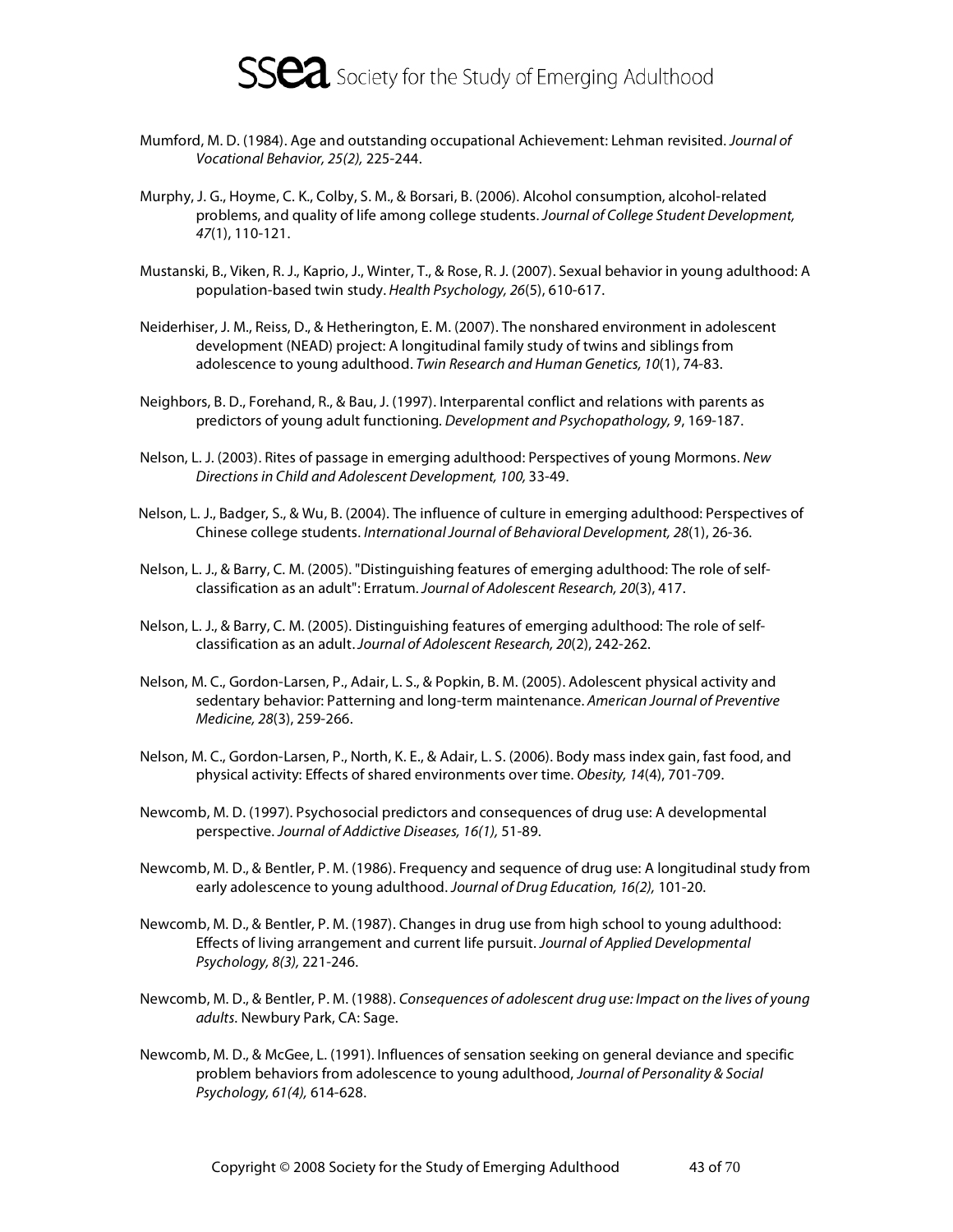- Newman, D. L., Moffitt, T. E., Caspi, A., & Magdol, L. (1996). Psychiatric disorder in a birth cohort of young adults: Prevalence, comorbidity, clinical significance, and new case incidence from ages 11 to 21. Journal of Consulting and Clinical Psychology, 64(3), 552-62.
- Neyer, F. J., & Asendorpf, J. B. (2001). Personality-relationship transaction in young adulthood. Journal of Personality & Social Psychology, 81(6), 1190-1204.
- Neyer, F. J., & Lehnart, J. (2007). Relationships matter in personality development: Evidence from an 8 year longitudinal study across young adulthood. Journal of Personality, 75(3), 535-568. Nicholson, J. (1980). Kicking down the door into adulthood. New Society, 53(926), 303-305.
- Nicholson, J., Phillips, M., Peterson, C., & Battistutta, D. (2002). Relationship between the parenting styles of biological parents and stepparents and the adjustment of young adult stepchildren. Journal of Divorce and Remarriage, 36, 57-76.
- Niles, S., & Herr, E. L. (1989). Using secondary school behaviors to predict career behaviors in young adulthood: Does "success" breed "success"? Career Development Quarterly, 37(4), 345-354.
- Nunez, A. M., & Cuccaro-Alamin, S. (1998). First-generation students: Undergraduates whose parents never enrolled in college (NCES-98-082). Washington, D.C.: U.S. Department of Education, National Center for Educational Statistics.
- Nurmi, J. (1993). Adolescent development as an age-graded context: the role of personal beliefs, goals, and strategies in the tackling of developmental tasks and standards. International Journal of Behavioral Development, 16(2), 169-189.
- Nurmi, J. (1997). Self-definition and mental health during adolescence and young adulthood. In J. Schulenberg, & J. Maggs (Eds.). Health risks and mental health during adolescence and young adulthood (pp. 395-419). NY: Cambridge University Press.
- Nurmi, J-E., & Salmela-Aro, K. (2002). Goal construction, reconstruction, and depressive symptoms in a life-span context: The transition from school-to-work. Journal of Personality, 70(3), 385-420.
- Nurmi, J. (1997). Self-definition and mental health during adolescence and young adulthood. In J. Schulenberg, & J. Maggs (Eds.). Health risks and mental health during adolescence and young adulthood.
- Nussbaum, J. F. (2007). Life span communication and quality of life. Journal of Communication, 57(1), 1-7.
- O'Brien, K. (1996). The influence of psychological separation and parental attachment on the career development of adolescent women. Journal of Vocational Behavior, 48, 257-274.
- Obradovic, J., & Masten, A. S. (2007). Developmental antecedents of young adult civic engagement. Applied Developmental Science, 11(1), 2-19.
- O'Connor, T. G., Allen, J. P., Bell, K. L., & Hauser, S. T. (1996). Adolescent-parent relationships and leaving home in young adulthood. New Directions for Child Development, 71, 39-52.
- O'Laughlin, E. M, & Anderson, V. N. (2001). Perceptions of parenthood among young adults: Implications for career and family planning. American Journal of Family Planning, 29, 95-108.
- O'Leary, A., Goodhart, F., Jemmott, L. S., & Boccher-Lattimore, D. (1992). Predictors of safer sex on the college campus: A social cognitive theory analysis. Journal of American College Health, 40, 254 - 263.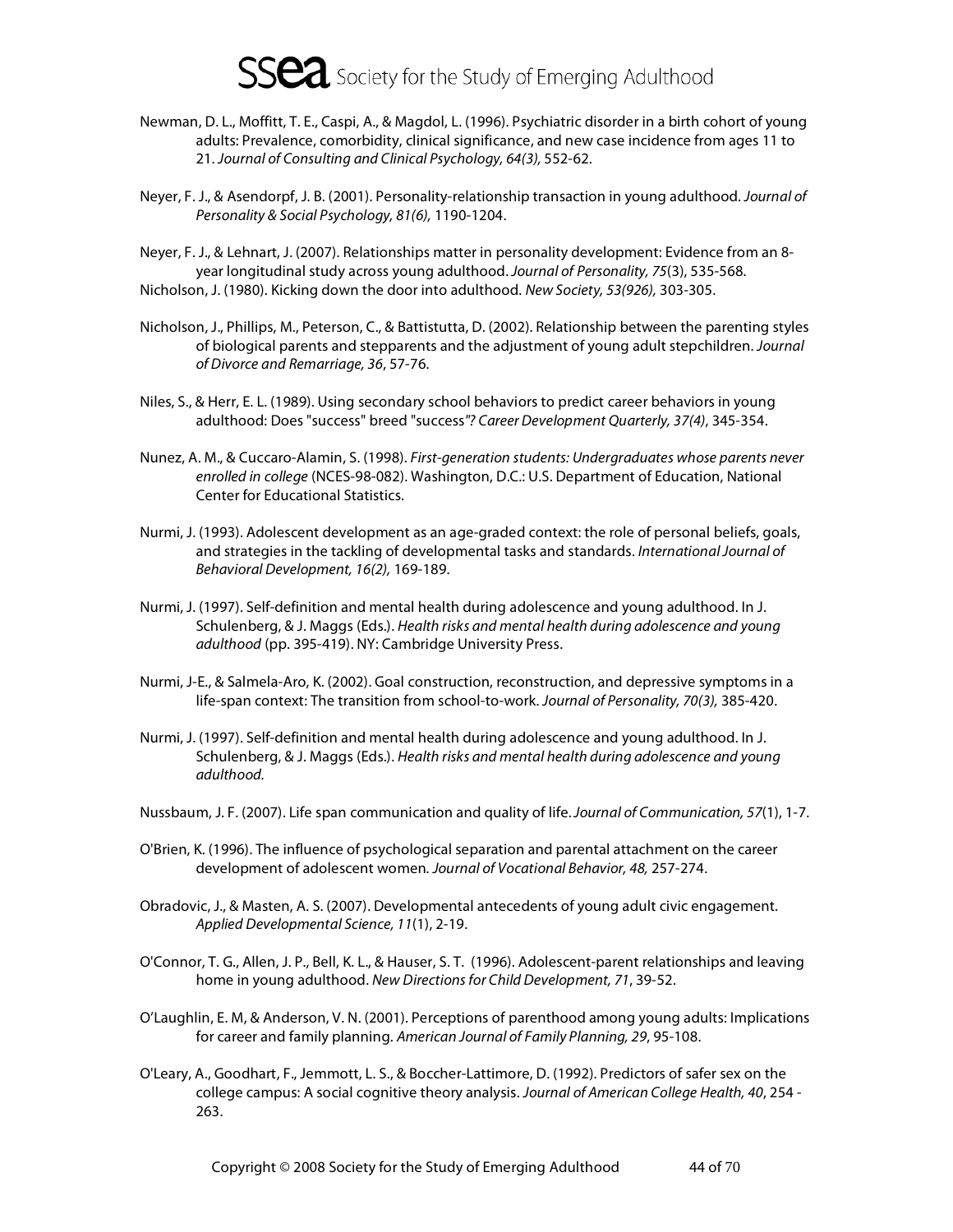- Olmstead, R. E., Guy, S. M., O'Malley, P. M., & Bentler, P. M. (1991). Longitudinal assessment of the relationship between self-esteem, fatalism, loneliness, and substance use. Journal of Social Behavior and Personality, 6(4), 749-770.
- O'Malley, P. M., & Bachman, J. G. (1983). Self-esteem: Change and stability between ages 13 and 23. Developmental Psychology, 19(2), 257-268.
- O'Malley, P. M., & Johnston, L. D. (2002). Epidemiology of alcohol and other drug use among American college students. Journal of Studies on Alcohol. Special Issue: College drinking, what it is, and what do to about it. Review of the State of the Science, Vol (Suppl14), 23-39.
- Orford, J., & Velleman, R. (1991). The environmental intergenerational transmission of alcohol problems: A comparison of two hypotheses. The British Journal of Medical Psychology, 64(2), 189-200.
- Orlando, M., Ellickson, P. L., & Jinnett, K. (2001). The temporal relationship between emotional distress and cigarette smoking during adolescence and young adulthood. Journal of Consulting & Clinical Psychology, 69(6), 959-970.
- Orlando, M., Tucker, J. S., Ellickson, P. L., & Klein, D. J. (2005). Concurrent use of alcohol and cigarettes from adolescence to young adulthood: An examination of developmental trajectories and outcomes. Substance Use & Misuse, 40(8), 1051-1069.
- Orlofsky, J. L. (1976). Intimacy status: Relationship to interpersonal perception. Journal of Youth and Adolescence, 5(1), 73-88.
- Orlofsky, J. L. (1978). The relationship between intimacy status and antecedent personality components. Adolescence, 13(51), 419-441.
- Orlofsky, J. L., & Ginsburg, S. D. (1981). Intimacy status: Relationship to affect cognition. Adolescence, 16(61), 91-100.
- Osgood, D. W., Johnston, L. D., O'Malley, P. M., & Bachman, J. G. (1988). The generality of deviance in late adolescence and early adulthood. American Sociological Review, 53, 81-93.
- Osgood, D. W., Ruth, G. W., Eccles, J. E., Jacobs, J. E., & Barber, B. L. (in press). Six paths through the transition to adulthood: Their predictors and consequences. In F. F. Furstenberg, R. G. Rumbaut, & R. A. Settersten (Eds.). On the frontier of adulthood: Theory, research and public policy.
- Osgood, D. W., Wilson, J. K., O'Malley, P. M., Bachman, J. G., & Johnston, L. D. (1996). Routine activities and individual deviant behavior. American Sociological Review, 61, 635-655.
- O'Shea, M., & Mallet, P. E. (2005). Impaired learning in adulthood following neonatal Δ-sup-9-THC exposure. Behavioural Pharmacology, 16(5-6), 455-461.
- Osterling, K. L., & Hines, A. M. (2006). Mentoring adolescent foster youth: Promoting resilience during developmental transitions. Child & Family Social Work, 11(3), 242-253.
- Ostrov, J. M., & Godleski, S. A. (2007). Relational aggression, victimization, and language development: Implications for practice. Topics in Language Disorders, 27(2), 146-166.
- Overbeek, G., Stattin, H., Vermulst, A., Ha, T., & Engels, R. C. M. E. (2007). Parent-child relationships, partner relationships, and emotional adjustment: A birth-to-maturity prospective study. Developmental Psychology, 43(2), 429-437.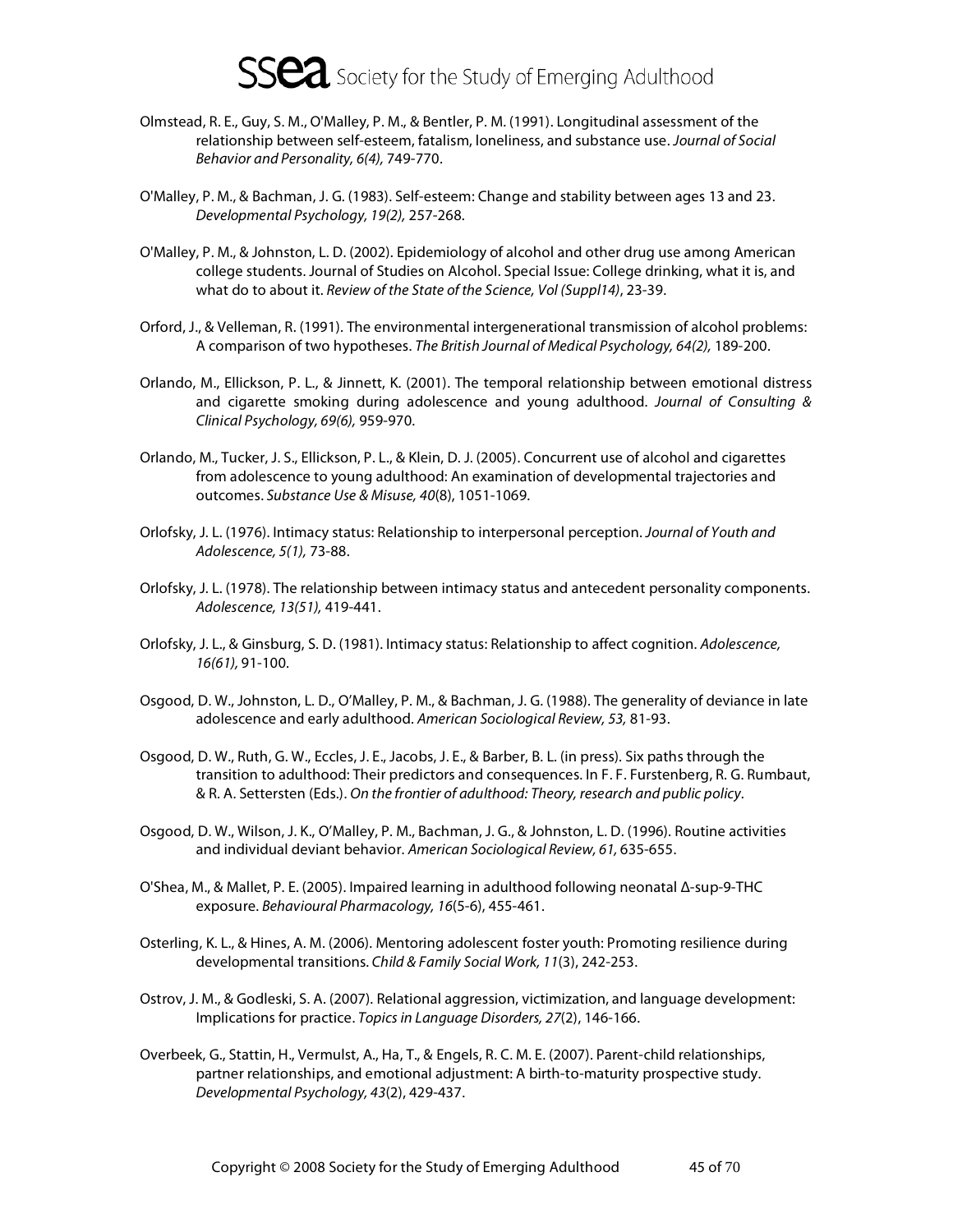- Overbeek, G., Vollebergh, W., Meeus, W., Engels, R., & Luijpers, E. (2001). Course, co-occurrence, and longitudinal associations of emotional disturbance and delinquency from adolescence to young adulthood: A six-year three-wave study. Journal of Youth and Adolescence, 30(4), 401-26.
- Oxford, M. L., Gilchrist, L. D., Gillmore, M. R., & Lohr, M. J. (2006). Predicting variation in the life course of adolescent mothers as they enter adulthood. Journal of Adolescent Health, 39(1), 20-26.
- Padilla, Y. C. (1997). Determinants of Hispanic poverty in the course of the transition to adulthood. Hispanic Journal of Behavioral Sciences, 19(4), 416-32.
- Pajer, K. A., Kazmi, A., Gardner, W. P., & Wang, Y. (2007). Female conduct disorder: Health status in young adulthood. Journal of Adolescent Health, 40(1), e1-e7.
- Pagan, J. L., Rose, R. J., Viken, R. J., Pulkkinen, L., Kaprio, J., & Dick, D. M. (2006). Genetic and environmental influences on stages of alcohol use across adolescence and into young adulthood. Behavior Genetics, 36(4), 483-497.
- Pakiz, B., Reinherz, H. Z., & Giaconia, R. M. (1998). Early risk factors for serious antisocial behavior at age 21: A longitudinal community study. American Journal of Orthopsychiatry, 67, 92-101.
- Palosaari, U., & Aro, H. (1994). Effect of timing of parental divorce on the vulnerability of children to depression in young adulthood. Adolescence, 29(115), 681-90.
- Pals, J. L. (2006). Narrative identity processing of difficult life experiences: Pathways of personality development and positive self-transformation in adulthood. Journal of Personality, 74(4), 1079- 1110.
- Pape, H. & Hammer, T. (1996). Sober adolescence-predictor of psychosocial maladjustment in young adulthood. Scandinavian Journal of Psychology, 37(4), 362-377.
- Pardini, D., White, H. R., & Stouthamer-Loeber, M. (2007). Early adolescent psychopathology as a predictor of alcohol use disorders by young adulthood. Drug and Alcohol Dependence, 88, S38-S49.
- Park, M. J., Mulye, T. P., Adams, S. H., Brindis, C. D., & Irwin, C. E., Jr. (2006). The health status of young adults in the united states. Journal of Adolescent Health, 39(3), 305-317.
- Parker, J. D. A., Saklofske, D. H., Wood, L. M., Eastabrook, J. M., & Taylor, R. N. (2005). Stability and change in emotional intelligence: Exploring the transition to young adulthood. Journal of Individual Differences, 26(2), 100-106.
- Parker, J. D. A., Wood, L. M., Bond, B. J., & Shaughnessy, P. (2005). Alexithymia in young adulthood: A risk factor for pathological gambling. Psychotherapy and Psychosomatics, 74(1), 51-55.
- Parks, S. D. (2000). Big Questions, Worthy Dreams: Mentoring Young Adults in Their Search for Meaning, Purpose, and Faith. San Francisco, CA: Jossey-Bass.
- Parks, C. E. (2005). Review of from late adolescence to young adulthood. Journal of the American Psychoanalytic Association, 53(1), 296-301.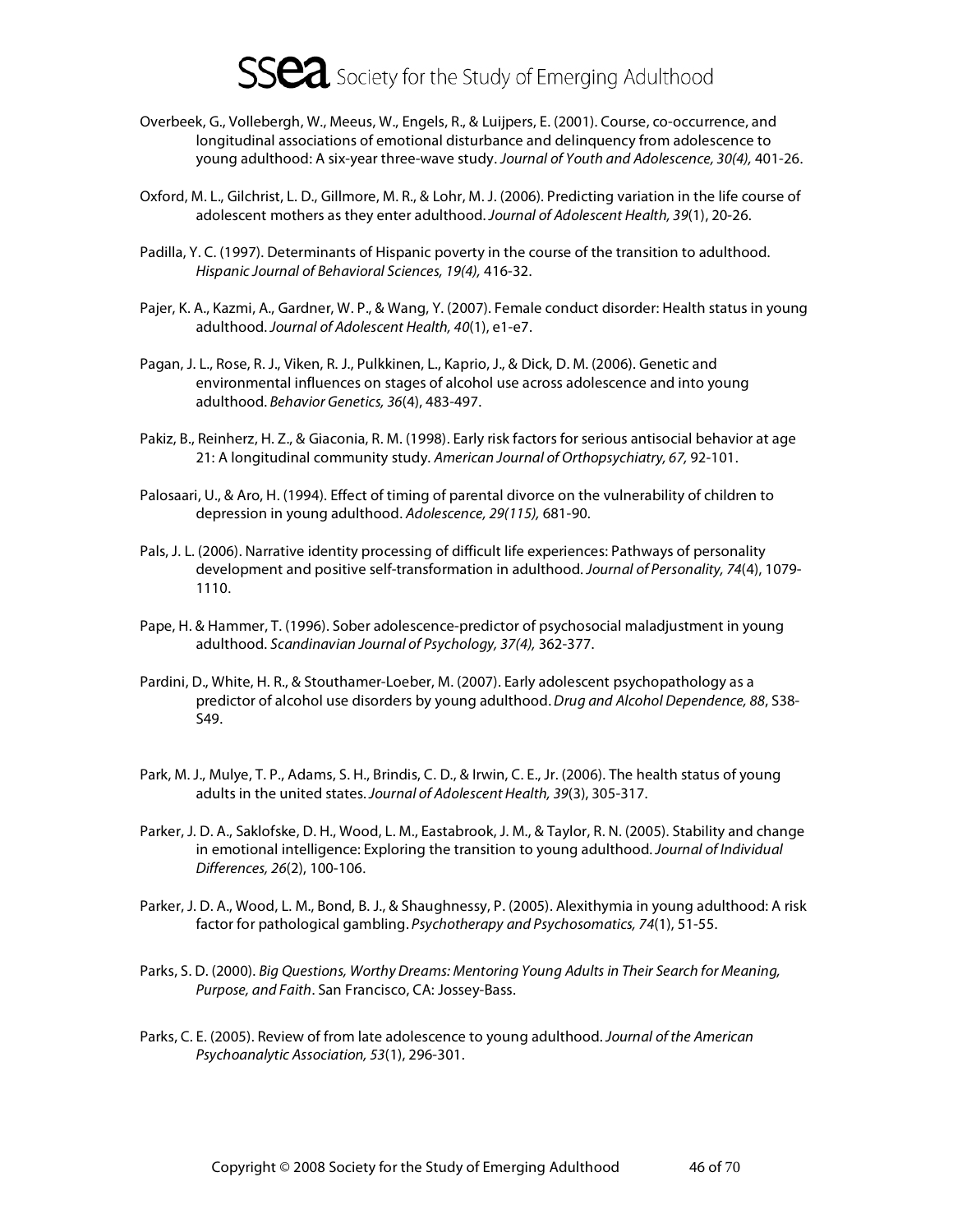

- Pascarella, E., Bohr, L., Nora, A., & Terenzini, P. (1995). Cognitive effects of 2-year and 4-year colleges: New evidence. Educational Evaluation & Policy Analysis, 17(1), 83-96.
- Pascarella, E. T., & Terenzini, P. T. (1991). How college affects students: Findings and insights from twenty years of research. San Francisco: Jossey-Bass.
- Paschall, M., & Lipton, R. I. (2005). Wine preference and related health determinants in a U.S. national sample of young adults. Drug and Alcohol Dependence, 78(3), 339-344.
- Paschall, M. J., Flewelling, R. L., & Faulkner, D. L. (2000). Alcohol misuse in young adulthood: Effects of race, educational attainment, and social context. Substance Use & Misuse, 35(11), 1485-1506.
- Pasupathi, M., & Mansour, E. (2006). Adult age differences in autobiographical reasoning in narratives. Developmental Psychology, 42(5), 798-808.
- Patton, G. C., Coffey, C., Carlin, J. B., Sawyer, S. M., & Lynskey, M. (2005). Reverse gateways? frequent cannabis use as a predictor of tobacco initiation and nicotine dependence. Addiction, 100(10), 1518-1525.
- Patton, G. C., Coffey, C., Carlin, J. B., Sawyer, S. M., & Wakefield, M. (2006). Teen smokers reach their mid twenties. Journal of Adolescent Health, 39(2), 214-220.
- Patton, G. C., Coffey, C., Lynskey, M. T., Reid, S., Hemphill, S., & Carlin, J. B. et al. (2007). Trajectories of adolescent alcohol and cannabis use into young adulthood. Addiction, 102(4), 607-615.
- Paul, E., McManus, B., & Hayes, A. (2000). "Hookups": Characteristics and correlates of college students' spontaneous and anonymous sexual experiences. The Journal of Sex Research, 37, 76-88.
- Paul, E. L., & White, K. M. (1990). The development of intimate relationships in late adolescence. Adolescence, 98, 375-400.
- Pettit, J. W., Lewinsohn, P. M., & Joiner, T. E., Jr. (2006). Propagation of major depressive disorder: Relationship between first episode symptoms and recurrence. Psychiatry Research, 141(3), 271- 278.
- Pelz, R., & Schmidt, M. H. (2007). Gewaltprävention bei kindern und jugenlichen. / Violence prevention in children and young adulthood. Die Psychiatrie: Grundlagen & Perspektiven, 4(3), 146-152.
- Perez, C. M., & Widom, C. S. (1994). Childhood victimization and long-term intellectual and academic outcomes. Child Abuse and Neglect, 18(8), 617-633.
- Perkins, H. W. (1999). Stress-motivated drinking in collegiate and postcollegiate young adulthood: Life course and gender patterns. Journal of Studies on Alcohol, 60(2), 219-227.
- Perosa, L. M., Perosa, S. L., & Tam, H. P. (2002). Intergenerational systems theory and identity development in young adult women. Journal of Adolescent Research, 17(3), 235-259.
- Perkins, H. W. (2002). Surveying the damage: A review of research on consequences of alcohol misuse in college populations, Journal of Studies on Alcohol Suppl, 14, 91-100.
- Perry, W. G. (1999). Forms of ethical and intellectual development in the college years: A scheme. San Francisco: Jossey-Bass.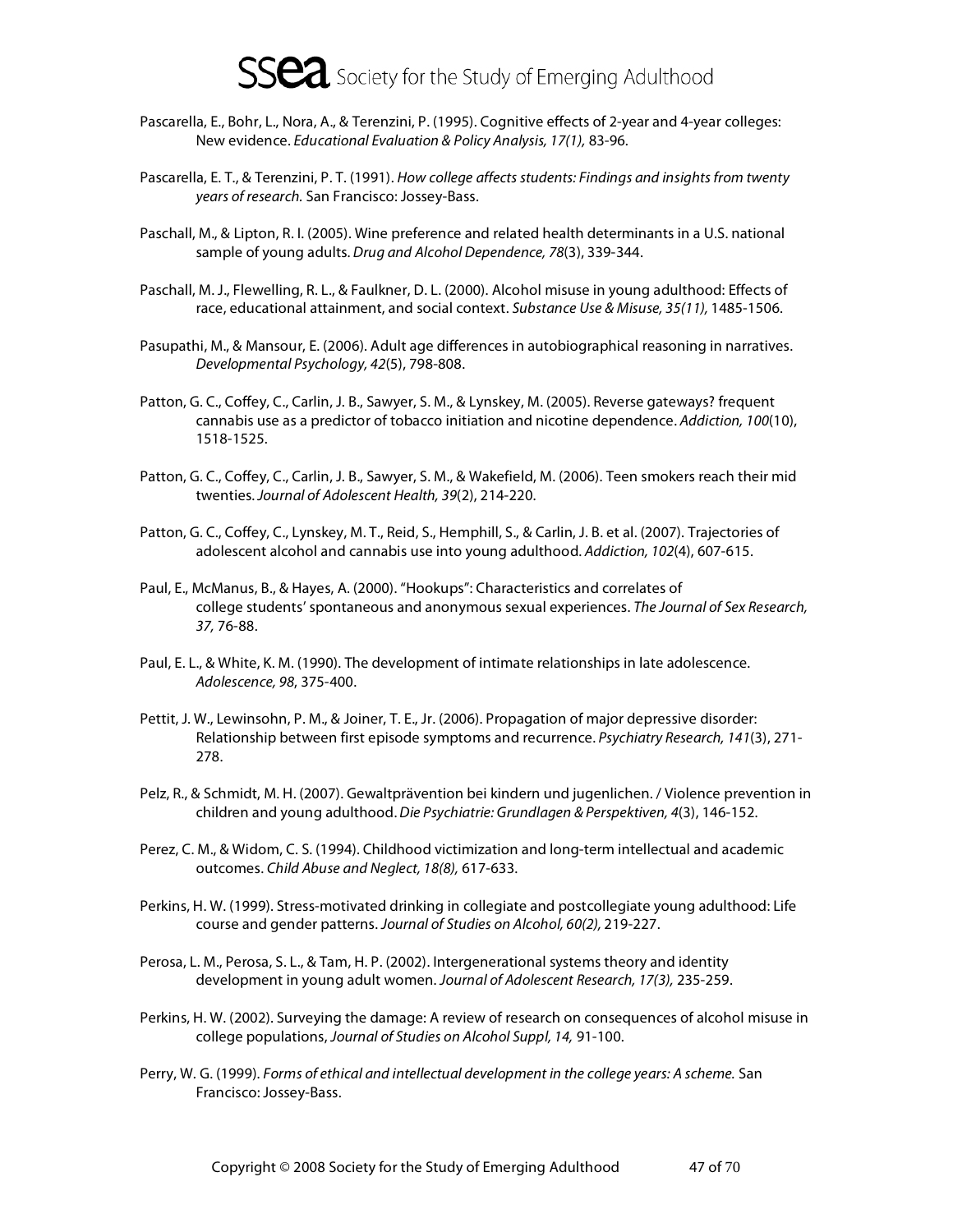- Peterson, B. E., & Lane, M. D. (2001). Implications of authoritarianism for young adulthood: Longitudinal analysis of college experiences and future goals. Personality and Social Psychology Bulletin, 27(6), 678-690.
- Phillips, S. D., & Bruch, M. A. (1988). Shyness and dysfunction in career development. Journal of Counseling Psychology, 35(2), 159-65.
- Phinney, J. S. (1990). Ethnic identity in adolescents and adults: A review of research. Psychological Bulletin, 108, 499-514.
- Phinney, J. S. (2006). Ethnic identity exploration in emerging adulthood. In J. J. Arnett, & J. L. Tanner (Eds.), Emerging adults in America: Coming of age in the 21st century. Washington, DC: American Psychological Association
- Phinney, J., & Alipuria, L. (1990). Ethnic identity in college students from four ethnic groups. Journal of Adolescence, 13, 171-184.
- Pidcock, B. W., Fischer, J. L., Forthun, L. F., & West, S. L. (2000). Hispanic and Anglo college women's risk factors for substance use and eating disorders. Addictive Behaviors: An International Journal, 25, 705-723.
- Pierce, J. (2001). Identity, TV and cultural critique. Studies in Symbolic Interaction, 24, 101-112.
- Piko, B. F., & Fitzpatrick, K. M. (2007). Socioeconomic status, psychosocial health and health behaviours among Hungarian adolescents. European Journal of Public Health, 17(4), 353-360.
- Pine, D. S., Cohen, P., Gurley, D., Brook, J., & Ma, Y. (1998). The risk for early-adulthood anxiety and depressive disorders in adolescents with anxiety and depressive disorders. Archives of General Psychiatry, 55(1), 56-64. http://archpsyc.ama-assn.org/issues/v55n1/abs/yoa6104.html
- Piper, B. J., & Meyer, J. S. (2006). Increased responsiveness to MDMA in adult rats treated neonatally with MDMA. Neurotoxicology and Teratology, 28(1), 95-102.
- Planty, M., Bozick, R., & Regnier, M. (2006). Helping because you have to or helping because you want to?: Sustaining participation in service work from adolescence through young adulthood. Youth & Society, 38(2), 177-202.
- Plummer, D. L. (1996). Black racial identity attitudes and stages of the life span: An exploratory investigation. The Journal of Black Psychology, 22(2), 169-181.
- Plunkett, M. (2001). Serendipity and agency in narratives of transition: Young adult women. In D. P. McAdams, and R. Josselson (Eds.), Turns in the road: Narrative studies of lives in transition (pp.151-175). Washington, DC: APA Books.
- Poikolainen, K., Tuulio-Henriksson, A., Aaalto-Setala, T., Marttunen, M., & Lonnquist, J. (2001). Predictors of alcohol intake and heavy drinking in early adulthood: A 5-year follow-up of 15-19-year-old Finnish adolescents. Alcohol and Alcoholism, 36(1), 85-88.
- Popenoe, D., & Whitehead, B. D. (2002). The state of our unions, 2002. Report of the National Marriage Project, Rutgers University, Rutgers, NJ. http://marriage.rutgers.edu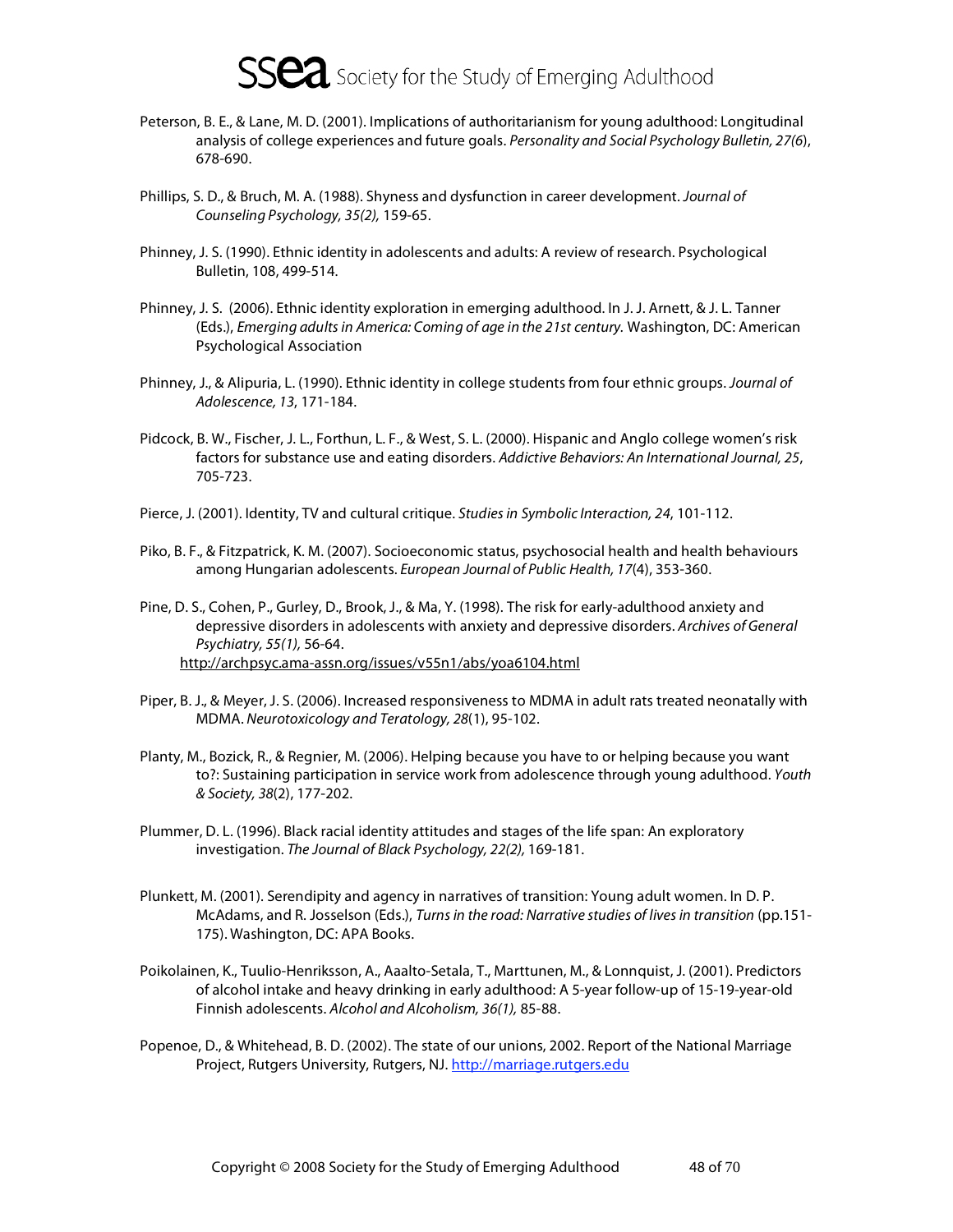

- Power, C. (1991). Social and economic background and class inequalities in health among young adults. Social Science and Medicine, 32(4), 411-417.
- Power, C. & Estaugh, V. (1990). The role of family formation and dissolution in shaping drinking behaviour in early adulthood. British Journal of Addiction, 85(4), 521-530.
- Proctor, I. (2001). Becoming a mother or a worker: Structure and agency in young adult women's accounts of education, training, employment, and partnership. In V. W. Marshall, W. R. Heinz, H. Kruger, & A. Verma (Eds.), Restructuring Work and the Life Course (pp. 489-504). Toronto, Canada: University of Toronto Press.
- Pryor, J. (1999). Waiting until they leave home: The experiences of young adults whose parents separate. Journal of Divorce & Remarriage, 32, 47-61.
- Pulakos, J. (1989). Young adult relationships: Siblings and friends. The Journal of Psychology, 123, 237- 244.
- Pulkkinen, L. (1990). Adult life-styles and their precursors in the social behaviour of children and adolescents. European Journal of Personality, 4(3), 237-251.
- Pulkkinen, L., & Pitkanen, T. (1994). A prospective study of the precursors to problem drinking in young adulthood. Journal of Studies on Alcohol, 55(5), 578-587.
- Raaijmakers, Q. A. W., Engels, R. C. M. E., & Van Hoof, A. (2005). Delinquency and moral reasoning in adolescence and young adulthood. International Journal of Behavioral Development, 29(3), 247- 258.
- Rabiner, D. L., Coie, J. D., Miller-Johnson, S., Boykin, A. M., & Lochman, J. E. (2005). Predicting the persistence of aggressive offending of African American males from adolescence into young adulthood: The importance of peer relations, aggressive behavior, and ADHD symptoms. Journal of Emotional and Behavioral Disorders, 13(3), 131-140.
- Raemaekers, M., Vink, M., van den Heuvel, M. P., Kahn, R. S., & Ramsey, N. F. (2006). Effects of aging on bold fMRI during prosaccades and antisaccades. Journal of Cognitive Neuroscience, 18(4), 594- 603.
- Raj, A., & Pollack, R. H. (1995). Factors predicting high-risk sexual behavior in heterosexual college females. Journal of Sex & Marital Therapy, 21, 213-224.
- Ramrakha, S., Bell, M. L., Paul, C., Dickson, N., Moffitt, T. E., & Caspi, A. (2007). Childhood behavior problems linked to sexual risk taking in young adulthood: A birth cohort study. Journal of the American Academy of Child & Adolescent Psychiatry, 46(10), 1272-1279.
- Räty, L. K. A., & Larsson, B. M. W. (2007). Quality of life in young adults with uncomplicated epilepsy. Epilepsy & Behavior, 10(1), 142-147.
- Räty, L. K. A., Söderfeldt, B. A., & Larsson, B. M. W. (2007). Daily life in epilepsy: Patients' experiences described by emotions. Epilepsy & Behavior, 10(3), 389-396.
- Ravaja, N., & Keltikangas-Jarvinen, L. (2001). Cloninger's temperament and character dimensions in young adulthood and their relation to characteristics of parental alcohol use and smoking. Journal of Studies on Alcohol, 62(1), 98-104.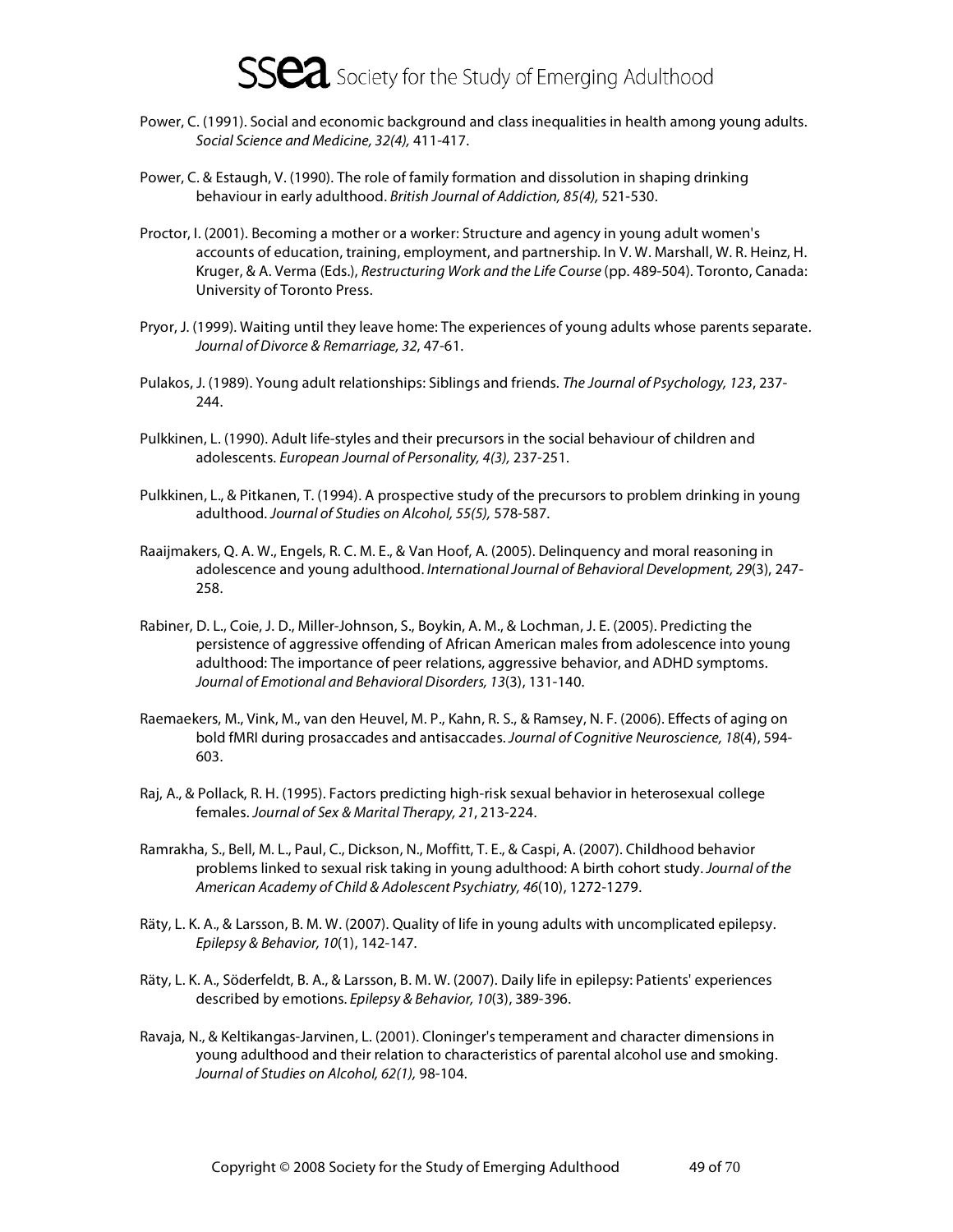- Raymore, L. A., Barber, B. L., & Eccles, J. S. (2001). Leaving home, attending college, partnership and parenthood: The role of life transition events in leisure pattern stability from adolescence and young adulthood. Journal of Youth & Adolescence, 30(2), 197-223.
- Raymore, L. A., Barber, B. L., Eccles, J., & Godbey, G. (1999). Leisure behavior pattern stability during the transition from adolescence to young adulthood. Journal of Youth and Adolescence, 28(1), 79- 103.
- Reboussin, B. A., Song, E., Shrestha, A., Lohman, K. K., & Wolfson, M. (2006). A latent class analysis of underage problem drinking: Evidence from a community sample of 16-20 year olds. Drug and Alcohol Dependence, 83(3), 199-209.
- Reifman, A., Arnett, J. J., & Colwell, M. J. (2004). The IDEA: Inventory of Dimensions of Emerging Adulthood. Manuscript submitted for publication.
- Reinherz, H. Z., Giaconia, R. M., Hauf, A. M. C., Wasserman, M. S., & Paradis, A. D. (2000). General and specific childhood risk factors for depression and drug disorders by early adulthood. Journal of the American Academy of Child and Adolescent Psychiatry, 39, 223-331.
- Reinherz, H. Z., Giaconia, R. M., Hauf, A. M. C., Wasserman, M. S., & Silverman, A. B. (1999). Major depression in the transition to adulthood: Risks and impairments, Journal of Abnormal Psychology, 108(3), 500-510.
- Reinherz, H. Z., Giaconia, R. M., Wasserman, M. S., Silverman, A. B., & Burton, L. (1999). Coming of age in the 1990's: Influences of contemporary stressors on major depression in young adults. In P. Cohen, C. Slomkowski, & L. N. Robins (Eds.), Historical and geographical influences on Psychopathology. Mahwah, NJ: Lawrence Erlbaum Associates.
- Reis, H. T., Lin, Y., Bennett, M. E., & Nezlek, J. B. (1993). Change and consistency in social participation during early adulthood. Developmental Psychology, 29(4), 633-645.
- Reitzle, M. (2006). The connections between adulthood transitions and the self-perception of being adult in the changing contexts of East and West Germany. European Psychologist, 11(1), 25-38.
- Renn, K. (2000). Patterns of situational identity among biracial and multiracial college students. The Review of Higher Education, 23, 399-420.
- Rest, J., & Navarez, D. (1991). The college experience and moral development. In W. M. Kurtines & J. L. Gewitz (Eds.), Handbook of moral behavior and development, Vol. 1: Theory; Vol. 2: Research; Vol. 3: Application. Hillsdale, NJ; Lawrence Erlbaum Associates.
- Reynolds, M. D., Tarter, R., Kirisci, L., Kirillova, G., Brown, S., & Clark, D. B. et al. (2007). Testosterone levels and sexual maturation predict substance use disorders in adolescent boys: A prospective study. Biological Psychiatry, 61(11), 1223-1227.
- ReVille, S. (1989). Young adulthood to old age: Looking at intergenerational possibilities from a human development perspective. Journal of Children in Contemporary Society, 20(3-4), 45-53.
- Rice, K. G., & Mulkeen, P. (1995). Relationships with parents and peers: A longitudinal study of adolescent intimacy. Journal of Adolescent Research, 10(3), 338-357.
- Richardson, S., & McCabe, M. (2001). Parental divorce during adolescence and adjustment in early adulthood. Adolescence, 36, 467-489.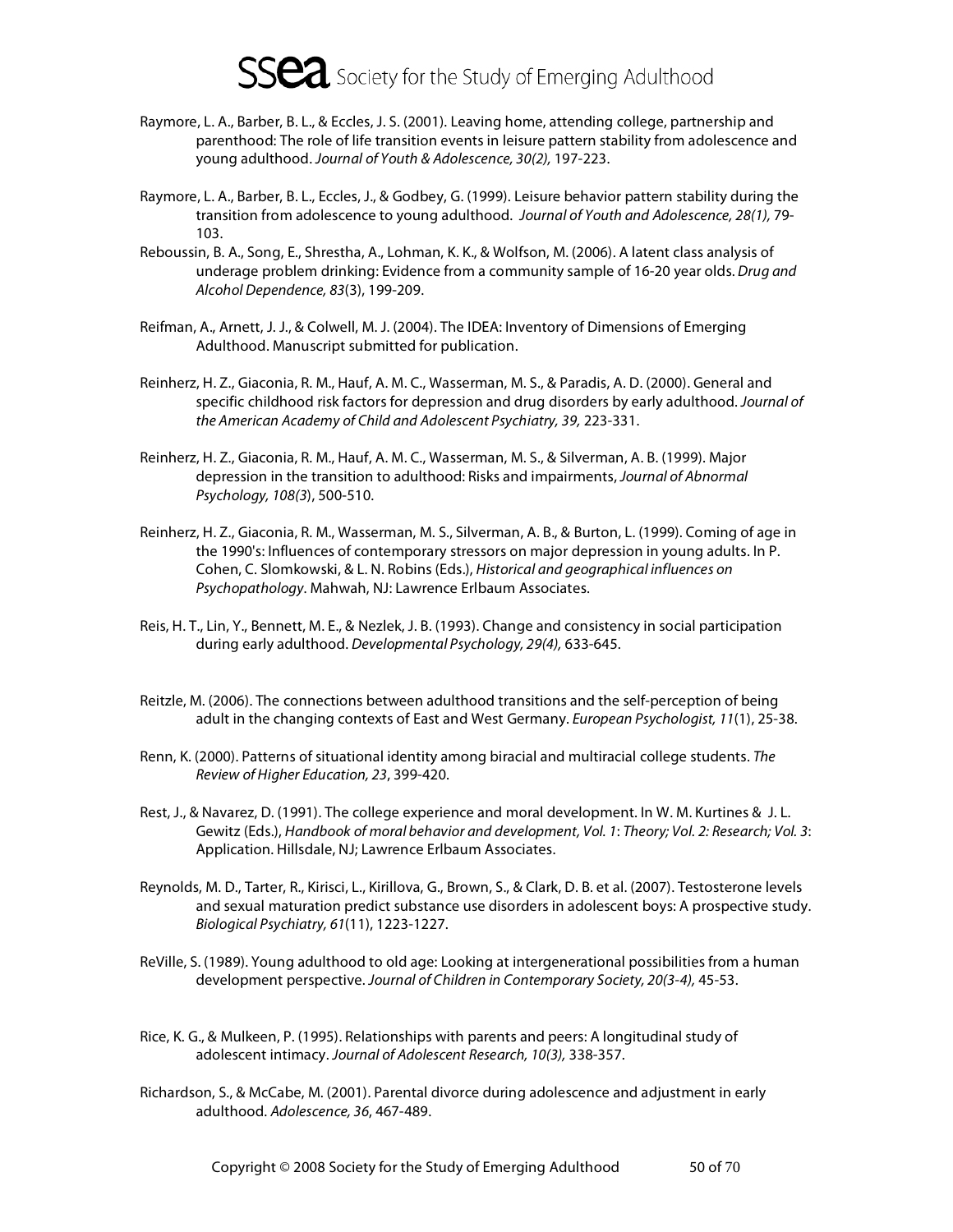

- Rickwood, D., Deane, F. P., Wilson, C. J., & Ciarrochi, J. (2005). Young people's help-seeking for mental health problems. AeJAMH (Australian e-Journal for the Advancement of Mental Health), 4(3).
- Riggio, H. R. (2006). Structural features of sibling dyads and attitudes toward sibling relationships in young adulthood. Journal of Family Issues, 27(9), 1233-1254.
- Riggio, H. R. (2006). The adaptive response of families to maternal employment: Part II--family perspectives. American Behavioral Scientist, 49(10), 1303-1309.
- Rindfuss, R. R. (1991). The Young Adult Years: Diversity, Structural Change, and Fertility. Demography, 28, 493-512.
- Rindfuss, R. R., Cooksey, E. C., Sutterlin, R. L. (1999). Young adult occupational achievement: Early expectations versus behavioral reality. Work & Occupations, 26(2), 220-263.
- Robak, R. W., & Weitzman, S. P. (1998). The nature of grief: Loss of love relationships in young adulthood. Journal of Personal & Interpersonal Loss, 3(2), 205-16.
- Roberts, B. W., Caspi, A., & Moffitt, T. E. (2001). The kids are alright: Growth and stability in personality development from adolescence to adulthood. Journal of Personality and Social Psychology, 81, 670-683.
- Roberts, R. E. L., & Bengtson, V. L. (1993). Relationships with parents, self-esteem, and psychological wellbeing in young adulthood. Social Psychology Quarterly, 56(4), 263-277.
- Roberts, R. E. L., & Bengtson, V. L. (1996). Affective ties to parents in early adulthood and self-esteem across 20 years. Social Psychology Quarterly, 59(1), 96-106.
- Roberts, R. E., Richards, L. N., & Bengtson, V. L. (1991). Intergenerational solidarity in families: Untangling the ties that bind. Marriage and Family Review, 16(1/2), 11-16.
- Roberts, B. W., Harms, P. D., Caspi, A., & Moffitt, T. E. (2007). Predicting the counterproductive employee in a child-to-adult prospective study. Journal of Applied Psychology, 92(5), 1427-1436.
- Roberts, B. W., Walton, K. E., & Bogg, T. (2005). Conscientiousness and health across the life course. Review of General Psychology, 9(2), 156-168.
- Roberts, B. W., Walton, K., Bogg, T., & Caspi, A. (2006). De-investment in work and non-normative personality trait change in young adulthood. European Journal of Personality, 20(6), 461-474.
- Roberts, B. W., Walton, K. E., & Viechtbauer, W. (2006). Patterns of mean-level change in personality traits across the life course: A meta-analysis of longitudinal studies. Psychological Bulletin, 132(1), 1- 25.
- Roberts, B. W., Wood, D., & Smith, J. L. (2005). Evaluating five factor theory and social investment perspectives on personality trait development. Journal of Research in Personality, 39(1), 166-184.
- Robins, R. W., Noftle, E. E., Trzesniewski, K. H., & Roberts, B. W. (2005). Do people know how their personality has changed? correlates of perceived and actual personality change in young adulthood. Journal of Personality, 73(2), 489-521.
- Robinson, L. C. (2000). Interpersonal relationship quality in young adulthood: A gender analysis. Adolescence, 35(140), 775-84.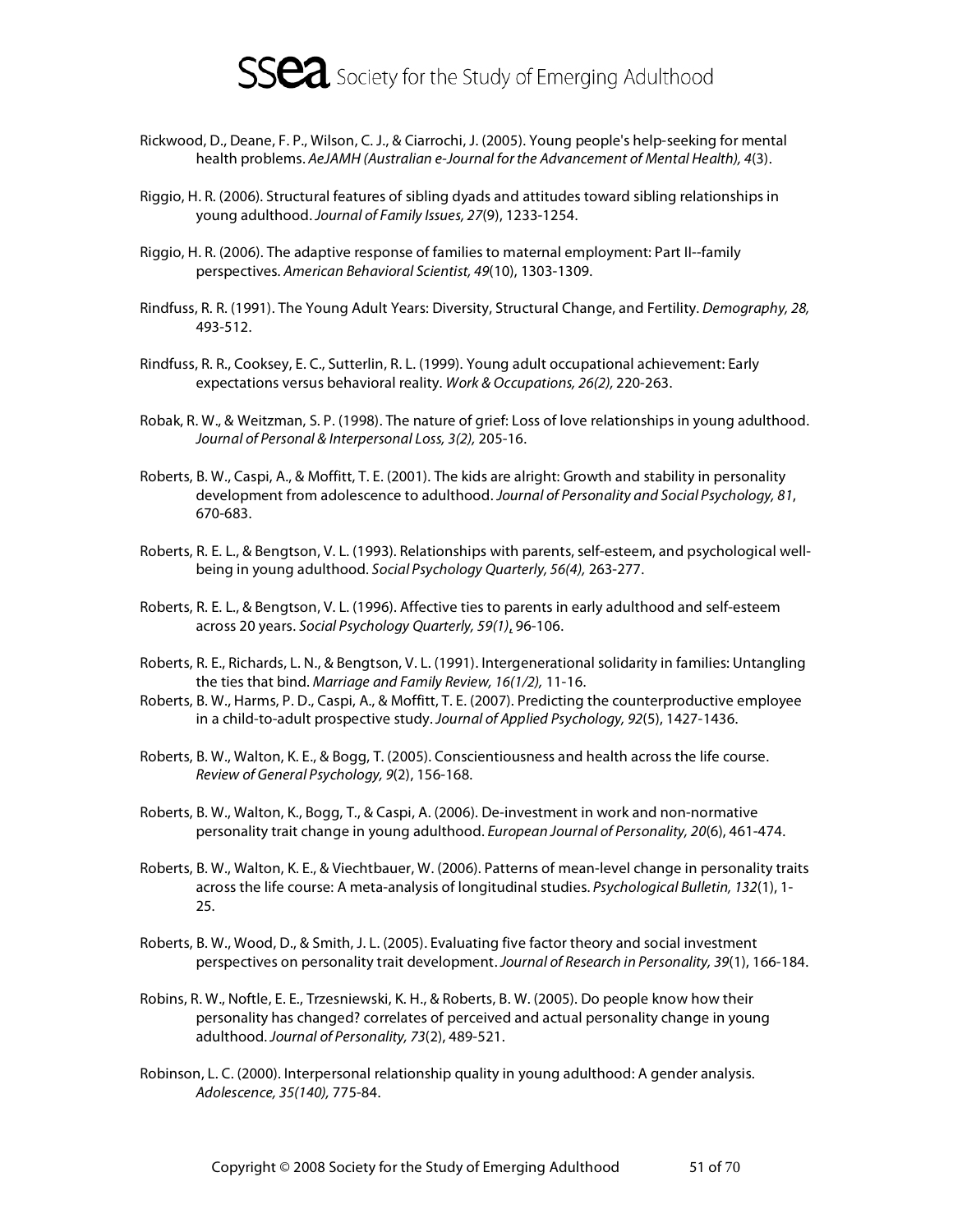- Roche, K. M., Ensminger, M. E., Ialongo, N., Poduska, J. M., & Kellam, S. G. (2006). Early entries into adult roles: Associations with aggressive behavior from early adolescence into young adulthood. Youth & Society, 38(2), 236-261.
- Roche, J. P. & Ramsbey, T. W. (1993). Premarital sexuality: A five year follow-up study of attitudes and behaviors by dating stage. Adolescence, 28, 67-80.
- Roenkae, A., & Pulkkinen, L. (1995). Accumulation of problems in social functioning in young adulthood: A developmental approach. Journal of Personality & Social Psychology, 69(2), 381-391.
- Roff, J. D., & Wirt, R. D. (1985). The specificity of childhood problem behavior for adolescent and young adult maladjustment. Journal of Clinical Psychology, 41(4), 564-571.
- Rohde, P., Lewinsohn, P. M., Klein, D. N., & Seeley, J. R. (2005). Association of parental depression with psychiatric course from adolescence to young adulthood among formerly depressed individuals. Journal of Abnormal Psychology, 114(3), 409-420.
- Rohrbach, L. A., Sussman, S., Dent, C. W., & Sun, P. (2005). Tobacco, alcohol, and other drug use among high-risk young people: A five-year longitudinal study from adolescence to emerging adulthood. Journal of Drug Issues, 35(2), 333-356.
- Roisman, G. I., Collins, W. A., Sroufe, L. A., & Egeland, B. (2005). Predictors of young adults' representations of and behavior in their current romantic relationship: Prospective tests of the prototype hypothesis. Attachment & Human Development, 7(2), 105-121.
- Roisman, G., Madsen, S., Hennighausen, K., Sroufe, L. A., & Collins, W. A. (2001). The coherence of dyadic behavior across parent-child and romantic relationships as mediated by the internalized representation of experience. Attachment and Human Development, 3, 156-172.
- Roisman, G., Masten, A., Coatsworth, J. D., & Tellegen, A. (2004). Salient and emerging developmental tasks in the transition to adulthood. Child Development, 75, 123-133.
- Ronka, A., & Pulkkinen, L. (1998). Work involvement and timing of motherhood in the accumulation of problems in social functioning in young women. Journal of Research on Adolescence, 8(2), 221-39.
- Roscoe, B., Dian, M. S., & Brooks, R. H. (1987). Early, middle, and late adolescents' views on dating and factors influencing partner selection. Adolescence, 22, 59-68.
- Rose, S., & Zand, S. (2000). Lesbian dating and courtship from young adulthood to midlife. Journal of Gay & Lesbian Social Services, 11(2-3), 77-104.
- Rosenthal, S., Feiring, C., & Lewis, M. (1998). Political volunteering from late adolescence to young adulthood: Patterns and predictors. Journal of Social Issues, 54(3), 477-493.
- Rössler, W., Salize, H. J., van Os, J., & Riecher-Rössler, A. (2005). Size of burden of schizophrenia and psychotic disorders. European Neuropsychopharmacology, 15(4), 399-409.
- Rostosky, S. S., Danner, F., & Riggle, E. D. B. (2007). Is religiosity a protective factor against substance use in young adulthood? Only if you're straight! Journal of Adolescent Health, 40(5), 440-447.
- Rothenberger, A. (2005). Editorial: Developmental risks and prevention. Journal of Child Psychology and Psychiatry, 46(8), 805.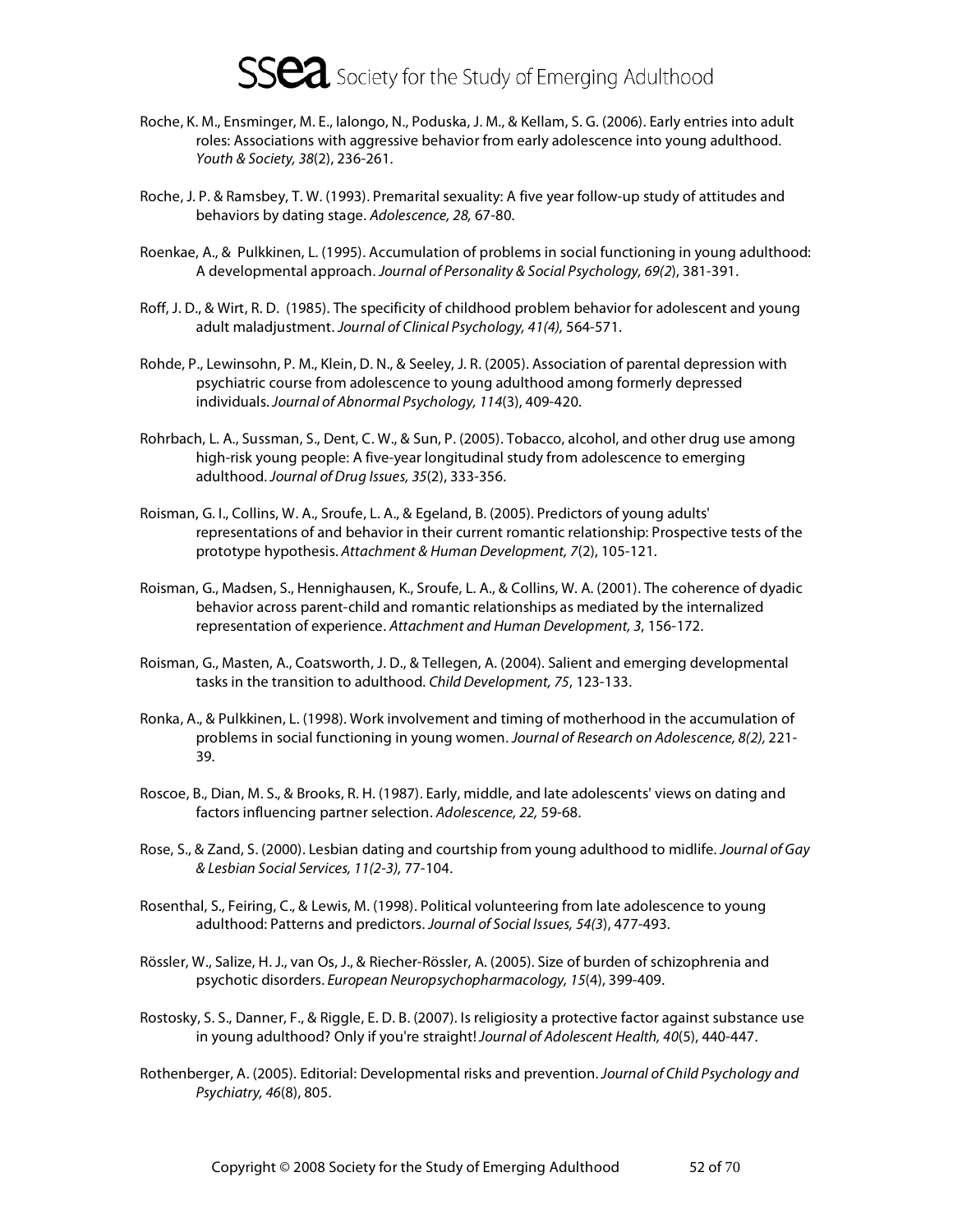- Rutledge, P. C. & Sher, K. J. (2001). Heavy drinking from the freshman year into early young adulthood: The roles of stress, tension-reduction drinking motives, gender and personality. Journal of Studies on Alcohol, 62(4), 457-466.
- Rutter, M. (1996). Transitions and turning points in developmental psychopathology: As applied to the age span between childhood and mid-adulthood. International Journal of Behavioral Development, 19(3), 603-626.
- Ryan, R. M., & Lynch, J. H. (1989). Emotional autonomy versus detachment: Revisiting the vicissitudes of adolescence and young adulthood. Child Development, 60, 340-356.
- Saetermoe, C. L. (2005). Review of the frontier of adulthood; Theory, research, and public policy. Journal of Adolescence, 28(4), 601-602.
- Safford, S. M., Kendall, P. C., Flannery-Schroeder, E., Webb, A., & Sommer, H. (2005). A longitudinal look at parent-child diagnostic agreement in youth treated for anxiety disorders. Journal of Clinical Child and Adolescent Psychology, 34(4), 747-757.
- Saigal, S., Stoskopf, B., Streiner, D., Boyle, M., Pinelli, J., & Paneth, N. et al. (2006). Transition of extremely low-birth-weight infants from adolescence to young adulthood: Comparison with normal birth-weight controls. JAMA: Journal of the American Medical Association, 295(6), 667-675.
- Salmela-Aro, K. (2001). Personal goals during a transition to adulthood. In J-E. Nurmi (Ed.), Navigation through adolescence, (pp. 59-84). New York: Routledge Falmer.
- Salmela-Aro, K., Aunola, K., & Nurmi, J. (2007). Personal goals during emerging adulthood: A 10-year follow up. Journal of Adolescent Research, 22(6), 690-715.
- Salmela-Aro, K., Nurmi, J-E., Saisto, T., & Halmesmaeki, E. (2000). Women's and men's personal goals during the transition to parenthood. Journal of Family Psychology, 14(2), 171-186.
- Salmela-Aro, K., & Nurmi, J-E., Saisto, T., & Halmesmaeki, E. (2001). Goal reconstruction and depressive symptoms during the transition to motherhood: Evidence from two cross-lagged longitudinal studies. Journal of Personality and Social Psychology, 36(4), 242-250.
- Samuels, H. P. (1997). The relationships among selected demographics and conventional and unconventional sexual behaviors among Black and White heterosexual men. The Journal of Sex Research, 34, 85-92.
- Sandefur, G. D., Eggerling-Boeck, J., & Park, H. (in press). Off to a good start?: Post-secondary education and the early transition to adulthood. In F. F. Furstenberg, R. G. Rumbaut, & R. A. Settersten (Eds.). On the frontier of adulthood: Theory, research and public policy.
- Santiago, A. M, & Padilla, Y. C. (1995). Persistence of poverty across generations: A comparison of Anglos, Blacks, and Latinos. New England Journal of Public Policy, 11(1), 117-146.
- Scabini, E., & Cigoli, V. (1997). Young adult families: An evolutionary slowdown or a breakdown in the generational transmission? Journal of Family Issues, 18(6), 608-626.
- Scarpa, A. (2001). Community violence exposure in a young adult sample: Lifetime prevalence and socioemotional effects. Journal of Interpersonal Violence, 16(1), 36-53.
- Schaeffer, C. M., Petras, H., Ialongo, N., Masyn, K. E., Hubbard, S., & Poduska, J. et al. (2006). A comparison of girls' and boys' aggressive-disruptive behavior trajectories across elementary school: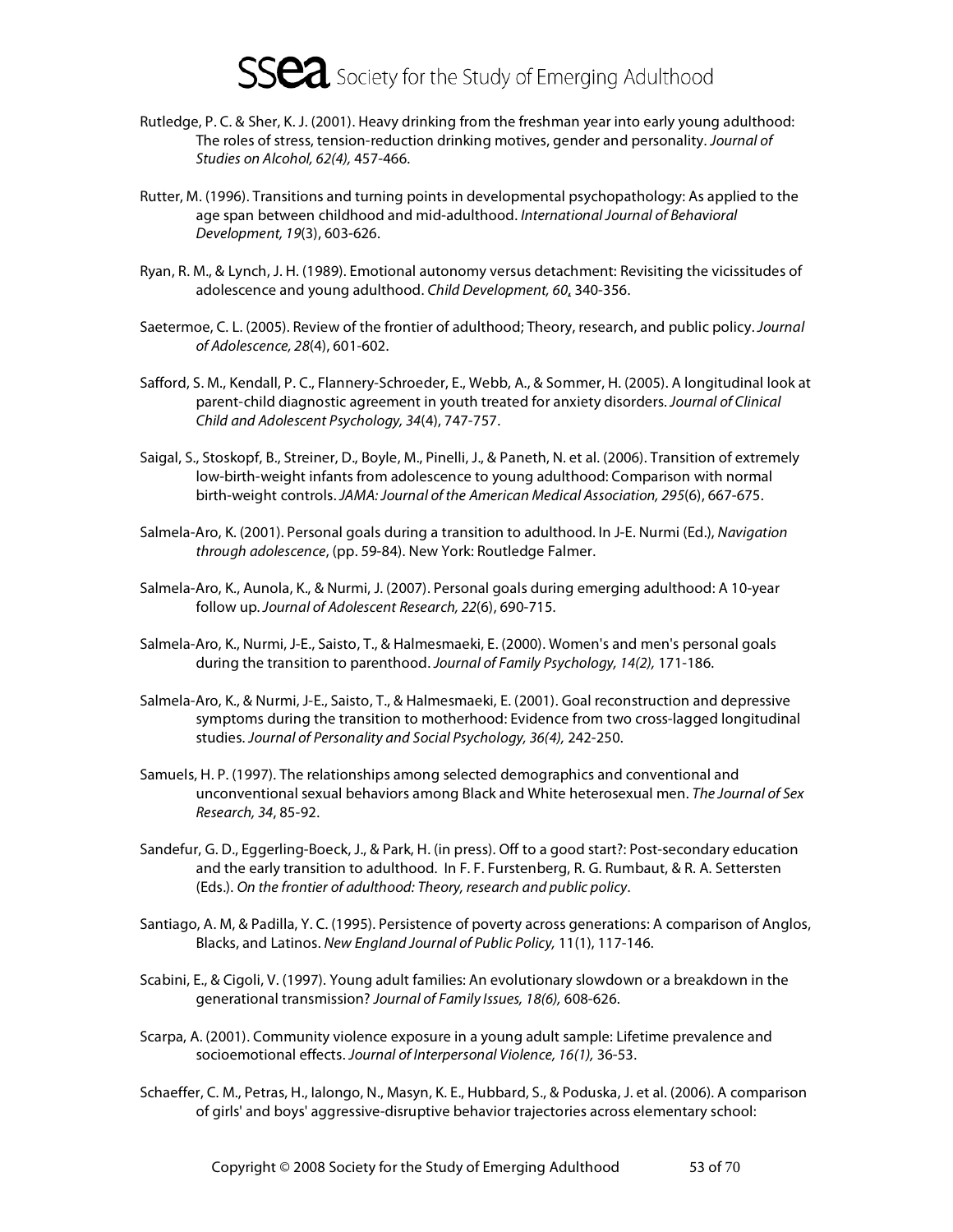Prediction to young adult antisocial outcomes. Journal of Consulting and Clinical Psychology, 74(3), 500-510.

- Scharf, M., Maysoless, O., & Kivenson-Baron, I. (2004). Adolescents' attachment representations and developmental tasks in emerging adulthood. Developmental Psychology, 40(3), 430-444.
- Scharf, M., Shulman, S., & Avigad-Spitz, L. (2005). Sibling relationships in emerging adulthood and in adolescence. Journal of Adolescent Research, 20(1), 64-90.
- Scharfe, E., & Cole, V. (2006). Stability and change of attachment representations during emerging adulthood: An examination of mediators and moderators of change. Personal Relationships, 13(3), 363-374.
- Scheer, S. D., & Palkovitz, R. (1994). Adolescents-to-adults: Social status and cognitive factors. Sociological Studies of Children, 6, 125-140.
- Schensul, J. J., & Burkholder, G. J. (2005). Vulnerability, social networks, sites, and selling as predictors of drug use among urban African American and Puerto Rican emerging adults. Journal of Drug Issues, 35(2), 379-408.
- Scherer, K. (1997). College life on-line: Healthy and unhealthy Internet use. Journal of College Student Development, 38(6), 655-665.
- Schieman, S., Van Gundy, K., & Taylor, J. (2001). Status, role, and resource explanations for age patterns in psychological distress. Journal of Health and Social Behavior, 42(1), 80-96.
- Schnaiberg, A., & Goldenberg, S. (1989). From empty nest to crowded nest: The dynamics of incompletely-launched young adults. Social Problems, 36(3), 251-269.
- Scholte, E. M. (1999). Factors predicting continued violence into young adulthood. Journal of Adolescence, 22(1), 3-20.
- Schnurr, P. P., Rosenberg, S. D., & Friedman, M. J. (1993). Change in MMPI scores from college to adulthood as a function of military service. Journal of Abnormal Psychology, 102(2), 288-296.
- Schuck, A. M. & Widom, C. S. (2001). Childhood victimization and alcohol symptoms in females: Causal inferences and hypothesized mediators. Child Abuse and Neglect, 25(8), 1069-1092.
- Schulenberg, J. E., Merline, A. C., Johnston, L. D., O'Malley, P. M., Bachman, J. G., & Laetz, V. B. (2005). Trajectories of marijuana use during the transition to adulthood: The big picture based on national panel data. Journal of Drug Issues, 35(2), 255-280.
- Schulenberg, J., Bachman, J. G., O'Malley, P. M., & Johnston, L. D. (1994). High school educational success and subsequent substance use: A panel analysis following adolescents into young adulthood. Journal of Health and Social Behavior, 35(1), 45-62.
- Schulenberg, J. E., Bryant, A. L., & O'Malley, P. M. (in press). Taking hold of some kind of life: How developmental tasks relate to trajectories of well-being during the transition to adulthood. Development & Psychopathology.
- Schulenberg, J., & Maggs, J. L. (2002). A developmental perspective on alcohol use and heavy drinking during adolescence and the transition to young adulthood. Journal of Studies on Alcohol. Supplement 14, 54-70.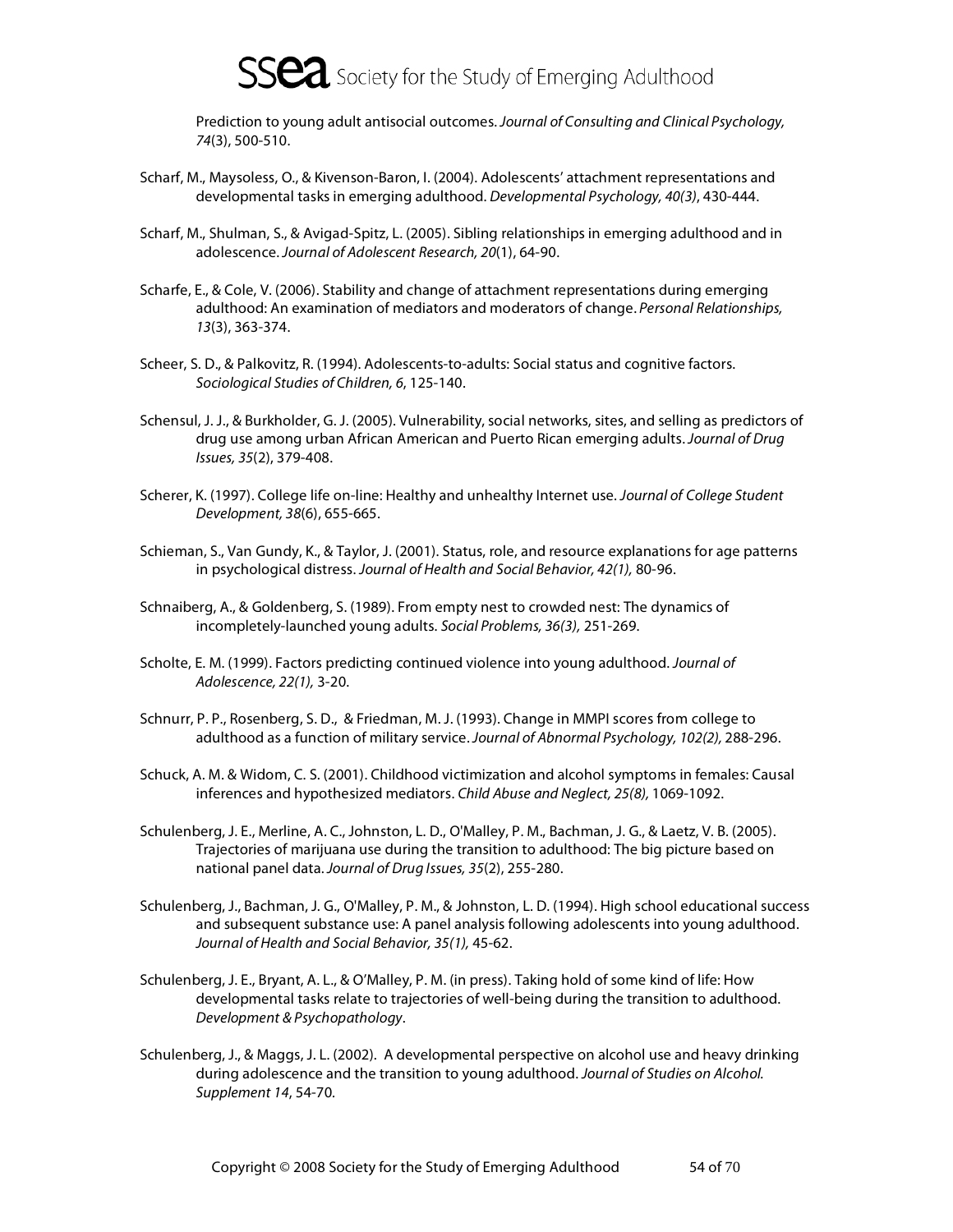- Schulenberg, J., Maggs, J. L., & Hurrelmann, K. (1997). Negotiating developmental transitions during adolescence and young adulthood: Health risks and opportunities. In J. Schulenberg, J. L. Maggs, & K. Hurrelmann (Eds.), Health Risks and Developmental Transitions During Adolescence (pp. 1-19). Cambridge: Cambridge University Press.
- Schulenberg, J. E., Maggs, J. L., & O'Malley, P. M. (in press). How and why the understanding of developmental continuity and discontinuity is important: The sample case of long-term consequences of adolescent substance use. In J.T. Mortimer & M.J. Shanahan (Eds.). Handbook of the Life Course. New York: Plenum Publishers.
- Schulenberg, J., O'Malley, P. M., Bachman, J. G., & Johnston, L. D. (2000). Spread your wings and fly: The course of health and well-being during the transition to young adulthood. In L. Crockett & R. Silbereisen (Eds.), Negotiating adolescence in times of social change (pp. 224-255). New York: Cambridge University Press.
- Schulenberg, J. E., O'Malley, P. M., Bachman, J. G., & Johnston, L. D. (in press). Early adult transitions and their relation to well-being and substance use. In F. Furstenberg, R. Rumbaut, and R. Settersten (Eds.), On the frontier of adulthood (MacArthur network edited volume), University of Chicago Press.
- Schulenberg, J., O'Malley, P. M., Bachman, J. G., Wadsworth, K. N., & Johnston, L. D. (1996). Getting drunk and growing up: Trajectories of frequent binge drinking during the transition to young adulthood. Journal of Studies on Alcohol, 57(3), 289-304.
- Schulenberg, J. E., Sameroff, A. J., & Cicchetti, D. (in press). The transition to adulthood as a critical juncture in the course of psychopathology and mental health: Editors' introduction. Development & Psychopathology.
- Schulenberg, J., Wadsworth, K. N., O'Malley, P. M., & Bachman, J. G. (1996). Adolescent risk factors for binge drinking during the transition to young adulthood: Variable- and pattern-centered approaches to change. Developmental Psychology, 32(4), 659-674.
- Schulenberg, J., Wadsworth, K. N., O'Malley, P. M., Bachman, J. G., & Johnston, L. D. (1996). Adolescent risk factors for binge drinking during the transition to young adulthood: Variable- and patterncentered approaches to change. Developmental Psychology, 32, 659-674. (Reprinted in G. A. Marlatt and G. R. VandenBos (Eds.) (1997). Addictive Behaviors: Readings on etiology, prevention, and treatment (pp 129-165). Washington, DC: American Psychological Association.)
- Schulenberg, J. E., & Zarrett, N. R. (2006). Mental health during emerging adulthood: Continuity and discontinuity in courses, causes, and functions. In J. J. Arnett, & J. L. Tanner (Eds.), Emerging adults in America: Coming of age in the 21st century. Washington, DC: American Psychological Association
- Schultz, L. E. (2007). The influence of maternal loss on young women's experience of identity development in emerging adulthood. Death Studies, 31(1), 17-43.
- Schulz, K. M., Menard, T. A., Smith, D. A., Albers, H. E., & Sisk, C. L. (2006). Testicular hormone exposure during adolescence organizes flank-marking behavior and vasopressin receptor binding in the lateral septum. Hormones and Behavior, 50(3), 477-483.
- Schultz, L. H., & Selman, R. L. (1998). Ego development and interpersonal development in young adulthood: A between-model comparison. In P. M. Westenberg, A. Blasi, & L. D. Cohn (Eds.),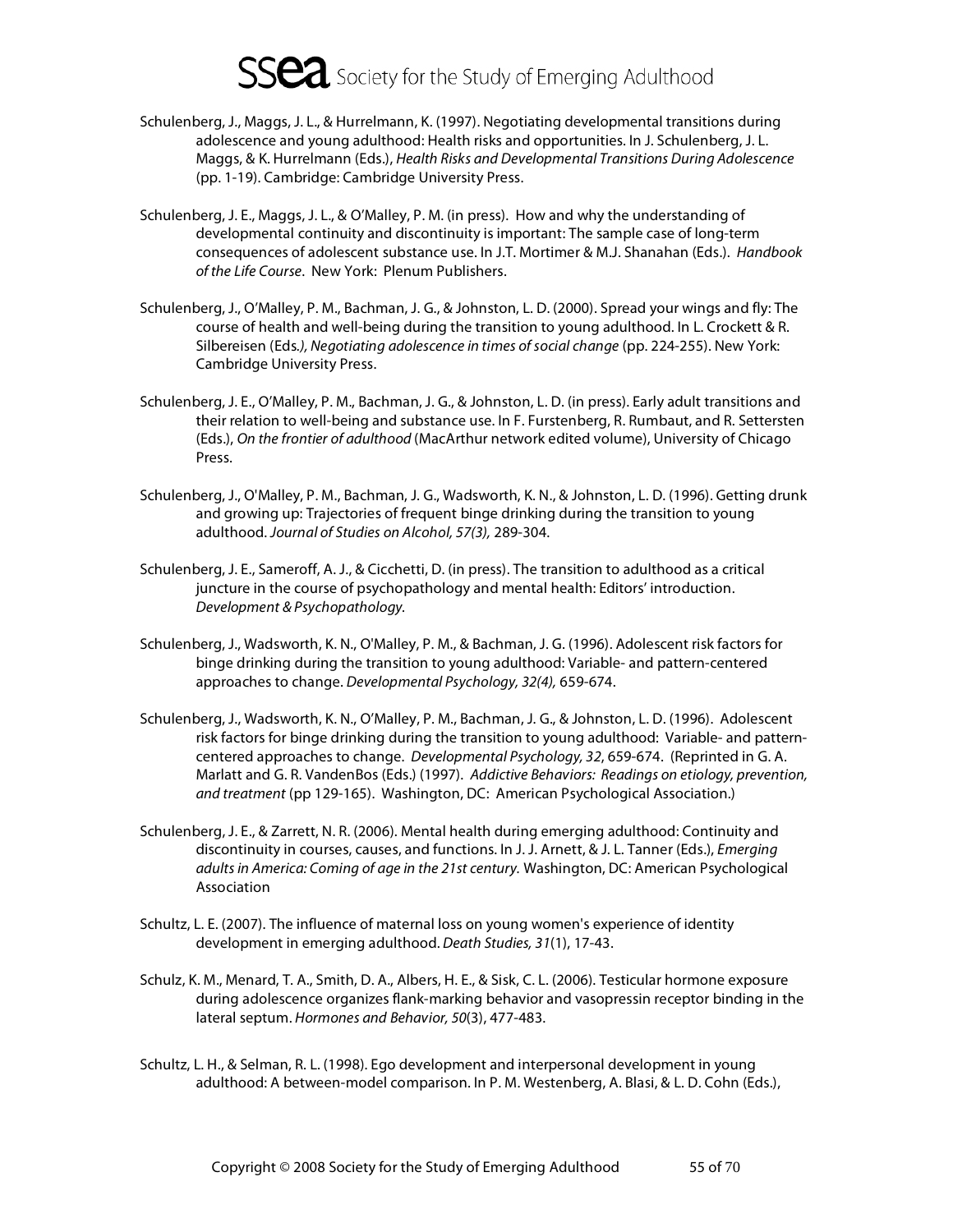

Personality Development: Theoretical, empirical, and clinical investigations of Loevinger's conception of ego development. Mahwah, NJ: Erlbaum.

- Schuster, C., O'Malley, P. M., Bachman, J. G., Johnston, L. D., & Schulenberg, J. (2001). Adolescent marijuana use and adult occupational attainment: A longitudinal study from age 18 to 28. Substance Use & Misuse, 36(8), 997-1014.
- Schwartz, S. J., Côté, J. E., & Arnett, J. J. (2005). Identity and agency in emerging adulthood: Two developmental routes in the individualization process. Youth & Society, 37(2), 201-229.
- Schwartz, S. J., Mullis, R. L., & Dunham, R. M. (1998). The effect of authoritative structure on the measurement of identity formation. Computers in Human Behavior, 14, 239-248.
- Schwartz, S. J., & Montgomery, M. J. (2002). Similarities or differences in identity development? The impact of acculturation and gender on identity processes and outcome. Journal of Youth and Adolescence, 31, 359-372.
- Schwartz, S. J., Mullis, R. L., Waterman, A. S., & Dunham, R. M. (2000). Ego identity status, identity style, and personal expressiveness: An empirical investigation of three convergent constructs. Journal of Adolescent, 15, 504-521.
- Scollon, C. N., & Diener, E. (2006). Love, work, and changes in extraversion and neuroticism over time. Journal of Personality and Social Psychology, 91(6), 1152-1165.
- Sebby, R. A, & Papini, D. R. (1994). Postformal reasoning during adolescence and young adulthood: The influence of problem relevancy. Adolescence, 29(114), 389-400.
- Seginer, R., & Noyman, M. S. (2005). Future orientation, identity and intimacy: Their relations in emerging adulthood. European Journal of Developmental Psychology, 2(1), 17-37.
- Seiffe-Krenke, I. (2006). Leaving home or still in the nest? Parent-child relationships and psychological health as predictors of different leaving home patterns. Developmental Psychology, 42(5), 864-876.
- Seiffge-Krenke, I. (2006). Coping with relationship stressors: The impact of different working models of attachment and links to adaptation. Journal of Youth and Adolescence, 35(1), 25-39.
- Seiffge-Krenke, I., & Beyers, W. (2005). Coping trajectories from adolescence to young adulthood: Links to attachment state of mind. Journal of Research on Adolescence, 15(4), 561-582.
- Seiffge-Krenke, I., Shulman, S., & Klessigner, N. (2001). Adolescent precursors of romantic relationships in young adulthood. Journal of Social and Personal Relationships, 18(3), 327-346.
- Seiffge-Krenke, I., & Gelhaar, T. (2006). Entwicklungsregulation im jungen erwachsenenalter: Zwischen partnerschaft, berufseinstieg und der gründung eines elgenen haushalts. / Developmental regulation in young adulthood: Between partnership, leaving home, and professional career. Zeitschrift für Entwicklungspsychologie und Pädagogische Psychologie, 38(1), 18-31.
- Shahar, G., Kalnitzki, E., Shulman, S., & Blatt, S. J. (2006). Personality, motivation, and the construction of goals during the transition to adulthood. Personality and Individual Differences, 40(1), 53-63.
- Shanahan, M. (1998). Changing pathways to attainment in men's lives: Historical patterns of school, work, and social class. Social Forces, 77(1), 231-256.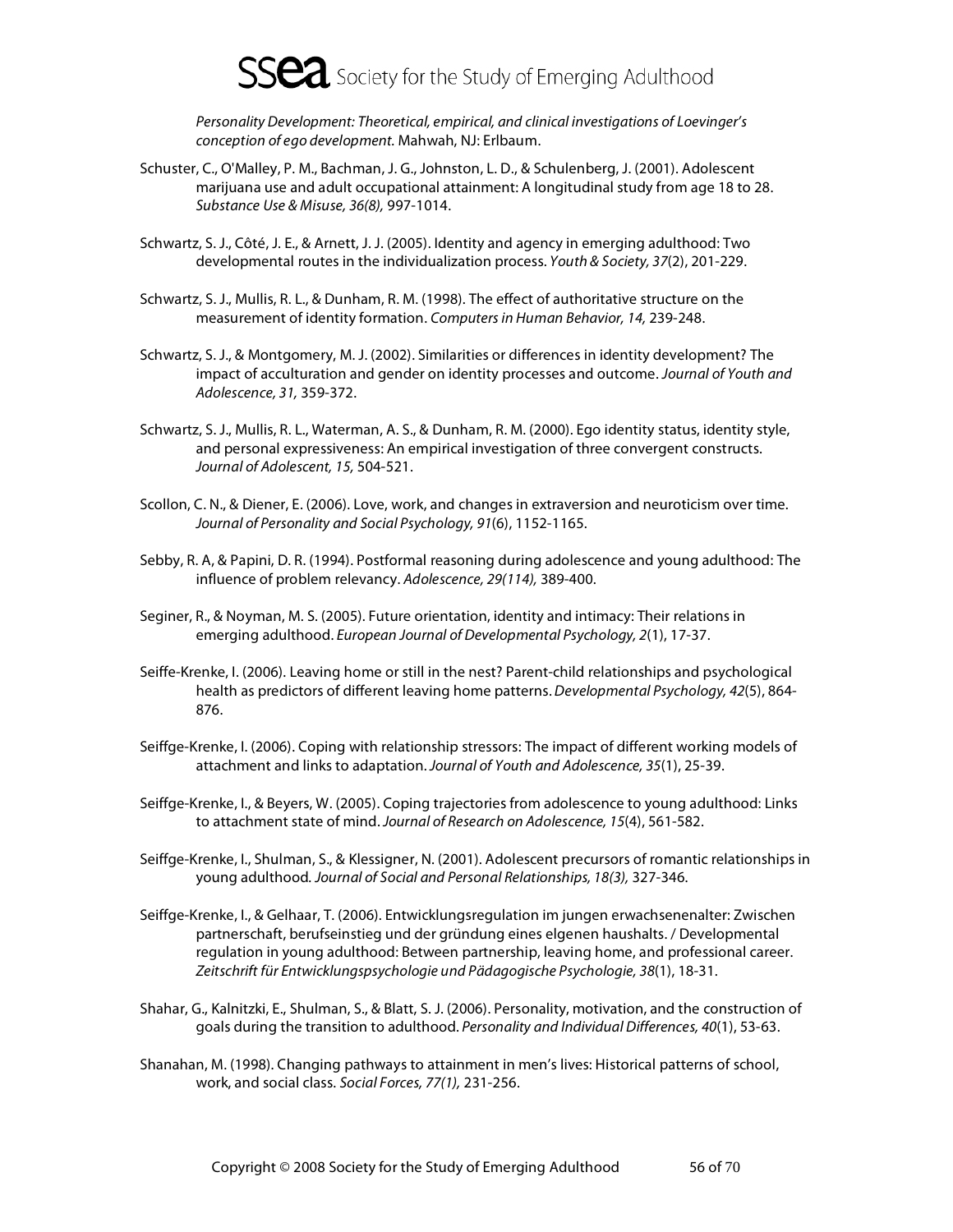- Shanahan, M. J. (2000). Pathways to adulthood in changing societies: Variability and mechanisms in life course perspective. Annual Review of Sociology, 26, 667-92.
- Shapiro, J., Radecki, S., Charchian, A. S., & Josephson, V. (1999). Sexual behavior and AIDS-related knowledge among community college students in Orange County, California. Journal of Community Health, 24, 29-43.
- Shapka, J. D., Domene, J. F., & Keating, D. P. (2006). Trajectories of career aspirations through adolescence and young adulthood: Early math achievement as a critical filter. Educational Research and Evaluation, 12(4), 347-358.
- Sheilds, N. (2001). Stress, active coping, and academic performance among persisting and nonpersisting college students. Journal of Applied Biobehavioral Research, 6(2), 65-81.
- Sher, K. J., Gershuny, B. S., Peterson. L., & Raskin, G. (1997). The role of childhood stressors in the intergenerational transmission of alcohol use disorders. Journal of Studies on Alcohol, 58(4), 414- 427.
- Sherman, A. M., Lansford, J. E., & Volling, B. L. (2006). Sibling relationships and best friendships in young adulthood: Warmth, conflict, and well-being. Personal Relationships, 13(2), 151-165.
- Sherrod, L. R. (1996). Leaving home: The role of individual and familial factors. New Directions for Child Development, 71. San Francisco, CA: Jossey-Bass.
- Sherrod, L., R., Haggerty, R. J., & Featherman, D. L. (1993). Introduction: Late adolescence and the transition to adulthood. Journal of Research on Adolescence, 3(3), 217-226.
- Shifren, K., Furnham, A., & Bauserman, R. L. (2003). Emerging adulthood in American and British samples: Individuals' personality and health risk behaviors. Journal of Adult Development, 10(2), 75-88.
- Shikishima, C., Ando, J., Ono, Y., Toda, T., & Yoshimura, K. (2006). Registry of adolescent and young adult twins in the tokyo area. Twin Research and Human Genetics, 9(6), 811-816.
- Shillington, A. M., Cottler, L. B., Compton, W. M., & Spitznagel, E. L. (1995). Is there a relationship between "heavy drinking" and HIV high risk sexual behaviors among general population subjects? International Journal of the Addictions, 30, 1453-1478.
- Shin, H. (2006). Review of negotiating bilingual and bicultural identities: Japanese returnees betwixt two worlds. Journal of Language, Identity, and Education, 5(3), 251-255.
- Shiner, R. L., Masten, A. S., & Tellegen, A. (2002). A developmental perspective on personality in emerging adulthood: Childhood antecedents and concurrent adaptation. Journal of Personality and Social Psychology, 83(5), 1165-1177.
- Shortt, J. W., & Gottman, J. M. (1997). Closeness in young adult sibling relationships: Affective and physiological processes. Social Development, 6, 142-164.
- Shulman, S., & Scharf, M. (2000). Adolescent romantic behaviors and perceptions; Age-and genderrelated differences, and links with family and peer relationships. Journal of Research on Adolescence, 10, 99 - 118.
- Shulman, S., Scharf, M., Lumer, D., & Maurer, O. (2001). How young adults perceive parental divorce: The role of their relationships with their fathers and mothers. Journal of Divorce and Remarriage, 34, 3-17.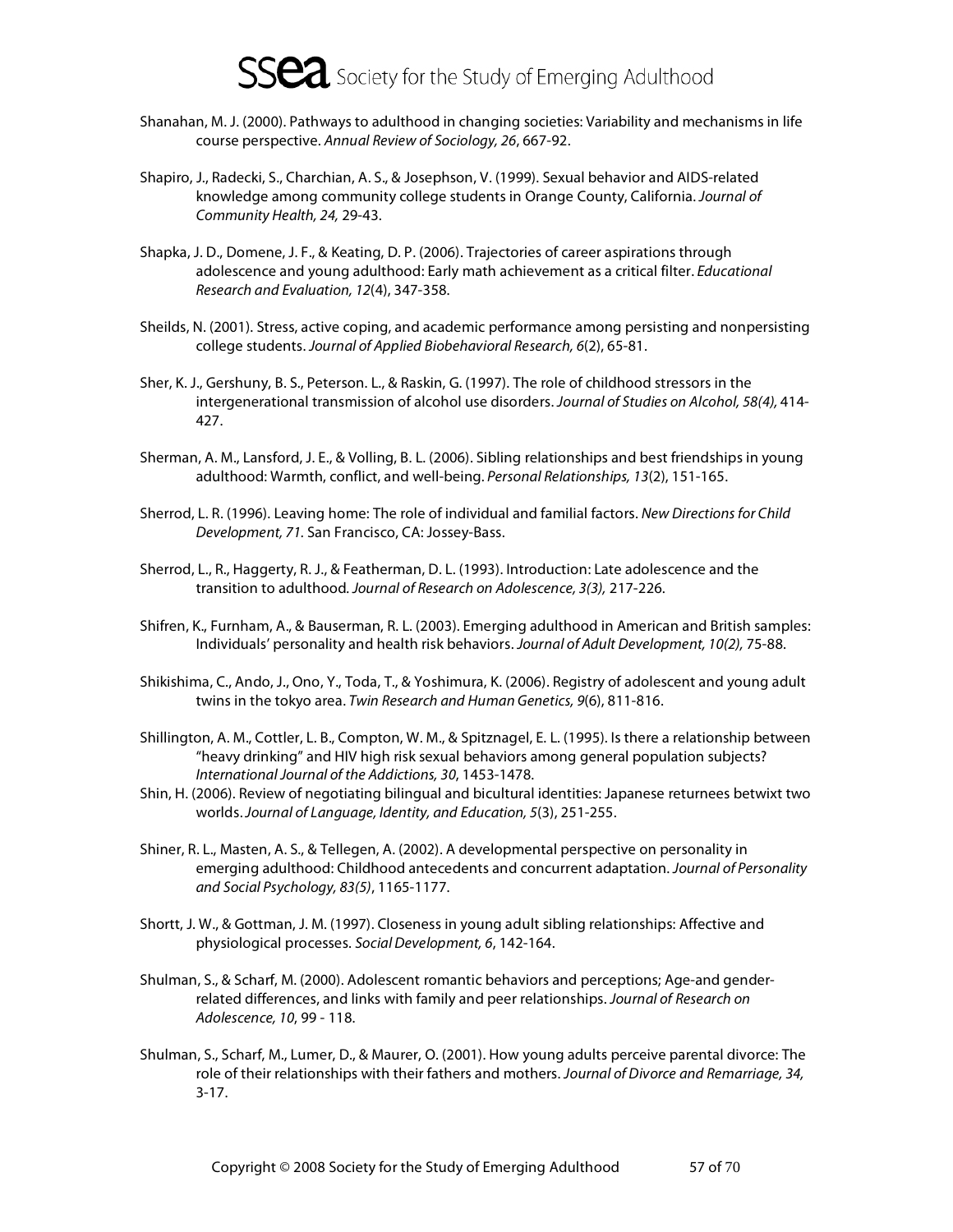- Shulman, S., Scharf, M., Lumer, D., & Maurer, O. (2001). Parental divorce and young adulthood romantic relationships: The role of children's resolution of the divorce experience. American Journal of Orthopsychiatry, 71, 473-478.
- Shulman, S., Feldman, B., Blatt, S. J., Cohen, O., & Mahler, A. (2005). Emerging adulthood: Age-related tasks and underlying self processes. Journal of Adolescent Research, 20(5), 577-603.
- Silbereisen, R. K. (2005). Social change and human development: Experiences from German unification. International Journal of Behavioral Development, 29(1), 2-13.
- Silberg, J. L., Rutter, M., Tracy, K., Maes, H. H., & Eaves, L. (2007). Etiological heterogeneity in the development of antisocial behavior: The virginia twin study of adolescent behavioral development and young adult follow-up. Psychological Medicine, 37(8), 1193-1202.
- Siegel, D. M., Klein, D. I., & Roghmann, K. J. (1999). Sexual behavior, contraception, and risk among college students. U. S. Bureau of the Census (1999). Population characteristics: School enrollment-social and economic characteristics of students. Washington, DC: U.S. Bureau of the Census.
- Silventoinen, K., Posthuma, D., van Beijsterveldt, T., Bartels, M., & Boomsma, D. I. (2006). Genetic contributions to the association between height and intelligence: Evidence from dutch twin data from childhood to middle age. Genes, Brain & Behavior, 5(8), 585-595.
- Simkins, L. (1995). Risk of HIV transmission in sexual behaviors of college students. Psychological Reports, 76, 787-799.
- Sinclair, J., & Milner, D. (2005). On being Jewish: A qualitative study of identity among British Jews in emerging adulthood. Journal of Adolescent Research, 20(1), 91-117.
- Sischo, L., Taylor, J., & Martin, P. Y. (2006). Carrying the weight of self-derogation? disordered eating practices as social deviance in young adults. Deviant Behavior, 27(1), 1-30.
- Skowron, E. A., & Platt, L. F. (2005). Differentiation of self and child abuse potential in young adulthood. The Family Journal, 13(3), 281-290.
- Smith, H. J. (2005). Parenting for primates. Cambridge, MA: Harvard University Press.
- Smith, A. M., Fried, P. A., Hogan, M. J., & Cameron, I. (2006). Effects of prenatal marijuana on visuospatial working memory: An fMRI study in young adults. Neurotoxicology and Teratology, 28(2), 286- 295.
- Smith, C. A., Ireland, T. O., & Thornberry, T. P. (2005). Adolescent maltreatment and its impact on young adult antisocial behavior. Child Abuse & Neglect, 29(10), 1099-1119.
- Smith, C. D., & Brown, J. M. (1998). Sexual behaviors, extroversion, and alcohol use among college students. Journal of Alcohol & Drug Education, 44, 70-79.
- Smith, E. S. (1999). The effects of investments in the social capital of youth on political and civic behavior in young adulthood: A longitudinal analysis. Political Psychology, 20(3), 553-580.
- Smolak, L. (1996). Transition to adulthood. In L. Smolak (Ed.), Adult Development (pp. 40-71). Englewood Cliffs, NJ: Prentice Hall.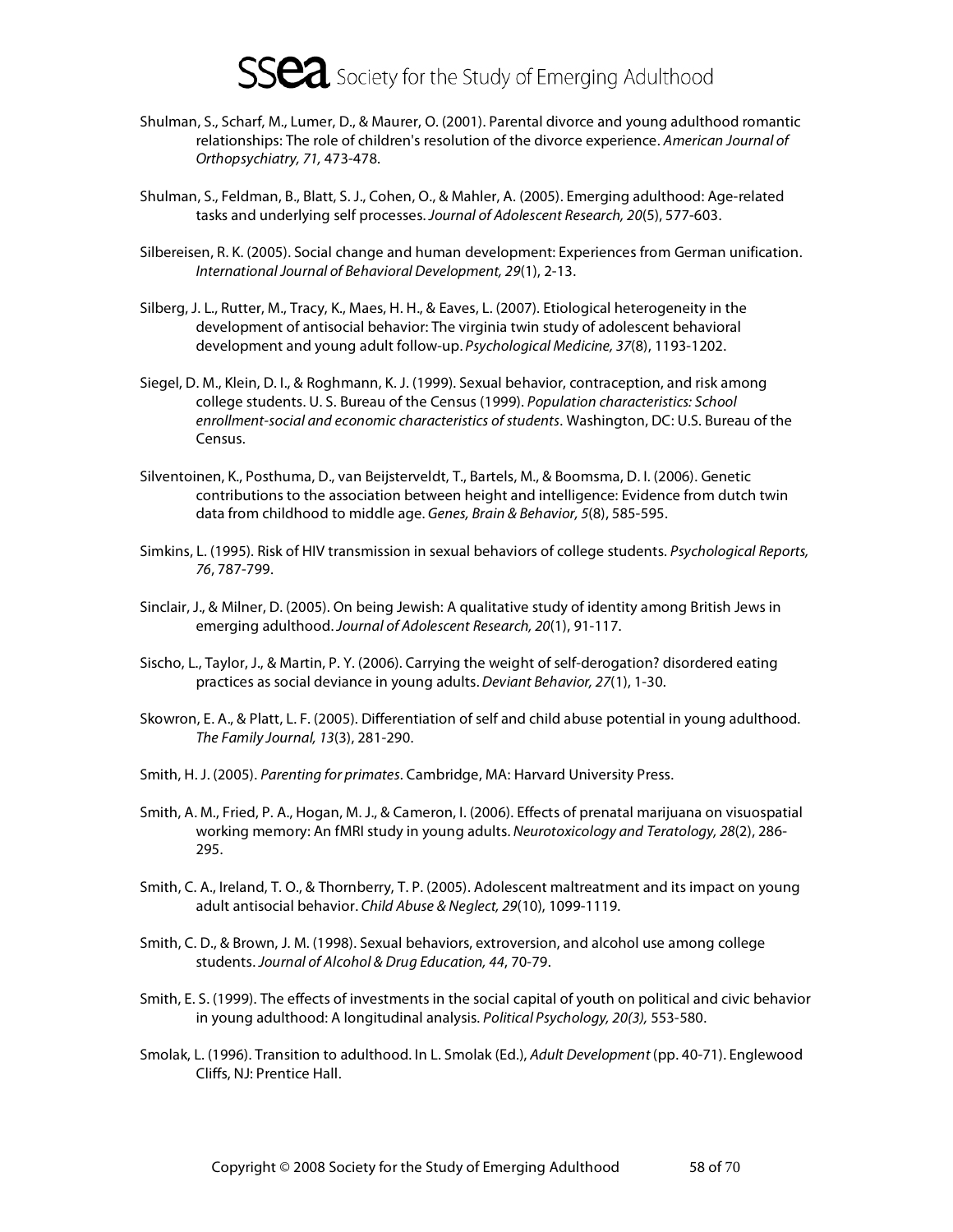- Sneed, J. R., Johnson, J. G., Cohen, P., Gilligan, C., Chen, H., & Crawford, T. N. et al. (2006). Gender differences in the age-changing relationship between instrumentality and family contact in emerging adulthood. Developmental Psychology, 42(5), 787-797.
- Southwick, S. M., Morgan, C. A., Vythilingam, M., & Charney, D. (2006). Mentors enhance resilience in atrisk children and adolescents. Psychoanalytic Inquiry, 26(4), 577-584.
- Sparfeldt, J. R., Schilling, S. R., & Rost, D. H. (2006). Hochbegabte underachiever als jugendliche und junge erwachsene: Des dramas zweiter akt?. / Gifted underachievers as adolescents and young adults: Second part of the drama of gifted underachievers? Zeitschrift für Pädagogische Psychologie/ German Journal of Educational Psychology, 20(3), 213-224.
- Speicher, B. (1994). Family patterns of moral judgment during adolescence and early adulthood. Developmental Psychology, 30(5), 624-632.
- Sprecher, S., Cate, R., & Levin, L. (1998). Parental divorce and young adults' beliefs about love. Journal of Divorce and Remarriage, 28(3-4), 107-120.
- Sprecher, S., & Regan, P. C. (1996). College virgins: How men and women perceive their sexual status. Journal of Sex Research, 33, 3-15.
- Srivastava, S., John, O. P., Gosling, S. D., Potter, J. (2003). Development of personality in early and middle adulthood: Set like plaster or persistent change? Journal of Personality and Social Psychology, 84, 1041-1053.
- Stam, H., Grootenhuis, M. A., & Last, B. F. (2005). The course of life of survivors of childhood cancer. Psycho-oncology, 14(3), 227-238.
- Stanton, C. A., Papandonatos, G., Lloyd-Richardson, E. E., & Niaura, R. (2007). Consistency of self-reported smoking over a 6-year interval from adolescence to young adulthood. Addiction, 102(11), 1831- 1839.
- Staudinger, U. M., & Kunzmann, U. (2005). Positive adult personality development: Adjustment and/or growth? European Psychologist, 10(4), 320-329.
- Stebleton, M. J., & Rothenberger, J. H. (1994). Truth or consequences: Dishonesty in dating and HIV/AIDS-related issues in a college-age population. Journal of American College Health, 42, 51- 54.
- Steele, R. G., Forehand, R., Armistead, L., & Brody, G. (1995). Predicting alcohol and drug use in early adulthood: The Role of internalizing and externalizing behavior problems in early adolescence. American Journal of Orthopsychiatry, 65(3), 380-388.
- Stefansdottir, I. K., & Vilhjalmsson, R. (2007). Dimensions of health-related lifestyle in young adulthood: Results from a national population survey. Scandinavian Journal of Caring Sciences, 21(3), 321- 328.
- Steinberg, L. (1985). Early temperamental antecedents of adult type A behaviors. Developmental Psychology, 21(6), 1171-1180.
- Stein, J. A., & Newcomb, M. D. (1999). Adult outcomes of adolescent conventional and agentic orientations: A 20-year longitudinal study. Journal of Early Adolescence, 19(1), 39-65.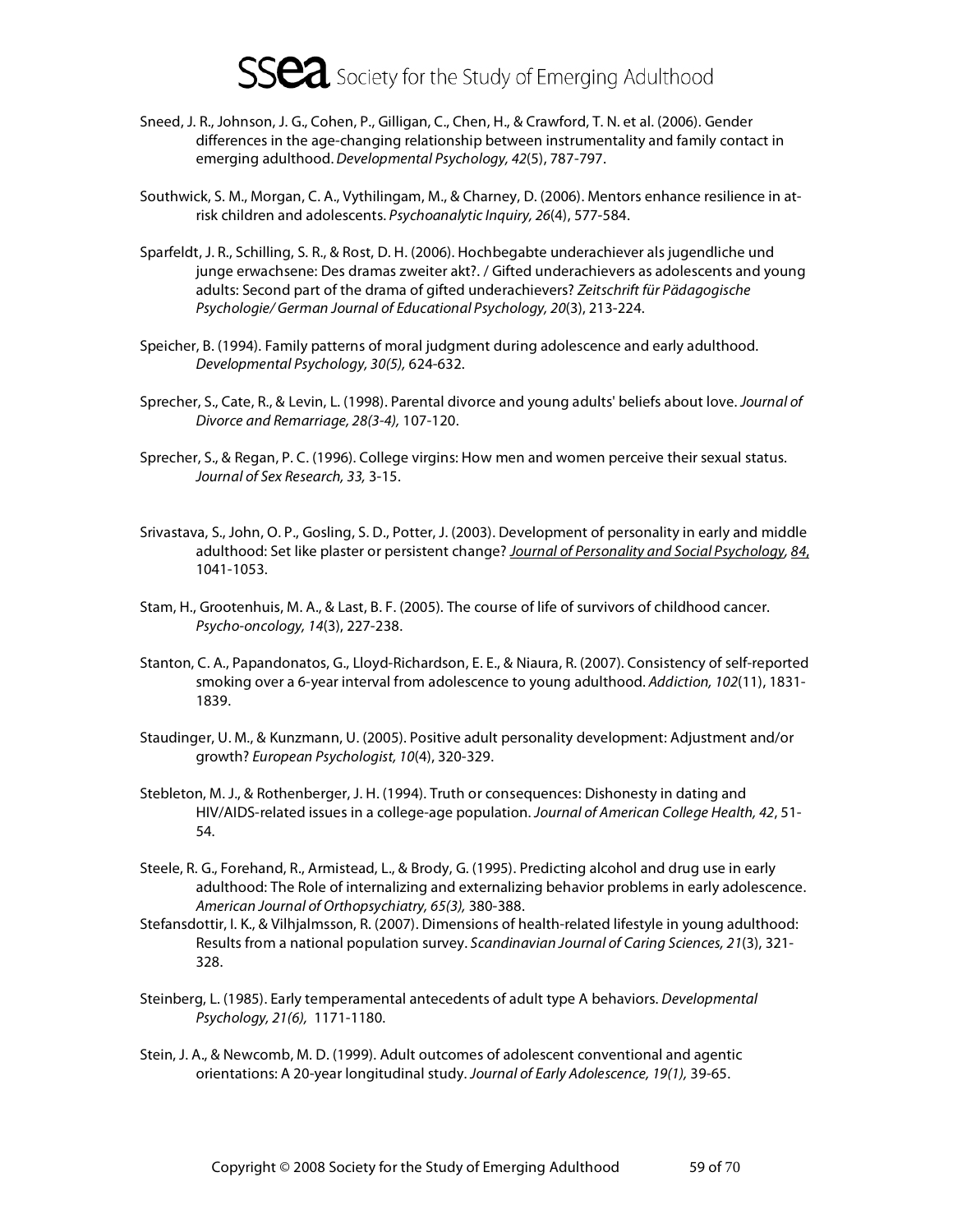- Stein, J. A., Newcomb, M. D., & Bentler, P. M. (1992). The effect of agency and communality on selfesteem: Gender differences in longitudinal data. Sex Roles, 26(11-12), 465-483.
- Steinhausen, H. -. (2006). Developmental psychopathology in adolescence: Findings from a Swiss study- -the NAPE lecture 2005. Acta Psychiatrica Scandinavica, 113(1), 6-12.
- Steinhausen, H., Bösiger, R., & Metzke, C. W. (2006). Stability, correlates, and outcome of adolescent suicidal risk. Journal of Child Psychology and Psychiatry, 47(7), 713-722.
- Steinhausen, H., Gavez, S., & Metzke, C. W. (2005). Psychosocial correlates, outcome, and stability of abnormal adolescent eating behavior in community samples of young people. International Journal of Eating Disorders, 37(2), 119-126.
- Steinhausen, H., Haslimeier, C., & Metzke, C. W. (2006). The outcome of episodic versus persistent adolescent depression in young adulthood. Journal of Affective Disorders, 96(1-2), 49-57.
- Steinhausen, H., & Metzke, C. W. (2007). Continuity of functional-somatic symptoms from late childhood to young adulthood in a community sample. Journal of Child Psychology and Psychiatry, 48(5), 508-513.
- Steinhausen, H., Wachter, M., Laimböck, K., & Winkler Metzke, C. (2006). A long-term outcome study of selective mutism in childhood. Journal of Child Psychology and Psychiatry, 47(7), 751-756.
- Stocker, C. M, Lanthier, R. P., & Furman, W. (1997). Sibling relationships in early adulthood. Journal of Family Psychology, 11(2), 210-221.
- Stolzenberg, R.M., Blair-Loy, M., & Waite, L.J. (1995). Religious participation in early adulthood: Age and family life cycle effects on church membership. American Sociological Review, 60, 84-103.
- Stoolmiller, M., Kim, H. K., & Capaldi, D. M. (2005). The course of depressive symptoms in men from early adolescence to young adulthood: Identifying latent trajectories and early predictors. Journal of Abnormal Psychology, 114(3), 331-345.
- Storr, C. L., Lalongo, N. S., Anthony, J. C., & Breslau, N. (2007). Childhood antecedents of exposure to traumatic events and posttraumatic stress disorder. American Journal of Psychiatry, 164(1), 119- 125.
- Storr, C. L., Westergaard, R., & Anthony, J. C. (2005). Early onset inhalant use and risk for opiate initiation by young adulthood. Drug and Alcohol Dependence, 78(3), 253-261.
- Suar, D., Mandal, M. K., Misra, I., & Suman, S. (2007). Lifespan trends of side bias in India. Laterality: Asymmetries of Body, Brain and Cognition, 12(4), 302-320.
- Summers, P., Forehand, R., Armistead, L., & Tannenbaum, L. (1998). Parental divorce during early adolescence in Caucasian families: The role of family process variables in predicting the long-term consequences for early adult psychosocial adjustment. Journal of Consulting and Clinical Psychology, 66, 327-336.
- Sun, S., Bell, N. J., Feng, D., & Avery, A. W. (2000). A longitudinal analysis of parental bonds and relational competencies during the college years. International Journal of Adolescence and Youth, 8(2-3), 149-181.
- Swanson, D. P., Spencer, M. B., & Petersen, A. (1998). Adolescent identity formation: 21st century issues and opportunities. In K. M. Borman & B. Schneider (Eds.), Youth experiences and development: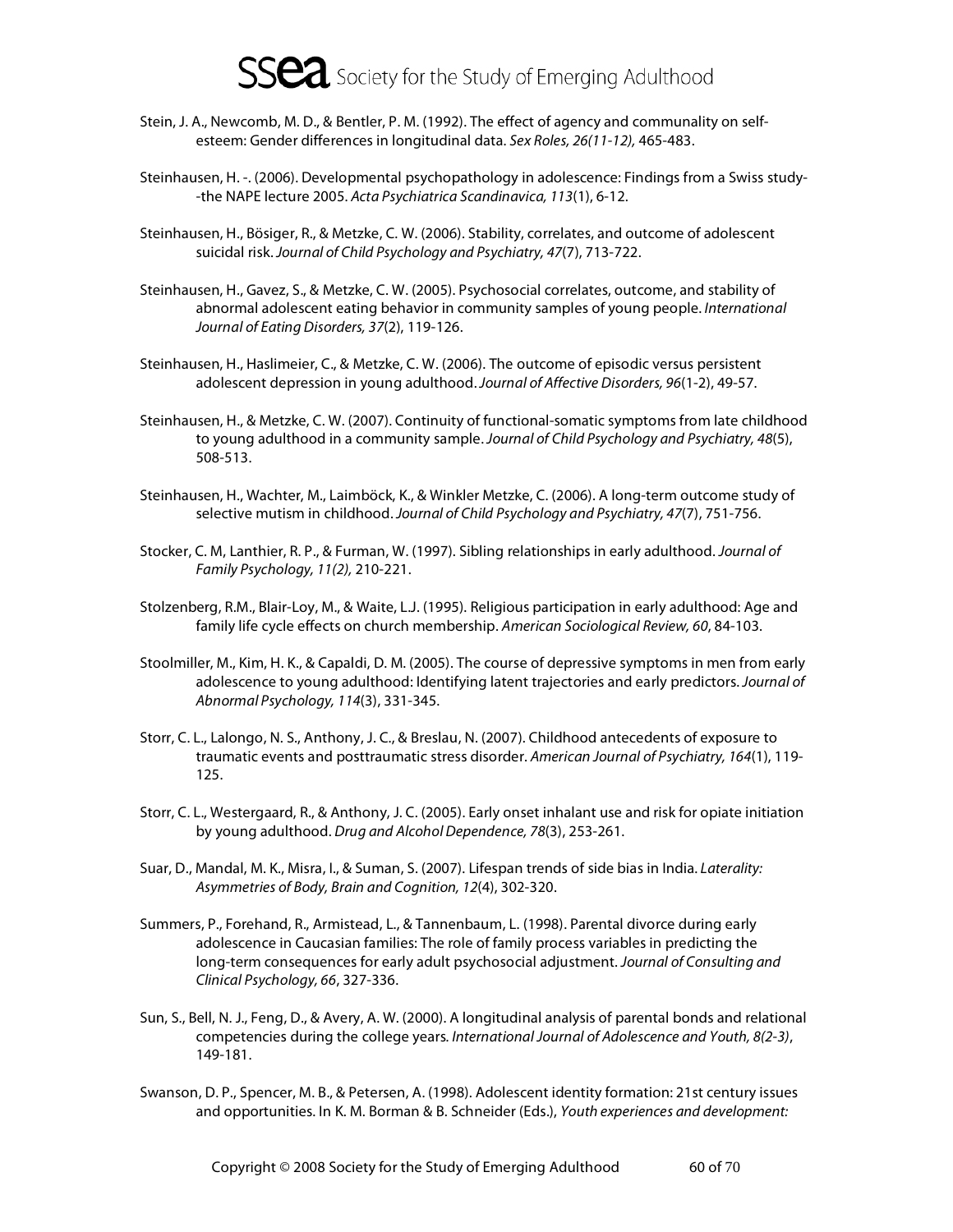

Social influences and educational challenges (National Society for the Study of Education Yearbook). Chicago: University of Chicago Press.

- Sweeting, H. & West, P. (1994). The patterning of life events in mid-to late adolescence: Markers for the future? Journal of Adolescence, 17, 283-304.
- Syed, M., Azmitia, M., & Phinney, J. S. (2007). Stability and change in ethnic identity among Latino emerging adults in two contexts. Identity: An International Journal of Theory and Research, 7(2), 155-178.
- Talanian, S. E. (1979). Extended travel in young adulthood: Its role in the developmental process. Smith College Studies in Social Work, 49(2), 111-145.
- Tanner, J. L. (2006). Recentering during emerging adulthood: A critical turning point in life span human development. In J. J. Arnett, & J. L. Tanner (Eds.), Emerging adults in America: Coming of age in the 21st century. Washington, DC: American Psychological Association
- Tanner, J., Davies, S. & O'Grady, B. (1999). Whatever happened to yesterday's rebels? Longitudinal effects of youth delinquency on education and employment. Social Problems, 46(2), 250-274.
- Tanner, J. L., Reinherz, H. Z., Beardslee, W. R., Fitzmaurice, G. M., Leis, J. A., & Berger, S. R. (2007). Change in prevalence of psychiatric disorders from ages 21 to 30 in a community sample. Journal of Nervous and Mental Disease, 195(4), 298-306.
- Tapert, S. F., Aarons, G. A., Sedler, G. R., & Brown, S. A. (2001). Adolescent substance use and sexual risktaking behavior. Journal of Adolescent Health, 28(3), 181-189.
- Tapert, S. F., Caldwell, L., & Burke, C. (2004-2005). Alcohol and the adolescent brain: Human studies. Alcohol Research & Health, 28(4), 205-212.
- Tarter, R. E., Kirisci, L., Feske, U., & Vanyukov, M. (2007). Modeling the pathways linking childhood hyperactivity and substance use disorder in young adulthood. Psychology of Addictive Behaviors, 21(2), 266-271.
- ter Bogt, T. F. M., Meeus, W. H., Raaijmakers, Q. A. W., & Vollebergh, W. A. M. (2001). Youth centrism and the formation of political orientations in adolescence and young adulthood. Journal of Cross-Cultural Psychology, 32(2), 229-40.
- Thiessen, V., & Looker, E. D. (1999). Diverse directions: Young adults' multiple transitions. In W. R. Heinz (Ed.), From Education to Work: Cross-National Perspectives (pp. 46-64). Cambridge: Cambridge University Press.
- Thompson, R. A. (2006). Developing persons, relationships, and science. Human Development, 49(2), 138-142.
- Thompson, S. J., McManus, H., & Voss, T. (2006). Posttraumatic stress disorder and substance abuse among youth who are homeless: Treatment issues and implications. Brief Treatment and Crisis Intervention, 6(3), 206-217.
- Thornton, A., Axinn, W. G., & Teachman, J. D. (1995). The influence of school enrollment and accumulation on cohabitation and marriage in early adulthood. American Sociological Review, 60, 762-774.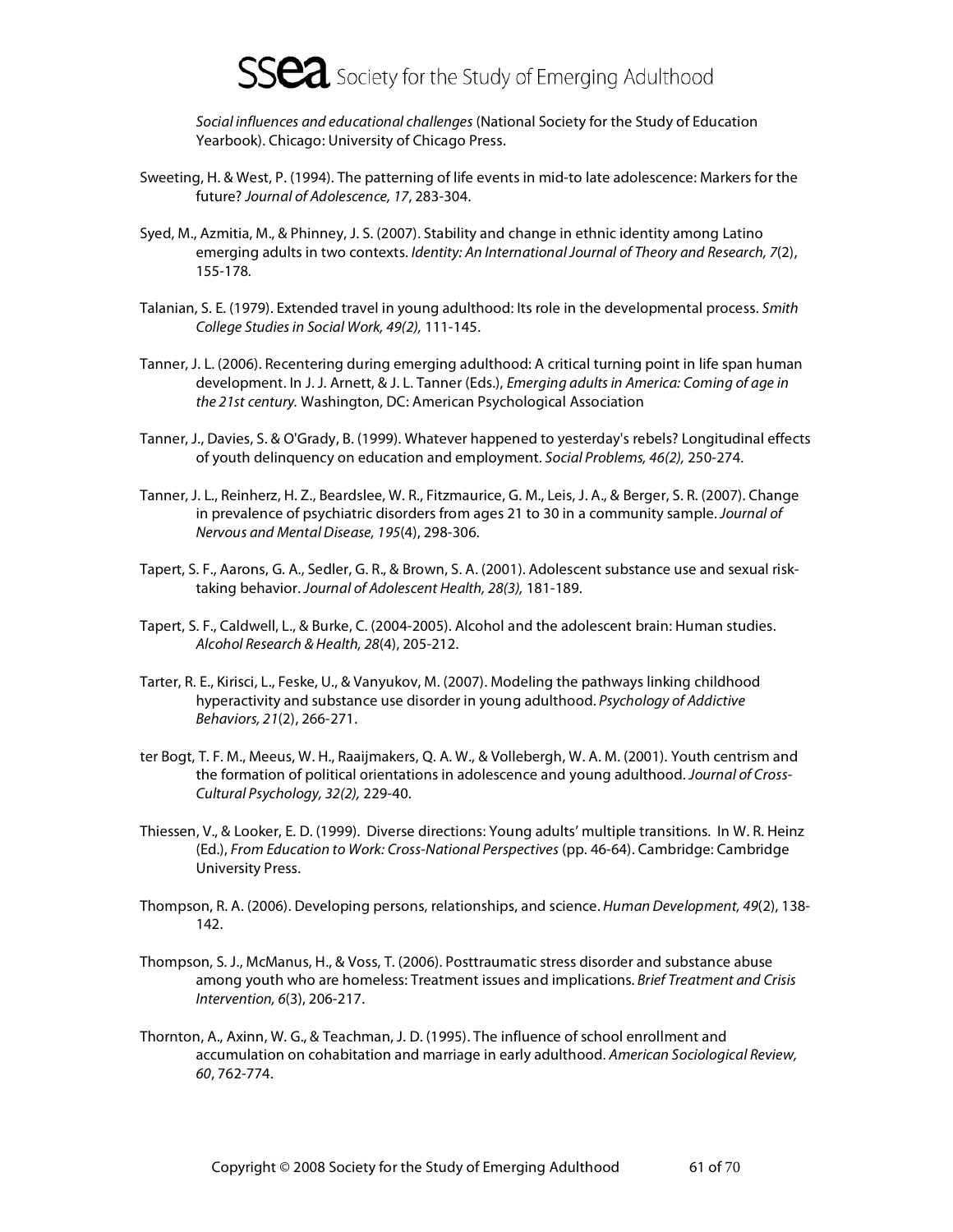

- Thornton, A., Orbuch, T., & Axinn, W. (1995). Parent-child relationships during the transition to adulthood. Journal of Family Issues, 16, 538-564.
- Thornton, A., Young-DeMarco, L., & Goldscheider, F. (XXX). Leaving the parental nest: The experiences of a young white cohort in the 1980s.
- Tilton-Weaver, L. C., Vitunski, E. T., & Galambos, N. (2001). Five images of maturity in adolescence: What does "grown up" mean? Journal of Adolescence, 24(2), 143-158.
- Timberlake, D. S., Haberstick, B. C., Hopfer, C. J., Bricker, J., Sakai, J. T., & Lessem, J. M. et al. (2007). Progression from marijuana use to daily smoking and nicotine dependence in a national sample of U.S. adolescents. Drug and Alcohol Dependence, 88(2-3), 272-281.
- Tinto, V. (1993). Leaving college: Rethinking the causes and cures of student attrition,  $2^{nd}$  Ed., Chicago: University of Chicago Press.
- Toomey, E., & Nelson, E. (2001). Family conflict and young adults' attitudes toward intimacy. Journal of Divorce and Remarriage, 34, 49-69.
- Topel, R. H., & Ward, M. P. (1992). Job mobility and the careers of young men. The Quarterly Journal of Economics, May, 439-479.
- Tossmann, P. (2006). Der konsum von cannabis in der bundesrepublik deutschland. / the use of cannabis in the federal republic of germany. Praxis der Kinderpsychologie und Kinderpsychiatrie, 55(7), 509-519.
- Trias, L. T., Ebeling, H. E., Penninkilampi-Kerola, V., Kunelius, A. M., Tirkkonen, T. T., & Moilanen, I. K. (2006). How long do the consequences of parental preference last: A study of twins from pregnancy to young adulthood. Twin Research and Human Genetics, 9(2), 240-249.
- Trim, R. S., Meehan, B. T., King, K. M., & Chassin, L. (2007). The relation between adolescent substance use and young adult internalizing symptoms: Findings from a high-risk longitudinal sample. Psychology of Addictive Behaviors, 21(1), 97-107.
- Trinke, S. J., & Bartholomew, K. (1997). Hierarchies of attachment relationships in young adulthood. Journal of Social and Personal Relationships, 14(5), 603-625.
- Tross, S. A., Harper, J. P., Osher, L. W., & Kneidinger, L. M. (2000). Not just the usual cast of characteristics: Using personality to predict college performance and retention. Journal of College Student Development, 41, 323-334.
- Trulson, C. R., Marquart, J. W., Mullings, J. L., & Caeti, T. J. (2005). In between adolescence and adulthood: Recidivism outcomes of a cohort of state delinquents. Youth Violence and Juvenile Justice, 3(4), 355-387.
- Tseng, V. (2004). Family interdependence and academic adjustment in college: Youths from immigrant and U.S.-born families. Child Development, 75, 966-983.
- Tubman, J. G., & Lerner, R. M. (1994). Affective experiences of parents and their children from adolescence to young adulthood: Stability of affective experiences. Journal of Adolescence, 17(1), 81-98.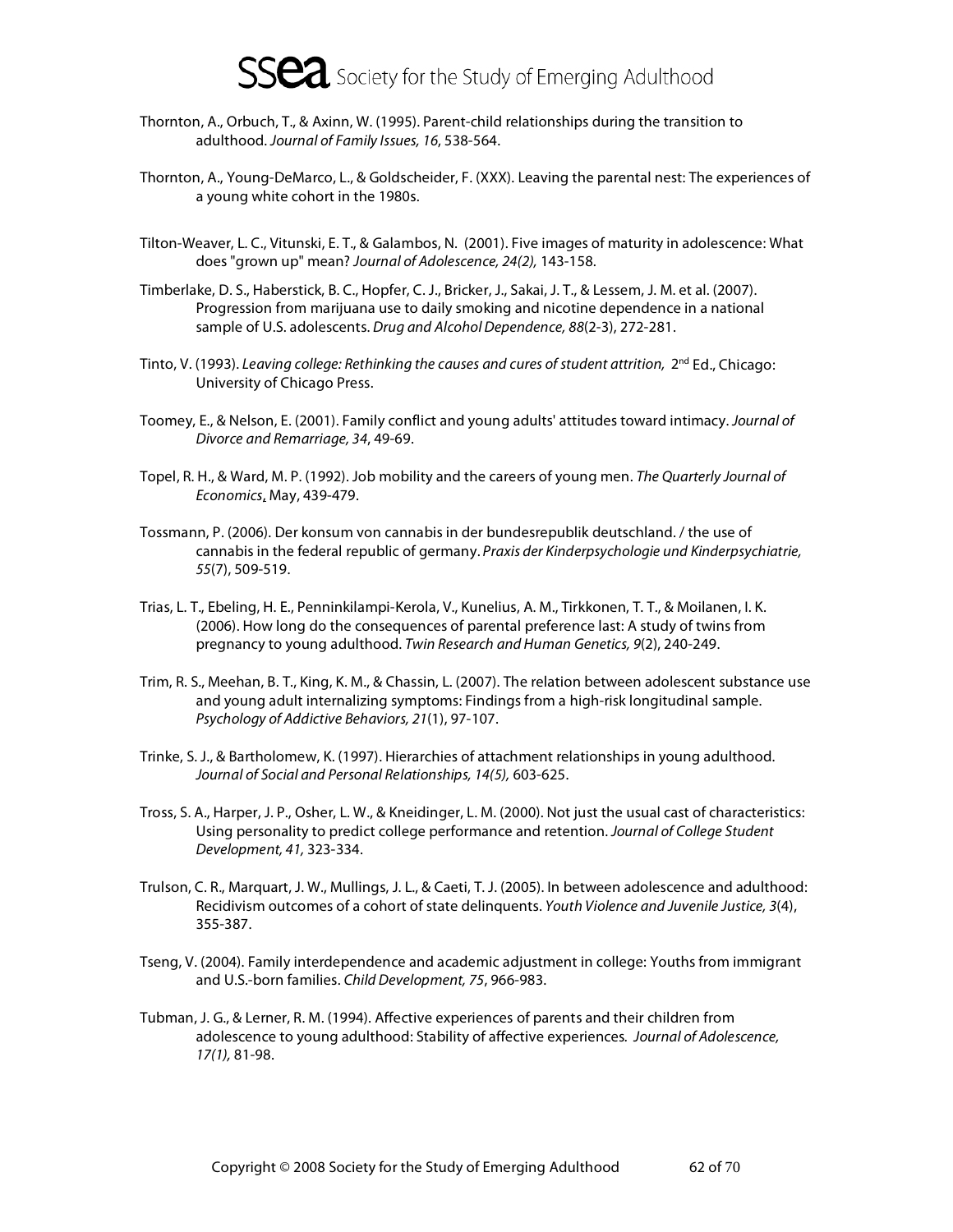- Tucker, J. S., Ellickson, P. L., Collins, R. L., & Klein, D. J. (2006). Are drug experimenters better adjusted than abstainers and users?: A longitudinal study of adolescent marijuana use. Journal of Adolescent Health, 39(4), 488-494.
- Tucker, J. S., Ellickson, P. L., & Klein, D. J. (2003). Predictors of the transition to regular smoking during adolescence and young adulthood. Journal of Adolescent Health, 32(4), 314-324.
- Tucker, J. S., Ellickson, P. L., Orlando, M., & Klein, D. J. (2006). Cigarette smoking from adolescence to young adulthood: Women's developmental trajectories and associated outcomes. Women's Health Issues, 16(1), 30-37.
- Tucker, J. S., Ellickson, P. L., Orlando, M., Martino, S. C., & Klein, D. J. (2005). Substance use trajectories from early adolescence to emerging adulthood: A comparison of smoking, binge drinking, and marijuana use. Journal of Drug Issues, 35(2), 307-332.
- Tunbridge, E. M., Weickert, C. S., Kleinman, J. E., Herman, M. M., Chen, J., & Kolachana, B. S. et al. (2007). Catechol-o-methyltransferase enzyme activity and protein expression in human prefrontal cortex across the postnatal lifespan. Cerebral Cortex, 17(5), 1206-1212.
- Turcotte, P., & Goldscheider, F. (1998). Evolution of factors influencing first union formation in Canada. Canadian Studies in Population, 25(2), 145-173.
- Turner, A., Sarason, I., & Sarason, B. (2001). Exploring the link between parental acceptance and young adult adjustment. Cognitive Therapy and Research, 25, 185-199.
- Turner, H. A., & Butler, M. J. (2003). Direct and indirect effects of childhood adversity on depressive symptoms in young adults. Journal of Youth and Adolescence, 32(2), 89-103.
- Turner, R. J., Russell, D., Glover, R., & Hutto, P. (2007). The social antecedents of anger proneness in young adulthood. Journal of Health and Social Behavior, 48(1), 68-83.
- Uggen, C., & Janikula, J. (1999). Volunteerism and arrest in the transition to adulthood. Social Forces, 78, 331-62.
- Vaillant, G. E., DiRago, A. C., & Mukamal, K. (2006). Natural history of male psychological health, XV: Retirement satisfaction. American Journal of Psychiatry, 163(4), 682-688.
- van der Elst, W., van Boxtel, M. P. J., van Breukelen, G. J. P., & Jolles, J. (2006). Normative data for the animal, profession and letter M naming verbal fluency tests for Dutch speaking participants and the effects of age, education, and sex. Journal of the International Neuropsychological Society, 12(1), 80-89.
- van der Velde, M. E. G., Feij, J. A., & Taris, T. W. (1995). Stability and change of person characteristics among young adults: The effect of the transition from school to work. Personality and Individual Differences, 18(1), 89-99.
- Van Ijzendoorn, M. H. (1997). Attachment, emergent morality, and aggression: Toward a developmental socioemotional model of antisocial behaviour. International Journal of Behavioral Development, 21(4), 703-727.
- van Lang, N. D. J., Ferdinand, R. F., & Verhulst, F. C. (2007). Predictors of future depression in early and late adolescence. Journal of Affective Disorders, 97(1-3), 137-144.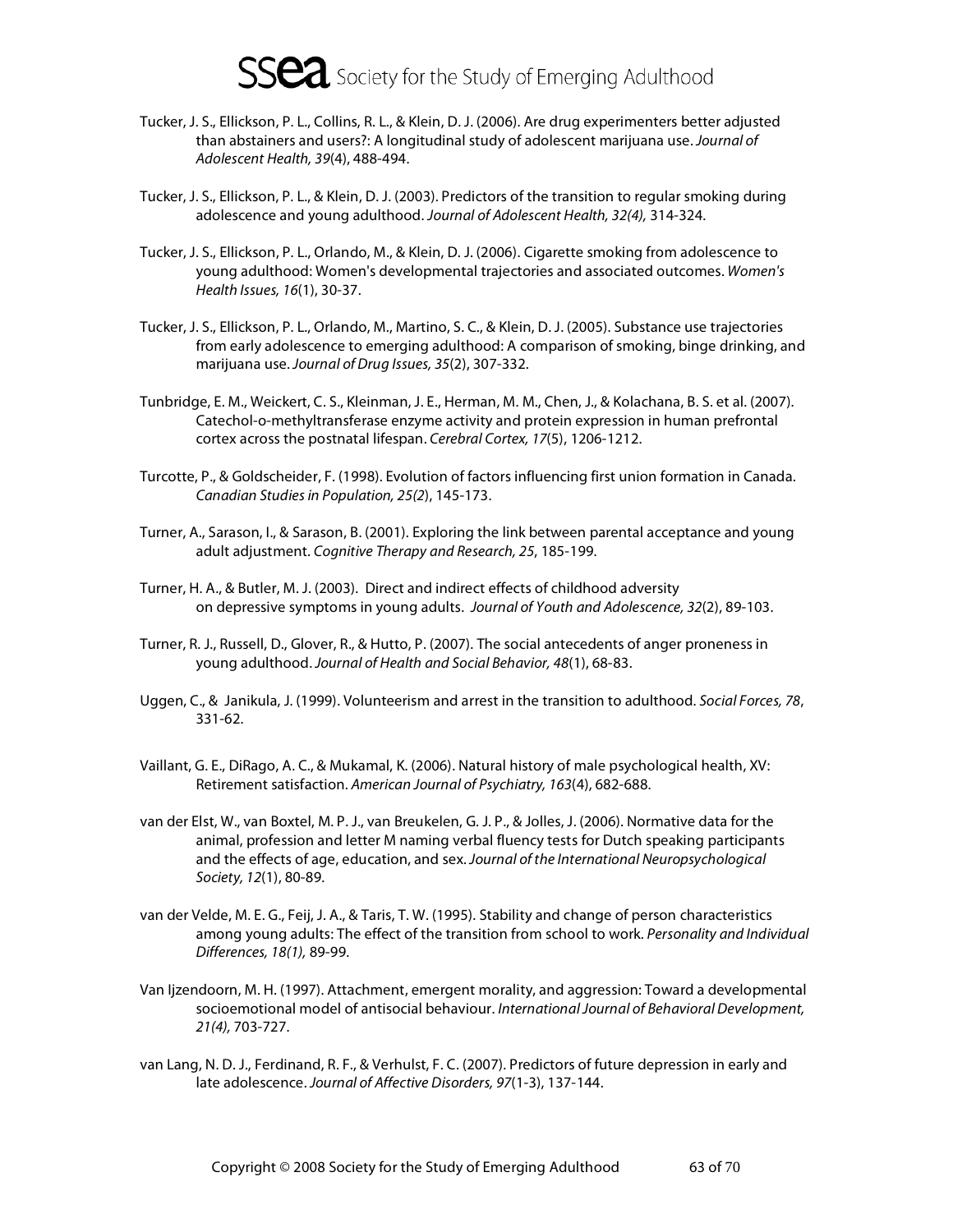- van Lange, P. A. M., Otten, W., De Bruin, E. M. N., & Joireman, J. A. (1997). Development of prosocial, individualistic, and cognitive orientations: Theory and preliminary evidence. Journal of Personality and Social Psychology, 73(4), 733-746.
- van Oort, F. V. A., Joung, I. M. A., Mackenbach, J. P., Verhulst, F. C., Bengi-Arslan, L., & Crijnen, A. A. M. et al. (2007). Development of ethnic disparities in internalizing and externalizing problems from adolescence into young adulthood. Journal of Child Psychology and Psychiatry, 48(2), 176-184.
- van Schaick, K., & Stolberg, A. (2001). The impact of paternal involvement and parental divorce on young adults' intimate relationships. Journal of Divorce and Remarriage, 36, 99-122.
- van Wel, F., Linssen, H., & Ruud, A. (2000). The parental bond and the well-being of adolescents and young adults. Journal of Youth and Adolescence, 29, 307-318.
- van Wel, F., ter Bogt, T., & Raaijmakers, Q. (2002). Changes in the parental bond and the well-being of adolescents and young adults. Adolescence, 37, 317-333.
- Vera, H. (1979). (Review of: Scanlon, J. [Ed.]) Young adulthood: A summary of the third annual conference on major transitions in the human life cycle. Journal of Marriage and the Family, 41(4), 914-915.
- Verma, S., & Saraswathi, T. S. (2002). Adolescence in India: Street urchins or Silicon Valley millionaires? In B. B. Brown & R. W. Larson (Eds.), World's youth: Adolescence in eight regions of the globe (pp. 105- 140). New York: Cambridge.
- Vicary, J. R., & Corneal, D. A. (2001). A comparison of young women's psychosocial status based on age of their first childbirth. Family & Community Health, 24(2), 73-84.
- Vik, P. W., Cellucci, T., Hedt, J., & Jorgensen, M. (2006). Transition to college: A classification and regression tree (CART) analysis of natural reduction of binge drinking. International Journal of Adolescent Medicine and Health, 18(1), 171-180.
- Vinnerljung, B., Hjern, A., & Lindblad, F. (2006). Suicide attempts and severe psychiatric morbidity among former child welfare clients - a national cohort study. Journal of Child Psychology and Psychiatry, 47(7), 723-733.
- Vinnerljung, B., Sundell, K., Löfholm, C. A., & Humlesjö, E. (2006). Former Stockholm child protection cases as young adults: Do outcomes differ between those that received services and those that did not? Children and Youth Services Review, 28(1), 59-77.
- Vitaro, F., Brendgen, M., & Barker, E. D. (2006). Subtypes of aggressive behaviors: A developmental perspective. International Journal of Behavioral Development, 30(1), 12-19.
- Visser, J. H., van der Ende, J., Koot, H. M., & Verhulst, F. C. (2000). Predictors of psychopathology in young adults referred to mental health services in childhood or adolescence. British Journal of Psychiatry, 177, 59-65.
- Vollebergh, W. A. M., Iedema, J., & Raaijmakers, Q. A. W. (2001). Intergenerational transmission and the formation of cultural orientations in adolescence and young adulthood. Journal of Marriage and the Family, 63(4), 1185-1198.
- Voorpostel, M., van der Lippe, T., Dykstra, P. A., & Flap, H. (2007). Similar or different? the importance of similarities and differences for support between siblings. Journal of Family Issues, 28(8), 1026-1053.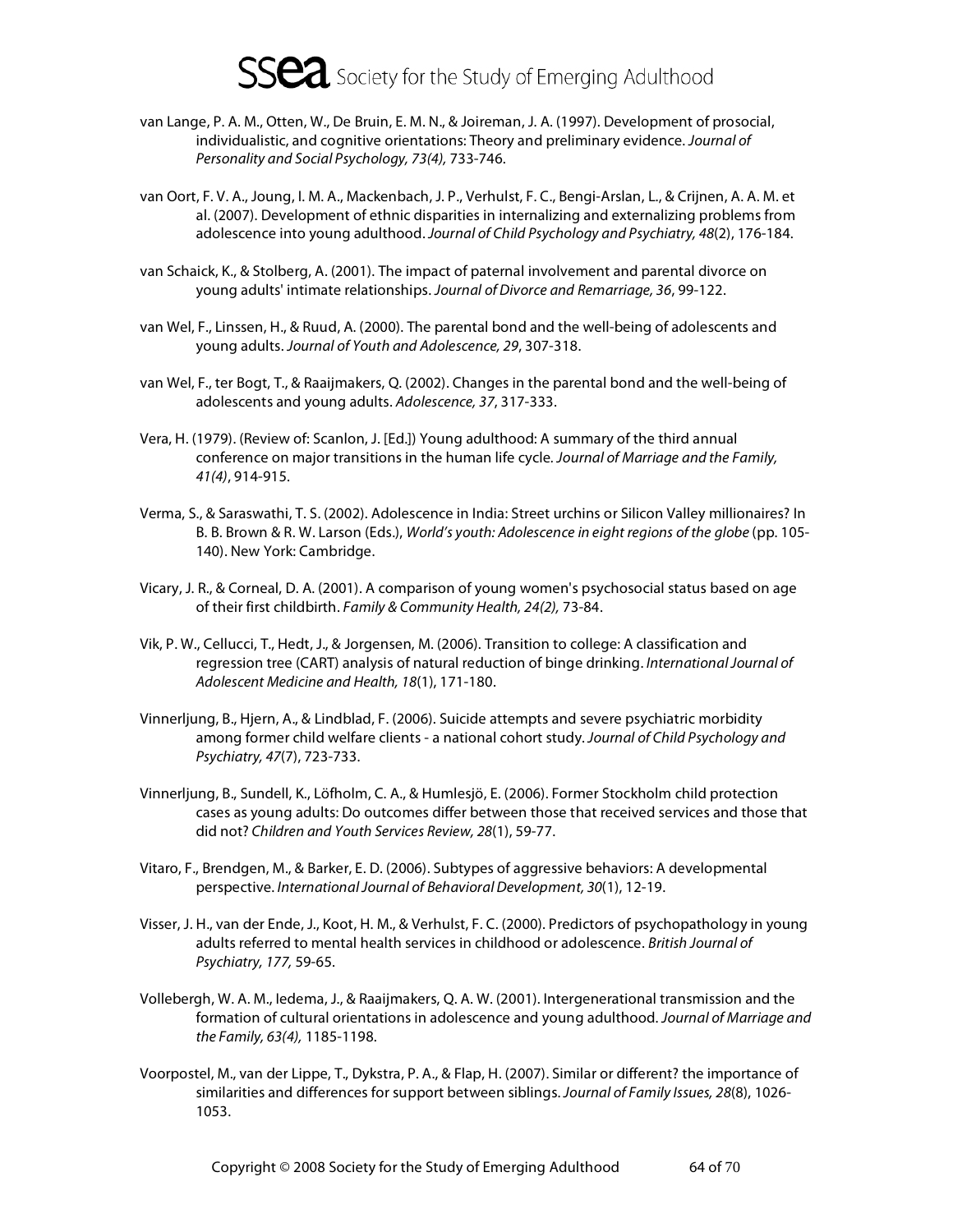

- Waber, D. P., de Moor, C., Forbes, P. W., Almli, C. R., Botteron, K. N., & Leonard, G. et al. (2007). The NIH MRI study of normal brain development: Performance of a population based sample of healthy children aged 6 to 18 years on a neuropsychological battery. Journal of the International Neuropsychological Society, 13(5), 729-746.
- Wagner, M., & Davis, M. (2006). How are we preparing students with emotional disturbances for the transition to young adulthood? findings from the national longitudinal transition study-2. Journal of Emotional and Behavioral Disorders, 14(2), 86-98.
- Waldinger, R. J., Diguer, L., Guastella, F., Lefebvre, R., Allen, J. P., Luborsky, L., & Hauser, S. (2002). The same old song? --Stability and change in relationship schemes from adolescence to young adulthood. Journal of Youth and Adolescence, 31(1), 17-29.
- Wallerstein, J. (1987). Children of divorce: Report of a ten-year follow-up of early latency-age children. American Journal of Orthopsychiatry, 57(2), 199-211.
- Walsh, S., Shulman, S., Feldman, B., & Maurer, O. (2005). The impact of immigration on the internal processes and developmental tasks of emerging adulthood. Journal of Youth and Adolescence, 34(5), 413-426.
- Waters, E., Merrick, S., Albersheim, L., Treboux, D., & Crowell, J. (2000). Attachment from infancy to early adulthood: A 20-year longitudinal study of relations between infant Strange Situation classifications and attachment representations in adulthood. Child Development, 71, 684-689.
- Waters, E., Weinfield, N. S., & Hamilton, C. E. (2000). The stability of attachment security from infancy to adolescence and early adulthood: General discussion. Child Development, 71, 703-706.
- Watson, D., & Humrichouse, J. (2006). Personality development in emerging adulthood: Integrating evidence from self-ratings and spouse ratings. Journal of Personality and Social Psychology, 91(5), 959-974.
- Warner, L. A., White, H. R., & Johnson, V. (2007). Alcohol initiation experiences and family history of alcoholism as predictors of problem-drinking trajectories. Journal of Studies on Alcohol and Drugs, 68(1), 56-65.
- Wechsler, H. (2000). College students define binge drinking and estimate its prevalence: Results of a national survey. Journal of American College Health, 49, 57-64.
- Wechsler, H., Lee, J. E., Kuo, M., Lee, H. (2000). College binge drinking in the 1990s: A continuing problem: Results of the Harvard School of Public Health 1999 College Alcohol Study. Journal of American College Health, 48, 199-210.
- Weden, M. M., Astone, N. M., & Bishai, D. (2006). Racial, ethnic, and gender differences in smoking cessation associated with employment and joblessness through young adulthood in the US. Social Science & Medicine, 62(2), 303-316.
- Weglarz, M., & Boland, M. (2005). Family-centered nursing care of the perinatally infected mother and child living with HIV infection. Journal for Specialists in Pediatric Nursing, 10(4), 161-170.
- Weinfield, N. S., Sroufe, L. A., & Egeland, B. (2000). Attachment from infancy to early adulthood in a highrisk sample: Continuity, discontinuity, and their correlates. Child Development, 71, 695-702.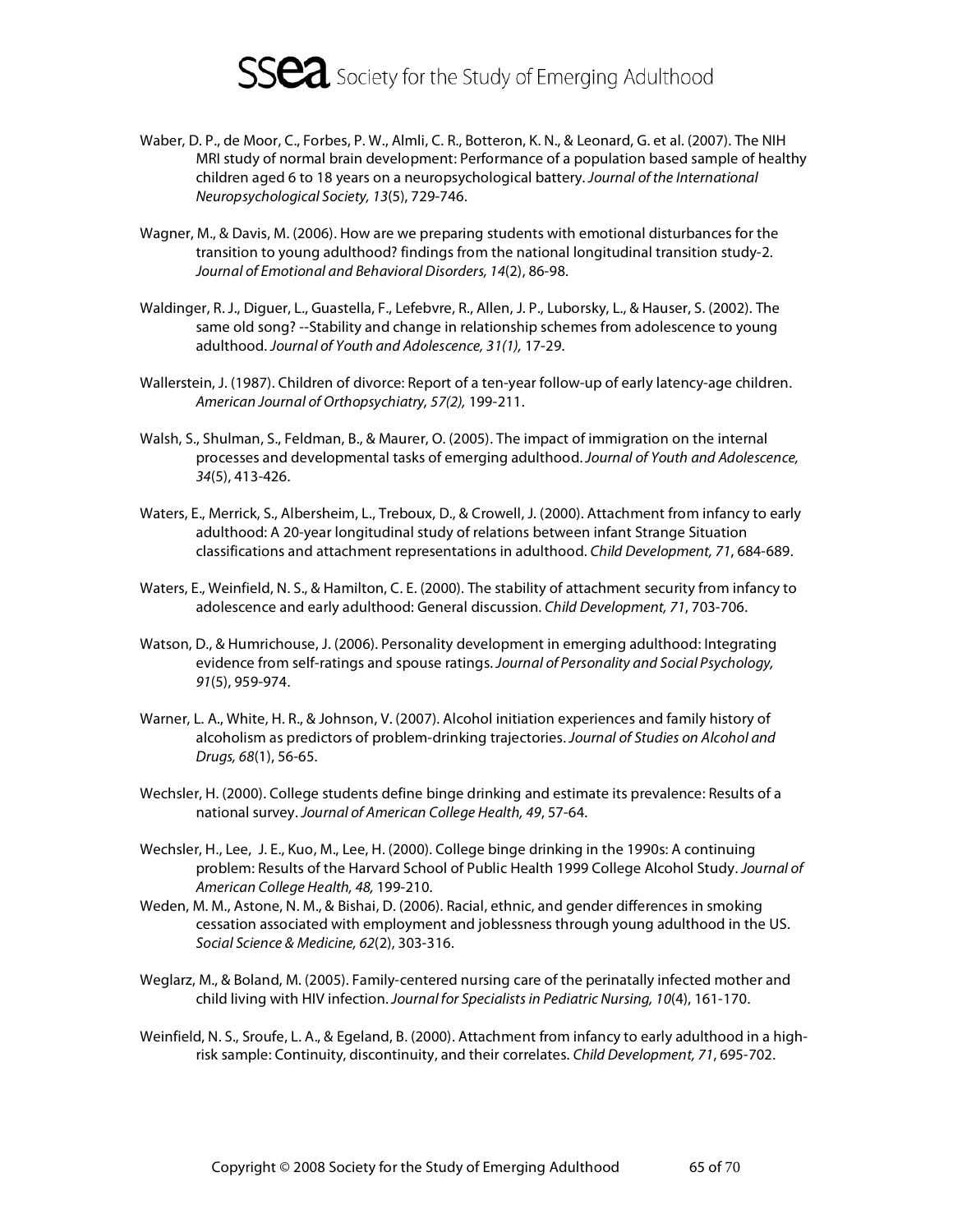- Weis, L., & Hull, J. (2001). 'I had a lot of Black friends growing up that my father didn't know about': An exploration of White, poor and working class female racism. Journal of Gender Studies, 10(1), 43-66.
- Werner, E. E., & Smith, R. S. (2001). Journeys from childhood to midlife: Risk, resilience, and recovery. Ithaca, NY: Cornell University Press.
- Wenzel, S. L., Hambarsoomian, K., D'Amico, E. J., Ellison, M., & Tucker, J. S. (2006). Victimization and health among indigent young women in the transition to adulthood: A portrait of need. Journal of Adolescent Health, 38(5), 536-543.
- Westermeyer, J. F. (1998). Predictors and characteristics of mental health among men at midlife: A 32 year longitudinal study. American Journal of Orthopsychiatry, 68(2), 265-273.
- Wetzel, N., Widmann, A., Berti, S., & Schröger, E. (2006). The development of involuntary and voluntary attention from childhood to adulthood: A combined behavioral and event-related potential study. Clinical Neurophysiology, 117(10), 2191-2203.
- Whitbeck, L., Hoyt, D. R., & Huck, S. M. (1994). Early family relationships, intergenerational solidarity, and support provided to parents by their adult children. Journal of Gerontology, 49(2), 585-594.
- Whitbourne, S. K., & Tesch, S. A. (1985). A comparison of identity and intimacy statuses in college students and alumni. Developmental Psychology, 21, 1039-1044.
- Whitbourne, S. K., Zuschlag, M. K., Elliot, L. B., & Waterman, A. S. (1992). Psychosocial development in adulthood: A 22-year sequential study. Journal of Personality & Social Psychology, 63(2), 260-271.
- White, H. R., & Jackson, K. (2004-2005). Social and psychological influences on emerging adult drinking behavior. Alcohol Research & Health, 28(4), 182-190.
- White, H. R., Labouvie, E. W., & Papadaratsakis, V. (2005). Changes in substance use during the transition to adulthood: A comparison of college students and their noncollege age peers. Journal of Drug Issues, 35(2), 281-306.
- White, H. R., McMorris, B. J., Catalano, R. F., Fleming, C. B., Haggerty, K. P., & Abbott, R. D. (2006). Increases in alcohol and marijuana use during the transition out of high school into emerging adulthood: The effects of leaving home, going to college, and high school protective factors. Journal of Studies on Alcohol, 67(6), 810-822.
- White, H. R., & Labouvie, E. W. (1994). Generality versus specificity of problem behavior: psychological and functional differences. Journal of Drug Issues, 24(1-2), 55-74.
- White, K. M., Speisman, J. C., & Costos, D. (1983). Young adults and their parents: Individuation to mutuality. In H. Grotevant & C. Cooper (Eds.), Adolescent development in the family (pp. 61-76). New Directions for Child Development, 22, 61-76.
- White, L. (1992). The effect of parental divorce and remarriage on parental support for adult children. Journal of Family Issues, 13, 234-50.
- Whitehead, B. D., & Popenoe, D. (1999). Why wed? Young adults talk about sex, love, and first unions. Report of the National Marriage Project, Rutgers, NJ. http://marriage.rutgers.edu/Publications/pubwhywe.htm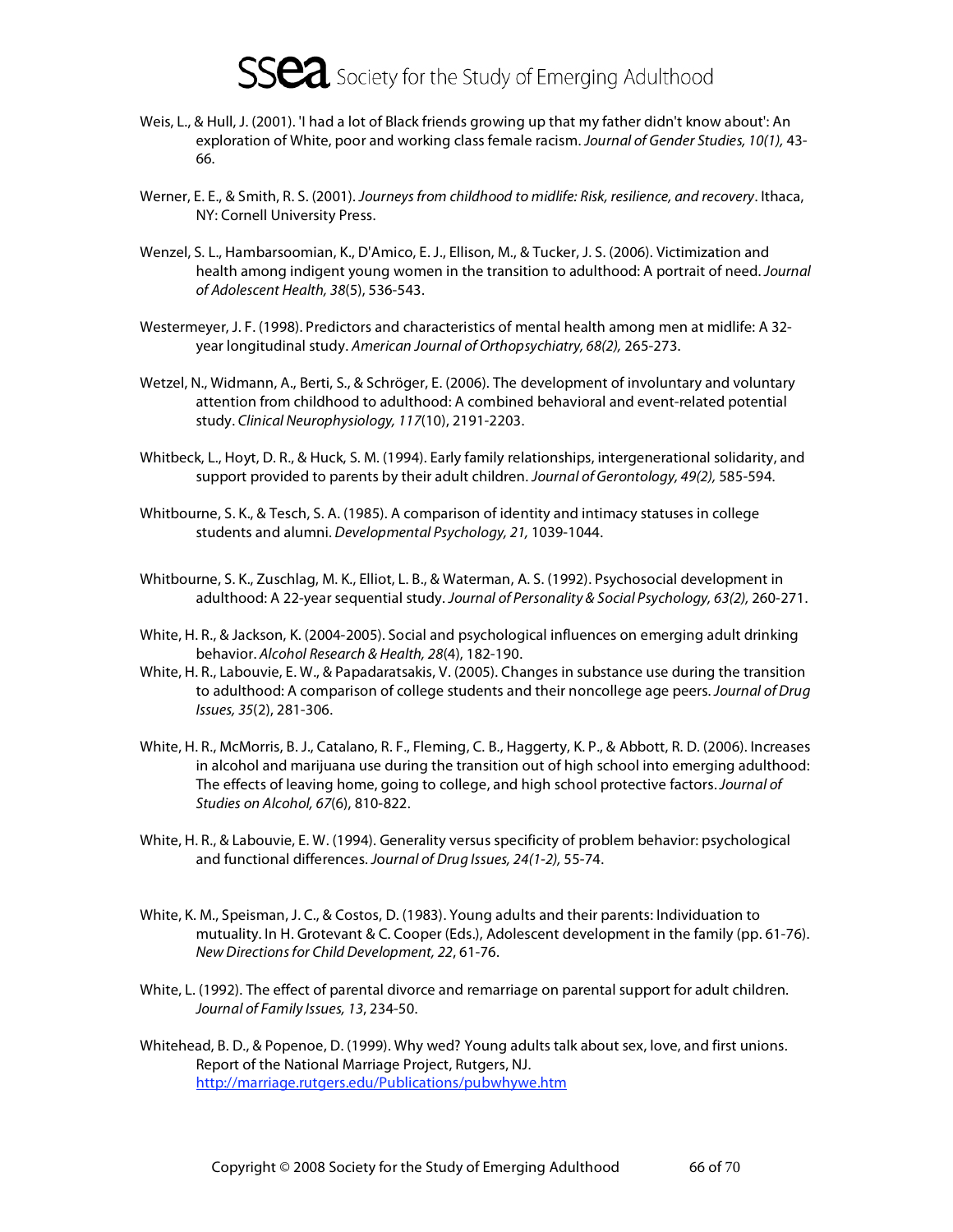- Wickrama, K. A. S., Conger, R. D., & Abraham, W. T. (2005). Early adversity and later health: The intergenerational transmission of adversity through mental disorder and physical illness. Journals of Gerontology, 60(2), 125-129.
- Widom, C. S., DuMont, K., & Czaja, S. J. (2007). A prospective investigation of major depressive disorder and comorbidity in abused and neglected children grown up. Archives of General Psychiatry, 64(1), 49-56.
- Widom, C. S., White, H. R., Czaja, S. J., & Marmorstein, N. R. (2007). Long-term effects of child abuse and neglect on alcohol use and excessive drinking in middle adulthood. Journal of Studies on Alcohol and Drugs, 68(3), 317-326.
- Wiesner, M., Kim, H. K., & Capaldi, D. M. (2005). Developmental trajectories of offending: Validation and prediction to young adult alcohol use, drug use, and depressive symptoms. Development and Psychopathology, 17(1), 251-270.
- Wiener, L. S., & Battles, H. B. (2006). Untangling the web: A close look at diagnosis disclosure among HIVinfected adolescents. Journal of Adolescent Health, 38(3), 307-309.
- Wiese, B. S., Freund, A. M., & Baltes, P. B. (2000). Selection, optimization, and compensation: An actionrelated approach to work and partnership. Journal of Vocational Behavior, 57(3), 273-300.
- Wilens, T. E. (2006). Attention deficit hyperactivity disorder and substance use disorders. American Journal of Psychiatry, 163(12), 2059-2063.
- Williams, B. R., Strauss, E. H., Hultsch, D. F., & Hunter, M. A. (2007). Reaction time inconsistency in a spatial stroop task: Age-related differences through childhood and adulthood. Aging, Neuropsychology, and Cognition, 14(4), 417-439.
- Williams, J. H., Van Dorn, R. A., Hawkins, J. D., Abbott, R., & Catalano, R. F. (2001). Correlates contributing to involvement in violent behaviors among young adults. Violence and Victims, 16(4), 371-388.
- Willits, F. K. & Crider, D. M. (1989). Church attendance and traditional religious beliefs in adolescence and young adulthood: A panel study. Review of Religious Research, 31(1), 68-81.
- Willits, F. K., & Funk, R. B. (1989). Prior college experience and attitude change during the middle years: A panel study. International Journal and Human Development, 29(4), 283-300.
- Wilson, K. L., Rest, J. R., Boldizar, J. P., & Deemer, D. K. (1992). Moral judgment development: The effects of education and occupation. Social Justice Research, 5(1), 31-48.
- Wilson, S. M., Petersen, G., & Wilson, P. (1993). The process of educational and occupational attainment of adolescent females from low-income, rural families. Journal of Marriage and the Family, (55), 158-175. [This sample is measured at both 18 (adolescence) and 21-22 (labeled the 'early adult phase')].
- Wilson, R. S., Barnes, L. L., Krueger, K. R., Hoganson, G., Bienias, J. L., & Bennett, D. A. (2005). Early and late life cognitive activity and cognitive systems in old age. Journal of the International Neuropsychological Society, 11(4), 400-407.
- Windle, M., Mun, E. Y., & Windle, R. C. (2005). Adolescent-to-young adulthood heavy drinking trajectories and their prospective predictors. Journal of Studies on Alcohol, 66(3), 313-322.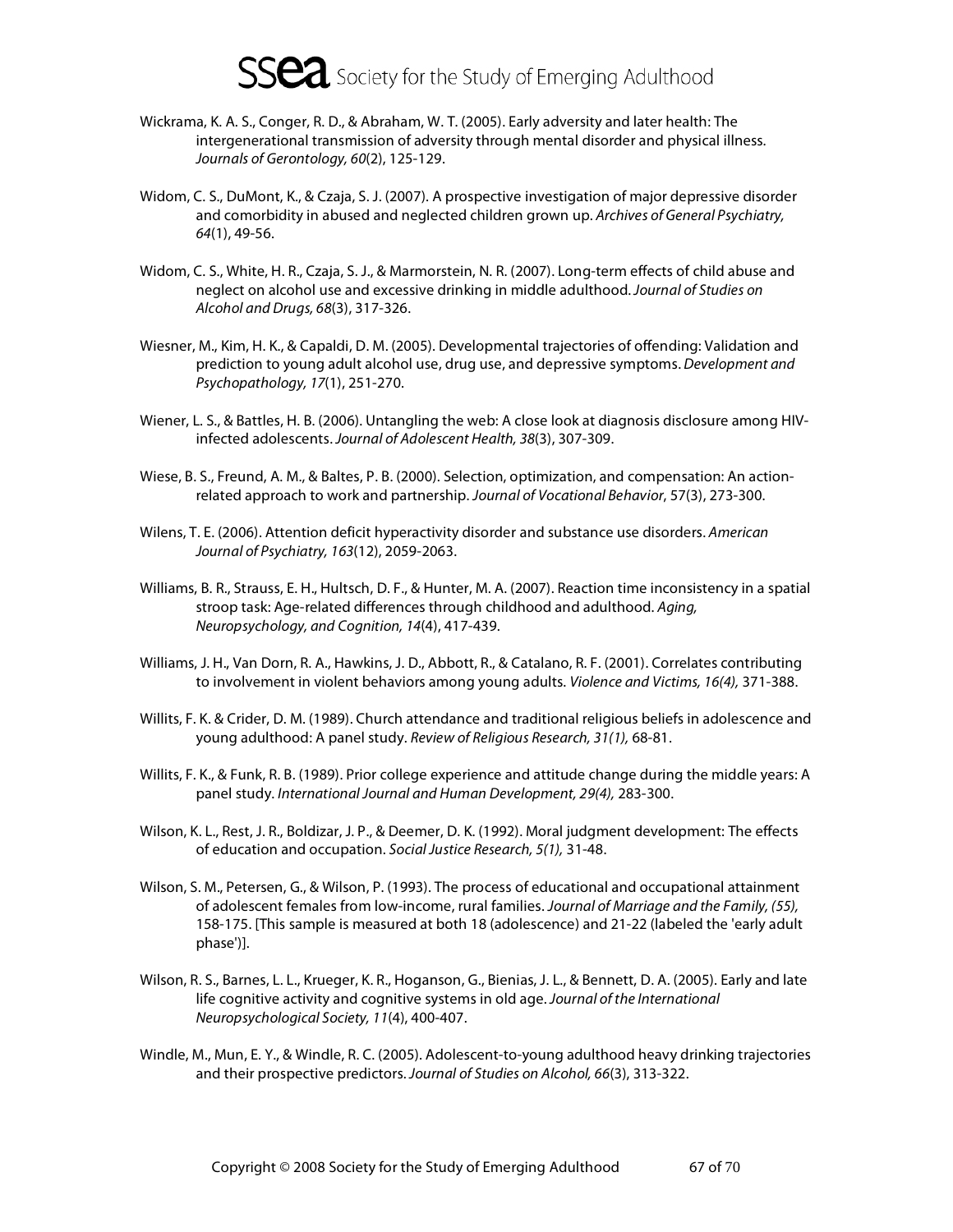- Windle, M., & Windle, R. C. (2006). Adolescent temperament and lifetime psychiatric and substance abuse disorders assessed in young adulthood. Personality and Individual Differences, 41(1), 15-25.
- Wingood, G. M., & DiClemente, R. J. (1998). The influence of psychosocial factors, alcohol, drug use on African-American women's high-risk sexual behavior. American Journal of Preventive Medicine, 15, 54 - 59.
- Winqvist, S., Jokelainen, J., Luukinen, H., & Hillbom, M. (2006). Adolescents' drinking habits predict later occurrence of traumatic brain injury: 35-year follow-up of the northern Finland 1966 birth cohort. Journal of Adolescent Health, 39(2), e1-e7.
- Winters, K. C., Stinchfield, R. D., Botzet, A., & Slutske, W. S. (2005). Pathways of youth gambling problem severity. Psychology of Addictive Behaviors, 19(1), 104-107.
- Wintre, M. G., & Ben-Knaz, R. (2000). It's not academic, you're in the army now: Adjustment to the army as a comparative context for adjustment to university. Journal of Adolescent Research, 15, 145- 172.
- Wintre, M. G., Bowers, C., Gordner, N., & Lange, L. (2006). Re-evaluating the university attrition statistic: A longitudinal follow-up study. Journal of Adolescent Research, 21(2), 111-132.
- Wintre, M. G., & Sugar, L. A. (2000). Relationships with parents, personality, and the university transition. Journal of College Student Development, 41, 202-214.
- Wintre, M. G., & Yaffe, M. (2000). First-year students' adjustment to university life as a function of relationships with parents. Journal of Adolescent Research, 15, 9-37.
- Wintre, M. G., Yaffe, M., & Crowley, J. (1995). Perceptions of parental reciprocity scale (POPRS): Development and validation with adolescents and young adults. Social Development, 4, 129- 148.
- Wiseman, H. (1995). The quest for connectedness: Loneliness as process in the narratives of lonely university students. In R. Josselson & A. Lieblich (Eds.), Interpreting experience: The narrative study of lives (pp. 116-152). Thousand Oaks, CA: Sage.
- Witkowski, K. M., & Leicht, K. T. (1995). The effects of gender segregation, labor force participation, and family roles on the earnings of young adult workers. Work and Occupations, 22(1), 48-72.
- Witt, E. D. (2007). Puberty, hormones, and sex differences in alcohol abuse and dependence. Neurotoxicology and Teratology, 29(1), 81-95.
- Wittenberg, R. (1968). Postadolescence. NY, NY: Grune & Stratton.
- Wolfe, R., & Johnson, S. (1995). Personality as a predictor of college performance. *Educational and* Psychological Measurements, 55, 177-186.
- Wu, L. L. (1996). Effects of family instability, income, and income instability on the risk of a premarital birth. American Sociological Review, 61, 386-406.
- Wyatt, G. E., Carmona, J. V., Loeb, T. B., Guthrie, D., Chin, D., & Gordon, G. (2000). Factors affecting HIV contraceptive decision-making among women. Sex Roles, 42, 495-521.